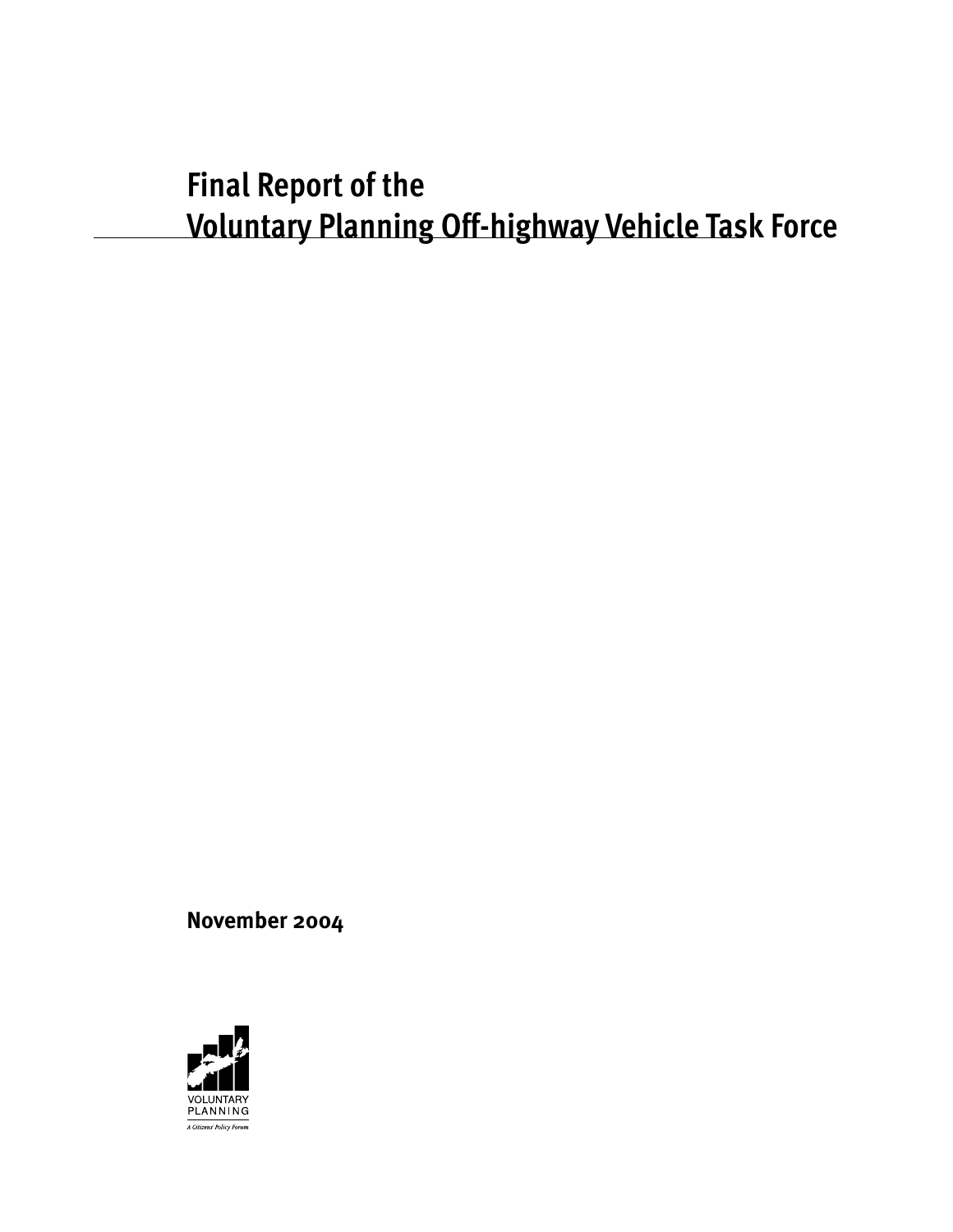© Crown copyright, Province of Nova Scotia, 2004 Published by Communications Nova Scotia. Designed by Margaret Issenman.

ISBN 0-88871-844-6

Photos: Snowmobilers Association of Nova Scotia All Terrain Vehicle Association of Nova Scotia Eastern Woods & Waters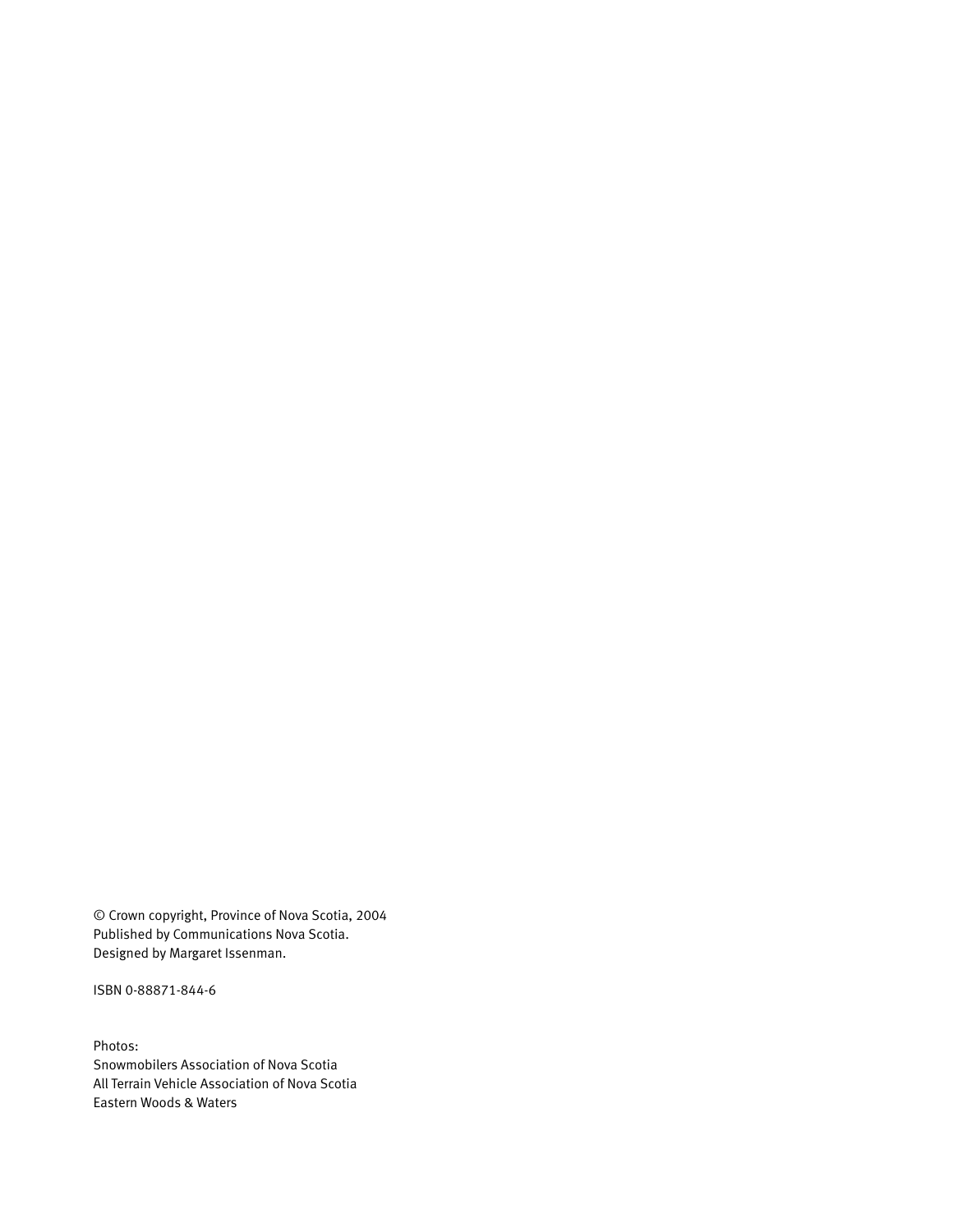# **Contents**

| 1  | Foreword                                                                                                              |
|----|-----------------------------------------------------------------------------------------------------------------------|
| 2  | Acknowledgements                                                                                                      |
| 3  | Introduction                                                                                                          |
| 5  | <b>Executive Summary</b>                                                                                              |
| 7  | <b>List of Recommendations</b>                                                                                        |
| 13 | <b>Enforcement</b>                                                                                                    |
| 13 | A Permanent Integrated Enforcement Task Force                                                                         |
| 16 | Vehicle Registration                                                                                                  |
| 20 | Driver Licensing                                                                                                      |
| 22 | Infrastructure                                                                                                        |
| 22 | Designated Off-highway Vehicle Trails and Areas                                                                       |
| 30 | Trail Management                                                                                                      |
| 32 | Rally Management                                                                                                      |
| 34 | <b>Safety</b>                                                                                                         |
| 34 | Age of Drivers                                                                                                        |
| 38 | Training                                                                                                              |
| 41 | Protection                                                                                                            |
| 41 | Landowners                                                                                                            |
| 43 | Protected Wilderness Areas                                                                                            |
| 45 | Other Ecologically Sensitive Areas                                                                                    |
| 47 | Third-party Liability Insurance                                                                                       |
| 49 | <b>Vehicle Standards</b>                                                                                              |
| 49 | Noise                                                                                                                 |
| 50 | <b>Tires</b>                                                                                                          |
| 50 | National Standards                                                                                                    |
| 52 | Conclusion                                                                                                            |
| 53 | <b>Bibliography</b>                                                                                                   |
| 58 | Appendix 1                                                                                                            |
|    | <b>Terms of Reference</b>                                                                                             |
| 60 | <b>Appendix 2</b>                                                                                                     |
|    | What We Changed from the Interim Report                                                                               |
| 62 | Appendix 3                                                                                                            |
|    | List of Recommendations from Interim Report of the Voluntary Planning Off-highway Vehicle Task Force<br>February 2004 |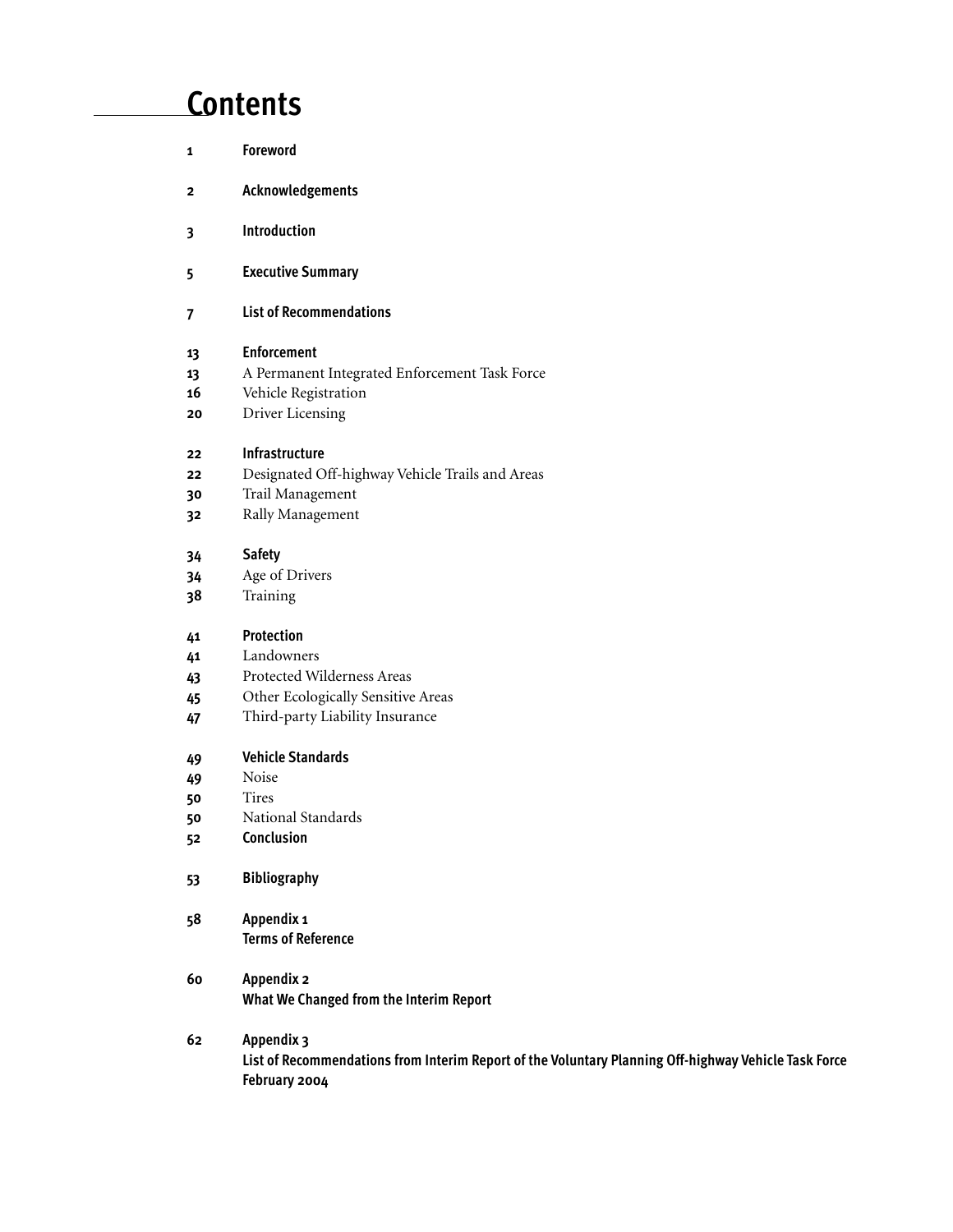| 68 | Appendix 4<br><b>Community Meetings</b>                                          |
|----|----------------------------------------------------------------------------------|
| 69 | Appendix 5<br><b>Stakeholder Presentations</b>                                   |
| 71 | <b>Appendix 6</b><br>Other Events Attended by the Off-highway Vehicle Task Force |
| 72 | Appendix 7<br>Enforcement Focus Session - December 4, 2003                       |
| 73 | <b>Appendix 8</b><br><b>OHV Interdepartmental Resource Team</b>                  |
| 74 | Appendix 9<br><b>Member Biographies</b>                                          |
| 76 | Appendix 10<br><b>About Voluntary Planning</b>                                   |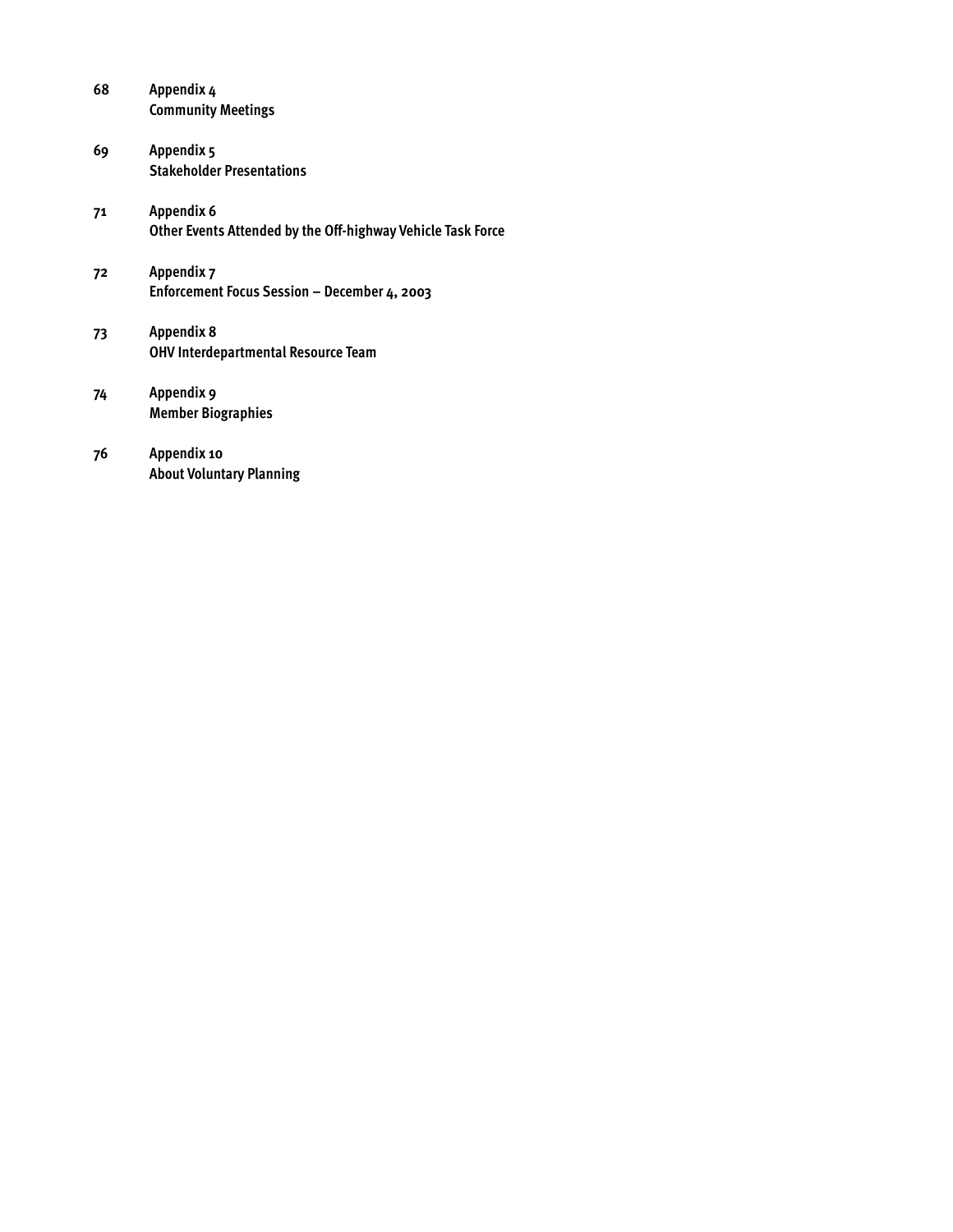# <span id="page-4-0"></span>**Foreword**

Voluntary Planning serves Nova Scotians as their Citizens' Policy Forum. This unique organization resides within the policy centre of government and enables Nova Scotians to provide advice directly to the Premier, Cabinet, and senior government officials.

On this occasion, as with past Voluntary Planning efforts, we assembled a highly capable and credible team of volunteers knowledgeable on the central issues and who bring a diverse mix of perspectives to bear on the discussion at hand.

By all accounts this can be classified as a major consultation process. This has been one of Voluntary Planning's most comprehensive consultations in recent memory, perhaps the largest ever in terms of direct participation by the public.

Collectively these dedicated Off-highway Vehicle Task Force members have volunteered the equivalent of 1000 working days since the spring of 2003. In doing this they participated in 24 community hall meetings, met with numerous stakeholder and community organizations, reviewed hundreds of research papers, considered thousands of detailed written submissions, and met on many occasions to reach a consensus.

The Voluntary Planning Board of Directors has reviewed and approved the final report of the Off-highway Vehicle Task Force. As acting Board Chair, I wish to endorse that the Off-highway Vehicle Task Force has adhered to the principles of Voluntary Planning in conducting their work.

In particular the Task Force has

- conducted inclusive and extensive consultations that allowed for feedback on an interim position
- thoroughly researched the subject and considered best practices in other jurisdictions
- operated in a non-partisan, transparent manner and in the best interest of all Nova Scotians

No individual, group, or organization can claim to have a more comprehensive understanding of the offhighway vehicle situation in our province than this Task Force. By virtue of such an extensive dialogue and the consideration of highly diverse and often conflicting positions, the Task Force report represents a tremendous opportunity for the government to take decisive action to solve the problems associated with the recreational use of off-highway vehicles in Nova Scotia.

Voluntary Planning appreciates its role in helping to forge, on behalf of Nova Scotians, a lasting solution to this complex and values-based issue.

We wish those responsible for implementation the greatest possible success.

Sincerely,

Tradful

Teresa MacNeil Acting Chair, Voluntary Planning Board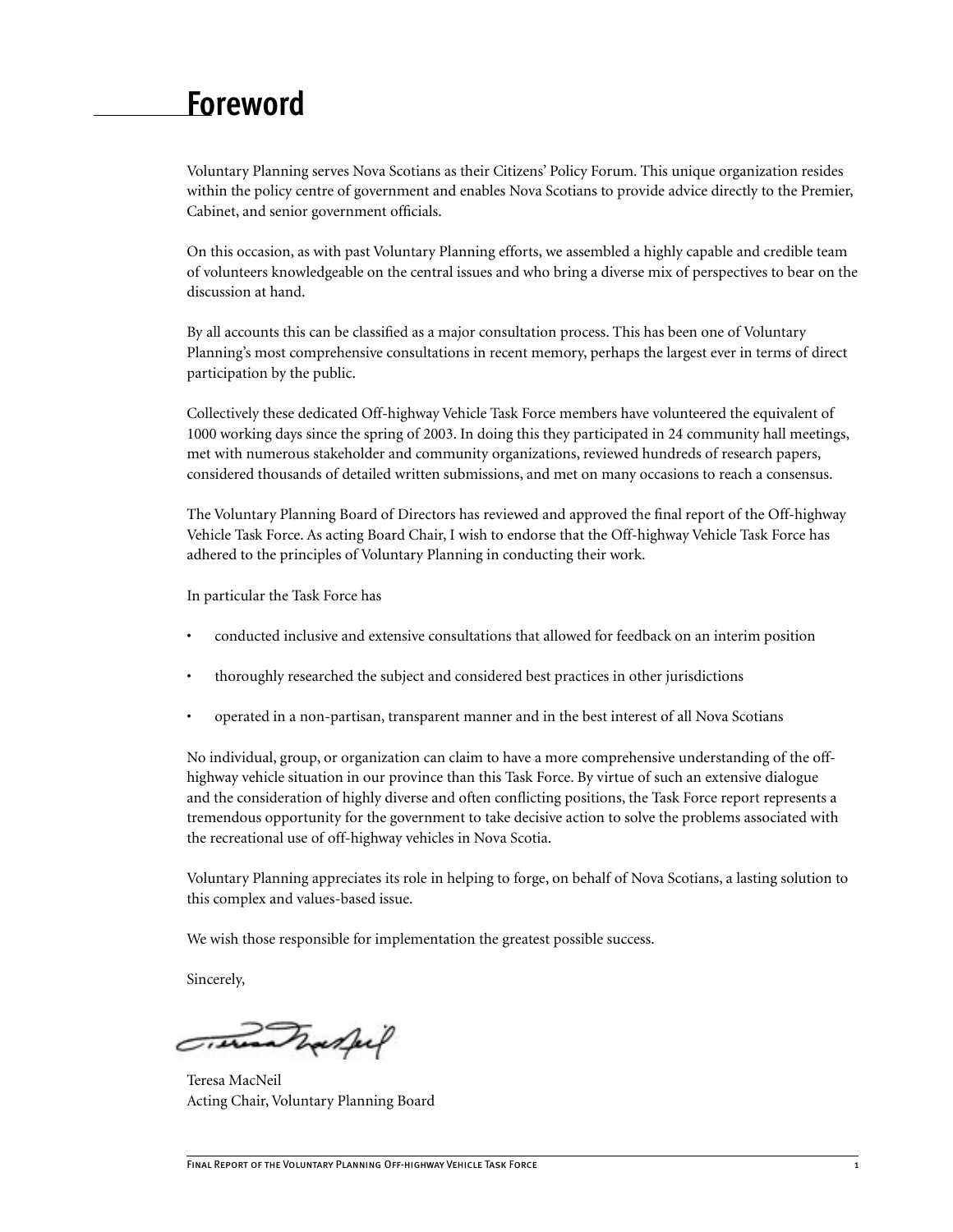# <span id="page-5-0"></span>**Acknowledgements**

The Task Force wishes to thank all those who participated in this process. Everyone who took time out of their very busy schedules to attend meetings or to thoughtfully express their views in writing has contributed to a democratic public policy process in a valuable way.

We want to acknowledge and thank David Bellefontaine who led the Task Force for much of its duration. Unfortunately his business schedule did not permit him to continue. He relinquished the role of Chair to Louis Tousignant in the spring, not long after the release of the interim report.

Appreciation is also extended to the staff of Voluntary Planning for their tremendous effort and guidance to our team, especially those working most closely on this project: Leo Dillman, Executive Director; Charles McKenna, Project Manager; and Barbara Jack, Administrative Assistant.

We would also like to thank the many government officials who supported our efforts and reacted in a timely and professional manner to our various requests for information. In particular we want to acknowledge Jonathan Davies with the Department of Justice for his valuable legal advice, Frank Oram at the Provincial Library for his help with research, and Diane Macgregor at Communications Nova Scotia for editing our interim and final reports.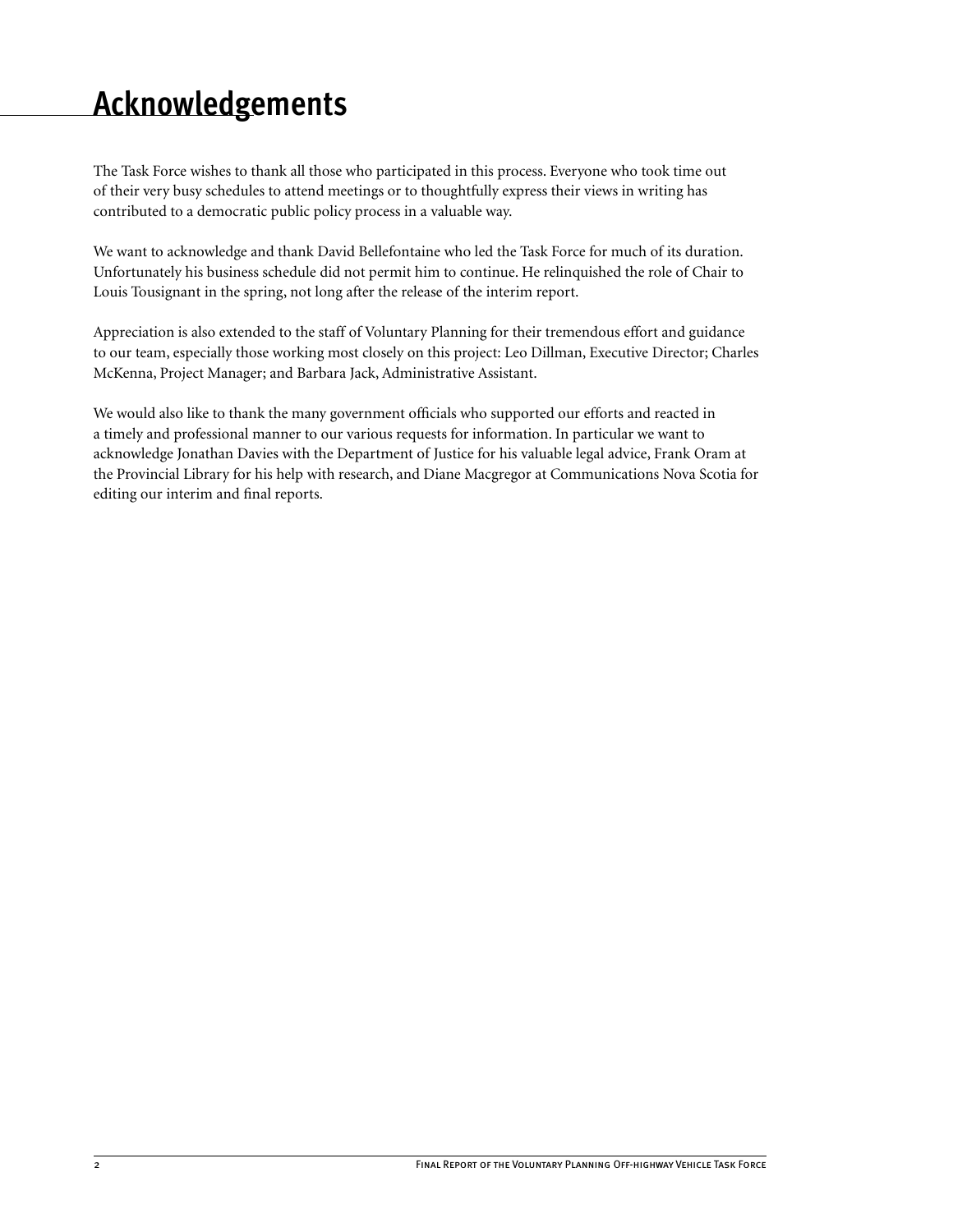# <span id="page-6-0"></span>**Introduction**

In March 2003 the Province of Nova Scotia asked Voluntary Planning (VP) to consult, research, discuss, and make recommendations on the recreational use of off-highway vehicles in Nova Scotia. As a basis for preparing our recommendations, we were called upon in our Terms of Reference to consider the input of citizens, best practice approaches in other jurisdictions, and advice from experts.

Specifically the Terms of Reference asked for advice on the following key issues:

- public health and safety
- liability
- environmental impacts
- property rights
- public and private land use
- user conflict
- opportunities for responsible off-highway vehicle use

In doing our work, we were asked to consider opportunities for partnerships, the assignment of responsibilities, and the funding required to implement specific recommendations.

Since last fall, we have been engaged in an intensive investigation and consultation process. This final report defines off-highway vehicles as mainly all-terrain vehicles (ATVs) and snowmobiles, but also motorcycles (dirt bikes), Argos, and all other motorized vehicles operating off-highway.

We studied reports from other jurisdictions, notably the Province of New Brunswick and the State of Maine. We studied briefing material from several provincial government departments that deal with off-highway vehicles as part of their mandate. An Interdepartmental Resource Team of officials assisted us by providing technical information.

Before publishing our interim report, we met with 32 stakeholder groups – groups with a specific or specialized interest in off-highway vehicle issues – to hear their assessment of the challenges and opportunities and to learn about their vision for the future of recreational off-highway vehicle use. In addition to the major off-highway vehicle associations, these groups included environmentalists, trails users, health and safety professionals, enforcement agencies, conservationists, the manufacturers' association, and the insurance industry.

We held 24 community meetings to obtain first hand the views of people from all regions of the province. Over 1,400 people attended these public meetings, and 327 of these people took advantage of the opportunity to address the task force.

We received 714 responses through the citizens' input form that we had distributed at the community meetings and via the Internet.

We published our interim report, *Out of Control*, in February 2004. This report generated widespread interest and comment and, as a consequence, caused Voluntary Planning to extend the period for public review by three and a half months, to July 30, 2004.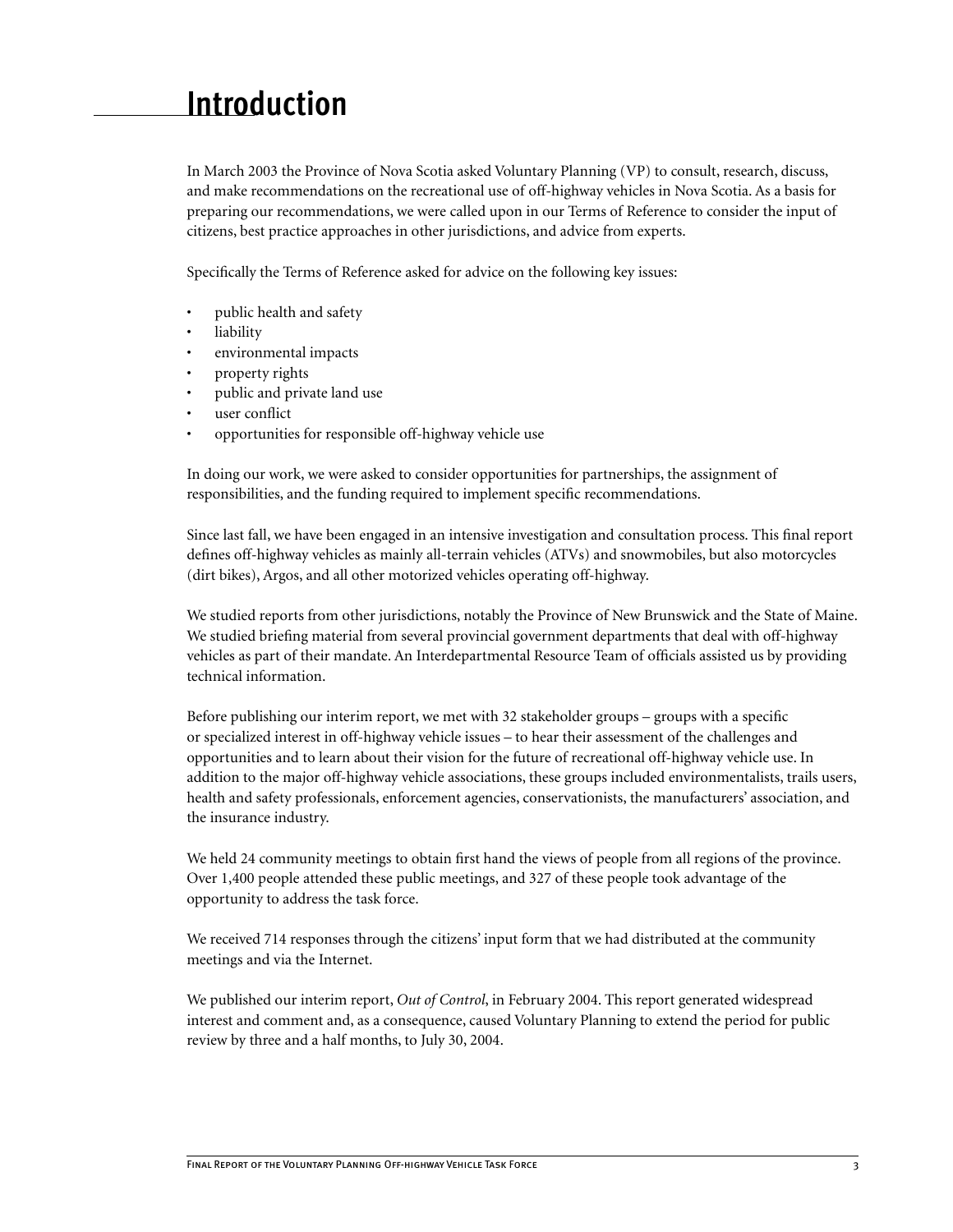Since releasing the interim report, we have received 1,881 additional written submissions from individuals, groups, organizations, associations, and municipal governments. This included about 580 form-type letters. We also received several petitions with hundreds and, in a couple of cases, more than a thousand signatures in support of positions held by their communities or organizations.

Nova Scotia has a management regime for dealing with off-highway vehicles. The Off-highway Vehicles Act is the focus of this regime. However, it was written and enacted in a much different environment. Circumstances have changed tremendously with respect to the types of vehicles, their numbers, their design, and how they affect the communities in which they operate.

Several other pieces of legislation contain measures affecting off-highway vehicle use and serve to augment the Off-highway Vehicles Act.

We have structured our final report around the following five major objectives:

- enhancing and improving off-highway vehicle enforcement
- ensuring that off-highway vehicle enthusiasts have ample places to enjoy their activities
- ensuring the safety of off-highway vehicle drivers
- protecting third-party individuals, landowners, and the environment from the effects of off-highway vehicles
- establishing standards for off-highway vehicles

The recommendations contained within the report provide concrete actions that government, in partnership with stakeholders and representatives of the public interest, can apply immediately and work towards in the future to improve the current situation for all Nova Scotians.

Each of the objectives and the attendant recommendations are inter-related and equally necessary. In transmitting the final report to government, we emphasize the importance of keeping the dialogue going and capitalizing on the spirit of consensus this report has captured.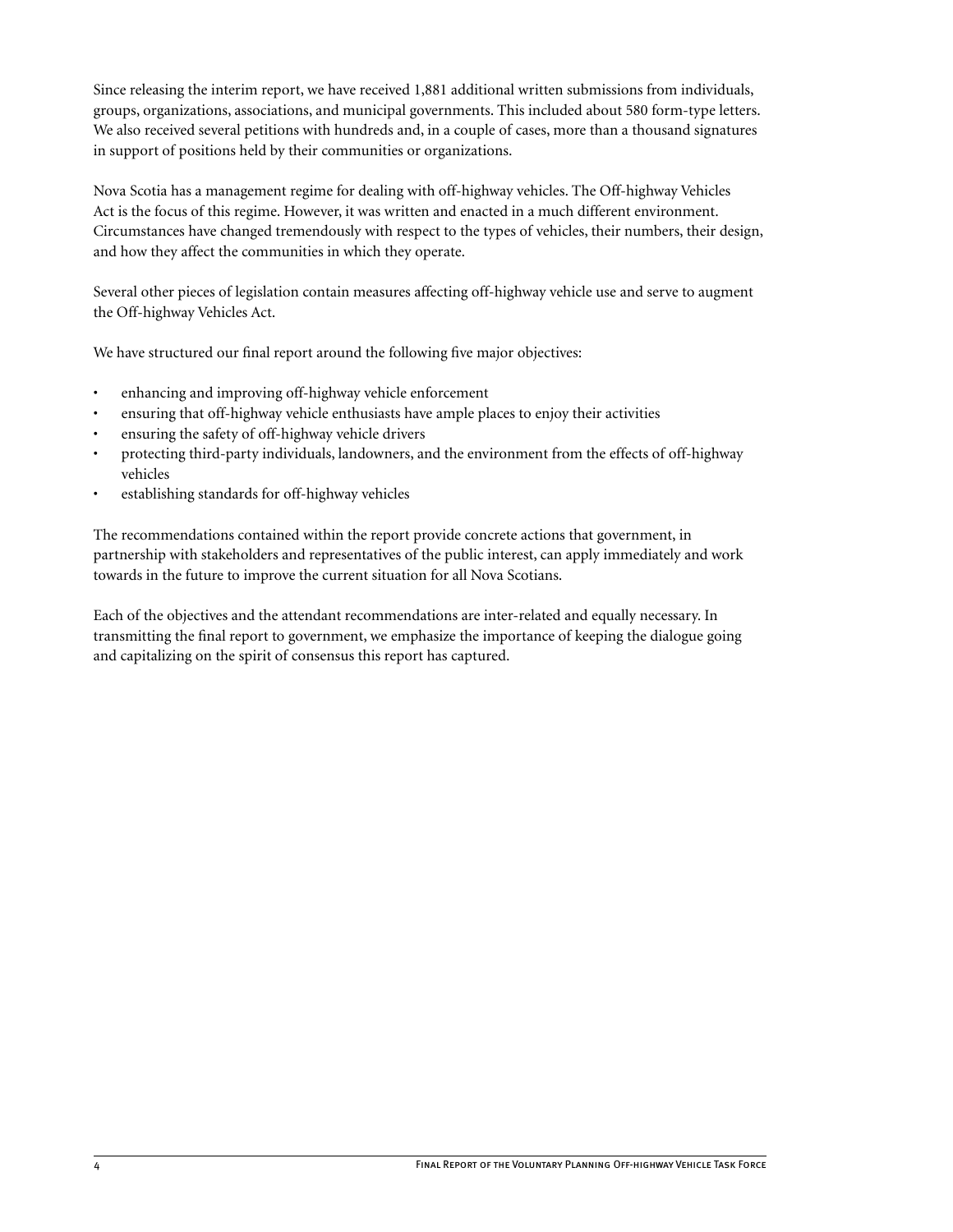# <span id="page-8-0"></span>**Executive Summary**

Our final report makes 39 recommendations to the Province of Nova Scotia for addressing the problems and capitalizing on the opportunities surrounding off-highway vehicle use. In our view these recommendations represent a compromise position generally consistent with the values, and acceptable to the competing interests, of Nova Scotians.

We do not expect that every individual or organization with strong views on either end of the spectrum will endorse all of our recommendations. However, we do expect that the majority of Nova Scotians will recognize it as a workable compromise to the current pressing issues.

We focused on five areas that work together to create a comprehensive plan for managing off-highway vehicle use in the province: enforcement, infrastructure, safety, protection, and vehicle standards. We believe we have balanced the competing interests, so that while off-highway vehicle enthusiasts are given plenty of scope for enjoying their machines, they do not infringe unduly on the rights of others.

#### **Enforcement**

We found that the single biggest change that must come about is in enforcement. Good rules have no tangible effect if not enforced. But enforcement is expensive. And because of the nature of off-highway vehicles, their ability to go anywhere, enforcement potentially involves the whole of our land mass. The enforcement that currently exists is spread very thin and competes with many other priorities. We therefore recommend that the government establish a permanent Integrated Enforcement Task Force, solely dedicated to the policing of off-highway vehicle activity, to ensure that enforcement resources are used more effectively throughout the province.

We also found that enforcement agencies need certain tools to make enforcement possible – all vehicles registered, mandatory driver licensing, and stiffer penalties. Enforcement officers must be able to identify vehicle owners and vehicle operators. The biggest boon for the irresponsible operator is anonymity, which is easy to maintain within our current system. Our recommendations attempt to change that. The cooperation of responsible off-highway vehicle users and their associations, through participation in trail selfpolicing projects, is critical to the success of enforcement efforts.

#### **Infrastructure**

We believe that it is necessary to balance the operator's desire to travel unencumbered on their machines with the needs and interests of the rest of society. We also believe that if we are going to put strict conditions on where these machines may operate, which we believe is necessary, then we must also create adequate spaces for them to operate lawfully. We therefore recommend that money be collected from off-highway vehicle users for all vehicles without exception. This annual \$50 fee would fund trail development and other infrastructure needs, from environmental education to self-policing projects. This money, held in trust as the Off-highway Vehicles Infrastructure Trust Fund (Trust Fund), will be managed by a volunteer body linked to the province. Users will pay for the trail system themselves, and certain public lands will be made available for trail development. Use of these machines will then largely be restricted to the managed trail system. This balances the off-highway vehicle enthusiasts' need for space with society's need to limit damage and conserve land for other uses. Off-highway vehicle associations and clubs need to be supported in their efforts to develop and manage trails and to increase their membership.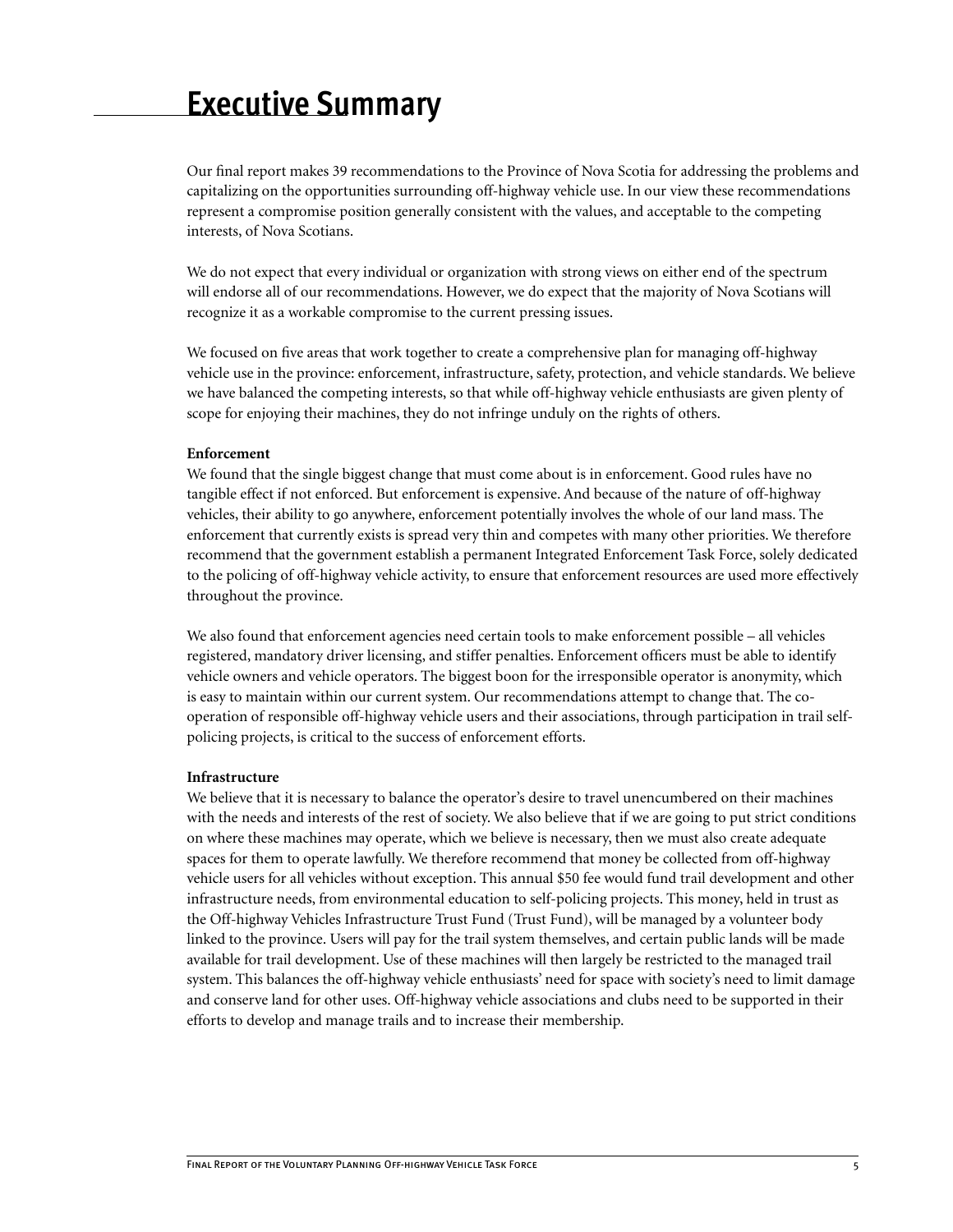#### **Safety**

Safety is an issue that affects many Nova Scotians, not just those operating off-highway vehicles. It matters immensely to the medical community that treats the injuries and to the families and communities that must deal with death or serious injury caused by the use of off-highway vehicles. We felt it necessary to balance the desires of users with our society's tolerance for risky behaviour. We recommend that all drivers be required to complete an accredited off-highway vehicle training course. We also recommend restricting use of these machines to those 16 years of age and older, through a driver licensing program, with use by younger persons allowed under tight restrictions.

#### **Protection**

We believe it imperative to protect various kinds of land, habitat, and wildlife from the damage caused by off-highway vehicles, including protected Wilderness Areas, municipal water supply areas, and ecologically sensitive areas in general. Most of our province is privately owned, and the imposition of off-highway vehicle operators on the rights of these landowners is not acceptable to our society. We recommend that offhighway vehicle users acquire written permission before crossing private land, and we have recommended other protections to landowners so that they will be more willing to grant this permission. We recommend that protected Wilderness Areas and sensitive ecosystems be off-limits to these machines. We also recommend that operators carry third-party liability insurance to protect others from financial loss caused by off-highway vehicle operators.

#### **Vehicle Standards**

We recognize that some issues will take the co-operation of many jurisdictions to improve. We recommend that our government work with others to review and/or establish national standards for certain characteristics of off-highway vehicles, such as noise level, tire treads, and other vehicle design issues. In advance of such standards, we have limited our recommendations in this area to making sure that exhaust systems meet established sound standards.

*The body of the report discusses the issues raised by Nova Scotians, gives our analysis and conclusions, and states our recommendations. For those who have read our interim report, we have included a section explaining how our earlier recommendations have changed in this final report. See Appendix 2.*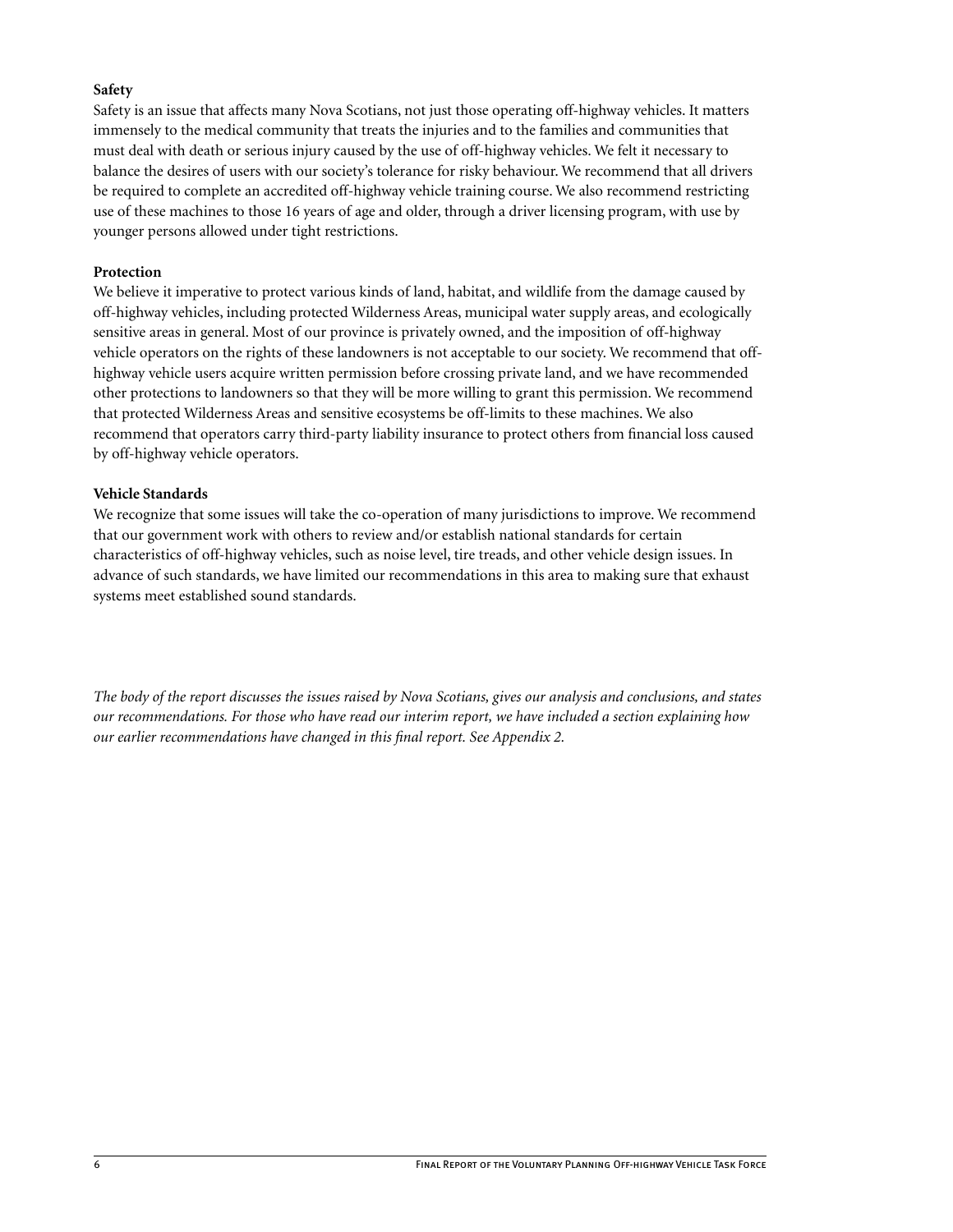# **Enforcement**

## **A Permanent Integrated Enforcement Task Force**

- 1 Establish and fund a permanent Integrated Enforcement Task Force (not funded by the Trust Fund) of at least 12 additional full-time equivalent positions exclusively dedicated to the enforcement of off-highway vehicle laws and regulations and to the coordination of all off-highway vehicle policing activities involving federal, provincial, and municipal enforcement agencies.
- 2 Mandate the Integrated Enforcement Task Force to a) conduct enforcement blitzes at problem spots across the province, engaging regional and local enforcement personnel (as well as the self-policing community); b) systematically broadcast in print and electronic media the results of enforcement operations (arrests, fines, seizures, etc.); c) conduct educational outreach and community relations programs within the off-highway vehicle community in all parts of the province, to promote safe and responsible recreational use of off-highway vehicles; and d) establish and monitor a public toll-free incident reporting system.
- 3 Mandate the Integrated Enforcement Task Force to oversee the development of special programs in partnership with the user community and other groups, to support off-highway vehicle user selfpolicing in all regions of the province. These special programs can be funded by the Trust Fund.
- 4 Mandate the Department of Natural Resources to be lead agency for the Integrated Enforcement Task Force.
- 5 Amend legislation to a) extend the time during which an off-highway vehicle can be impounded to the court appearance date; b) increase the range of offences for which sanctions can include seizure and public auction sale of an off-highway vehicle to include particularly failure to stop for enforcement officials, operating under the influence of alcohol/drugs, using an off-highway vehicle to assist in committing a criminal offence, wilfully damaging or removing signage, operating in a park or other protected area; c) allow the application of driver's licence demerit points for serious off-highway vehicle moving infractions (such as speeding and unsafe driving); and d) significantly increase the fines currently in place and provide for a further increase for a second offence, with automatic vehicle seizure and public auction disposal for a third conviction for offences committed within a consecutive 12 month period.

## **Vehicle Registration**

- 6 Enforce mandatory registration for all off-highway vehicles. Set the registration fee at \$50 per vehicle per year: hold \$40 in trust for the Off-highway Vehicles Infrastructure Trust Fund (see recommendations 21–23); retain \$10 to cover the administrative costs of the Registry of Motor Vehicles (Registry).
- 7 Administer the registration system at the point of sale for new or used off-highway vehicles purchased at an authorized dealer and at the Registry for private transactions, with registration required within 30 days of purchase.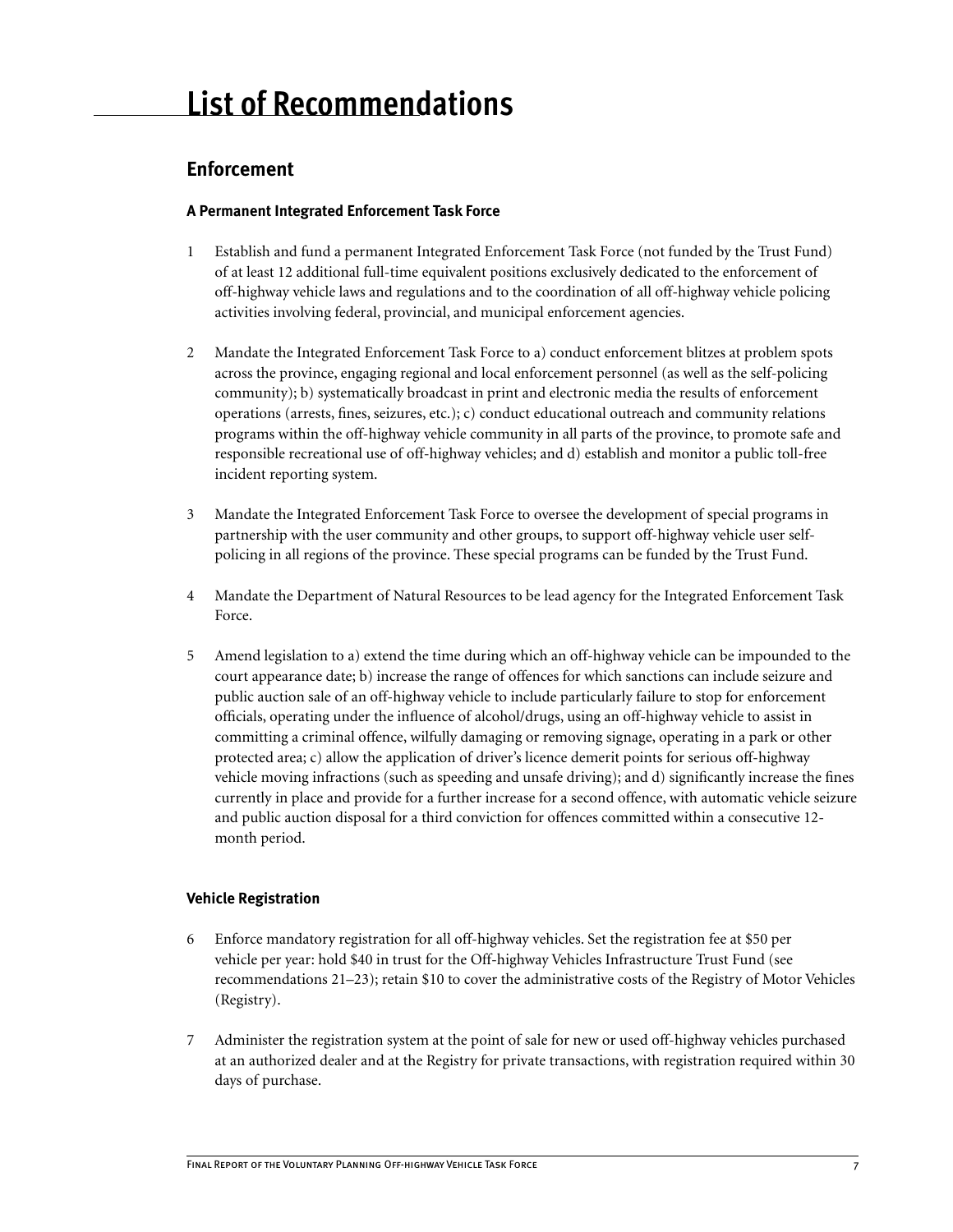- 8 Make it mandatory for all off-highway vehicles to affix and clearly display two identification plates or stickers as issued by the Registry at the front and rear of each vehicle, or as prescribed by the Registry when vehicle design or use makes this impossible.
- 9 Issue plates or stickers that are larger than the current size, of a new colour, and reflective to improve visibility for enforcement purposes and to distinguish the new system from the old.
- 10 Fine the operator of an unregistered off-highway vehicle \$250 and provide enforcement agencies with the power to impound the vehicle, at cost to the owner, until valid registration documents are produced.
- 11 Implement for a period of six months an amnesty program for the owners of currently unregistered machines (model year 2000 and earlier) who cannot produce satisfactory documentation, as an incentive for the timely registration of all off-highway vehicles. Under the amnesty, collect a single HST payment from the current owner only (based on the present market value of the vehicle).

## **Driver Licensing**

- 12 Implement a mandatory off-highway vehicle driver's licensing program. Restrict fully licensed drivers to persons 16 years of age and older with either an automobile driver's licence endorsed for off-highway vehicle use or a separate off-highway vehicle licence for those without an automobile licence. (See Recommendations 26–28 for other age-related provisions.)
- 13 Publish an off-highway vehicle operator handbook in support of the licensing system that covers the following: a) the safe and responsible operation of the off-highway vehicle types; b) the general offhighway vehicle regulations; c) the laws protecting landowners (public and private) and the rules for access; d) the code of conduct on trails; e) a list of environmental regulations and descriptions of ecologically sensitive areas; f) illustrations of damaging off-highway vehicle impacts on land outside designated trails; and g) the compendium of possible infractions. Develop a written test based on the operator handbook.

# **Infrastructure**

## **Designated Off-highway Vehicle Trails and Areas**

- 14 Develop a network of designated trails and areas (on public and private lands with permission) for the recreational use of off-highway vehicle users. Limit off-highway vehicle activity on public land to this network unless otherwise authorized by Department of Natural Resources issued permits.
- 15 Designate the Sport and Recreation Division of the Office of Health Promotion as the lead government agency charged with overseeing, coordinating within and outside government, and supporting the development of the designated network of off-highway vehicle trails and areas.
- 16 Mandate the Sport and Recreation Division of the Office of Health Promotion to oversee the development of a) provincial construction standards (including maintenance) for single-use and multiuse trails that accommodate off-highway vehicles and b) provincial rules of operation for off-highway vehicles on designated off-highway vehicle trails and areas, such as speed, type of off-highway vehicle permitted (including size, width, and weight), hours of operation, and time-of-year restrictions.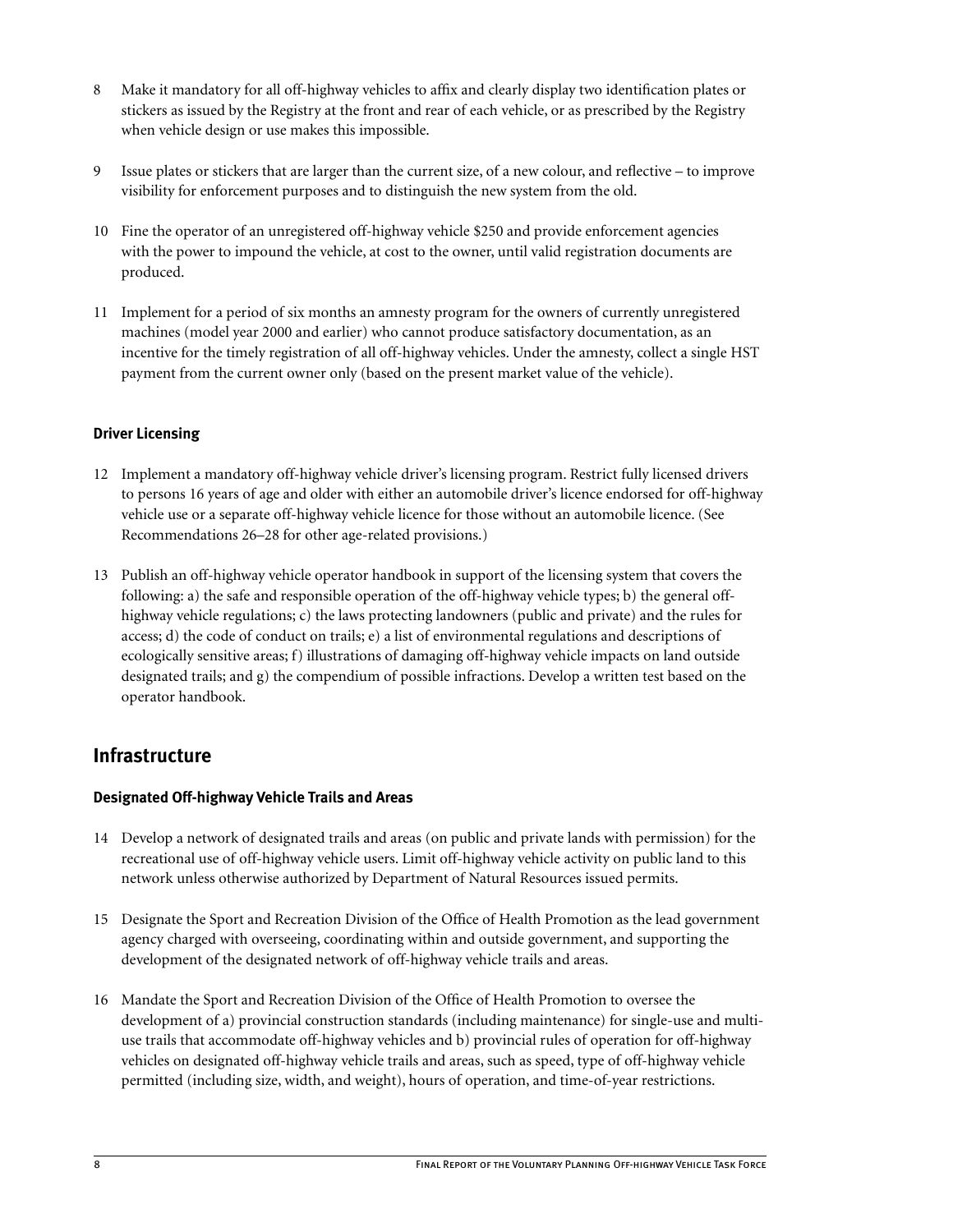- 17 Include culverted gravel woods roads on public land and culverted gravel K-class roads on public land as potential components of a designated network of off-highway vehicle trails and areas with conditions that may be required, such as usage prohibitions during spring thaw or during periods of forest fire hazard.
- 18 Include abandoned railway corridors as a potential component of a designated network of off-highway vehicle trails and areas under the following conditions: a) In rural areas, permit off-highway vehicle access as a general rule, but consider proximity to residences. b) In residential areas, give municipal governments the authority to allow or prohibit off-highway vehicle traffic on abandoned railway corridors. c) Charge the municipal governments with the responsibility of enforcing provincial rules of operation for off-highway vehicles on abandoned railway corridors, either directly or in conjunction with other policing agencies or self-policing groups, and allow municipal governments to set community-specific rules over and above provincial standards. d) Require the appropriate authorities to immediately review the right of access for off-highway vehicles to sections of abandoned railway corridors exhibiting questionable ability to maintain order. Review particularly those sections of abandoned railway corridors west of Halifax through to Martins River, Lunenburg County. e) Make every effort to develop alternate trails around the prohibited area when access to abandoned railway corridors cannot be accommodated.
- 19 Include highway rights-of-way ditches as a potential component of a network of off-highway vehicle trails and areas in accordance with conditions prescribed by the Department of Transportation and Public Works and enable the user community to bring ditches incorporated in the designated network of trails up to appropriate safety and environmental standards.
- 20 Reinforce the prohibition on all public roads for off-highway vehicles except for the following when incorporated as part of a designated trail or area on terms and conditions acceptable to the Department of Transportation and Public Works: a) to cross a public road at planned and well-signed locations b) to travel on the shoulder for short distances when such areas are appropriately signed to alert other users of the public road.

#### **OHV Infrastructure Trust Fund**

- 21 Establish an Off-highway Vehicles Infrastructure Trust Fund (Trust Fund) for an initial period of five years managed by an executive committee consisting of a volunteer chairperson, volunteer members (including representatives from umbrella associations of off-highway vehicle enthusiasts, the medical and safety profession, the environmental sector, landowners, and the enforcement community), and non-voting officials representing lead government departments. Mandate the Sport and Recreation Division of the Office of Health Promotion to act as the Secretariat to the Trust Fund and the Executive Committee.
- 22 Hold \$40 of the \$50 annual registration fee of each off-highway vehicle in Nova Scotia in trust, with \$30 per vehicle per year to be assigned to trail development and maintenance and to the core funding of off-highway vehicle user organizations, and \$10 per vehicle per year to be assigned to projects related to operator health and safety, education and training, self-policing on trails by users (not regular or special off-highway vehicle work carried out by enforcement agencies) and environmental demonstration projects.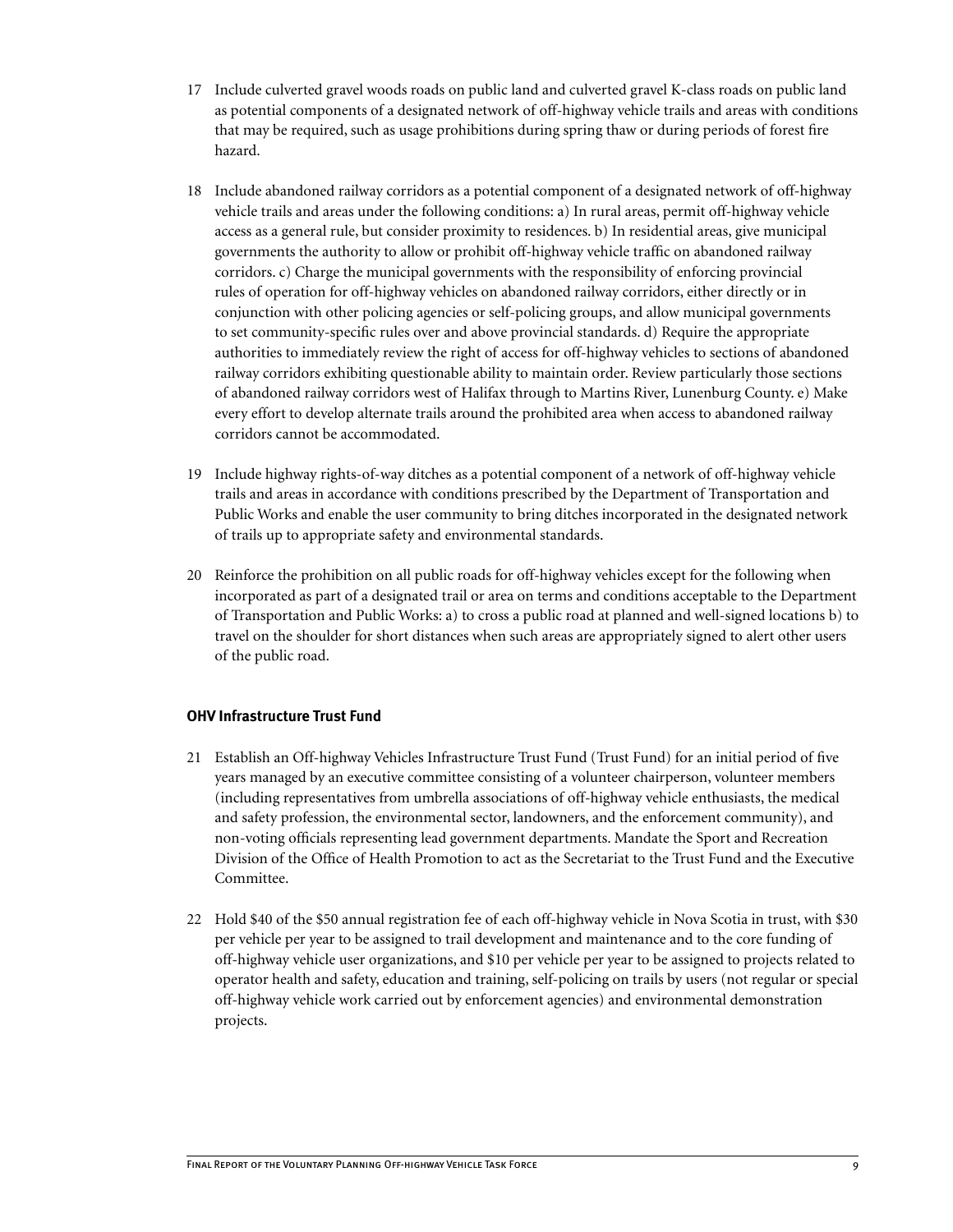- 23 Give the Trust Fund and its Executive Committee a general mandate to oversee the implementation of the government's response to this report, to make decisions on project funding, to facilitate conflict resolution, and to report annually on the progress made in managing off-highway vehicle issues. More specifically, in establishing and structuring the Trust Fund Executive Committee,
	- Assign to the Executive Committee as a whole the responsibility to develop and publish the blueprint of a comprehensive off-highway vehicle trail network for Nova Scotia that is based on inclusive consultations, negotiations, and public review.
	- Assign to the Executive Committee as a whole decision-making powers on the funding of all projects that are not directly related to trail development and maintenance.
	- Establish a Trail Development Sub-Committee of the executive consisting of the Trust Fund Chairperson, representatives from SANS, ATVANS, the Nova Scotia Trails Federation, and a nonvoting representative from the Sport and Recreation Division of the Office of Health Promotion – and assign to it decision-making power on the approval and funding of trail development and maintenance projects; SANS should be provided with an annual block grant of \$30 per registered snowmobile per year to maintain and expand its established network of managed trails.

## **Trail Management**

24 Amend legislation to make the SANS trail permit system mandatory on trails established and maintained by the organization at the same time as the Off-highway Vehicles Infrastructure Trust Fund is established, with the following provisions: a) require all snowmobiles to display a trail permit when using a SANS-managed snowmobile trail b) make unauthorized off-highway vehicle use of SANS trails an offence (to avoid damage to trails and damage to relationships with landowners) c) make thirdparty liability insurance mandatory for all motorized vehicle users of SANS trails d) impose a fine of at least \$250 for failing to comply with the above requirements, which would increase in severity for subsequent offences. Enable other organizations (such as ATVANS) to take advantage of such a permit system once they develop a comparable managed trail network.

#### **Rally Management**

25 Amend legislation to establish a mandatory permit requirement for all off-highway vehicle rallies, to be managed by umbrella organizations such as SANS or ATVANS. The approval process should ensure that all necessary permissions have been received from affected landowners, that the event organizers have taken all necessary precautions to protect the environment, and that local enforcement authorities have been notified.

# **Safety**

## **Age of Drivers**

26 Allow youth 14 and 15 years of age to operate off-highway vehicles only if they acquire a youth class learner's licence (to be created), and only if all the following conditions are met: a) Successful completion of an accredited off-highway vehicle training course by both the youth and the parent or guardian. b) Mandatory direct supervision by (in the company and within sight of) the parent or guardian at all times while operating the off-highway vehicle.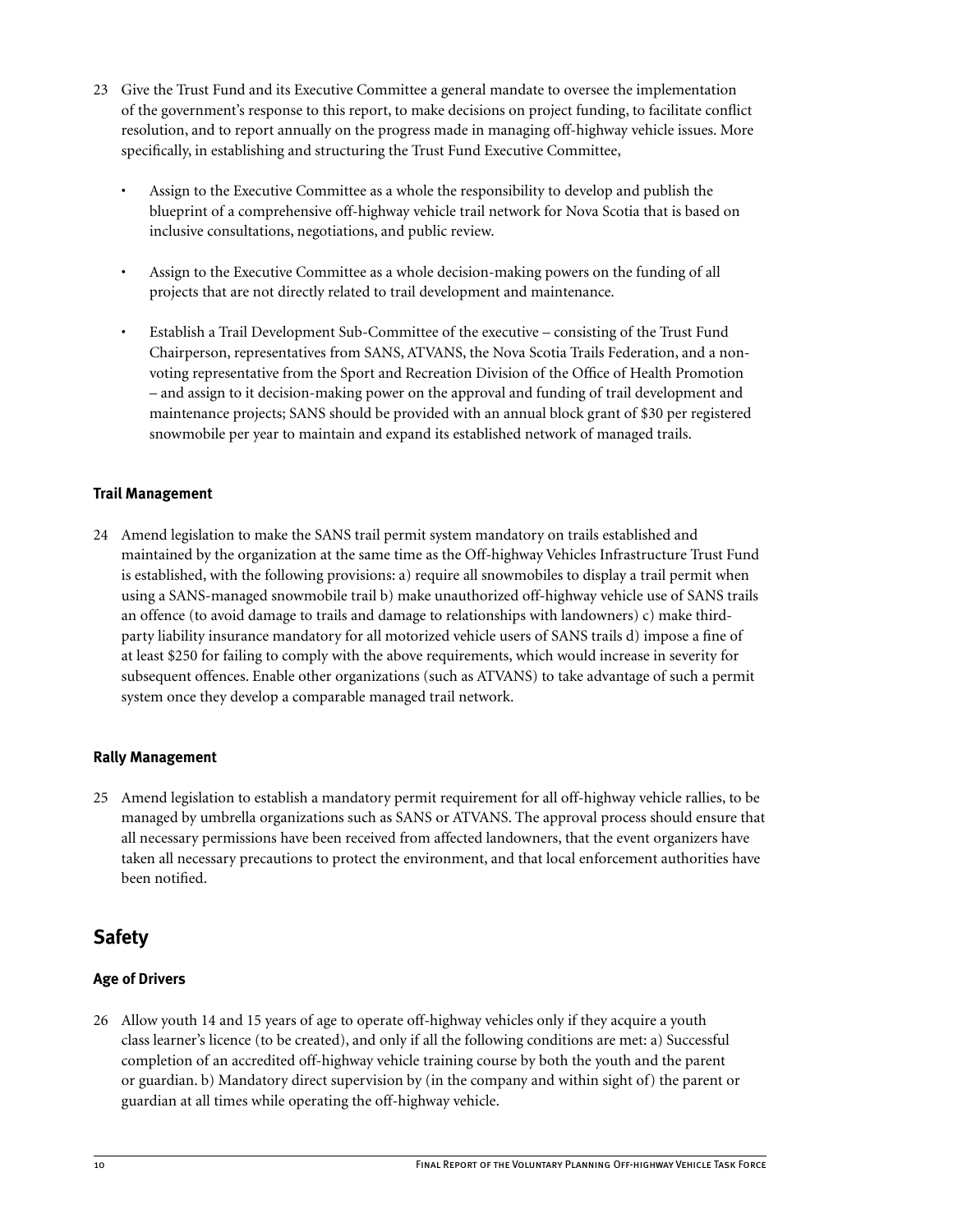- 27 Prohibit children under the age of 14 from operating off-highway vehicles, on public or private land, except when activities are conducted on closed courses under the auspices of an accredited organization (sanctioned by the Registry) for children participating in off-road motorized activities operating under the following conditions:
	- specially designed and maintained closed courses
	- mandatory high-quality protective equipment and clothing
	- mandatory progressive training
	- comprehensive rules of order strictly enforced
	- riders divided into different classes based on age, size, and ability
	- mandatory parental supervision
	- trained officials present
	- trained medical personnel and an ambulance on site
- 28 Fine the registered owner of the off-highway vehicle \$250 when a person less than 14 years of age operates the off-highway vehicle, unless done so in the manner prescribed in recommendation 27.

#### **Training**

- 29 Require all off-highway vehicle operators to complete an accredited off-highway vehicle training course. Phase in training, based on available accredited training capacity, so as to place emphasis on younger drivers and those who are operating off-highway vehicles for the first time. Accept successful completion certificates from a Canada Safety Council course as proof of training until such time as the accredited off-highway vehicle training course is established.
- 30 Include the following in accredited training course content: a) the safe and responsible operation of the off-highway vehicle types; b) the general off-highway vehicle regulations; c) the laws protecting landowners (public and private) and the rules for access; d) the code of conduct on trails; e) a list of environmental regulations and descriptions of ecologically sensitive areas; f) illustrations of damaging off-highway vehicle impacts on land outside designated trails; and g) the compendium of possible infractions.

# **Protection**

#### **Landowners**

- 31 Amend legislation to require that off-highway vehicle drivers (individually or through a recognized club or association) acquire written permission from landowners.
- 32 Amend legislation to ensure that off-highway vehicle drivers and passengers (whether permission to access a property is granted or not) willingly assume all risks and liabilities, except those that arise through the deliberate intent of the owner/occupier of a property.
- 33 Amend legislation to ensure that operators of off-highway vehicles do not acquire prescriptive rights of access against a landowner solely through the use of an off-highway vehicle, whether or not permission for use is granted.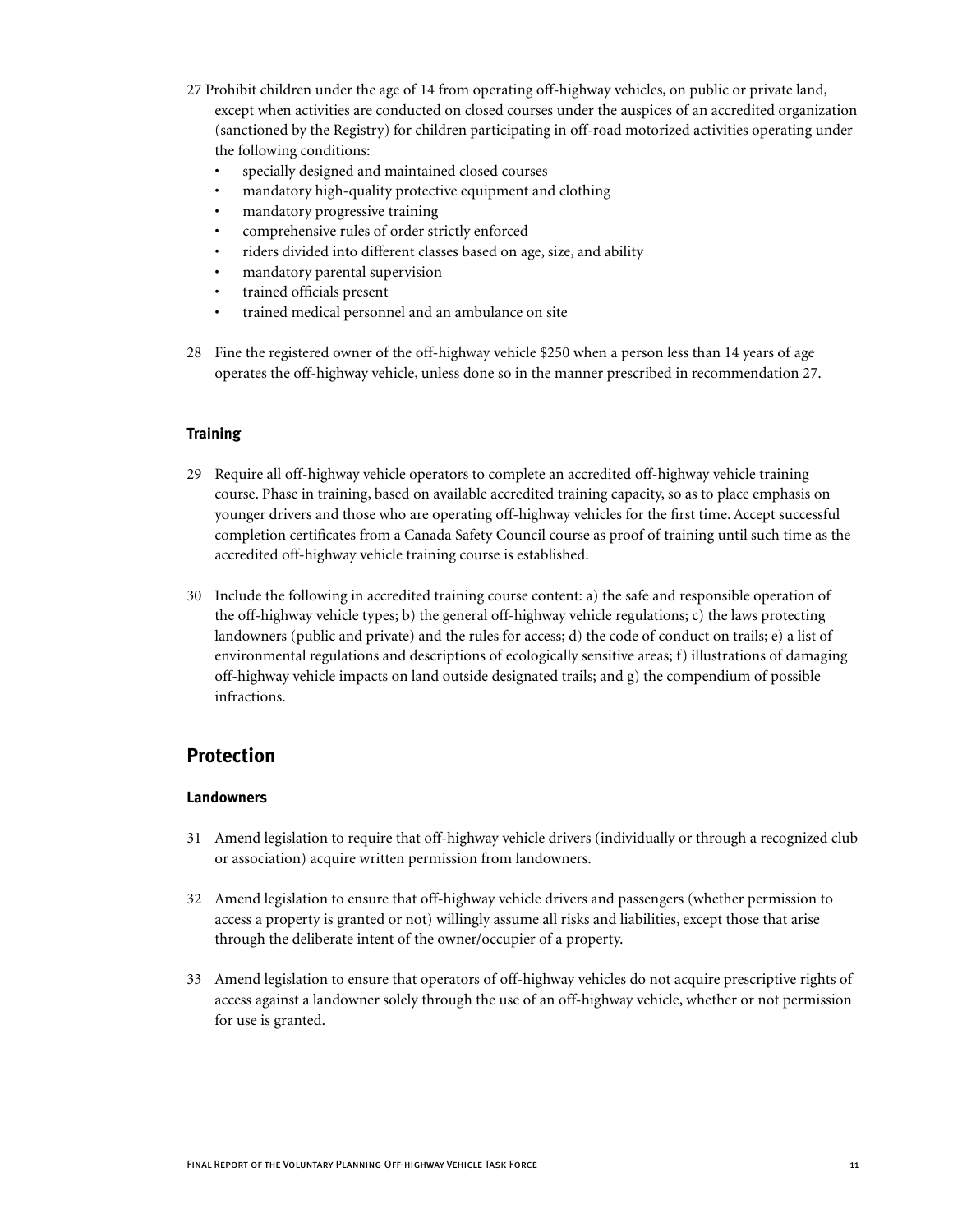### **Protected Wilderness Areas**

34 Prohibit off-highway vehicle use by the public in existing protected Wilderness Areas. Allow three years for designated Snowmobilers Association of Nova Scotia (SANS) trails that are currently authorized through ministerial discretion to be phased out and replaced with alternate routes outside the affected protected Wilderness Area. Despite this target date of three years, under no circumstances deny access of SANS members to existing approved trails until alternate routes are available, as long as SANS continues to work in good faith on alternate routes.

#### **Other Ecologically Sensitive Areas**

- 35 Amend legislation to prohibit off-highway vehicles from the following sensitive ecosystems, unless otherwise specifically allowed within the designated trail network: a) barrens – coastal and plateau b) beaches (marine and fresh water) and dunes c) bogs and marshes d) brooks, streams and rivers e) other sensitive ecosystems as defined by the Department of Environment and Labour.
- 36 Amend legislation to prohibit all off-highway vehicle use by the public within official and posted supply areas for potable water (as defined by the municipality or provincially via designation as a Protected Water Area) unless otherwise prescribed by the responsible water authorities.

#### **Third-party Liability Insurance**

37 Introduce the requirement for off-highway vehicle drivers to carry third-party liability insurance, except for those who use their vehicle exclusively on their own property.

## **Vehicle Standards**

#### **Noise**

38 Amend legislation so that it is an offence to operate an off-highway vehicle with a defective or modified exhaust system that does not meet established sound standards.

#### **National Standards**

39 Engage other provinces and the federal government in discussions to establish national off-highway vehicle standards on the following: a) better vehicle identification (accommodation for licence plates and or stickers); b) responsible advertising; c) power, speed, weight, size, and tire design; d) exhaust systems and noise; e) engine design, fuel efficiency, and pollution; f) common location for vehicle identification numbers; and g) additional safety and design features.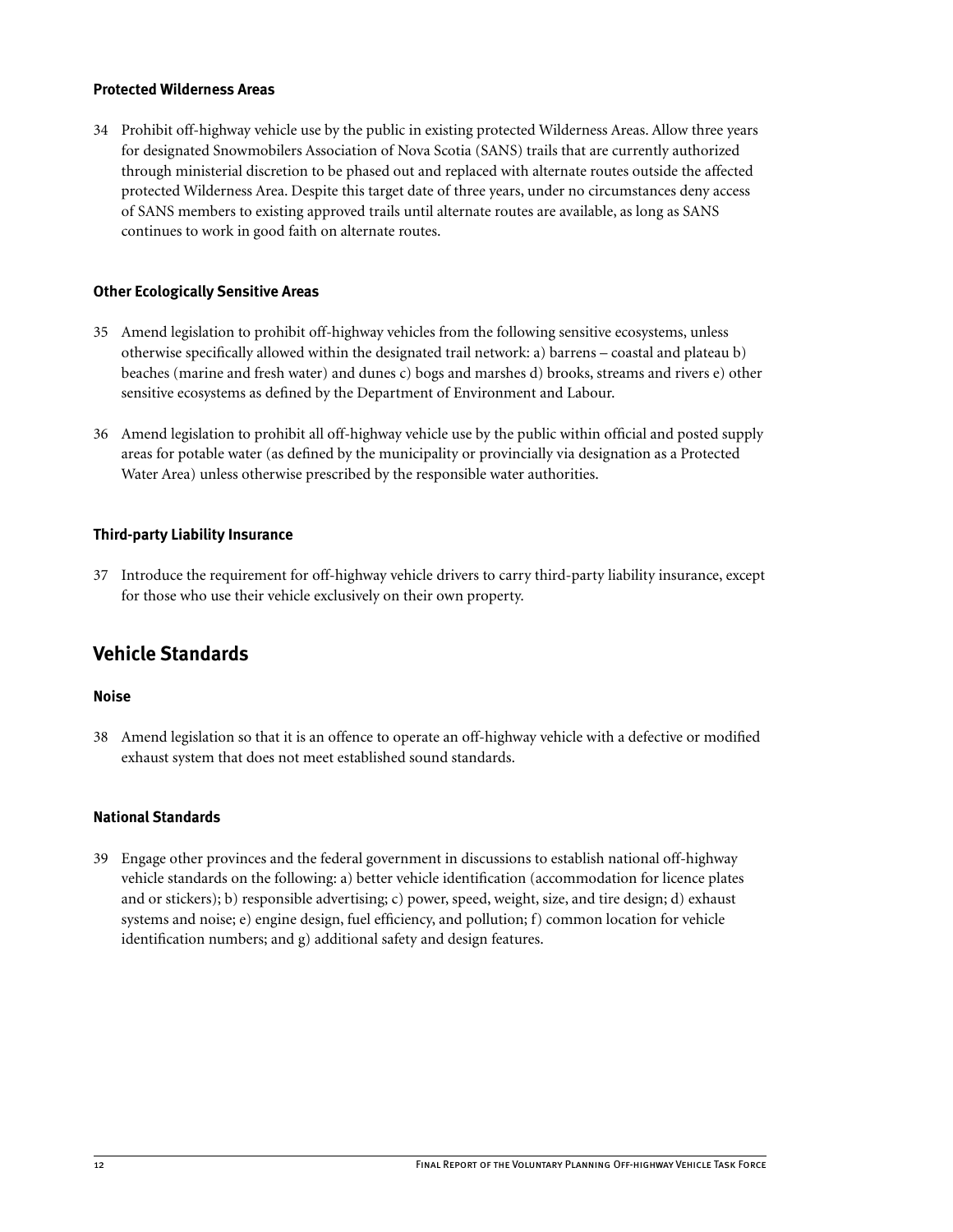# <span id="page-16-0"></span>**Enforcement**

We learned how the absence of a strong enforcement presence creates problems for people subjected to irresponsible recreational off-highway vehicle use as well as for those who ride responsibly. This lack of enforcement has allowed issues to escalate and responsible operators to be unfairly labelled. This section describes why we feel it is so important for government to increase the enforcement effort and to make this effort more effective.

Our response to the enforcement challenge is to

- provide new resources for a permanent Integrated Enforcement Task Force dedicated to off-highway vehicle enforcement
- provide enforcement agencies with better tools such as stiffer fines and penalties
- ensure that the identity of both the machine and the operator can be legally verified

## **A Permanent Integrated Enforcement Task Force**

#### **What we heard**

Without question, the lack of effective enforcement is the number one issue on the minds of Nova Scotians when it comes to off-highway vehicles. Most people we heard from since the interim report welcomed the increased emphasis on enforcement, including off-highway vehicle users themselves and private landowners.

We heard from landowners who feel helpless in protecting their property from trespass. They also described to us the harassment and intimidation tactics employed by some problem off-highway vehicle drivers. We heard farmers and foresters decry the seemingly unstoppable destruction of crops by irresponsible operators. We heard environmentalists, conservationists, bird watchers, other trail users, and nature lovers deplore the level of damage that happens – despite legal protection – as a result of deficient enforcement. We heard the concerns of health care workers for the level of injuries and deaths associated with off-highway vehicle use. We heard from residents near trails who find their peace disturbed. And finally we heard from responsible users who share these concerns because bad behaviour reflects negatively on all off-highway vehicle users.

In our interim report we recommended that government establish a permanent integrated enforcement task force of at least 12 people exclusively dedicated to the enforcement of off-highway vehicle laws and regulations. We suggested that government provide the unit with appropriate funding so that they could a) organize enforcement blitzes, b) publicize the results of their enforcement efforts, and c) conduct educational outreach initiatives.

We recommended a number of ways to enhance the deterrence factor by increasing the range and severity of penalties for irresponsible off-highway vehicle use. Many off-highway vehicle enthusiasts felt that our interim report proposed an unnecessarily tough penalty regime. These people found the concepts of impoundment, seizure, auctioning, and applying demerit points to be unfair. Others remained convinced that Nova Scotia has enough rules to promote safe and responsible use – we need only to enforce them.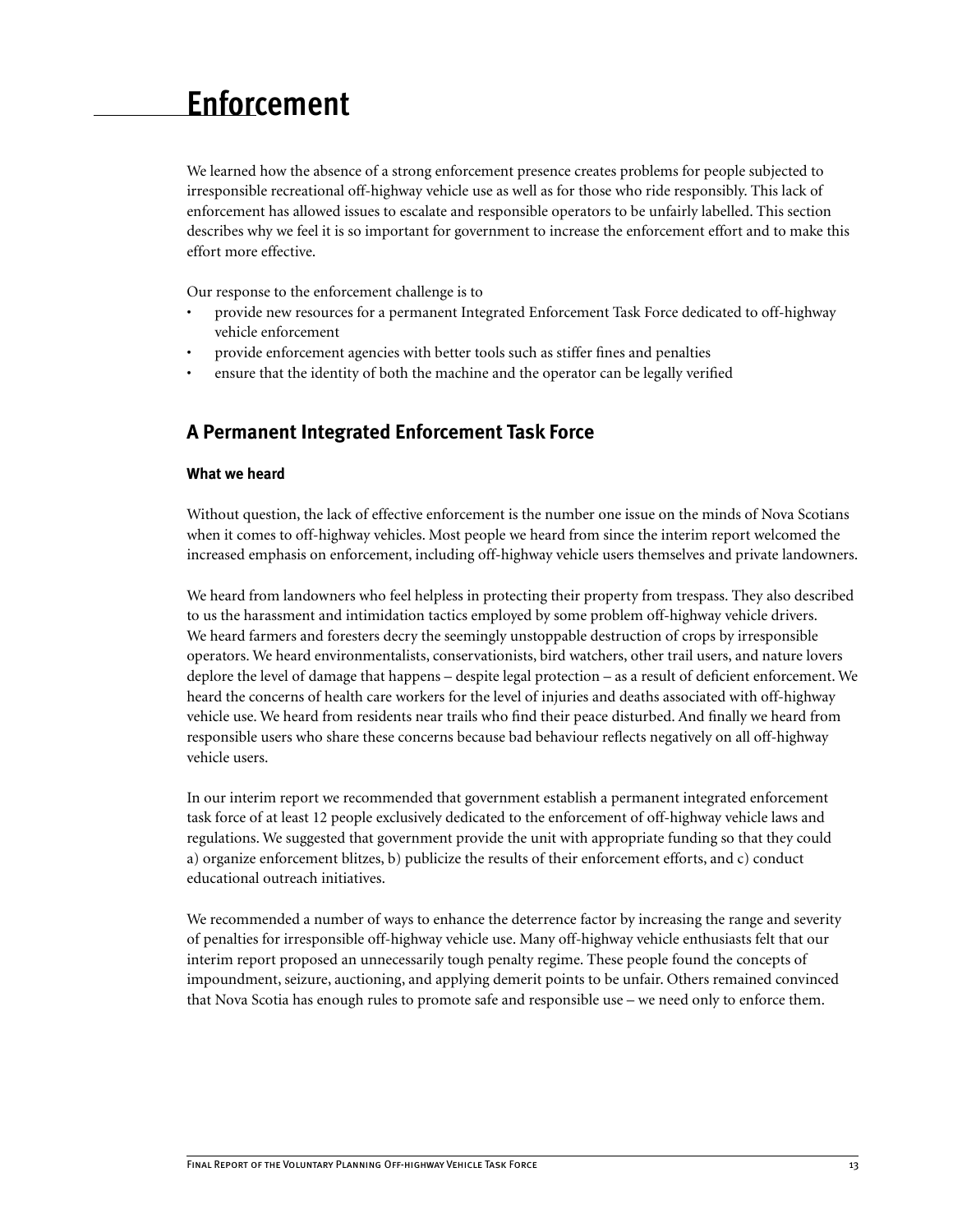### **Task Force analysis and conclusions**

Task Force members spent considerable time discussing enforcement issues with enforcement agencies. We identified several interrelated problems when it comes to policing off-highway vehicles:

Lack of resources

• There are insufficient resources within the enforcement community (Royal Canadian Mounted Police, Department of Natural Resources, and local police forces) that can be dedicated to off-highway vehicle law enforcement.

Lack of relative priority

• Given the resource constraints faced by enforcement agencies, off-highway vehicle enforcement rates a very low priority.

Large territory

• The territory to cover is vast given the range of off-highway vehicles, and they generally spread out on thousands of kilometres of trails of all types. This practical consideration may also help explain the lower relative priority of off-highway vehicle enforcement relative to the situation that exists for automobiles on busy highways.

Off-highway vehicle violators can easily evade the police

• Off-highway vehicle operators can evade the police much easier than automobile drivers on roads. Once the police have a car in sight on a road, evasion is unlikely. The situation is quite different for offhighway vehicles, no matter what the terrain. Enforcement officers cannot engage in hot pursuit for fear of being instrumental in the injury or death of a violator. Evaders use this to their advantage. Finally, the absence of a permanent and visible licence plate on many off-highway vehicles helps to ensure that reckless violators cannot be positively identified in a court of law.

Sanctions and penalties do not deter lawlessness

• Even when enforcement personnel are successful in charging or ticketing an individual, the low fines do little to deter the activity.

Partnerships between police and off-highway vehicle associations are a prerequisite to success

• For the reasons listed above, enforcement agencies cannot by themselves bring about peace, order, and responsible behaviour fast enough within the off-highway vehicle community. The co-operation of responsible off-highway vehicle users and their associations, through participation in trail self-policing projects, is critical to the success of enforcement efforts.

The Task Force has received many reports of people being intimidated, threatened, and harassed by irresponsible off-highway vehicle users. This situation is intolerable and the provincial government should take immediate steps to protect the rights of those so affected.

With regard to numbers of irresponsible off-highway vehicle operators, we do not know how many are part of the problem. However, we do know that the numbers are sufficient to cause the range of problems and complaints throughout the province that created the need for this task force.

We believe that an Integrated Enforcement Task Force provides an important means of changing the behaviour of those who choose to act irresponsibly. In fact, all responsible off-highway vehicle operators, as individuals and through their associations, need to be a part of the solution. Their continued co-operation is essential to the success of enforcement efforts and to the acceptance of off-highway vehicles on trails throughout the province.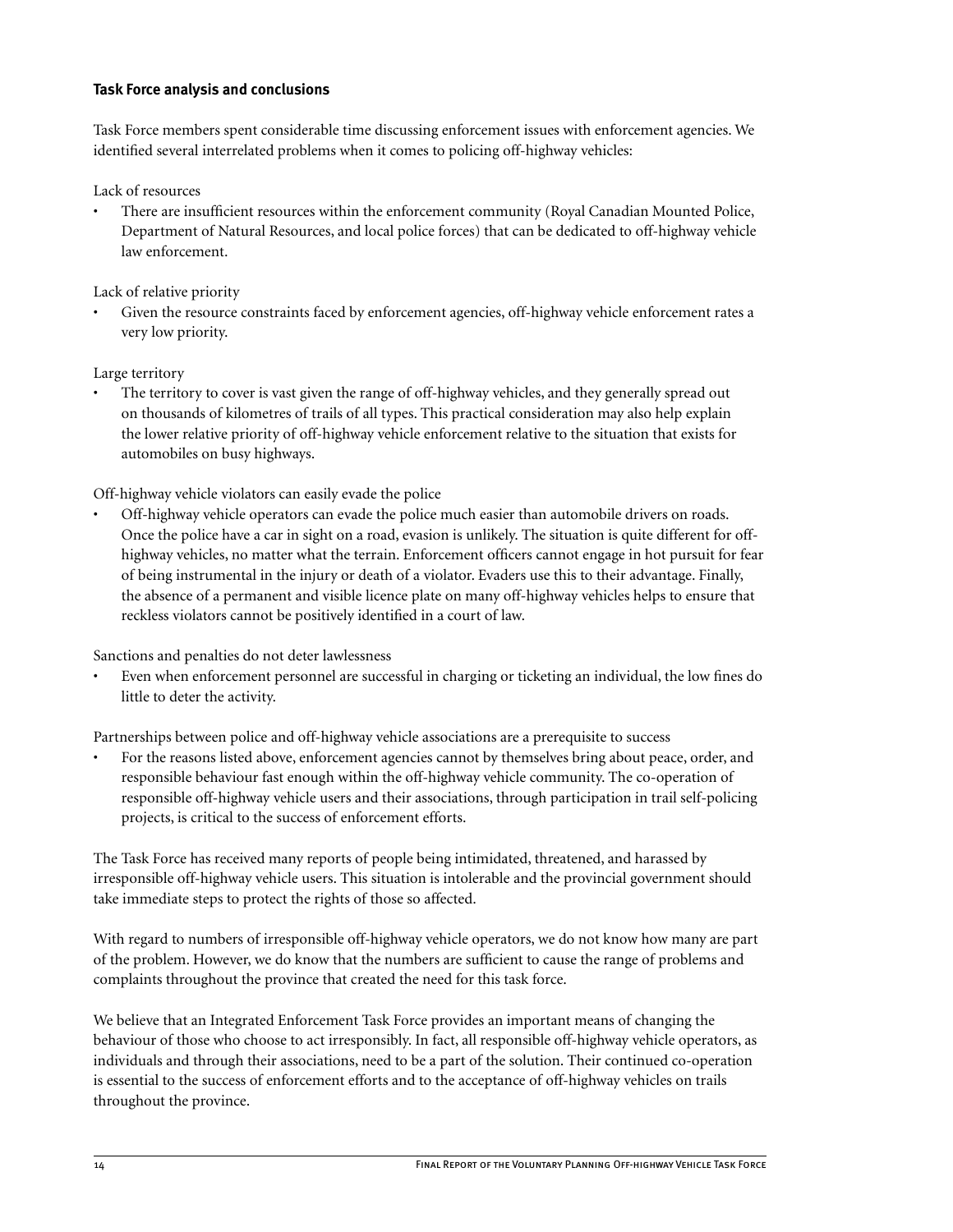In our final report recommendations we make clear that the Integrated Enforcement Task Force should receive new funding from the provincial government and not from the Trust Fund. We believe this investment by government will pay back through reduced costs for medical coverage and less environmental damage. And revenues from sustainable off-highway vehicle activities – those developed and conducted responsibly – will benefit Nova Scotia.

The Integrated Enforcement Task Force should be comprised of 12 additional staff members hired by the Royal Canadian Mounted Police (RCMP), the Department of Natural Resources (DNR), and municipal policing agencies. These officers could remain in their respective agencies and work full time on off-highway vehicle policing initiatives. However, enforcement agencies themselves will have to figure out how to use the new resources most effectively. While more Integrated Enforcement Task Force members would certainly be desirable, we recognize the budget limitations of government. Twelve additional staff members represent the minimum number needed to make significant progress.

We recommend that the Department of Natural Resources be tasked as the lead agency to spearhead the development of the Integrated Enforcement Task Force for two reasons: a) The province will be funding this initiative and should, therefore, act as contractor through one of its departments. b) DNR is experienced in co-ordinating multiple-agency enforcement initiatives off-road. A work plan developed by DNR and its partners from other agencies should guide the day-to-day activities of the Integrated Enforcement Task Force.

These 12 enforcement officers should become expert resources within their respective agencies. While they will participate in the operational side of things, they should also work to leverage substantially more enforcement effort by engaging local enforcement staff and volunteers.

An Integrated Enforcement Task Force will not be sufficient by itself. It is vital that off-highway vehicle users, through their associations, continue their involvement. The Snowmobilers Association of Nova Scotia (SANS), the All Terrain Vehicle Association of Nova Scotia (ATVANS), and other associations should be encouraged to continue, increase, and expand their roles in policing their respective communities. Examples of these kinds of efforts include

- trail warden programs
- Citizens on Patrol Off-Road
- special constable status
- other citizen-based initiatives

#### **Recommendations**

- 1 Establish and fund a permanent Integrated Enforcement Task Force (not funded by the Trust Fund) of at least 12 additional full-time equivalent positions exclusively dedicated to the enforcement of off-highway vehicle laws and regulations and to the coordination of all off-highway vehicle policing activities involving federal, provincial, and municipal enforcement agencies.
- 2 Mandate the Integrated Enforcement Task Force to a) conduct enforcement blitzes at problem spots across the province, engaging regional and local enforcement personnel (as well as the self-policing community); b) systematically broadcast in print and electronic media the results of enforcement operations (arrests, fines, seizures, etc.); c) conduct educational outreach and community relations programs within the off-highway vehicle community in all parts of the province, to promote safe and responsible recreational use of off-highway vehicles; and d) establish and monitor a public toll-free incident reporting system.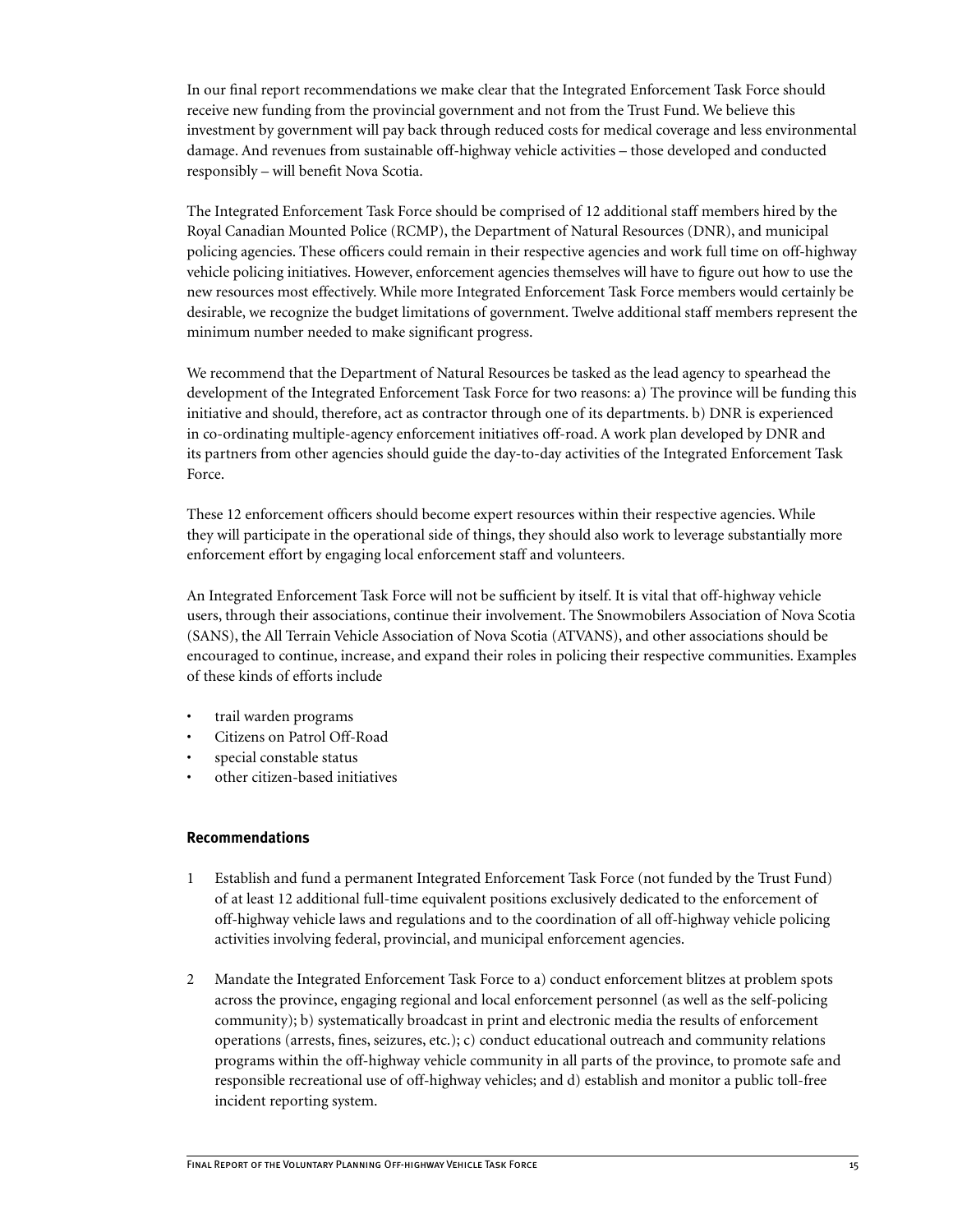- <span id="page-19-0"></span>3 Mandate the Integrated Enforcement Task Force to oversee the development of special programs in partnership with the user community and other groups, to support off-highway vehicle user selfpolicing in all regions of the province. These special programs can be funded by the Trust Fund.
- 4 Mandate the Department of Natural Resources to be lead agency for the Integrated Enforcement Task Force.
- 5 Amend legislation to a) extend the time during which an off-highway vehicle can be impounded to the court appearance date; b) increase the range of offences for which sanctions can include seizure and public auction sale of an off-highway vehicle to include particularly failure to stop for enforcement officials, operating under the influence of alcohol/drugs, using an off-highway vehicle to assist in committing a criminal offence, wilfully damaging or removing signage, operating in a park or other protected area; c) allow the application of driver's licence demerit points for serious off-highway vehicle moving infractions (such as speeding and unsafe driving); and d) significantly increase the fines currently in place and provide for a further increase for a second offence, with automatic vehicle seizure and public auction disposal for a third conviction for offences committed within a consecutive 12 month period.

# **Vehicle Registration**

When we speak of "registration" and "registering your vehicle," we mean the entire process of obtaining a registration certificate that identifies the owner of the vehicle, acquiring a vehicle permit that allows the vehicle to operate in Nova Scotia, and affixing an identification number to the vehicle in the manner prescribed by the Registry of Motor Vehicles (Registry).

Enforcement personnel, landowners, and citizens must be able to readily identify an off-highway vehicle by its assigned licence number. Otherwise irresponsible operators will continue to take advantage of their anonymity. Without the likelihood of being identified, these people ignore the law and the rights of others. Full and proper registration of all off-highway vehicles is a basic requirement for personal accountability and effective enforcement.

Mandatory registration of vehicles with increased fees and yearly renewal also creates a new source of funds paid by users to develop trails and carry out other important off-highway vehicle projects.

## **What we heard**

We heard that the enforcement community views a comprehensive registration system as a key ingredient for effective enforcement, because it enables them to identify machines and creates an administrative procedure to track off-highway vehicles. Without the prospect of identifying the vehicle owner, lawbreakers exhibit little or no concern for the property of others or respect for the law enforcement officials.

We recommended that all off-highway vehicles be registered with no exception. Currently, a vehicle operated on ones own property does not need to be registered. This creates a loophole because irresponsible owners will claim to operate on their own property only, to avoid the need to register their vehicle and display plates, and then proceed to operate their vehicles where they please. When these unregistered vehicles are then found unplated off their owner's property, enforcement officers have no means of identifying the owner.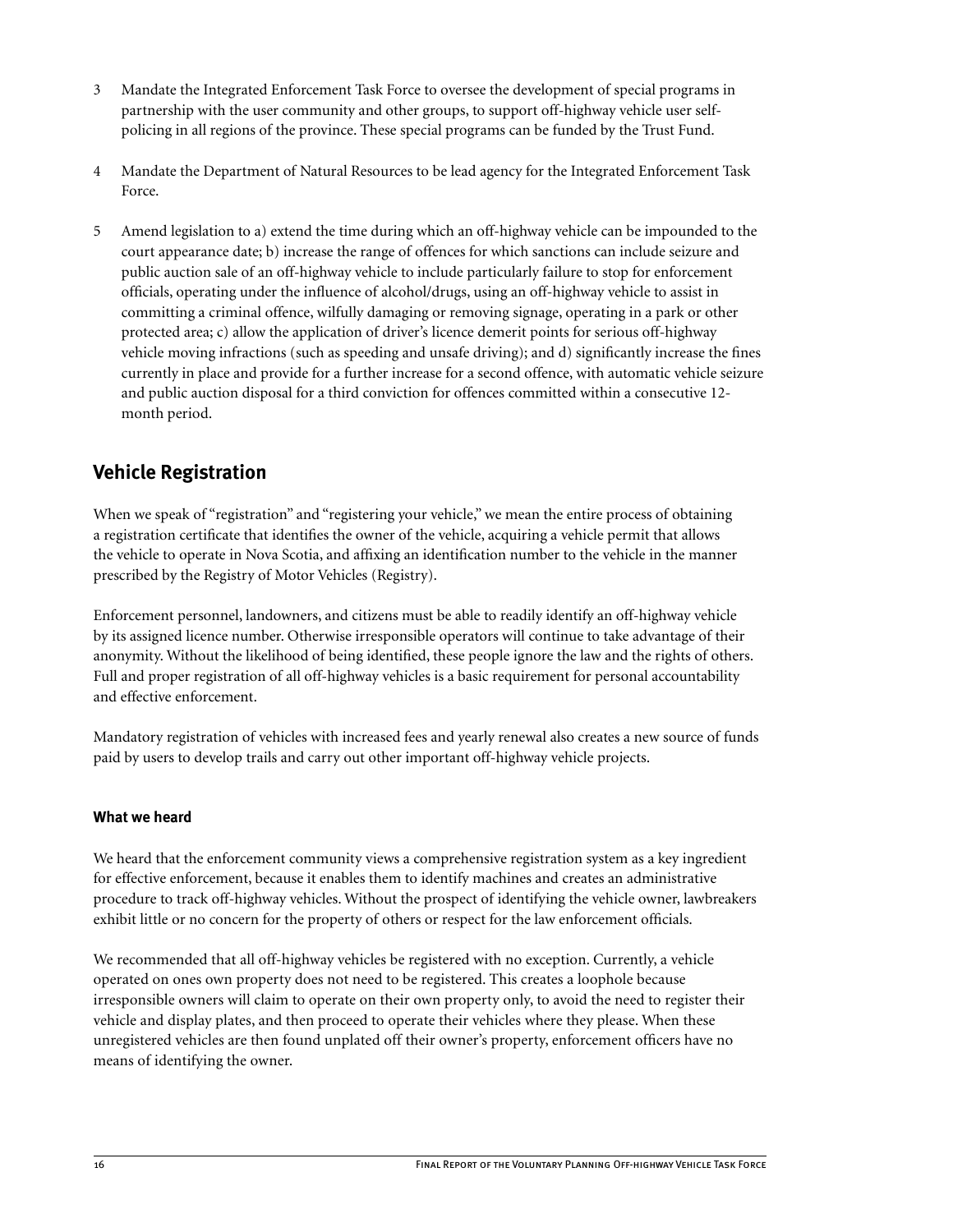While many agree with the intent of mandatory vehicle registration, some felt the increased fee would cause many more people not to register their off-highway vehicles. Others agreed with the \$50 fee but felt there should be discounts for

- seniors because many are on fixed incomes and use their off-highway vehicles less intensively
- club members to encourage people to join organizations that promote responsible use
- snowmobiles because they operate only a few months a year
- off-highway vehicles used for commercial purposes because they create employment and don't make use of recreational trails
- off-highway vehicles used only on private property because they don't interact with, or affect, others

We also heard that a \$50 fee does not cover the true cost to society. Some respondents argued that if you consider the environmental, policing, heath care, and administrative costs associated with off-highway vehicle use in Nova Scotia, the government should be charging individual operators several times more. (See cost/benefit discussion on page 18.)

Others felt that \$50 was excessive and pointed out that the Province of Nova Scotia and local businesses benefit from the sale of off-highway vehicles, trailers, trucks, safety equipment, supplies, and gasoline. They noted that service industries such as training suppliers, hotels, restaurants, and mechanical repair shops also benefit. And they suggested that the Task Force consider the valuable contribution these vehicles make around the home, as commercial tools, and for search and rescue. They argued that much of this contribution and commerce takes place in rural Nova Scotia where economic opportunities are limited.

We learned from the Snowmobilers Association of Nova Scotia (SANS) that the registration fee and Trust Fund we proposed had the potential to undermine its successful trail pass system. Snowmobilers now voluntarily pay a trail pass fee for the privilege of using the SANS network of managed trails. SANS and its members believe they should contribute to the Trust Fund, but say their contribution should be less. They also say that whatever they contribute should pay for increased enforcement.

The All Terrain Vehicle Association of Nova Scotia (ATVANS) agreed with the Task Force proposed registration fee provided the Trust Fund component of \$40 per vehicle is held in trust, administered by those who have contributed, and spent on trails.

We received many comments about our recommendation on licence plates. We proposed that government make them bigger and make them a different colour and that they should be displayed at both the front and rear of the vehicle.

Respondents told the Task Force just how challenging this would be to implement. They said that manufacturers do not design off-highway vehicles to accommodate licence plates, particularly enlarged licence plates. We were told that bigger licence plates get covered with mud and snow just as easy as smaller plates. We also heard that the sport of motocross prohibits plates for safety reasons. Others said the new plates would be too expensive.

We heard from many who felt that the recommendations in the interim report had been too aggressive with respect to seizing, impounding, and auctioning off-highway vehicles.

And finally, while some who wrote to us raised concerns about a registration amnesty program, most who commented on this issue felt that we should make a stronger statement about putting this in place. Those opposed to this idea felt an amnesty program would result in stolen machines being legitimately registered.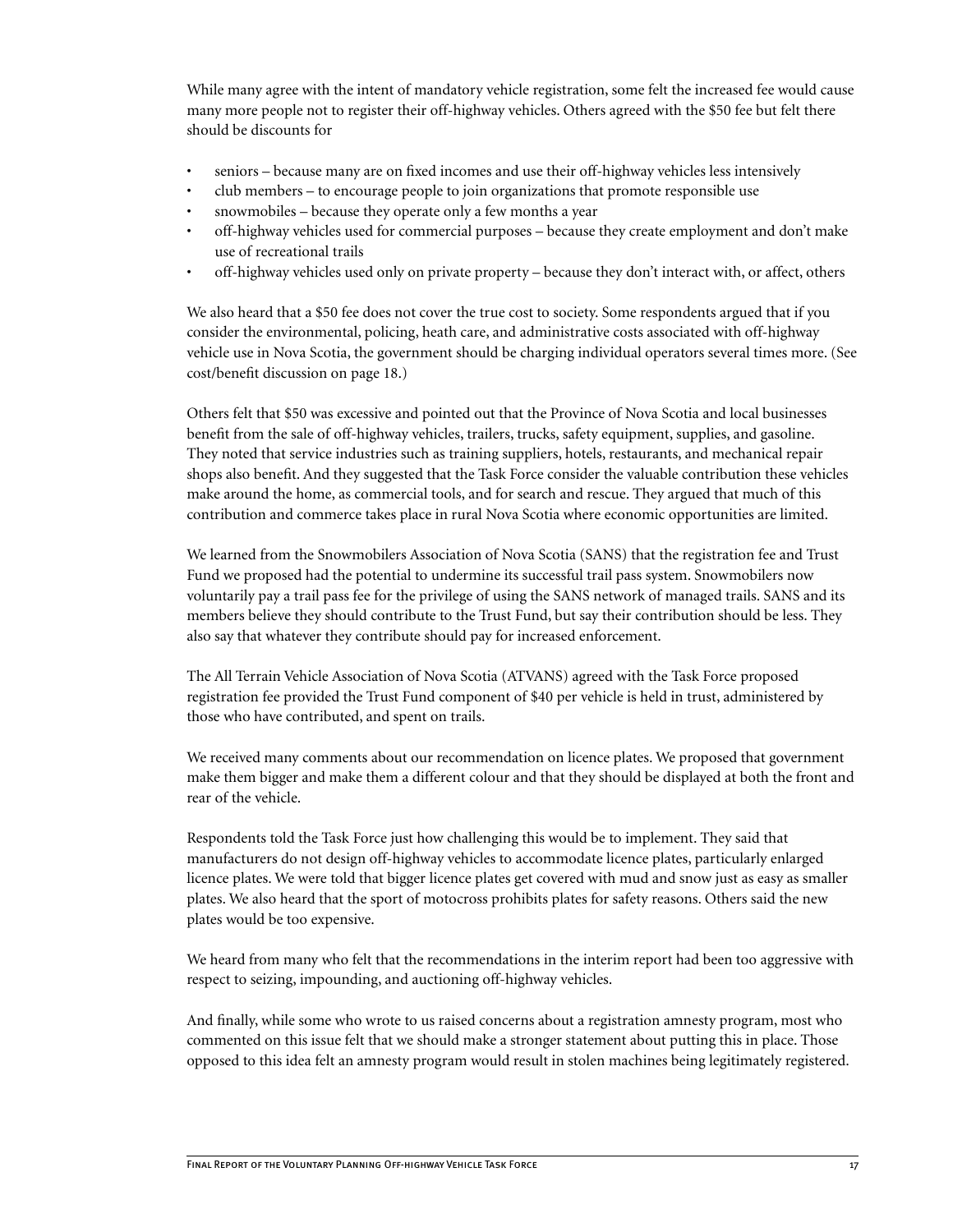#### **Task Force analysis and conclusions**

#### **Registration**

Registration of every off-highway vehicle will help give police agencies the solid foundation they need to do their jobs, because every vehicle can be identified and traced back to an owner. And strict adherence to this measure will reduce the market for stolen vehicles.

It is already mandatory to register an off-highway vehicle in Nova Scotia – if it will be used off the owner's property – and this is done only once. If the vehicle is sold to another person, that person must register it in their name. Otherwise, a registration certificate does not expire and does not have to be renewed.

To operate an off-highway vehicle in Nova Scotia off one's own property, it must have a vehicle permit. A licence plate is assigned to the vehicle when this permit is issued. Getting a plate is just part of that process. The vehicle permit must be renewed every year, at which time the Registry provides a new sticker that must be affixed to the licence plate.

#### **Full participation**

We discussed at length the exemption for vehicles used only on the owner's property. We concluded that without full participation in a mandatory registration system for all off-highway vehicles, enforcement officers would not have the solid foundation they need. The fact that just over half of the estimated 40,000 off-highway vehicles in Nova Scotia are currently registered speaks to the need to eliminate this significant loophole in the system.

#### **Costs and benefits**

We have not delved deeply into the complex discussion of whether or not more benefits than costs accrue to Nova Scotia from the recreational use of off-highway vehicles. Some argue that a study of the costs and benefits would support the position that recreational off-highway vehicle use should be promoted because of the economic benefits that accrue to the province, especially to small business in rural Nova Scotia. Others say the result would prove that government policy should intentionally discourage the use of offhighway vehicles for recreational purposes. They argue that the cost to society, including direct and indirect health care costs, outweigh this economic activity. Any such analysis would have to find a way to include the intangibles – the years of productive life lost due to death and disability, the cost of time off work by a parent caring for an injured child, the value of pristine spaces, the potential for noise-emitting off-highway vehicles to pre-empt other uses of spaces that depend on peace and quiet, our international reputation as a wilderness get-away – not just the obvious immediate economic costs and benefits.

We did not believe such an analysis would assist to any great degree in resolving the issues we face. No matter what the actual outcome, people would contest many of the assumptions. And the analysis would not likely change the minds of either enthusiasts or those who do not like off-highway vehicles. Many Nova Scotians choose off-highway vehicles as their preferred past time. We opted to focus on seeking a fair and reasonable balance between the desires of recreational off-highway vehicle users and the concerns of the society in which they operate.

#### **SANS trail pass system**

The Snowmobilers Association of Nova Scotia (SANS) is concerned that the Trust Fund could undermine its existing trail pass system. We make it clear in our revised recommendations that the Trust Fund and the recommendation on mandatory trail passes for users of SANS-managed trails must be implemented concurrently.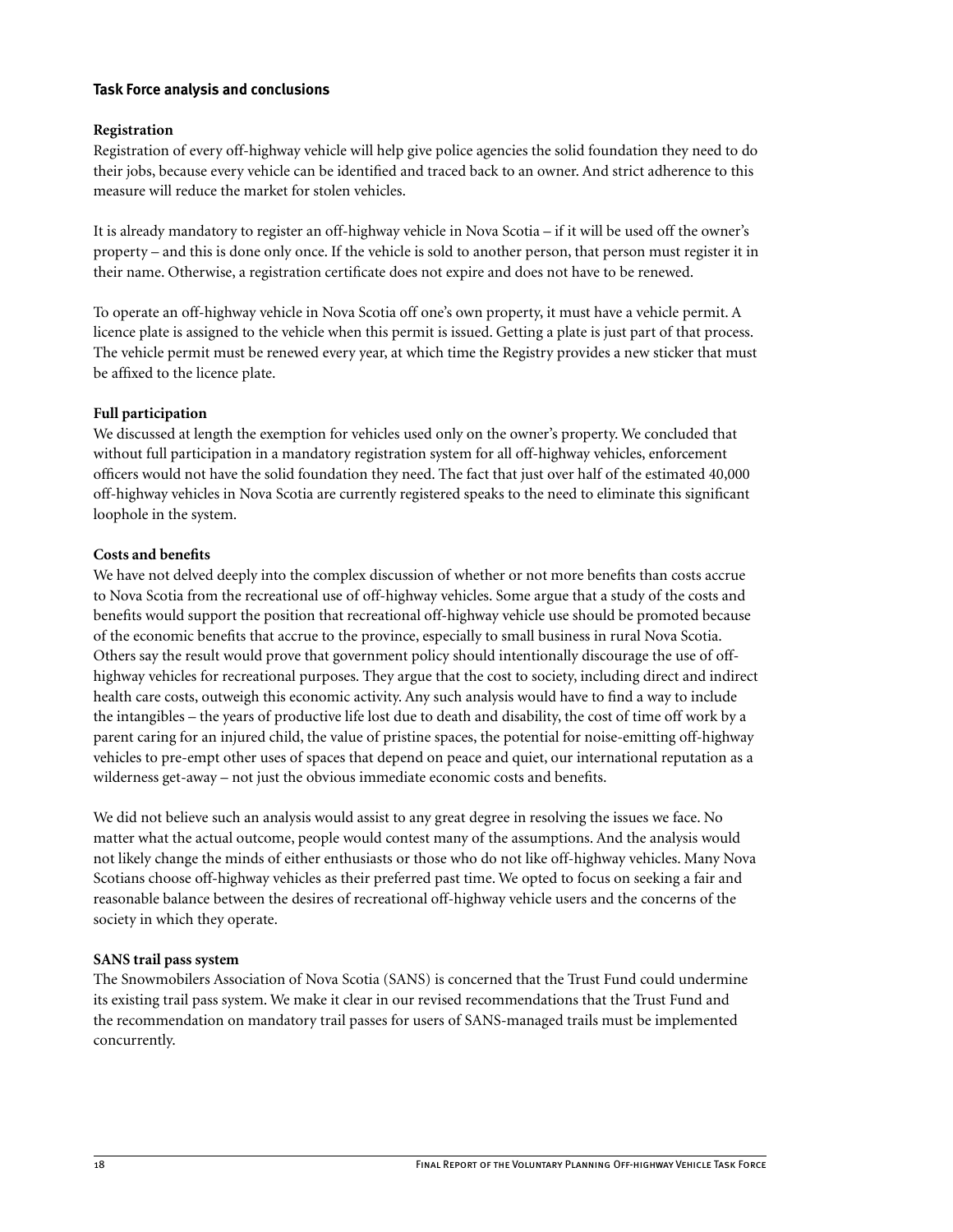#### **Licence plates**

To display vehicle identification as prescribed by the Registry must become the norm. Displaying a valid licence plate shows the public that operators

- have contributed to the OHV Infrastructure Trust Fund
- have no reason to hide their identity
- do not fear being held accountable for their actions

We recognize the practical challenges of accommodating vehicle identification and believe some accommodation can be permitted when it comes to plate design and placement. Some off-highway vehicles, for example, should be allowed to employ a sticker version of the identification number at locations other than "front" and "rear." And for safety reasons, off-highway vehicles used in closed course competitions should require stickers instead of metal plates.

#### **Amnesty for registration**

We have heard from many off-highway vehicle owners who say they are willing to register their vehicle, but explain they cannot produce the necessary documents to prove ownership. For this reason, and because it is so important to have all vehicles registered, we have changed our recommendation on an amnesty registration program to say that this should be implemented, not just considered.

#### **Recommendations**

- 6 Enforce mandatory registration for all off-highway vehicles. Set the registration fee at \$50 per vehicle per year: hold \$40 in trust for the Off-highway Vehicles Infrastructure Trust Fund (see recommendations 21–23); retain \$10 to cover the administrative costs of the Registry of Motor Vehicles (Registry).
- 7 Administer the registration system at the point of sale for new or used off-highway vehicles purchased at an authorized dealer and at the Registry for private transactions, with registration required within 30 days of purchase.
- 8 Make it mandatory for all off-highway vehicles to affix and clearly display two identification plates or stickers as issued by the Registry at the front and rear of each vehicle, or as prescribed by the Registry when vehicle design or use makes this impossible.
- 9 Issue plates or stickers that are larger than the current size, of a new colour, and reflective to improve visibility for enforcement purposes and to distinguish the new system from the old.
- 10 Fine the operator of an unregistered off-highway vehicle \$250 and provide enforcement agencies with the power to impound the vehicle, at cost to the owner, until valid registration documents are produced.
- 11 Implement for a period of six months an amnesty program for the owners of currently unregistered machines (model year 2000 and earlier) who cannot produce satisfactory documentation, as an incentive for the timely registration of all off-highway vehicles. Under the amnesty, collect a single HST payment from the current owner only (based on the present market value of the vehicle).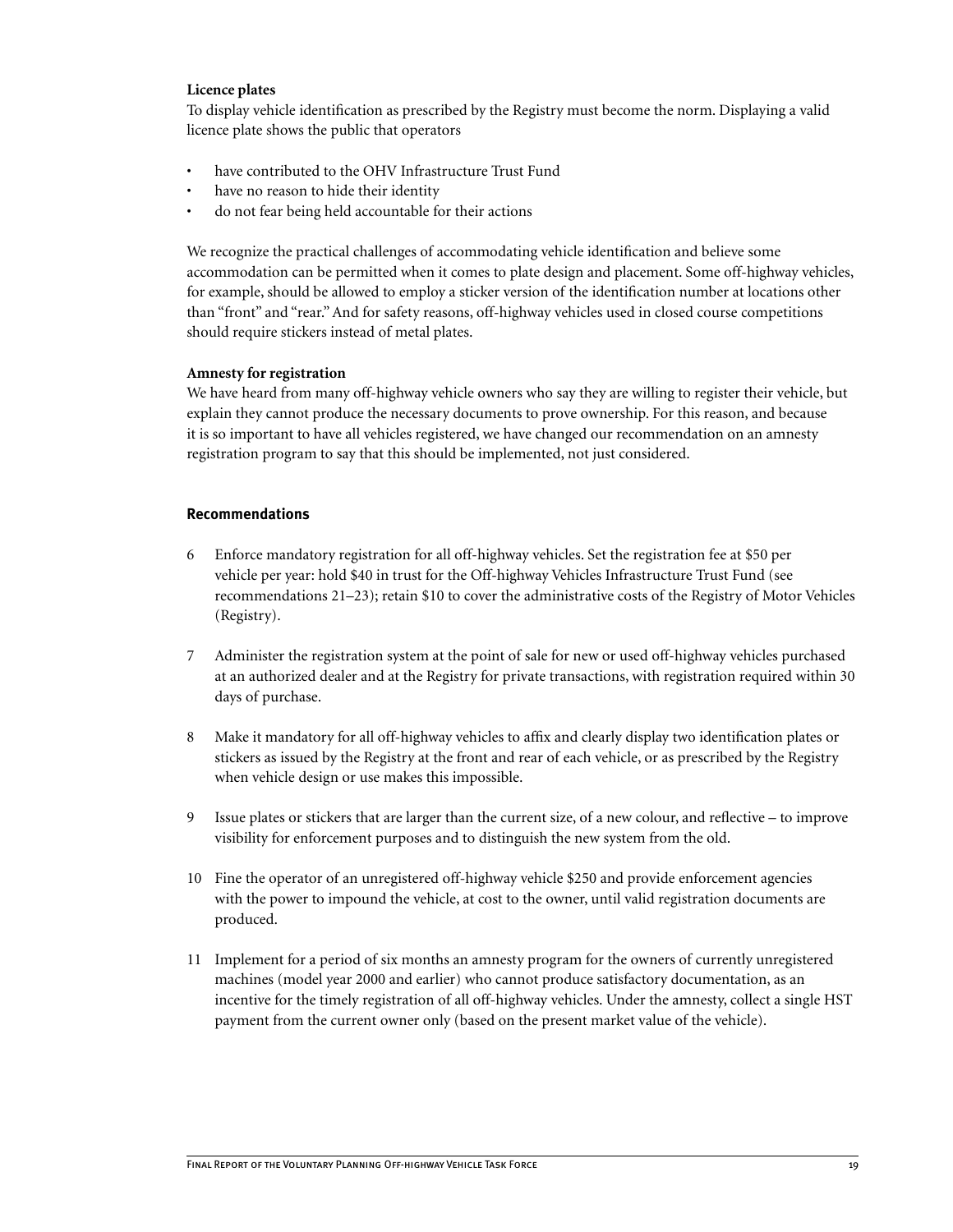# <span id="page-23-0"></span>**Driver Licensing**

Another effective way to build-in personal accountability is to require that drivers acquire an endorsement to their automobile driver's licence for the operation of an off-highway vehicle or get a separate off-highway vehicle licence if they do not have an automobile driver's licence.

From an enforcement perspective, a driver's licence aids in the identification of the operator, permits an officer and the courts to track an operator's driving record, and, if necessary, allows for the awarding of demerit points or removal of driving privileges altogether.

A mandatory off-highway vehicle driver's licence also certifies that the operator has successfully completed the appropriate training, is capable of handling the vehicle, and knows the laws. For a discussion of safety and age restrictions, see page 34.

### **What we heard**

Many in the off-highway vehicle community have argued that no other jurisdiction in Canada requires a driver's licence. They suggest that this is not a practical response and point out that there is no evidence to prove that requiring people to acquire a driver's licence will improve safety. These respondents believe that a combination of training and enforcement will accomplish the task force objectives.

Others support this direction on the basis that driver's licences would serve as a system of accountability for individuals. They question the capability of enforcement agencies and the courts to track individual driving behaviour without such a tool.

Many accepted the Task Force proposal for a driver's licence but believed it would take too much time and effort to get one. As a way to alleviate this concern, several submissions suggested that the Registry could allow a certified trainer to adjudicate the testing and award temporary driver's licences. In this way a person could take training and acquire a driver's licence in one day, from the same place.

Our interim report advised government to develop a handbook that would serve as a standardized educational package covering all aspects of off-highway vehicle use. Many respondents agreed with the concept of a handbook, but questioned if this could be done in 2004 as proposed in the interim report.

#### **Task Force analysis and conclusions**

#### **Driver's licence**

Regarding automobile licences, society accepts that

- the applicant must pass written and practical tests that demonstrate knowledge and safe driving ability before an automobile driver's licence can be obtained
- a person's driver's licence will be used by the government, courts, and enforcement agencies as a way to monitor driving behaviour
- a person's driving behaviour can be modified through the awarding of penalties, demerit points, and the possible loss of driving privileges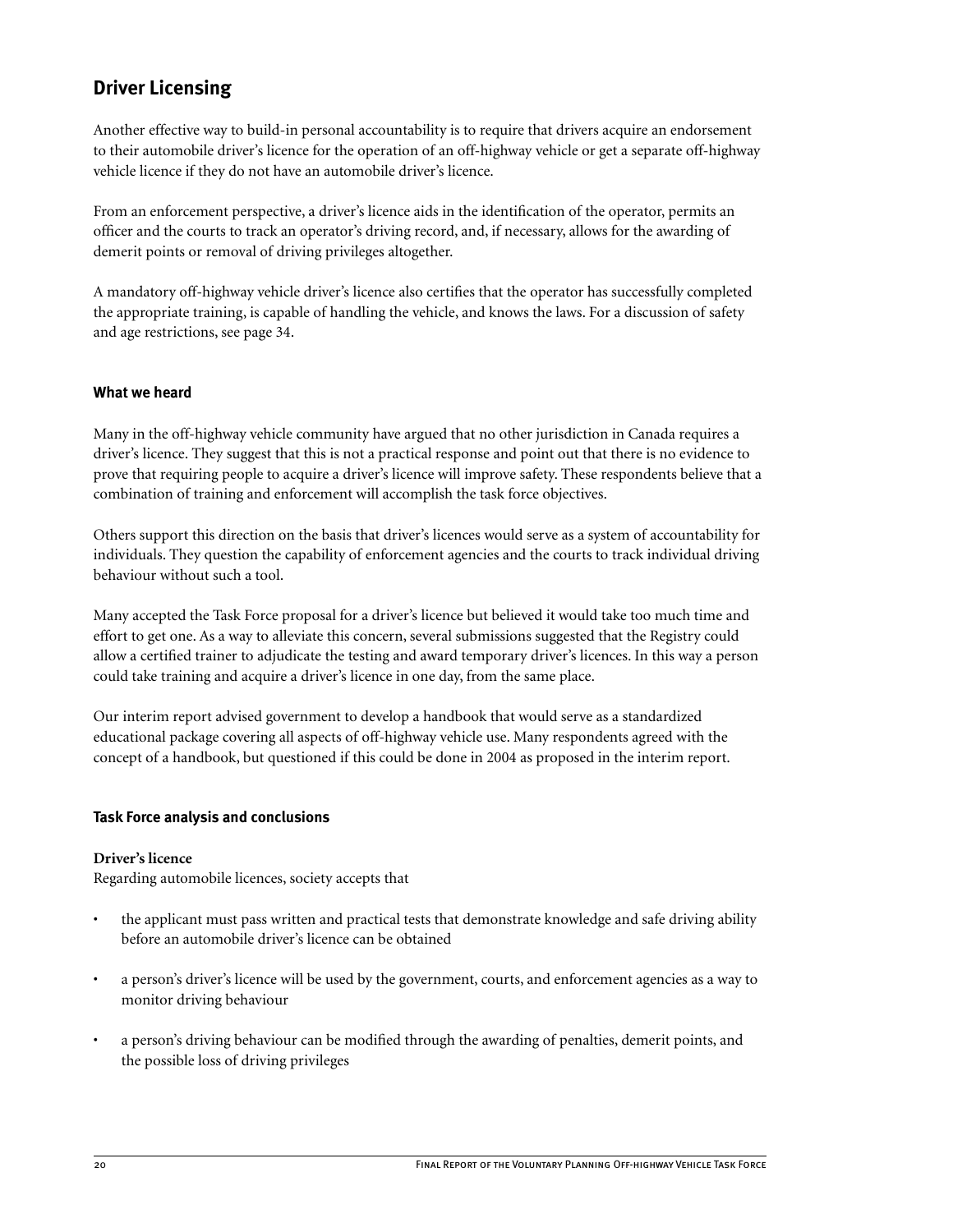A similar system should be implemented for off-highway vehicle drivers. An off-highway vehicle driver's licence will enable enforcement officers to identify operators, track an operator's safe driving record, and verify that each operator has demonstrated knowledge of existing laws and safety requirements. Furthermore, much of the necessary infrastructure required by the Registry is already in place.

#### **Creating a streamlined system for OHVs**

The process of acquiring an off-highway vehicle driver's licence can be made simple. The Registry could certify third parties to administer written and practical (driving) tests, such as those people who will be offering accredited training courses throughout the province. In this way a person could attend a training course, take the tests, and receive a temporary driver's licence all in one day.

An off-highway vehicle licence could be added to a driver's current automobile licence, as is done for motorcycles in the province. A person's automobile driver's licence would then show that they have offhighway vehicle driving privileges through an endorsement. For those without an automobile licence, a separate off-highway vehicle licence would be available.

#### **Off-highway vehicle driver handbook**

A driver's handbook for the major off-highway vehicle types would be an invaluable educational tool. This handbook should be the foundation document upon which training and driver's licence testing is based. The handbook should address the following subjects:

- a) the safe and responsible operation of the off-highway vehicle types
- b) the general off-highway vehicle regulations
- c) the laws protecting landowners (public and private) and the rules for access
- d) the code of conduct on trails
- e) a list of environmental regulations and descriptions of ecologically sensitive areas
- f) illustrations of damaging off-highway vehicle impacts on land outside designated trails
- g) the compendium of possible infractions

#### **Recommendations**

- 12 Implement a mandatory off-highway vehicle driver's licensing program. Restrict fully licensed drivers to persons 16 years of age and older with either an automobile driver's licence endorsed for off-highway vehicle use or a separate off-highway vehicle licence for those without an automobile licence. (See Recommendations 26–28 for other age-related provisions.)
- 13 Publish an off-highway vehicle operator handbook in support of the licensing system that covers the following: a) the safe and responsible operation of the off-highway vehicle types; b) the general offhighway vehicle regulations; c) the laws protecting landowners (public and private) and the rules for access; d) the code of conduct on trails; e) a list of environmental regulations and descriptions of ecologically sensitive areas; f) illustrations of damaging off-highway vehicle impacts on land outside designated trails; and g) the compendium of possible infractions. Develop a written test based on the operator handbook.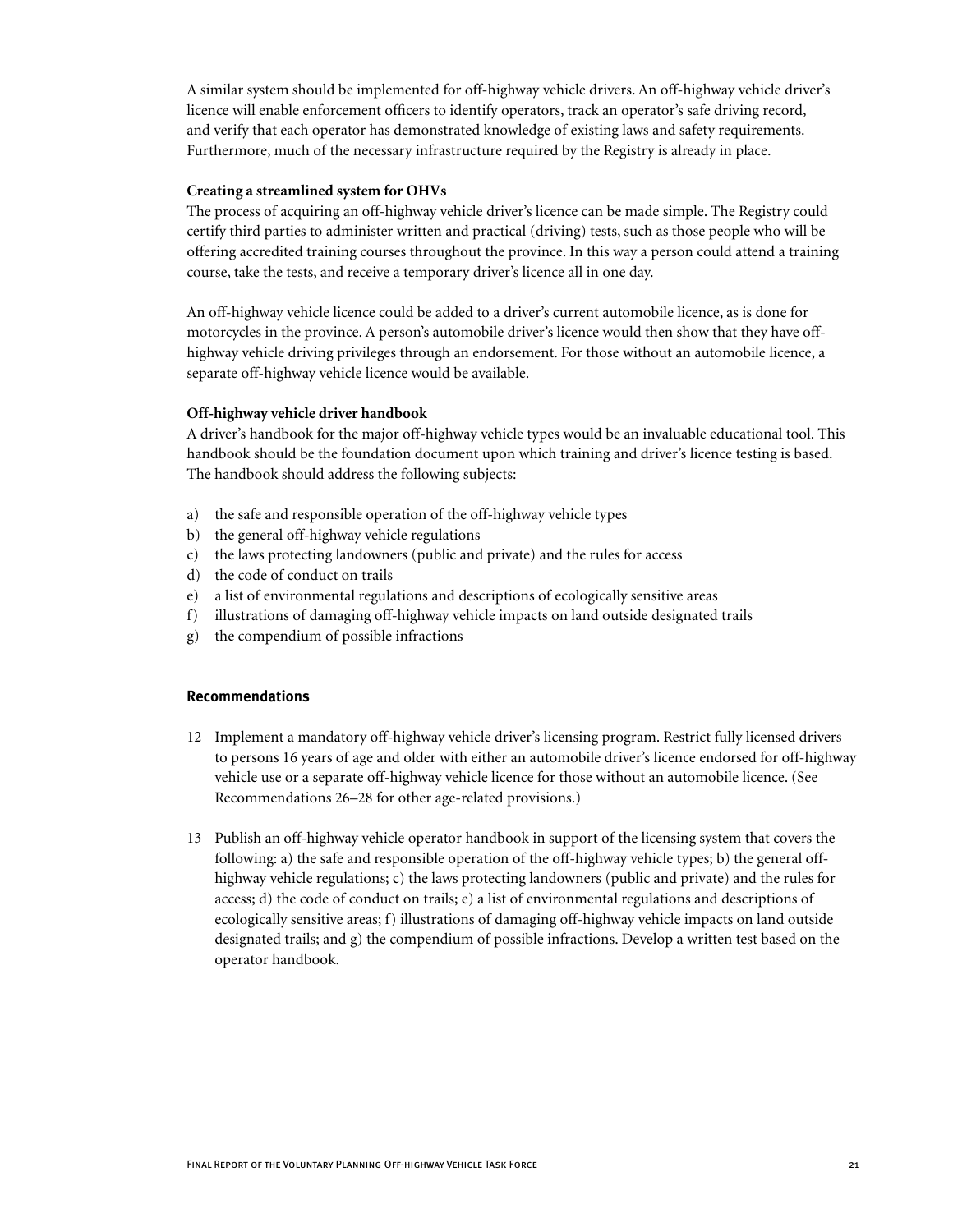# <span id="page-25-0"></span>**Infrastructure**

An underlying cause of many concerns relating to the recreational use of off-highway vehicles can be attributed to insufficient places for enthusiasts to drive and also a lack of emphasis on making sure operators stay out of protected and ecologically sensitive areas.

A designated network of off-highway vehicle trails and areas can and should be accommodated on selected public land and on private land with permission. To develop this network at the required rate, it must be based on a user-pay system. An Off-highway Vehicles Infrastructure Trust Fund (Trust Fund) should be established with money collected from users at time of registration.

Policies should strengthen provincial off-highway vehicle associations and empower them to develop and manage trail networks. Off-highway vehicle enthusiasts, their clubs, and their provincial associations must be central players in resolving existing and future conflicts. They must be central players every step of the way.

# **Designated Off-highway Vehicle Trails and Areas**

Thousands of kilometres of trails exist throughout the province, but outside the system of SANS-managed trails, some sections of abandoned railway corridor, and a limited number of ATVANS-sanctioned ATV trails, trail users have no way to know where they may legitimately go. Back country land is not marked with owners' names. Restricted or protected areas may not be clearly identifiable.

We propose that Nova Scotia formally establish a provincial network of off-highway vehicle trails and areas on public land and private land with permission. This will allow decisions about where trails and areas are developed to involve many and be paid for by off-highway vehicle users through the vehicle registration system. Off-highway vehicle drivers should largely be limited to this network. Areas that are off-limit to offhighway vehicles must be clearly communicated to all.

The scope for what off-highway areas might look like is wide. They could potentially include full-service camping facilities with a self-contained network of trails and designed spaces where operators can experience a wide variety of terrain.

## **What we heard**

The need for legitimate places to ride an off-highway vehicle rated as a priority for many participants, ranging from the irate landowner to the responsible enthusiast.

In response, our interim report offered a fundamental land use development framework for the recreational use of off-highway vehicles. We recommended a designated provincial network of off-highway vehicle trails and park areas and highlighted various types of public land that should be eligible for inclusion as follows:

- general Crown forest land
- culverted gravel woods roads and culverted gravel K-class roads
- abandoned railway corridors
- highway rights-of-way ditches
- public roads crossing of the road or travel for short distances along the road shoulder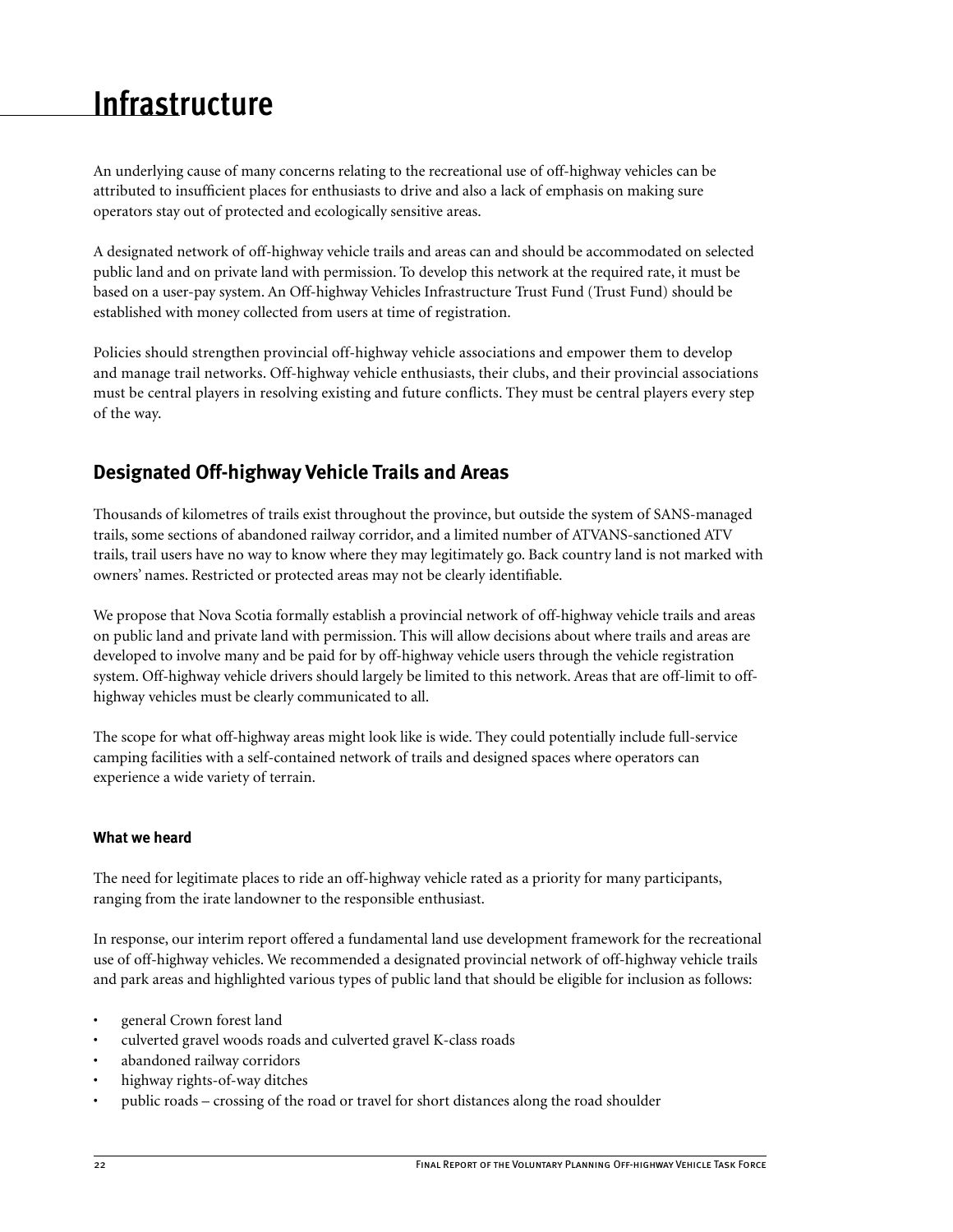We heard that the off-highway vehicle community would welcome the idea of a designated network of trails and areas, but that they did not want their activities limited to these places only. They argued that such a trail network would not accommodate many of the activities they have become accustomed to doing with their off-highway vehicles. They cited access to a camp, commercial fish harvesting, trapping, recreational hunting and fishing, or simply visiting a neighbour as examples.

Many respondents embraced the idea of keeping off-highway vehicles in designated places, while others argued for the need to control the extent of the network.

Many people said "under no circumstances" should any off-highway vehicle traffic be allowed on portions of abandoned railway corridor used for the Trans Canada Trail. Others recognized that motorized users are many times the primary force behind the development of trails in rural areas.

Our interim report said that municipalities should make the decision on whether off-highway vehicles can access abandoned railway corridors through their residential areas. A number of respondents said that if municipalities have the final say in the use of abandoned railway corridors, then the dream of having a continuous trail from one end of Nova Scotia to the other will be lost completely, and so will the potential for tourism and jobs. Because of this, they say, when municipalities deny access, alternate routes must be built.

We also heard about the difficulty to accommodate off-highway vehicle access on abandoned railway corridors through residential areas. For many, the corridor is right on their doorstep, making noise and dust a daily concern.

We also heard that the province (not municipalities) should establish standards for construction and rules of operation for multi-use trails that accommodate off-highway vehicles. These people say that municipalities could pass more restrictive bylaws as long as they are based on provincial standards.

#### **Task Force analysis and conclusions**

#### **Designated network of off-highway vehicle trails and areas**

In Nova Scotia, as is the case across much of North America, off-highway vehicles are used increasingly for recreation. This has become a primary recreational pursuit for many, particularly in rural areas. But with the general exception of the Snowmobilers Association of Nova Scotia (SANS) managed trail network and recent initiatives by the All Terrain Vehicle Association of Nova Scotia (ATVANS), there has been little collective effort or investment in developing appropriately designed trails for off-highway vehicles.

Off-highway vehicles are being used today as an alternative form of transportation for many people who very often unilaterally decide where the next "road" will go – no consultation, no environmental review, and no consideration for the property owner.

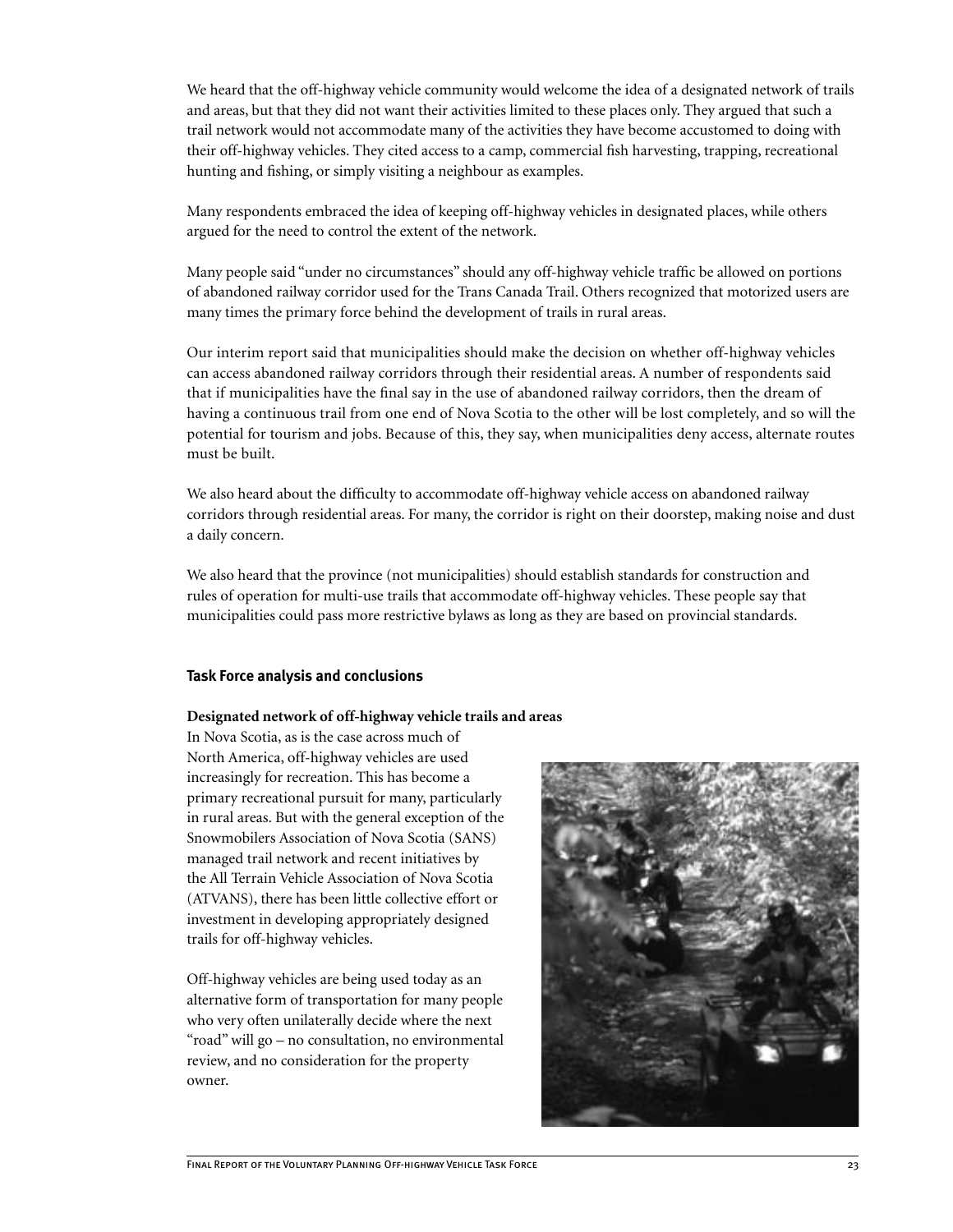We are concerned about the physical impact of the current numbers of machines. Over the previous four years, an average of 4600 new all-terrain vehicles have been sold in Nova Scotia each year. Should this rate of sales continue, or increase, the potential for social discord and environmental damage may grow accordingly.

SANS has developed a growing network of managed trails in partnership with public and private landowners. These trails are maintained and groomed by a combination of user fees and volunteer labour. This is a model that other off-highway vehicles can emulate.

Work has also been done by ATVANS to spearhead the process of managed trail development. They have also worked to encourage and promote education to riders about safety, landowner rights, and importance of an integrated trail network. However, not enough all-terrain vehicle users are involved in the association and in managed trail development.

To avoid environmental and aesthetic damage and to ensure the integrity of protected areas, off-highway vehicles must be limited largely to a designated network of trails and areas. In saying this, it becomes imperative that such a vision becomes reality in a reasonable period of time. Random use of off-highway vehicles anywhere on public and private land must stop.

We say "largely" because we agree with those who argue that without some flexibility in this system, many legitimate off-highway vehicle activities could not be accommodated. Examples of activities requiring such flexibility include crossing public land to get to a privately owned camp, commercial trapping, commercial fish harvesting, commercial farming and forestry, search and rescue, and scientific research.

While these and possibly other desirable activities should be accommodated, we recommend that the Department of Natural Resources manage this through an official permit system, to avoid abuse.

## **Lead government agency**

The Sport and Recreation Division of the Office of Health Promotion (Sport and Recreation) is an appropriate agency to oversee, coordinate within and outside government, and support the development of the designated network of off-highway vehicle trails and areas.

We are further recommending that Sport and Recreation give priority to the development of cost-effective provincial construction standards (including maintenance) for trails and areas that accommodate offhighway vehicles. It should at the same time facilitate the creation of provincial rules of operation, addressing such issues as speed, type of off-highway vehicle (including size, width, and weight), hours of operation, and time-of-year restrictions.

## **Eligible types of public land**

The following categories of public land, in conjunction with private land with permission, should be eligible under certain conditions:

- general Crown forest land
- culverted gravel woods roads and culverted gravel K-class roads
- abandoned railway corridors
- highway rights-of-way ditches
- public roads (to cross or travel on the shoulder for short distances to connect with a designated trail)

We do not mean to say that all general Crown forest land, K-class roads, abandoned railway corridors, ditches or public roads should be open to off-highway vehicles. Rather that (under specific conditions set by the relevant government authority) each of these types of public land should be eligible components from which a trail or area can be composed.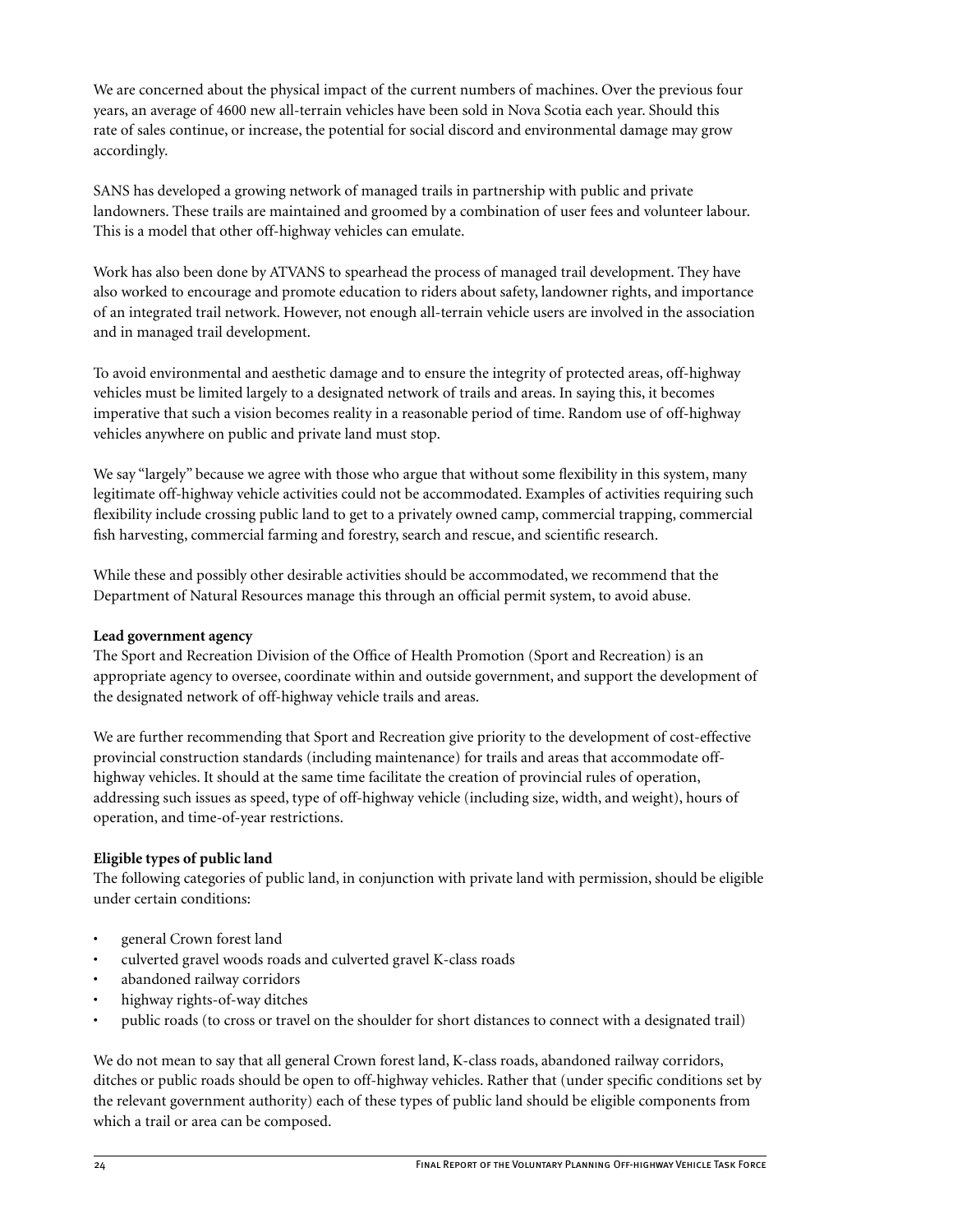In addition to general Crown land with no specially assigned status, we believe *culverted gravel woods roads* and *culverted gravel K-class roads* could form a component of any designated trail or area, if the commercial or automobile activity does not pose a significant hazard. The Department of Transportation and Public Works must be involved in assessing each of these roads before they are listed as part of the off-highway vehicle network.

*K-class roads* are those listed as abandoned. They remain as a public right-of-way under the administration and control of the Department of Transportation and Public Works, but are no longer maintained yearround. They vary in condition. Some are gravel roads, some mere trails, and others completely covered by trees and no longer discernable.

We also believe that *abandoned railway corridors* could be used by off-highway vehicles, again with conditions attached. The Province of Nova Scotia, as the primary landowner of these corridors, has adopted a rails-to-trails policy. Since that time, the Department of Natural Resources has entered into agreements with local trail organizations to manage sections of the corridor. Trail organizations must demonstrate community consensus for the intended use. Off-highway vehicles do not have to be accommodated but, in many cases, this does occur.

We believe that as a provincial policy in rural areas off-highway vehicles could generally be permitted on segments of railway corridors if they are not too close to individual residential properties. However, along residential sections of abandoned railway corridors, we recommend a different approach.

Despite the requirement for trail organizations to demonstrate community consensus on the intended use of these abandoned railway corridors, we question the diminished role of municipal governments in the decision-making process. For example, we understand that for a municipality to control the use of an abandoned railway corridor through its residential core, it must apply to the province to become the trail manager for that particular section.

While community groups may ultimately manage the day-to-day operations of a section of abandoned railway corridor, we do not believe that they represent a legitimate avenue through which a final decision on off-highway vehicle access should be made. This decision must be made at the local level by municipal governments who can be held accountable, by the residents, for their actions.

We believe that provincial standards are required for rules of operation pertaining to off-highway vehicles on single-use or multi-use trails. Once developed, each municipality allowing off-highway vehicle traffic must ensure the provincial standards are being enforced. Municipalities can do this directly or in conjunction with other policing agencies and with self-policing groups.

Several sections of abandoned railway corridors now being used by off-highway vehicles do not have adequate controls in place. In these cases the Task Force recommends that the responsible authorities immediately review the right of access for off-highway vehicles. This should take place particularly for sections of abandoned railway corridor west of Halifax through to Martins River, Lunenburg County.

Where access for off-highway vehicles on abandoned railway corridors can't be accommodated, every possible effort should be made to find a satisfactory alternate route around the prohibited area.

We agree with those who told us they were concerned about the random use of our *highway rights-ofway ditches.* Existing legislation now gives off-highway vehicles conditional access to highway ditch areas. While this law "gave an inch," irresponsible users have proceeded to "take a mile." Random use of the entire highway rights-of-way, including the median areas between twinned sections of highways, is commonplace.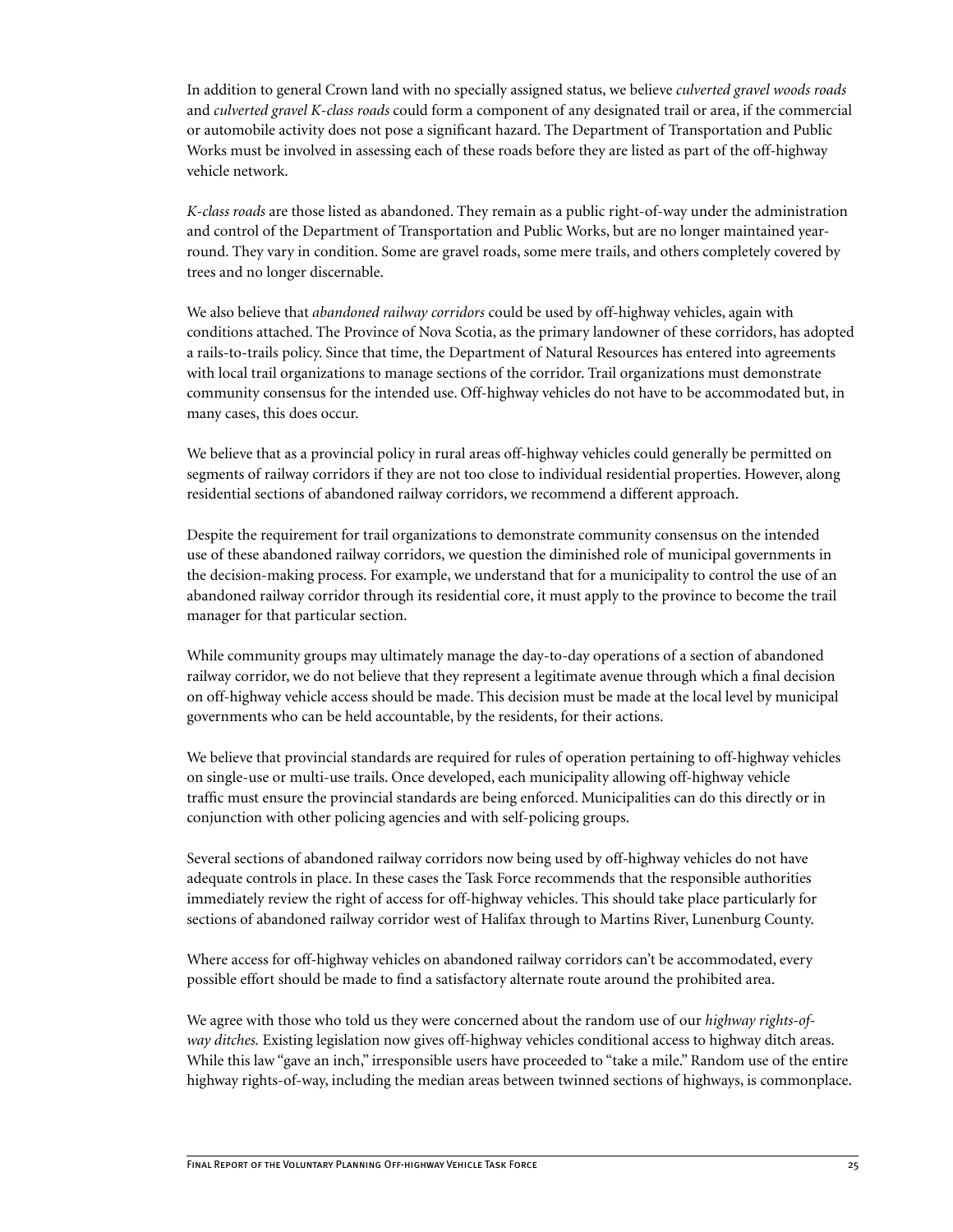

Snowmobilers Association of Nova Scotia groomer at work.

We consider uncontrolled use of the entire highway rightsof-way to be unsafe for both the traveling public and the off-highway vehicle operators. Beyond the central issue of safety, this situation has created an unsightly mess. And during rainstorms the resulting mud paths generate a great deal of siltation in brooks, rivers, and streams.

While we believe that highway rights-of-way ditches can be used to provide links between sections of designated off-

highway vehicle trails, we believe this should take place in accordance with conditions prescribed by the Department of Transportation and Public Works. And furthermore, we believe that over time any section of the highway rights-of-way incorporated in the designated trail network must be brought up to appropriate safety and environmental standards. The Department of Transportation and Public Works and the user community should collaborate to make this happen.

We have heard that if only off-highway vehicles were allowed access to secondary road systems, then all the problems would be solved. In July 2003, municipalities in Ontario were given the authority to determine whether or not off-road vehicles should be allowed access to highways under their authority. We refer to a letter from the Canadian All-Terrain Vehicle Distributors Council to the Ontario Road Safety Program Office that says, "We have previously stated and must state again, that ATVs are not designed for use on roads. Allowing ATVs into the vehicular traffic mix is needlessly exposing ATV operators to danger." And, we would add, needlessly exposing the motoring public to danger.

The Nova Scotia Department of Transportation and Public Works provided the Task Force with data showing the number of motor vehicles involved in collisions with off-highway vehicles by severity and year. In the five-year period 1998–2002, collisions occurring on public highways and commercial property with public access involving off-highway vehicles (not including snowmobiles) resulted in 8 deaths and 156 injuries. For the same period, one death and 12 injuries were reported as a result of motor vehicle collisions with snowmobiles

We recommend that off-highway vehicles continue to be generally prohibited from accessing *public roads*, with only limited access granted to cross roads and travel along the shoulder of a road for short distances when this is required to connect with a designated trail. This should only be done on terms and conditions acceptable to the Department of Transportation and Public Works.

#### **Recommendations**

14 Develop a network of designated trails and areas (on public and private lands with permission) for the recreational use of off-highway vehicle users. Limit off-highway vehicle activity on public land to this network unless otherwise authorized by Department of Natural Resources issued permits.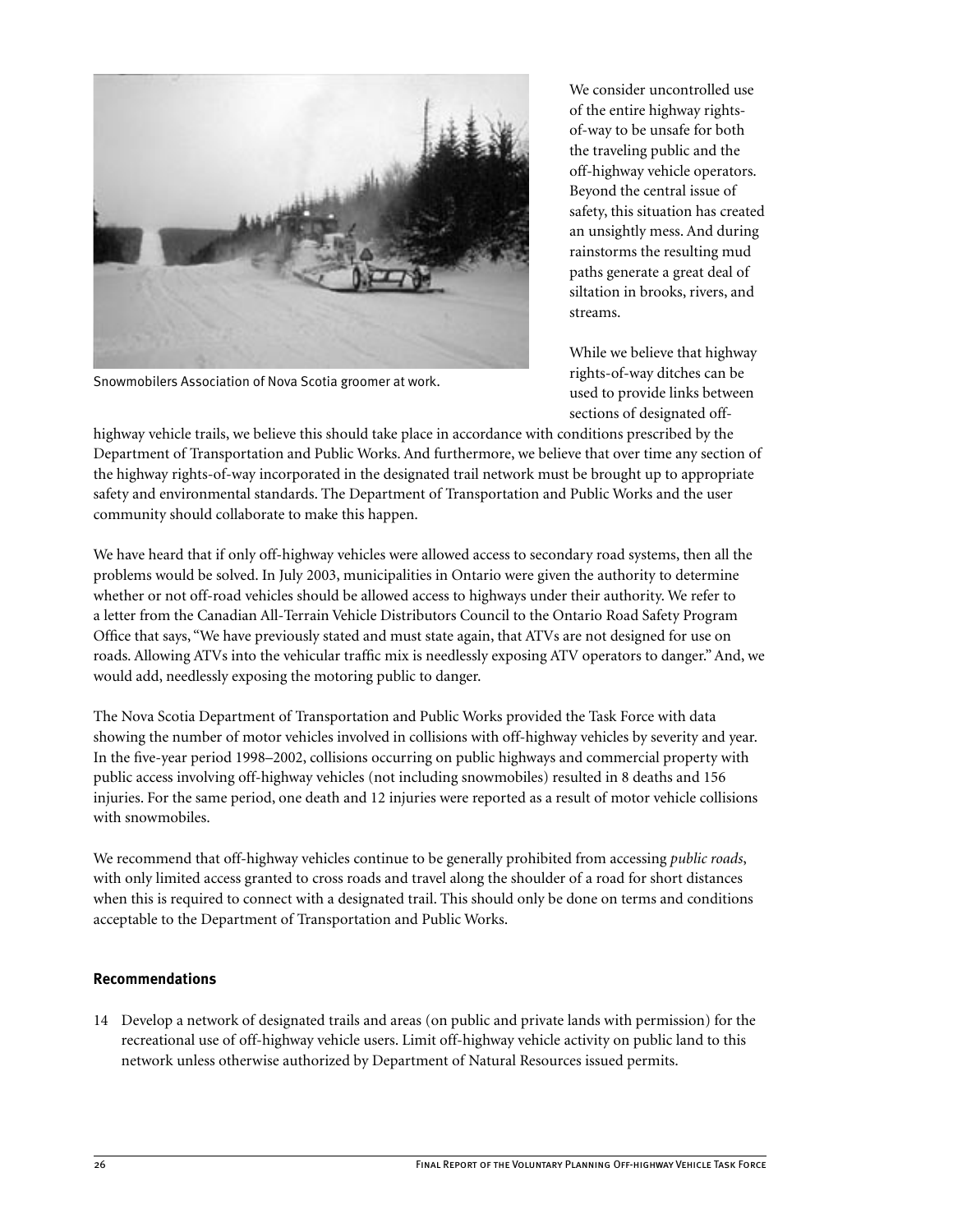- 15 Designate the Sport and Recreation Division of the Office of Health Promotion as the lead government agency charged with overseeing, coordinating within and outside government, and supporting the development of the designated network of off-highway vehicle trails and areas.
- 16 Mandate the Sport and Recreation Division of the Office of Health Promotion to oversee the development of a) provincial construction standards (including maintenance) for single-use and multiuse trails that accommodate off-highway vehicles and b) provincial rules of operation for off-highway vehicles on designated off-highway vehicle trails and areas, such as speed, type of off-highway vehicle permitted (including size, width, and weight), hours of operation, and time-of-year restrictions.
- 17 Include culverted gravel woods roads on public land and culverted gravel K-class roads on public land as potential components of a designated network of off-highway vehicle trails and areas with conditions that may be required, such as usage prohibitions during spring thaw or during periods of forest fire hazard.
- 18 Include abandoned railway corridors as a potential component of a designated network of off-highway vehicle trails and areas under the following conditions: a) In rural areas, permit off-highway vehicle access as a general rule, but consider proximity to residences. b) In residential areas, give municipal governments the authority to allow or prohibit off-highway vehicle traffic on abandoned railway corridors. c) Charge the municipal governments with the responsibility of enforcing provincial rules of operation for off-highway vehicles on abandoned railway corridors, either directly or in conjunction with other policing agencies or self-policing groups, and allow municipal governments to set community-specific rules over and above provincial standards. d) Require the appropriate authorities to immediately review the right of access for off-highway vehicles to sections of abandoned railway corridors exhibiting questionable ability to maintain order. Review particularly those sections of abandoned railway corridors west of Halifax through to Martins River, Lunenburg County. e) Make every effort to develop alternate trails around the prohibited area when access to abandoned railway corridors cannot be accommodated.
- 19 Include highway rights-of-way ditches as a potential component of a network of off-highway vehicle trails and areas in accordance with conditions prescribed by the Department of Transportation and Public Works and enable the user community to bring ditches incorporated in the designated network of trails up to appropriate safety and environmental standards.
- 20 Reinforce the prohibition on all public roads for off-highway vehicles except for the following when incorporated as part of a designated trail or area on terms and conditions acceptable to the Department of Transportation and Public Works: a) to cross a public road at planned and well-signed locations b) to travel on the shoulder for short distances when such areas are appropriately signed to alert other users of the public road.

#### **OHV Infrastructure Trust Fund**

While we expect government to fund the Integrated Enforcement Task Force, we believe that users should pay to create an Off-highway Vehicles Infrastructure Trust Fund (Trust Fund) as a way to facilitate selfinvestment and self-governance.

This section of our report describes how to allocate the revenues from the Trust Fund and the management structures required.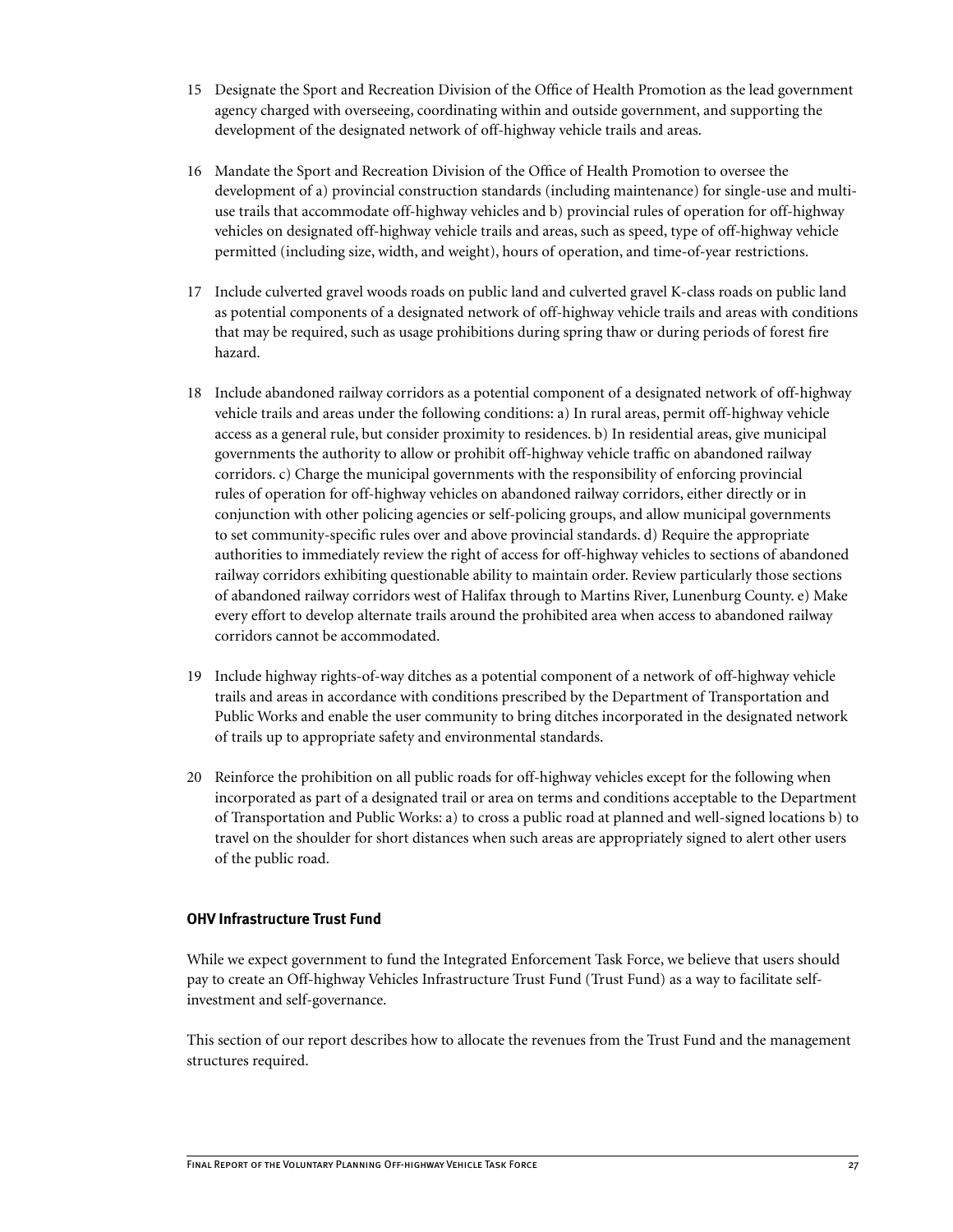### **What we heard**

Many submissions to the Task Force have criticized our proposal to increase the annual registration fees from \$10 to \$50, calling it a "tax grab" by the government. They assume that the government will indeed raise the fees but will not invest the proceeds as intended.

We proposed that \$40 of a \$50 dollar annual registration fee for off-highway vehicles be directed to the Trust Fund. This \$40 would finance projects related to off-highway vehicle trail system development, core funding of off-highway vehicle user associations, operator health and safety, operator training, enforcement (selfpolicing), and environmental education and demonstrations projects.

A number of people making submissions said that our initial recommendation on the structure of the Trust Fund would result in the creation of a wasteful bureaucracy, not unlike the national gun registry. Others made the point that not enough funds would go to trail network development since we identified other areas for which funding should be made available. They felt this would dilute the effectiveness of the Trust Fund.

Some respondents called on the Task Force to withdraw our recommendation that asked government to make a \$500,000 investment of public funds to establish the Trust Fund. These people said that the user-pay principle should apply immediately as this is a recreational activity, not necessary public infrastructure.

Snowmobilers responding to the Task Force were very concerned that a mandatory trust-fund fee would undermine their now successful (but voluntary) trail pass system. They say that snowmobilers may face paying a mandatory trust-fund fee at registration time and then be asked to ante up another fee to access the SANS's managed trail network. The Snowmobilers Association of Nova Scotia (SANS) told the Task Force that this would be perceived by its members as paying twice for the same thing.

Other respondents told us that none of the Trust Fund dollars should go toward establishing or contributing to the operating costs of our proposed Integrated Enforcement Task Force. They see this as government's responsibility for which ample tax is already collected.

#### **Task Force analysis and conclusion**

We believe it is imperative to create a Trust Fund (paid for by the users) that makes money available for

- developing and improving a system of managed designated trails and areas
- the core funding of off-highway vehicle user organizations
- initiatives related to health and safety, education and training, self-policing, and environmental demonstration projects

The Trust Fund and its executive committee would accelerate the development of an off-highway vehicle trail network; create a single focus for all future policies, programs, and activities related to off-highway vehicle use in Nova Scotia; stimulate dialogue and understanding between stakeholders; and provide a single point of interface with government on off-highway vehicle matters.

Should the government decide not to reinvest these new revenues in the Trust Fund, *there would be no reason to increase the fees in the first place*. In other words, we are as opposed to a "tax grab" as are the critics.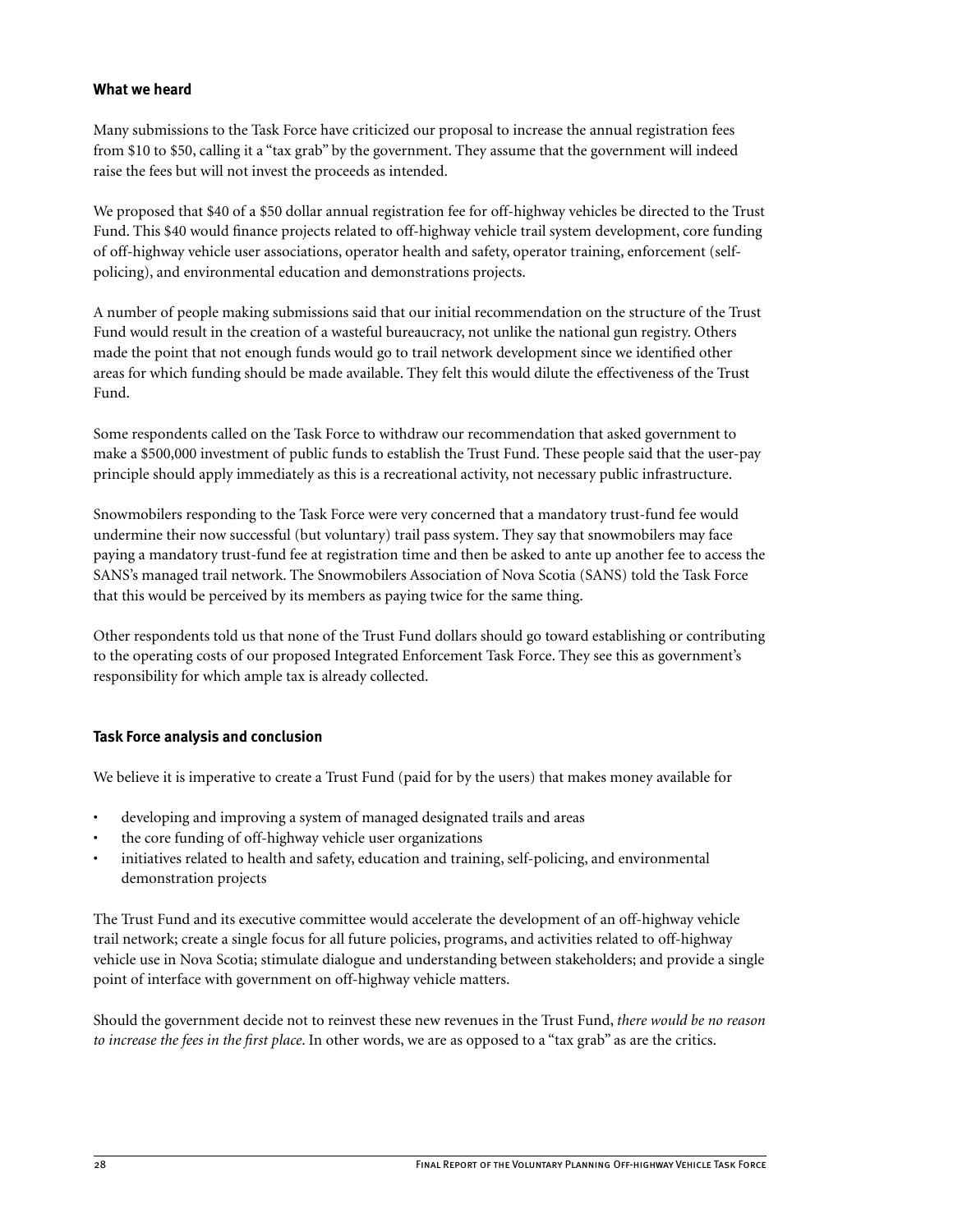In response to what we heard, we have amended our recommendations to make it clear that the nongovernment members of the Trust Fund Executive (including the chairperson) would do this as unpaid volunteers. We also make it clear in our recommendation that decisions should be made by the Trust Fund Executive. The Chairperson of the Trust Fund should not make decisions independent of this executive body.

#### **SANS concerns**

We believe that snowmobilers should participate in the Trust Fund to the same level as other off-highway vehicle types. To make sure the Trust Fund does not undermine the Snowmobilers Association of Nova Scotia (SANS) trail pass system, the trail pass system should become mandatory at the same time that the Trust Fund is established.

And since SANS has already developed an extensive trail network and has developed successful management approaches to this system with landowners, the Task Force proposes that \$30 of the \$50 fee for each registered snowmobile be provided as a block grant to SANS to maintain and expand its established network of managed trails.

For all other off-highway vehicle types, the Task Force proposes that \$30 of the per vehicle registration fee be managed by a sub-committee of the Trust Fund Executive for infrastructure development purposes. This sub-committee should be composed of representatives from SANS, ATVANS, the Nova Scotia Trails Federation, and the Sport and Recreation Division of the Office of Health Promotion (Sport & Recreation) in an ex-officio, non-voting role. An ex-officio and non-voting role is appropriate for Sport and Recreation because the off-highway vehicle users will be the sole contributors to the Trust Fund.

The entire Trust Fund Executive should manage the portion of the Trust Fund (\$10 per vehicle per year) allocated for non-infrastructure purposes as initially proposed in the interim report, for initiatives related to health and safety, training and education, enforcement (self-policing), and environmental demonstrations projects.

The remaining \$10 component of the annual registration fee should to go to the Registry for administrative expenses (as it does now).

#### **Trust Fund start-up contribution by government**

Based on the arguments made in submissions to us, we have rescinded our proposal to request that government provide the Trust Fund with a start up grant of \$500,000. We did this to emphasize that trail development should be based on the principle of user pay. And we wanted government to focus its investment efforts exclusively on establishing and supporting the Integrated Enforcement Task Force.

The Trust Fund is not designed to support the Integrated Enforcement Task Force. However, we do recommend that a portion of the Trust Fund go towards supporting self-policing programs.

#### **Recommendations**

21 Establish an Off-highway Vehicles Infrastructure Trust Fund (Trust Fund) for an initial period of five years managed by an executive committee consisting of a volunteer chairperson, volunteer members (including representatives from umbrella associations of off-highway vehicle enthusiasts, the medical and safety profession, the environmental sector, landowners, and the enforcement community), and non-voting officials representing lead government departments. Mandate the Sport and Recreation Division of the Office of Health Promotion to act as the Secretariat to the Trust Fund and the Executive Committee.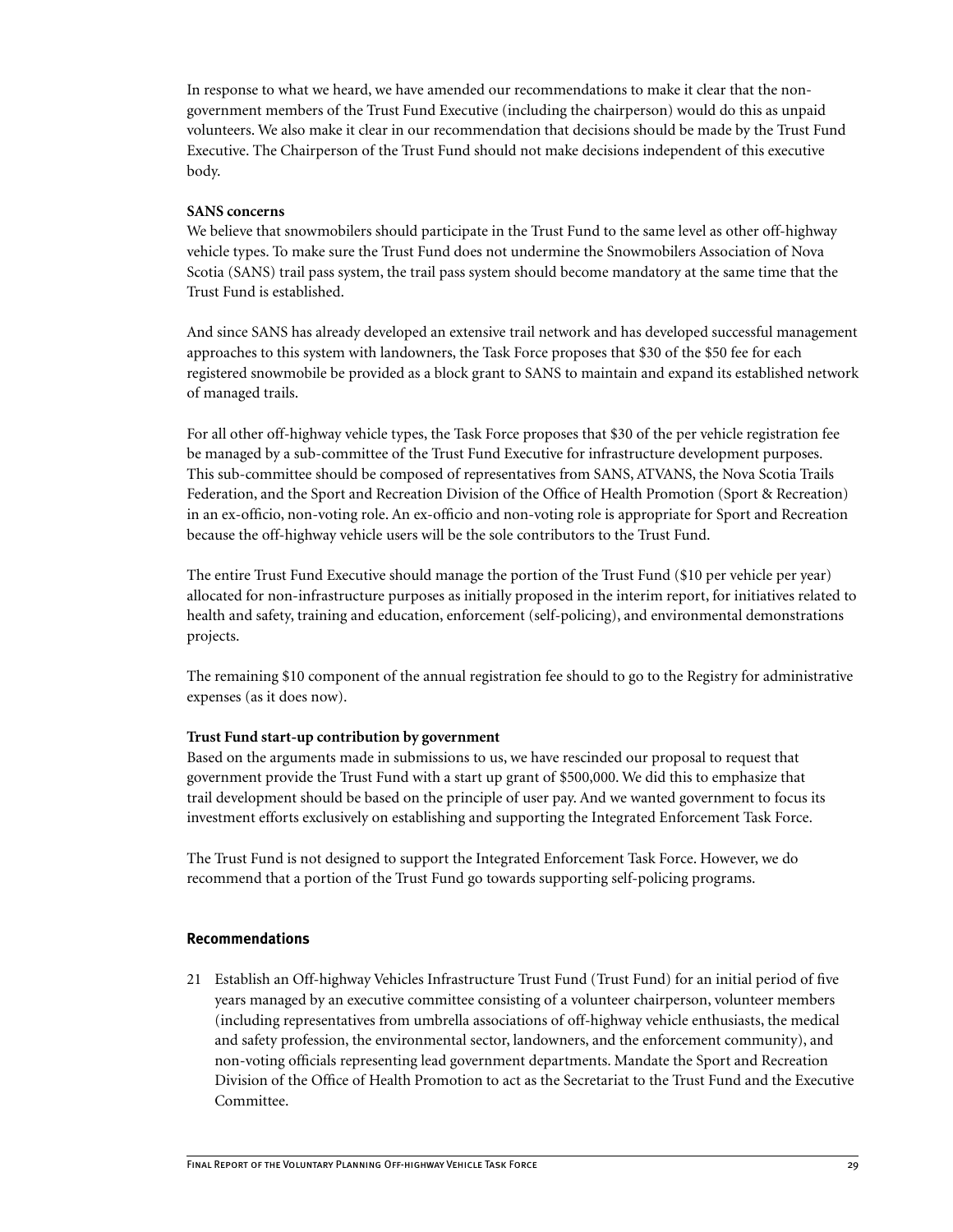- <span id="page-33-0"></span>22 Hold \$40 of the \$50 annual registration fee of each off-highway vehicle in Nova Scotia in trust, with \$30 per vehicle per year to be assigned to trail development and maintenance and to the core funding of off-highway vehicle user organizations, and \$10 per vehicle per year to be assigned to projects related to operator health and safety, education and training, self-policing on trails by users (not regular or special off-highway vehicle work carried out by enforcement agencies) and environmental demonstration projects.
- 23 Give the Trust Fund and its Executive Committee a general mandate to oversee the implementation of the government's response to this report, to make decisions on project funding, to facilitate conflict resolution, and to report annually on the progress made in managing off-highway vehicle issues. More specifically, in establishing and structuring the Trust Fund Executive Committee,
	- Assign to the Executive Committee as a whole the responsibility to develop and publish the blueprint of a comprehensive off-highway vehicle trail network for Nova Scotia that is based on inclusive consultations, negotiations, and public review.
	- Assign to the Executive Committee as a whole decision-making powers on the funding of all projects that are not directly related to trail development and maintenance.
	- Establish a Trail Development Sub-Committee of the executive consisting of the Trust Fund Chairperson, representatives from SANS, ATVANS, the Nova Scotia Trails Federation, and a nonvoting representative from the Sport and Recreation Division of the Office of Health Promotion – and assign to it decision-making power on the approval and funding of trail development and maintenance projects; SANS should be provided with an annual block grant of \$30 per registered snowmobile per year to maintain and expand its established network of managed trails.

# **Trail Management**

Individuals and members of clubs or provincial associations willingly volunteer their time and resources to build, maintain, and manage trails. They need to be supported in these efforts by legislation that gives them a way to collect fees for the use of these trails, prevent unwelcome off-highway vehicle traffic, and make sure users acquire insurance to protect others.

While this section of our final report may at first only benefit the Snowmobilers Association of Nova Scotia (SANS), we believe that eventually all types of off-highway vehicles will be able to take advantage of this legislation.

## **What we heard**

SANS has taken many years to develop into the professional organization that exists today. And while much progress has been made, we heard that this organization can go even further to make Nova Scotia a destination for snowmobile enthusiasts, if it is given the tools needed to better manage its trails.

We suggested in our interim report that government should assist SANS by empowering off-highway vehicle umbrella organizations who manage a trail network to a) implement a mandatory trail pass system, b) prevent unauthorized off-highway vehicle access to their trail network, and c) make third-party liability insurance mandatory for users of their trail network.

This recommendation was positively received.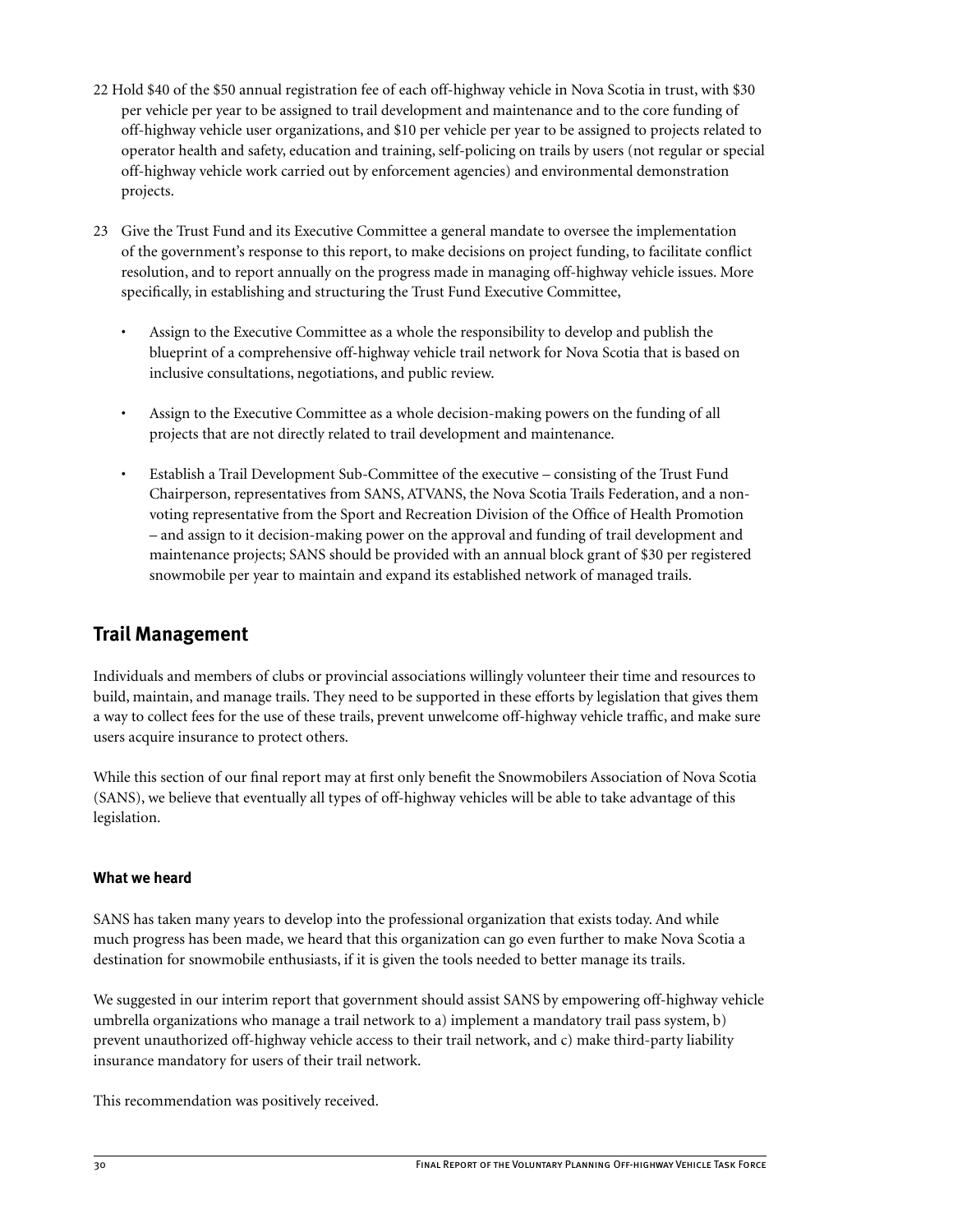Many respondents agree that umbrella organizations like SANS and ATVANS need to be supported, because they act as focal points for responsible use.

Enforcing a mandatory trail pass system will provide organizations with the security of knowing that their efforts will not be abused by unintended use.

We heard from many trail managers that the escalating cost of liability insurance is one of the greatest challenges they face. They feel that if individuals carry personal third-party liability insurance then this may go a long way to controlling the cost of trail insurance for the builders and managers of trails.

#### **Task Force analysis and conclusions**

#### **Background**

The provincial government should continue to support the non-profit organizations, individual trail committees, and umbrella organizations that are working to improve the off-highway vehicle experience.

Recreational use of all-terrain vehicles has grown faster than anticipated and has caused organizational and public concern. Promotion of organized club involvement, availability of all-terrain vehicle rider safety programs, development of signed trails with landowner permission, and various educational tools are all initiatives for which ATVANS should be commended. But more is needed in terms of the level of activity and the size of the association's membership. Simply put, Nova Scotia needs a strong all-terrain vehicle association if progress is to be made.

We believe that today is also a critical time in the continuing growth and development of SANS. It has a managed trail network crossing both public and private land in a manner that respects the environment. SANS provides a successful working model from which to base the future development of an off-highway vehicle network of trails and areas.

In developing its trails, SANS relies heavily on a principle of user pay. It seeks permission from all landowners for the ability to have association members use the trail. It provides landowners with the security of a trail insurance policy. It grooms, properly signs, and patrols its trails to ensure a standard quality and effective control – SANS manages its trails. And, to the greatest extent possible, SANS encourages walkers, hikers, skiers, and equestrian enthusiasts to use its trails. There are instances of offseason use of SANS trails under formal agreement with ATVANS.

#### **Mandatory trail passes**

We endorse the idea of mandatory trail passes for access to the SANS's managed trail network. This will ensure that the users make a financial contribution to the construction and maintenance of the places managed by others for their enjoyment. When other organizations, such as ATVANS, get to the point of having a "trail product," they too should be able to take advantage of mandatory trail passes for their membership.

#### **Limiting access to trails**

SANS requires legislative support to prohibit certain users from their network of trails. Other off-highway vehicles on managed trails create dangerous icy ruts for snowmobiles. In the summer, unauthorized use of SANS trails by other off-highway vehicles can result in the landowner withdrawing their permission for anyone to use the property. And just one property owner can cause an entire snowmobile route to close. The ability to prohibit certain users gives the association the control needed to limit its liability risk and the cost of insurance for trail managers.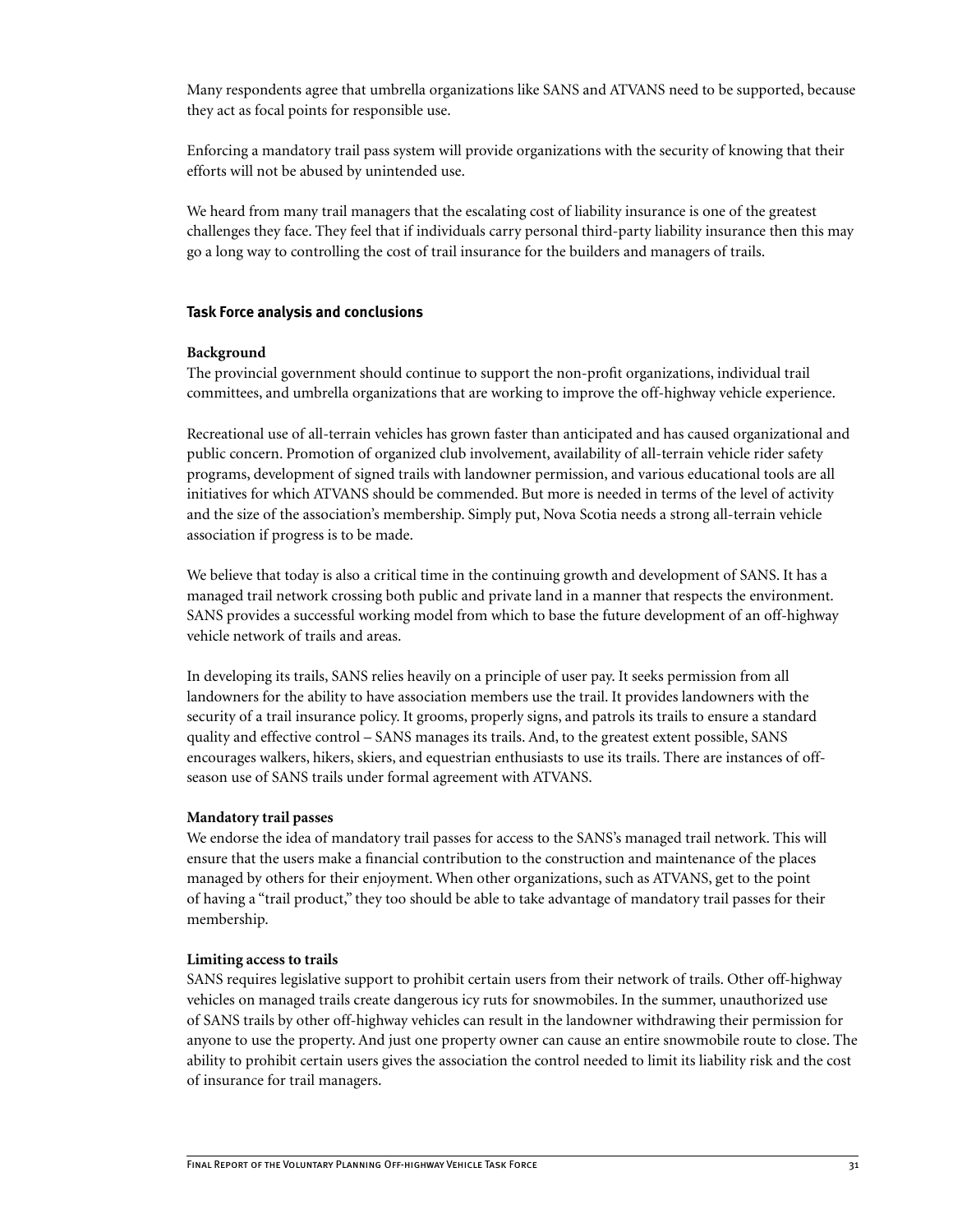### <span id="page-35-0"></span>**Third-party liability insurance**

Requiring members to carry individual third-party liability insurance is equally legitimate. Trail managers should not have to bear the burden of paying for incidents that occur on their trails as a result of actions by trail users.

#### **Recommendations**

24 Amend legislation to make the SANS trail permit system mandatory on trails established and maintained by the organization at the same time as the Off-highway Vehicles Infrastructure Trust Fund is established, with the following provisions: a) require all snowmobiles to display a trail permit when using a SANS-managed snowmobile trail b) make unauthorized off-highway vehicle use of SANS trails an offence (to avoid damage to trails and damage to relationships with landowners) c) make thirdparty liability insurance mandatory for all motorized vehicle users of SANS trails d) impose a fine of at least \$250 for failing to comply with the above requirements, which would increase in severity for subsequent offences. Enable other organizations (such as ATVANS) to take advantage of such a permit system once they develop a comparable managed trail network.

# **Rally Management**

When off-highway vehicles assemble for a rally the potential exists for unintended effects. Unless these events are properly planned in advance, participants may cause environmental damage, interact with automobile traffic, cross private property without permission, or operate their vehicles under the influence of alcohol.

So that these consequences can be mitigated, we propose that a permit for such events be a mandatory requirement for all rallies and that umbrella associations like the All Terrain Vehicle Association of Nova Scotia (ATVANS) or the Snowmobilers Association of Nova Scotia (SANS) be responsible for issuing the permit.

## **What we heard**

Our interim report recommended that rallies involving more than 50 off-highway vehicles should require a mandatory permit issued by an umbrella organization such as SANS or ATVANS. We said that the approval process for these events should ensure that all necessary permissions have been received from landowners, all possible precautions have been taken to protect the environment, and the appropriate enforcement authorities have been notified.

Provincial off-highway vehicle associations agreed with this recommendation but, like many other respondents, they questioned the arbitrary number of vehicles that would trigger the requirement for a permit. They advised us to subject any organized off-highway vehicle rally to a mandatory permit.

While some of the respondents to our the interim report cited this recommendation as a classic example of red tape, most agreed that this is a situation where some control measures would benefit everybody.

Others discussed with us the abuse of alcohol that still takes place in some situations. And many respondents talked about the damage that can occur in a very short period of time if the rally takes place on soft ground.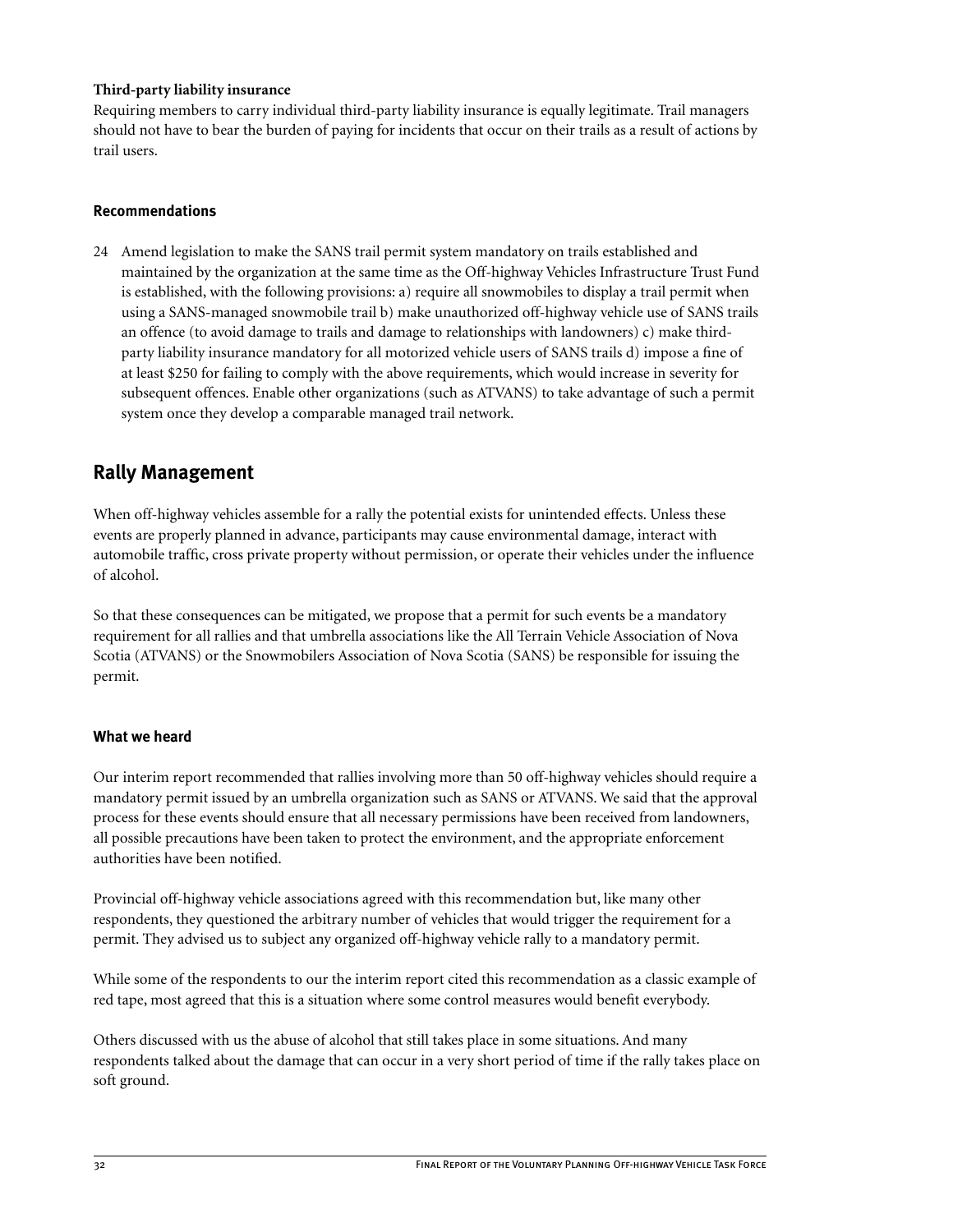We also heard just how often these events raise much-needed dollars for trail and club development, and the many important community causes that benefit from the generosity of the participants.

#### **Task Force analysis and conclusions**

After further deliberations, we now recommend that any off-highway vehicle rally should require a mandatory permit. This avoids setting an arbitrary figure on the number of vehicles and all the guesswork that this might entail. The permit system should be managed by umbrella organizations. And the approval process should ensure that all necessary permissions have been received from affected landowners, that the event organizers have taken all reasonable precautions to protect the environment, and that local enforcement authorities have been notified.

#### **Recommendations**

25 Amend legislation to establish a mandatory permit requirement for all off-highway vehicle rallies, to be managed by umbrella organizations such as SANS or ATVANS. The approval process should ensure that all necessary permissions have been received from affected landowners, that the event organizers have taken all necessary precautions to protect the environment, and that local enforcement authorities have been notified.



Snowmobilers Association of Nova Scotia trail wardens checking for trail permits.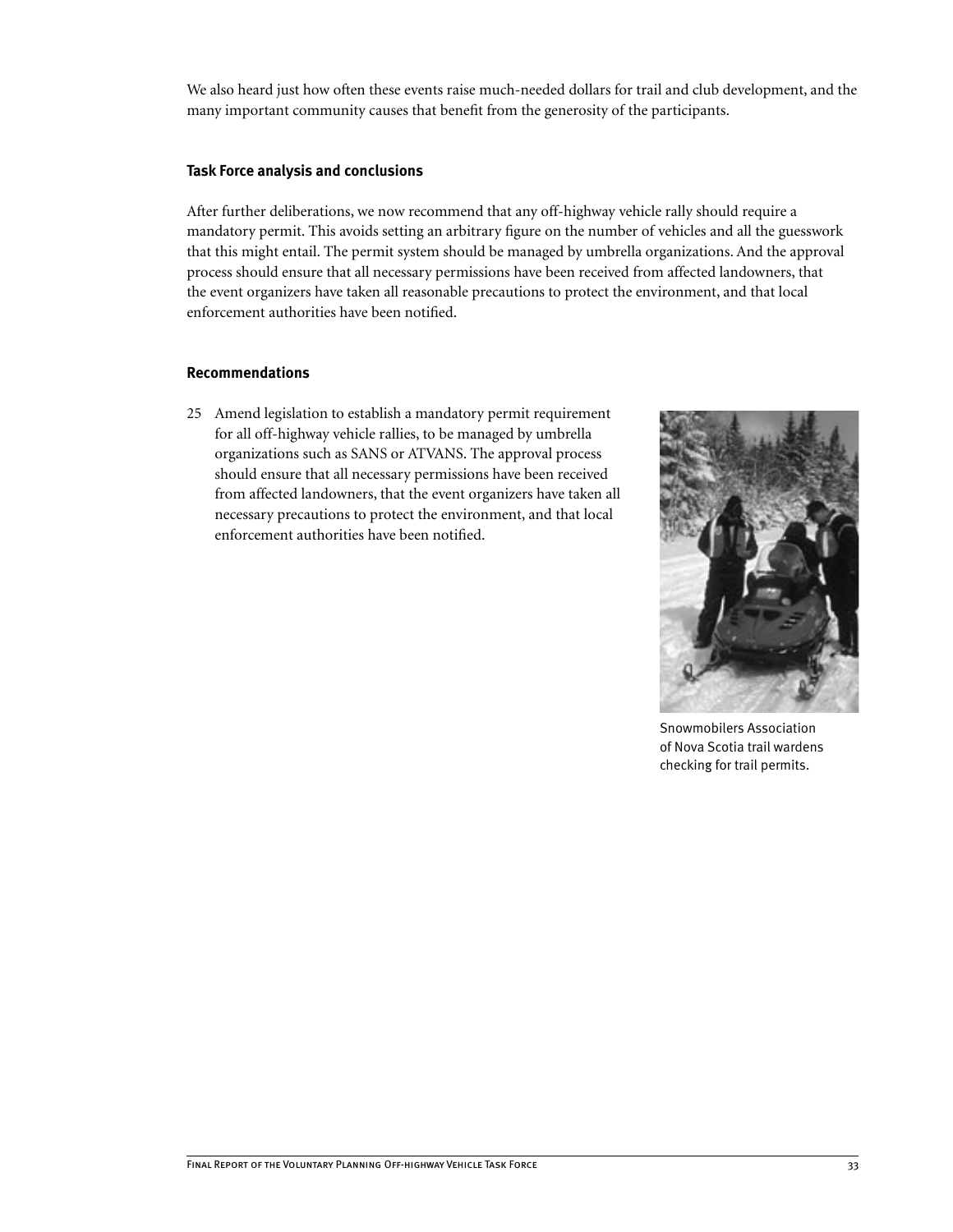# **Safety**

In light of the significant risk of injury and death posed by the recreational use of off-highway vehicles, we propose restrictions for their use based on age. These address the conditions under which 14- and 15 year-olds may operate off-highway vehicles as well as the management regime required for closed course activities involving children under that age.

To make sure off-highway vehicle participants get the benefit of the best safety training available, we propose a mandatory accredited training program for all drivers on a phased-in basis. While safety will be the prime focus for the training program, educational components will address other important aspects of relevance to all off-highway vehicle operators.

# **Age of Drivers**

Driver's licences endorsed for off-highway vehicle use should be used to impose age restrictions on participants to this activity. While fully licensed drivers should be 16 years of age and older, those aged 14 and 15 should have the opportunity to drive under strict conditions.

We propose that children younger than 14 years of age have the opportunity to ride off-highway vehicles, either recreationally or in sports such as motocross, if they do so on closed-courses under the auspices of a credible sanctioning organization and with a system of safeguards in place.

# **What we heard**

On the whole, our interim report position on age was well received. We concluded that the minimum age to operate an off-highway vehicle should be 16 years, but that youth aged 14 and 15 be permitted to drive under the following strict conditions:

- possession of a Youth Class off-highway vehicle Learner's Licence
- accredited off-highway vehicle training course taken by both the youth and their parent or guardian
- mandatory direct supervision (in the company of and within sight of) the parent or guardian at all times while operating the off-highway vehicle

Medical and safety organizations, enforcement agencies, and an impressive number of the individual responses supported our position that "the cognitive and physical capacities of children are simply not sufficiently developed for them to consistently use these machines safely, competently, and responsibly."

The Nova Scotia Safety Council, Child Safety Link (the Maritime-wide child injury prevention program), and the Nova Scotia Trauma Program each stated that, without exception, children under the age of 16 years should not operate all-terrain vehicles. More recently, the Canadian Paediatric Society, mirroring the position of its American counterpart, the American Academy of Pediatrics, released its position statement, also advocating a strict 16-year age limit, and recommending that this be adopted as a standard across the country. And while the Canadian Agriculture Safety Association recognizes the importance of all-terrain vehicles for use in agriculture, they note that these machines represent a significant cause of injury to adults and especially to children on Canadian farms.

In addition and for the same reasons, the Canadian Paediatric Society and the American Academy of Pediatrics have recommended the same strict 16-year age limit be applied to operators of snowmobiles.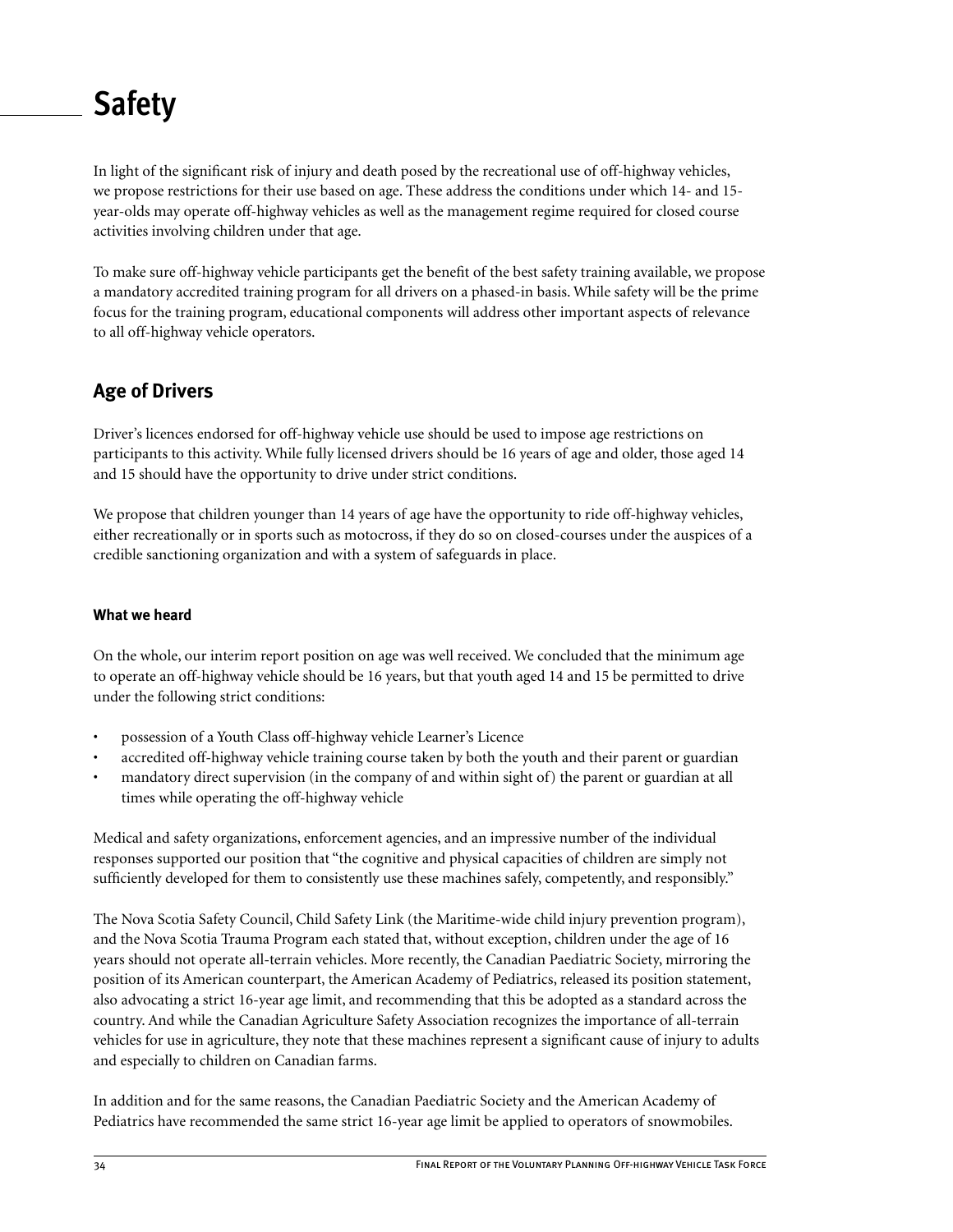The enforcement community also raised strong concerns on the subject of children operating off-highway vehicles. They believe that the vehicles have too much power and that many times they are being used as "babysitting tools" – meaning that children ride unsupervised. When it comes to safety and enforceability, the consensus among the enforcement community was that a strict age limit of 16 should be imposed.

The motocross community in Nova Scotia has expressed concern that the age restrictions as drafted in the interim report would virtually shut down their sport since children five years of age and above currently participate in competitions throughout Atlantic Canada. Motocross is typically conducted on closed courses that are carefully designed and maintained. Children are supervised directly by adults, and their parents must sign a waiver to allow them to participate. High quality protective gear and training are mandatory, and all children are closely monitored to ensure that they are operating a properly sized bike.

Many of those opposed to the Task Force position on age already own (or plan to purchase) an off-highway vehicle for their children or grandchildren. While they may accept prohibiting children from operating off-highway vehicles on public trails, many do not accept restrictions that would make it illegal for their children to drive on private property. They, along with the Canadian All-Terrain Vehicle Distributors Council (CATV), believe that children age six and up can safely ride appropriately sized off-highway vehicles if they are properly supervised.

Some respondents agreed with allowing 14- and 15-year-olds to operate off-highway vehicles, but believed there should still be legislated restrictions imposed on the size and power of the vehicles they are permitted to operate.

In our interim report we recommended a severe penalty for registered owners who allow underage children to drive off-highway vehicles. We suggested six demerit points be applied to the registered owner's drivers licence and a \$500 fine. For a second offence we recommended seizing, impounding, and selling the vehicle at public auction.

We heard from many people who felt these penalties were excessive. They questioned the severity of \$500 and, particularly, the application of six demerit points. We also heard from many in the user community that seizing an off-highway vehicle and selling it at public auction was not acceptable.

#### **Task Force analysis and conclusions**

#### **Background**

Across Canada, the injuries resulting from off-highway vehicle use are significant. For the years 2001 and 2002, a total of 283 Canadians died from injuries related to off-highway vehicles. Thirty of these fatalities were children between the ages of 1 and 14 years.

In the 2001–02 fiscal year, 2535 Canadians were hospitalized due to ATV injuries alone; 36 per cent of these were children and youth. This represents a 50 per cent increase since 1996–97. The greatest increases were seen in the provinces of Nova Scotia, New Brunswick, and Alberta. By comparison, injuries due to automobile crashes dropped by 14 per cent over the same period.

Just as concerning, we know that for every incident resulting in hospitalization, many more require treatment in emergency rooms across the country.

Off-highway vehicles are the number one cause of recreation-related major injuries in Canada, representing 30 per cent of sports and recreation injuries in 2001–02. By comparison, cycling, which is done by a far greater number of people, resulted in only 19 per cent of such injuries.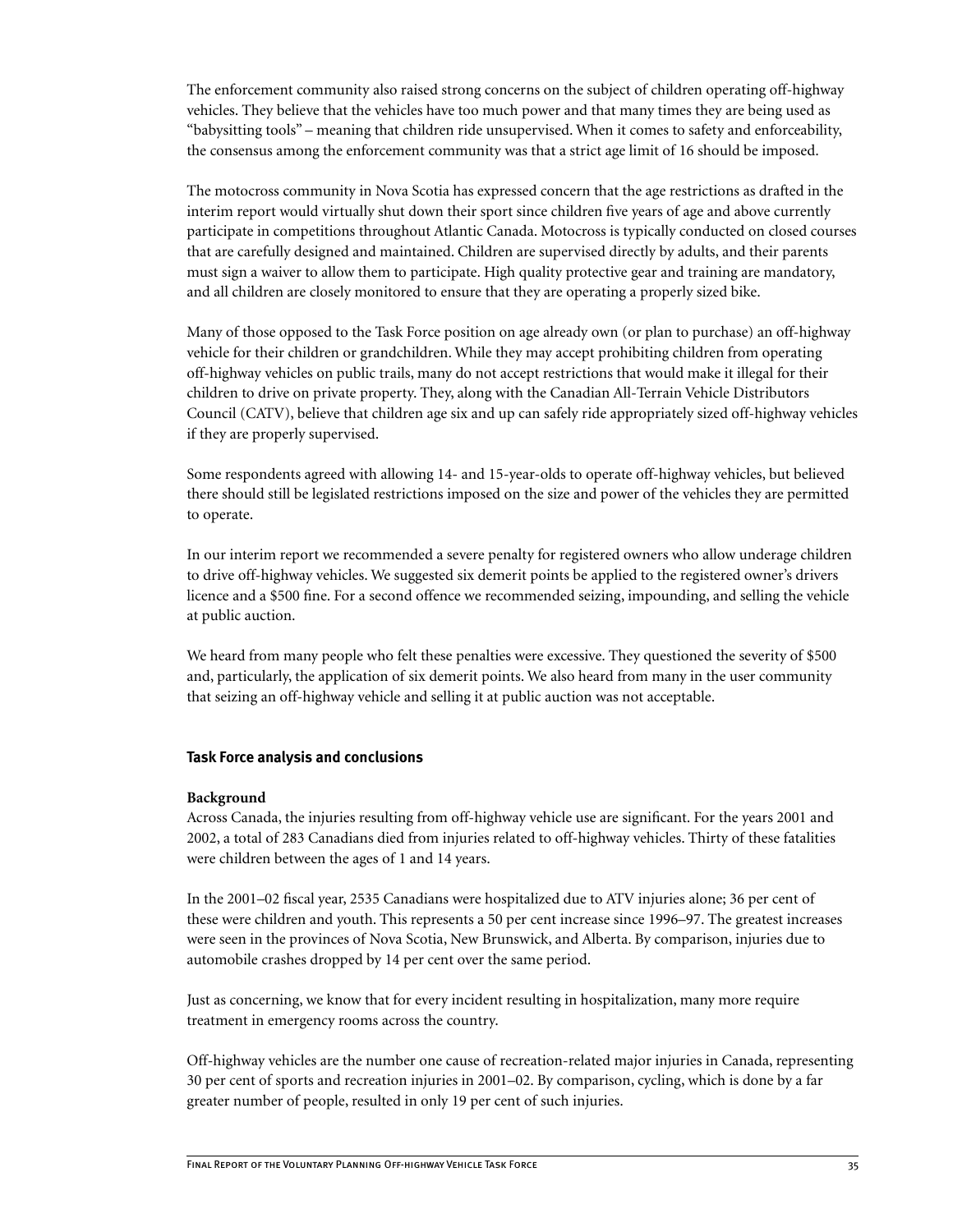From 1991 to 2003, 105 Nova Scotian children under the age of 16 required hospitalization for injuries related to all-terrain vehicles at the IWK Health Centre, our province's Pediatric Trauma Centre. The vast majority of these were serious orthopedic or head injuries, or both, and 20 per cent required treatment in the intensive care unit.

Large studies from the United States have shown that the numbers of injuries from ATVs have been increasing dramatically over the past years in all age groups. For those between the ages of 12 and 15, injuries have increased by 76 per cent between 1997 and 2001, while injuries for children under the age of 6 years have more than doubled.

Over the past 5 years, the average number of children admitted per year to the IWK for ATV injuries has also increased, almost tripling compared to previous years. In the summer of 2003, just before this task force was struck, one quarter of the trauma patients admitted to the IWK intensive care unit were injured from all-terrain vehicles, which was similar to the number injured in automobile crashes.

Between 2000 and 2003, 4 Nova Scotia children have died from injuries related to all-terrain vehicles, representing 40 per cent of all all-terrain vehicle deaths. Over the same time period, several children have become seriously disabled from head injuries related to all-terrain vehicles.

These serious injuries are not just limited to Nova Scotia. In Alberta, over the past 5 years, 34 people have died from all-terrain vehicle injuries, 13 of these (38 per cent) were children under the age of 16 years.

We have heard the argument that more children get injured riding bicycles or playing baseball. While this is true, it is only part of the story. Many more children ride bikes and play baseball than operate ATVs. And, more notably, the majority of these injuries are minor, do not require hospitalization, and do not result in death.

Both the rate of injuries and the degree of seriousness of the injuries is much higher for ATV use. Several studies have shown that ATV injuries are far more severe than other recreation-related injuries such as cycling. For example, they are 12 times more likely to result in hospital admission and 6 times more likely to result in death than bicycle injuries.

Similar findings have been seen at the IWK, where although bicycling injuries are seen in the emergency department at least 7 times more often than ATV or dirt bike injuries, ATV and dirt bike injuries are admitted to hospital 3 times more frequently. And of those admitted, they require admission to the intensive care unit 4 times more often and stay in hospital almost 3 times longer than children with bicycle-related injuries.

We heard from many people who feel that children are safe if they operate off-highway vehicles that are smaller in size with less power. Studies, however, do not show this. In fact, studies from the United States Consumer Product Safety Commission (CPSC) show that the risk of injury per driving hour for a rider less than 16 years of age who is operating an ATV under 90cc in size

- is reduced by *only* 18 percent compared to operating one with an engine size of 200cc (or greater)
- is five times higher than the risk to an older driver on an ATV under 90cc
- is almost double that of an older driver on a larger machine

Recent data indicates that 87 per cent of injuries to children occur when driving adult-sized ATVs (90cc or greater). However, again, this cannot be taken to mean that smaller machines are safer. It may merely reflect the fact that smaller machines are driven less frequently than larger ones (in Nova Scotia, less than 5 per cent of ATVs sold are under 101cc engine size).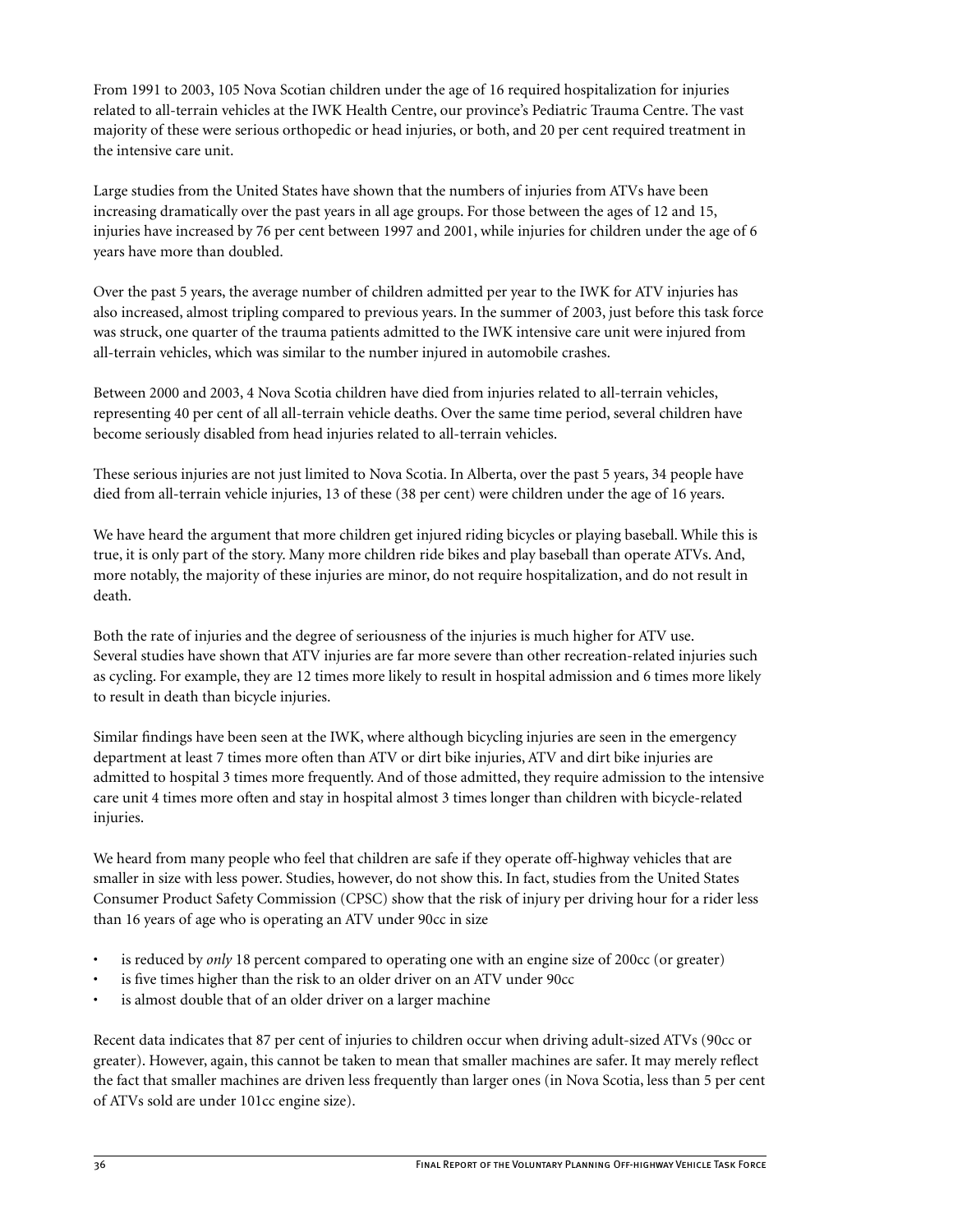Although the majority of the injury data and much of the recent media has focused on ATVs, childhood injuries from snowmobiles are also significant and must be taken into account. More children and youth drive ATVs than snowmobiles. Subsequently, the numbers of injuries seen from snowmobiling is lower. However, the Task Force does not take this to mean that snowmobiling is safe for children and youth. In fact, snowmobiling is the third most common cause of recreational injuries resulting in *major* trauma in Canada. Studies have documented serious injuries and deaths among children from snowmobiling. These motorized vehicles require strength, skill, and judgement to operate safely.

Children under the age of 14 do not consistently recognize, evaluate, and manage risk. They cannot reliably recognize hazardous riding conditions, read the terrain to the degree necessary to ride safely at all times, nor identify, predict, and execute complex decisions "on the fly." Because of this we feel a precautionary approach is necessary to address the risk of injuries among children.

We rejected the proposal made by some respondents to permit children under the age of 14 to operate off-highway vehicles under parental supervision on private property. We do not believe that this offers a safe enough environment, nor one in which appropriate supervision or other control measures could be guaranteed.

On the other hand, we recognize the importance of instituting a strong message and culture of safety training and graduated operation similar to the graduated licensing program for automobiles that has proven successful. Therefore, we recommend that 14- and 15-year-olds should be allowed to drive offhighway vehicles if they acquire a Youth Class Learner's Permit, both they and their parent or guardian receive training, and they are supervised at all times by the parent or guardian while driving the machine. This Youth Class Learner's Permit would not apply to off-highway vehicle classifications that can be registered for on-highway use, such as jeeps.

The motocross community in Nova Scotia has established a system of safeguards (see below) that sufficiently mitigates the risk for child participants to an acceptable level. We are therefore recommending that off-road motorized activities (both recreational and sport) for children under the age of 14 be permitted if such activities are conducted under the auspices of a credible sanctioning organization and if the following safeguards are in place:

- specially designed and maintained closed courses
- mandatory high-quality protective equipment and clothing
- mandatory progressive training
- comprehensive rules of order strictly enforced
- riders divided into different classes based on age, size, and ability
- mandatory parental supervision
- trained officials present
- trained medical personnel and an ambulance on site

To qualify as a credible sanctioning organization, the organization would need to have all of the following in place and go through some type of accreditation process, perhaps administered by the Registry:

- established standards and system of inspection for track design and conditions
- established standards and a system of inspection for machines to ensure they are safe and appropriate for the type of activity and skill level of the rider
- established classification system and system of inspection for riders according to their skill levels
- a process for amending and improving standards based on experience in the field
- ready access to trained medical personnel and equipment
- established standards to ensure that track layout and machine operation does not result in undesirable environmental degradation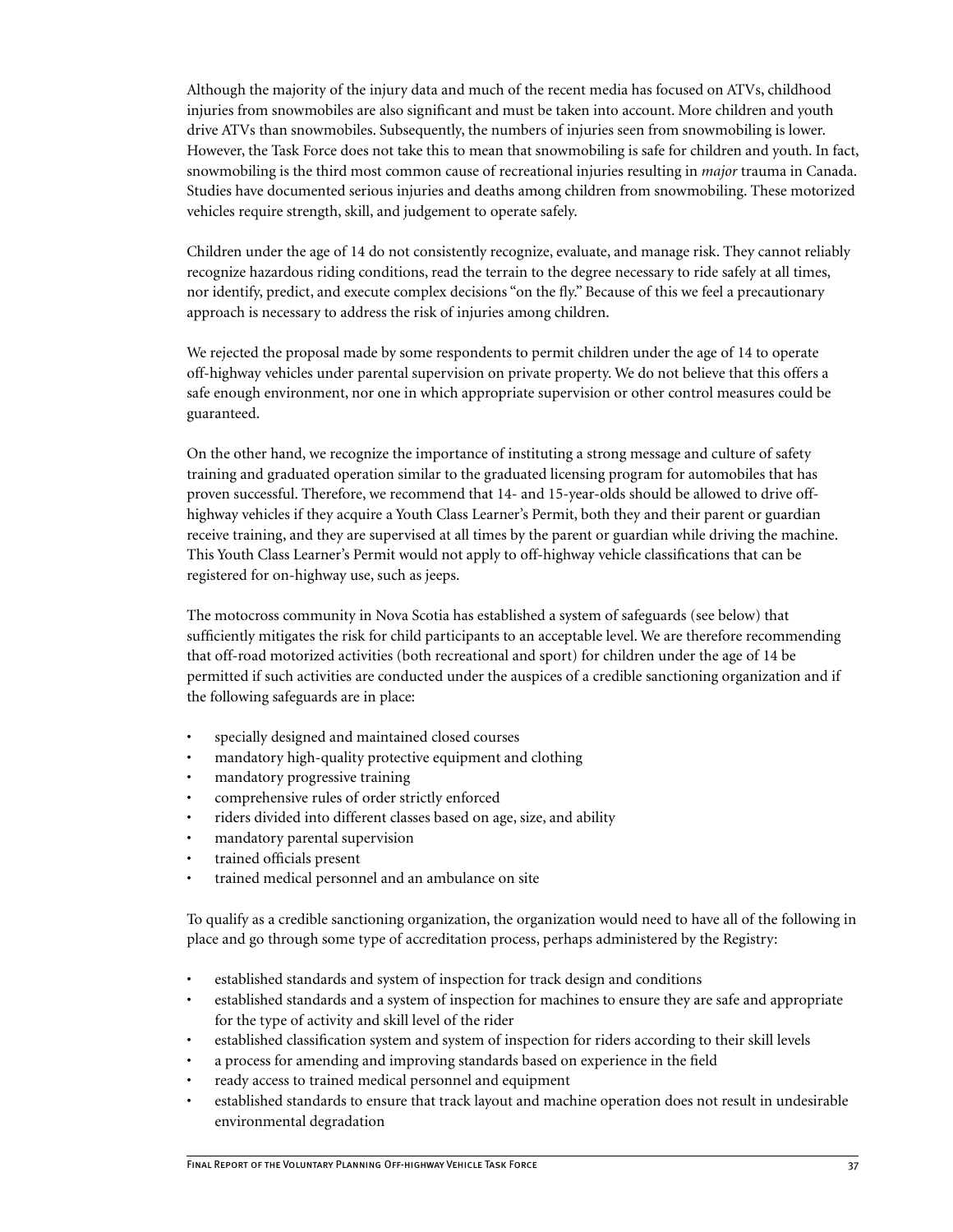- established system of training and certification for referees and/or other officials
- established comprehensive risk-management system

# **Penalty for underage driving**

Allowing children to operate an off-highway vehicle in an unauthorized manner can result in serious injury or death. That is why we recommended severe penalties for those who disregard the law.

However, we did listen to those who felt the penalties were too extreme. In this final report we have recommended that registered owners be fined \$250 dollars for a first offence. Penalties for subsequent offences, however, should increase in severity.

# **Recommendations**

- 26 Allow youth 14 and 15 years of age to operate off-highway vehicles only if they acquire a youth class learner's licence (to be created), and only if all the following conditions are met: a) Successful completion of an accredited off-highway vehicle training course by both the youth and the parent or guardian. b) Mandatory direct supervision by (in the company and within sight of) the parent or guardian at all times while operating the off-highway vehicle.
- 27 Prohibit children under the age of 14 from operating off-highway vehicles, on public or private land, except when activities are conducted on closed courses under the auspices of an accredited organization (sanctioned by the Registry) for children participating in off-road motorized activities operating under the following conditions:
	- specially designed and maintained closed courses
	- mandatory high-quality protective equipment and clothing
	- mandatory progressive training
	- comprehensive rules of order strictly enforced
	- riders divided into different classes based on age, size, and ability
	- mandatory parental supervision
	- trained officials present
	- trained medical personnel and an ambulance on site
- 28 Fine the registered owner of the off-highway vehicle \$250 when a person less than 14 years of age operates the off-highway vehicle, unless done so in the manner prescribed in recommendation 27.

# **Training**

There is much to learn about how to safely and responsibly operate an off-highway vehicle. Having an accredited trainer provide this information in person should help reduce the incidence of injury and death.

Although the safety component of the proposed accredited training program should be the most significant element, this educational opportunity should also include modules on the relevant laws, the environment, and landowner rights.

# **What we heard**

The interim report included recommendations on the need for mandatory training as a way to impart driving skills and knowledge.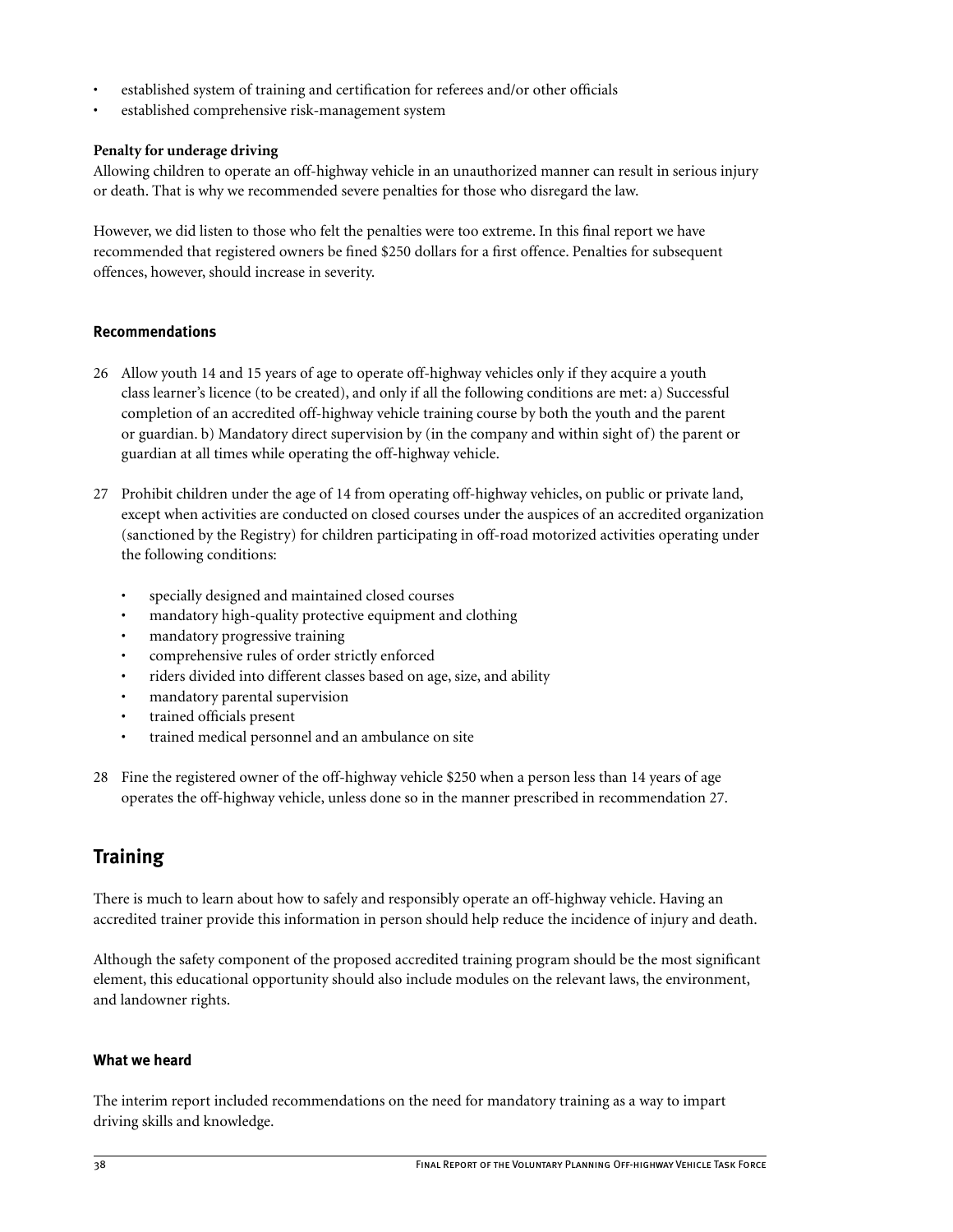Our interim report recommended the "grandfathering" of those drivers who could demonstrate they owned an off-highway vehicle that was properly registered for the two years immediately preceding the date when training would become mandatory for everybody. Since publication of the interim report, citizens and stakeholder organizations have told us quite strongly that no off-highway vehicle operator should be exempted from taking a training course. People wrote us to say that even those with driving experience lacked knowledge about safe operation, the environment, and regulations.

Others asked us to make recommendations on annual mechanical inspections, rules for the carrying of passengers, break lights, rear view mirrors, speedometers, and personal protective equipment/clothing.

#### **Task Force analysis and conclusions**

#### **Mandatory training**

The vast majority of respondents, including SANS, ATVANS, the Nova Scotia Trails Federation, and the Ecology Action Centre, agree that training should be mandatory for everyone. As a result of what we have heard, we have reversed our position on exempting certain drivers. As part of a proactive approach to reducing the number of injuries or deaths and encouraging responsible off-highway vehicle operation, every driver should receive training.

#### **Training course content**

An appropriate and accredited training course should be developed based on the driver's handbook. This should incorporate the Canada Safety Council training course in its design. The handbook should include knowledge of the applicable laws and information about damage caused by off-highway vehicles operating off designated trails.

#### **Phase in training**

Since training capacity in Nova Scotia is still quite limited, we believe a phase-in schedule must be developed that places emphasis on younger drivers and those who are operating off-highway vehicles for the first time.

#### **Other safety issues**

ATVs come with a warning label that addresses safety issues such as passengers, driving under the influence of alcohol or drugs, wearing an approved helmet, and using

protective gear. The same warnings appear in all owner's manuals. Helmet use is already mandatory in Nova Scotia. And driving while under the influence of alcohol or drugs is treated very severely under the criminal code of Canada.

While our immediate safety priority calls on government to make safety training a mandatory requirement, we recognize that other safety issues require further attention. Because of this, government and stakeholders should continue the dialogue on safety so that in the future the following topics receive detailed policy attention. While we believe the following issues are important, we have not been able to give them our immediate consideration:

- annual mechanical inspections
- passengers
- other vehicle related features such as break lights, mirrors, and speedometers
- protective equipment and clothing

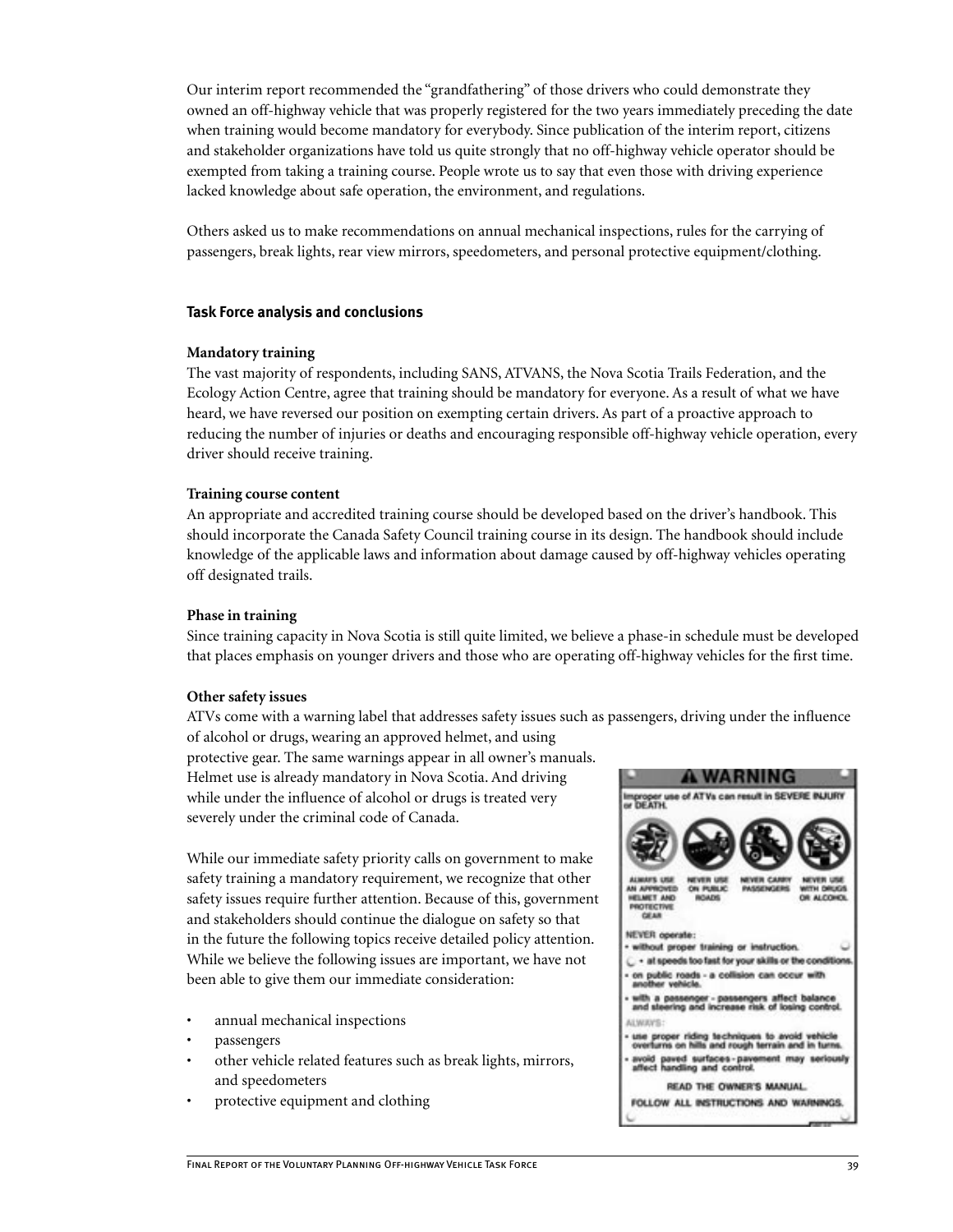# **Recommendations**

- 29 Require all off-highway vehicle operators to complete an accredited off-highway vehicle training course. Phase in training, based on available accredited training capacity, so as to place emphasis on younger drivers and those who are operating off-highway vehicles for the first time. Accept successful completion certificates from a Canada Safety Council course as proof of training until such time as the accredited off-highway vehicle training course is established.
- 30 Include the following in accredited training course content: a) the safe and responsible operation of the off-highway vehicle types; b) the general off-highway vehicle regulations; c) the laws protecting landowners (public and private) and the rules for access; d) the code of conduct on trails; e) a list of environmental regulations and descriptions of ecologically sensitive areas; f) illustrations of damaging off-highway vehicle impacts on land outside designated trails; and g) the compendium of possible infractions.

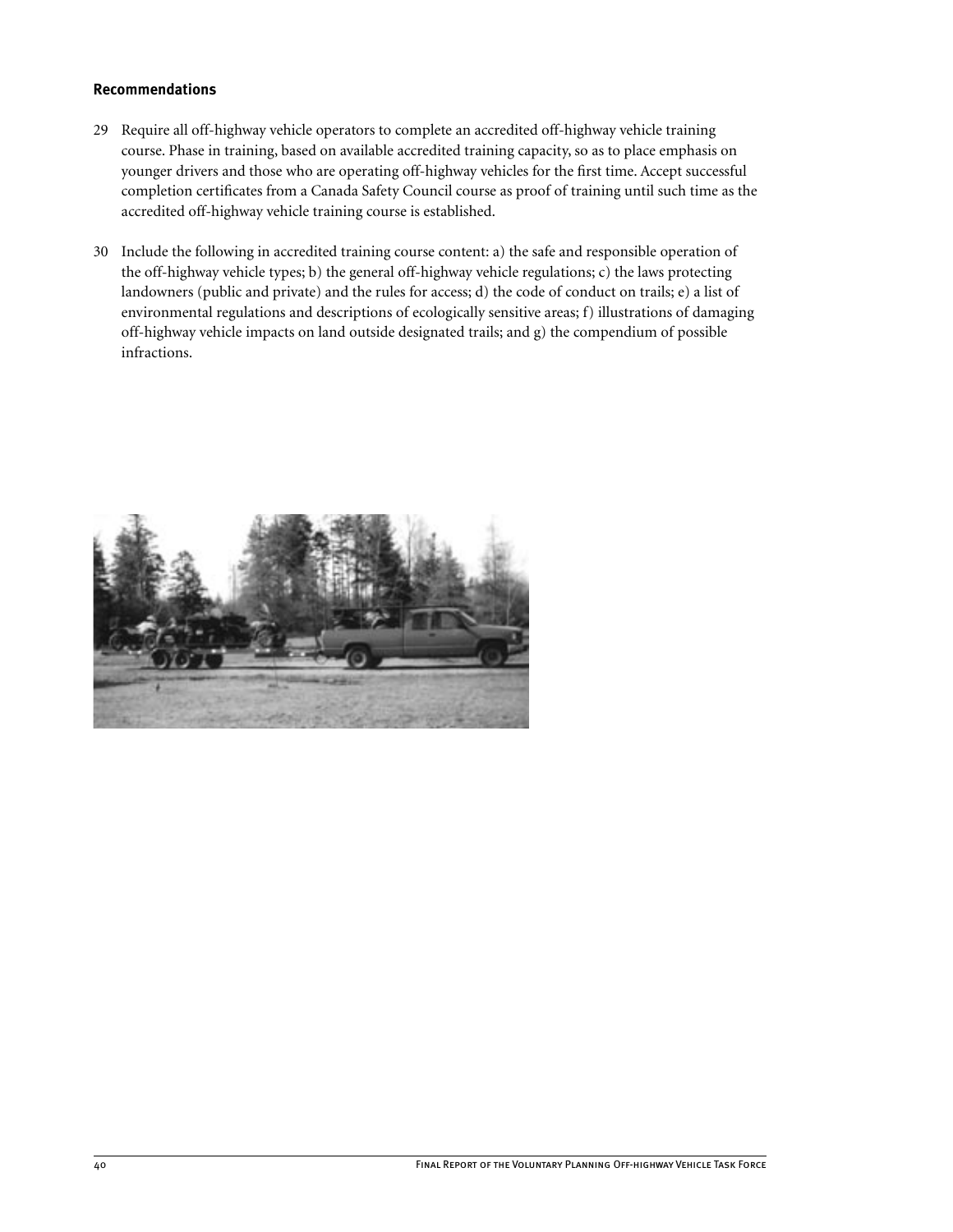# **Protection**

Special attention and protection should be extended to landowners, ecologically sensitive areas, and individuals affected by irresponsible off-highway vehicle use. All reasonable precautions should be taken to discourage trespass, prevent encroachment on protected Wilderness Areas, minimize damage to ecologically sensitive areas, and reduce financial loss to individuals.

In the sections that follow we propose:

- a system of written permission
- that off-highway vehicle drivers assume all risk and liability
- assurance that prescriptive rights cannot accumulate through the use of off-highway vehicles
- a prohibition on off-highway vehicles in protected Wilderness Areas
- measures to further protect ecologically sensitive areas
- mandatory third-party liability insurance for off-highway vehicle drivers

# **Landowners**

Some off-highway vehicle users do not respect the rights of landowners to prohibit access to their property. Landowners are frustrated and enforcement personnel lack the legislative tools to deal effectively with trespassers. We propose a system of written permission for those who wish to use another person's land.

The fear of liability motivates some landowners to refuse access to their land. If this concern can be alleviated we believe landowners will make more land available to off-highway vehicle drivers. We recommend legislative changes providing that off-highway vehicle drivers assume all risk and liability when on someone else's property.

Some landowners believe that trespassers can acquire a long-term right of access to their property through trespass. Again this concern results in refused access and reduced opportunities for recreation. We recommend that prescriptive rights not result from riding off-highway vehicles.

#### **What we heard**

Our interim report said that landowners lacked the required legislative protection. We feel that providing landowners with increased protection will ultimately lead to more private land being made available for recreational off-highway vehicle use.

We heard from many in the off-highway vehicle community who said it is unreasonable to expect every operator of an off-highway vehicle to obtain written permission from landowners. They told us that although landowners may allow off-highway vehicles the use of their property, they are not about to put this in writing for fear of liability or the possibility that some unknown encumbrance might arise as a result.

Others saw some logic in what we proposed and did not wait for government's response. We've learned that the Digby County ATV Club along with the Digby East Fish and Game Association used the Barrett Lumber Company's land stewardship agreements as the starting point for talks with a major landowner in their area. We understand that a formal arrangement is pending which would give members of these clubs access to hundreds of kilometres of woods roads.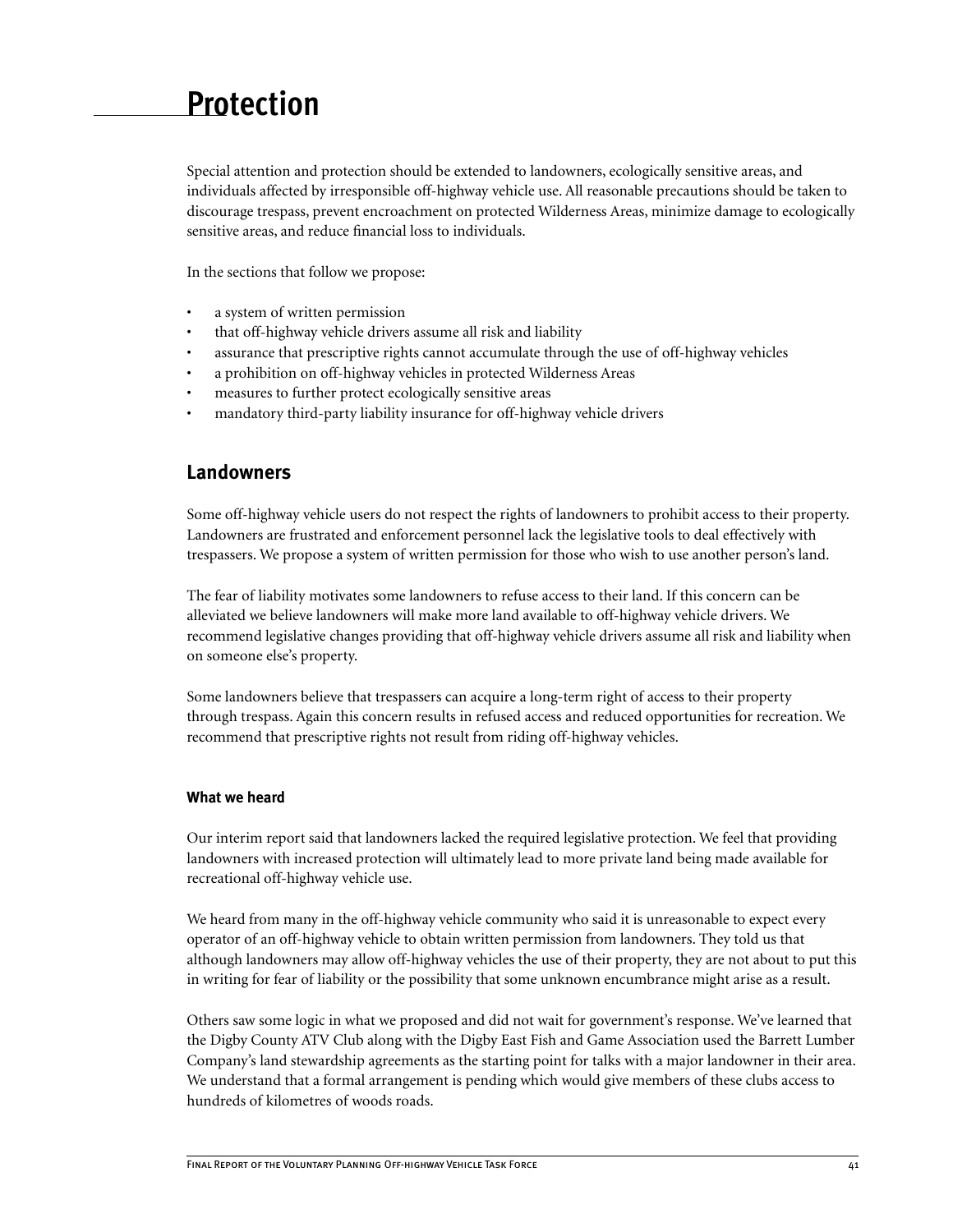Most people we heard from did not take issue with accepting all risks and liabilities when using an offhighway vehicle. In fact many respondents on this topic felt this recommendation could potentially open up more land to off-highway vehicles.

Many people disagreed with our recommendation that would make it an offence to disturb the occupier of a premises by the unreasonable operation of an off-highway vehicle. They challenged the Task Force to define "unreasonable operation" and questioned the enforceability of this recommendation.

# **Task Force analysis and conclusions**

Legislation to further protect private landowners is needed. Specifically, landowners should be able to prevent trespass, limit their exposure to liability, and ensure that those who cross private land without permission cannot profit by acquiring a prescriptive right to continue that activity.

# **Written permission**

Mandatory written permission will

- give the police agencies an invaluable tool for dealing with problem off-highway vehicle drivers in problem areas
- make it beneficial for people to join off-highway vehicle clubs that can seek landowner permission from multiple properties on behalf of many members
- bring landowners and off-highway vehicle drivers together to work on mutually beneficial solutions to outstanding issues
- be more readily available when off-highway vehicle drivers carry third-party liability insurance and willingly accept all risk and liabilities

For these reasons we believe that, in the long run, written permission will benefit landowners, policing agencies, off-highway vehicle clubs, and other off-highway vehicle users.

# **Willing assumption of risk**

Off-highway vehicle operators should willingly assume all risks and liabilities (whether permission to access a property has been granted or not) except those that arise through the deliberate intent of the owner/ occupier of a property. We think stating this in legislation will help to alleviate the concerns of landowners and thus will make more land available to off-highway vehicle enthusiasts.

# **Prescriptive rights**

We understand that individual public rights can be created in favour of a person who uses a road or path crossing another person's property for twenty years – without seeking permission and without explicit action by the landowner to convey to the person that they are not welcome. Landowners must have a way to prevent the accumulation of prescriptive rights against the title of their property by off-highway vehicle enthusiasts.

# **Unreasonable operation**

We agree with those who said that defining "unreasonable operation" of an off-highway vehicle would be too subjective and impossible to enforce. For this reason we have rescinded this recommendation in our final report.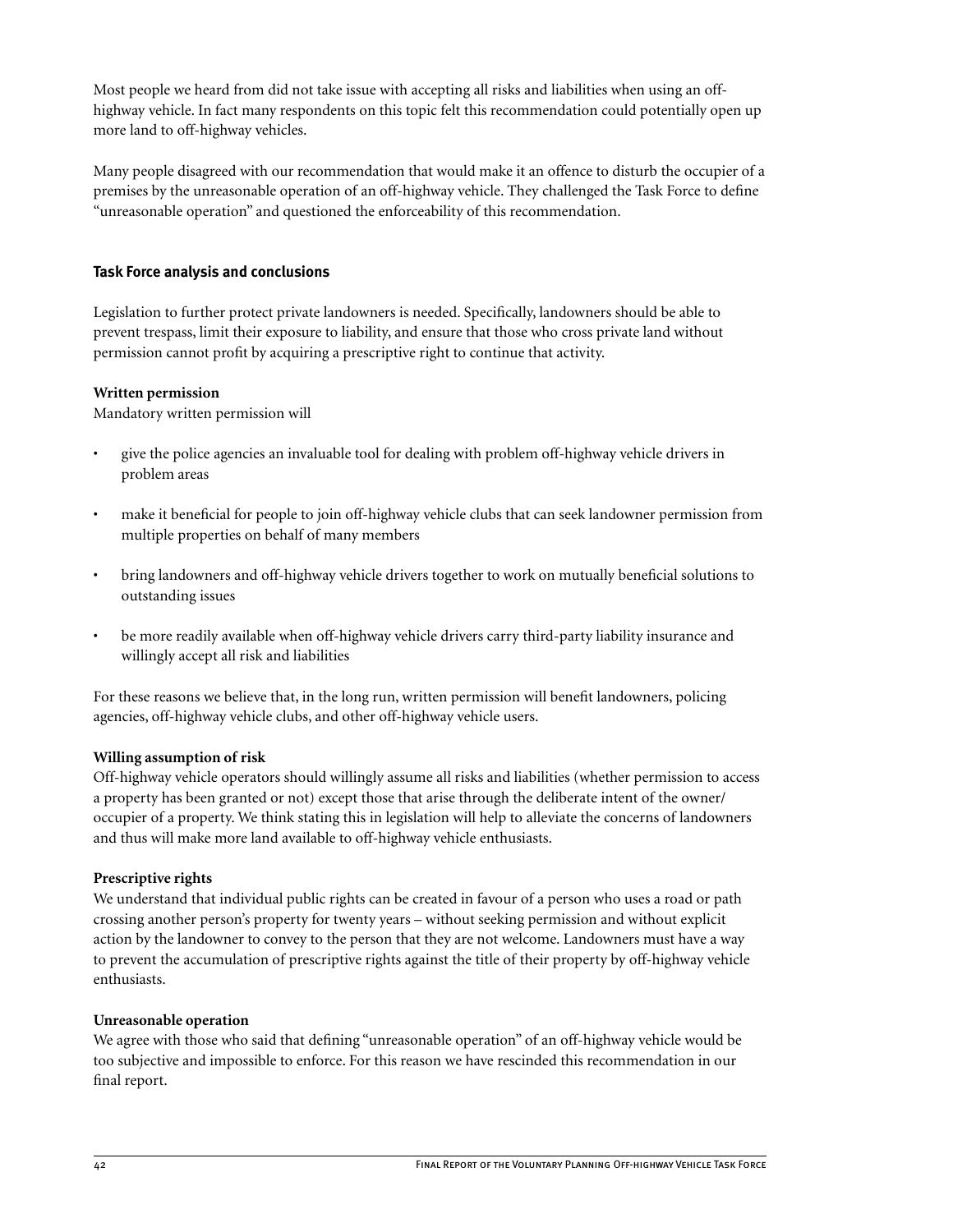#### **Protection of Property Act**

After further deliberation the Task Force has concluded that, with a system of mandatory written permission in force, our recommendation dealing with clause 15 of the Protection of Property Act was redundant. That clause excluded some trespassers from prosecution. Because of this we have dropped this recommendation from our final report.

#### **Recommendations**

- 31 Amend legislation to require that off-highway vehicle drivers (individually or through a recognized club or association) acquire written permission from landowners.
- 32 Amend legislation to ensure that off-highway vehicle drivers and passengers (whether permission to access a property is granted or not) willingly assume all risks and liabilities, except those that arise through the deliberate intent of the owner/occupier of a property.
- 33 Amend legislation to ensure that operators of off-highway vehicles do not acquire prescriptive rights of access against a landowner solely through the use of an off-highway vehicle, whether or not permission for use is granted.

# **Protected Wilderness Areas**

Off-highway vehicle access to Nova Scotia's protected Wilderness Areas (with a few limited exceptions) is already prohibited by existing legislation. Unless you have been given special rights to travel in a protected Wilderness Area – to aid in the Moose hunt in northern Cape Breton, to access a camp lease, to access a privately owned in-holding, or, in the case of the Snowmobilers Association of Nova Scotia (SANS), to continue to use a couple of important connecting trails – then you are breaking the law.

After witnessing the unauthorized off-highway vehicle trail network in some of our protected Wilderness Areas first hand, the Task Force concluded that illegal use of these important spaces is common and enforcement is rare. Unless this changes the protected Wilderness Areas, with regard to off-highway vehicles, are "protected" in name only.

Having heard from many citizens and stakeholders on this subject and after much deliberation we have concluded that Nova Scotia should take additional steps to make protected Wilderness Areas off-limits to off-highway vehicle use.

#### **What we heard**

Our interim report recommended that off-highway vehicles be completely prohibited from accessing protected Wilderness Areas. We also said that any off-highway vehicle trails through protected Wilderness Areas currently permitted under discretion of the Minister should be withdrawn within a three-year period.

These recommendations resulted in significant response from all sides of the issue.

Environmental organizations and many individual Nova Scotians supported the proposed recommendations. Representatives from these organizations also asked the Task Force to prohibit any new trail development in "candidate" protected Wilderness Areas. Candidate areas are those areas of Nova Scotia with attributes that make them suitable for selection as protected Wilderness Areas in the future.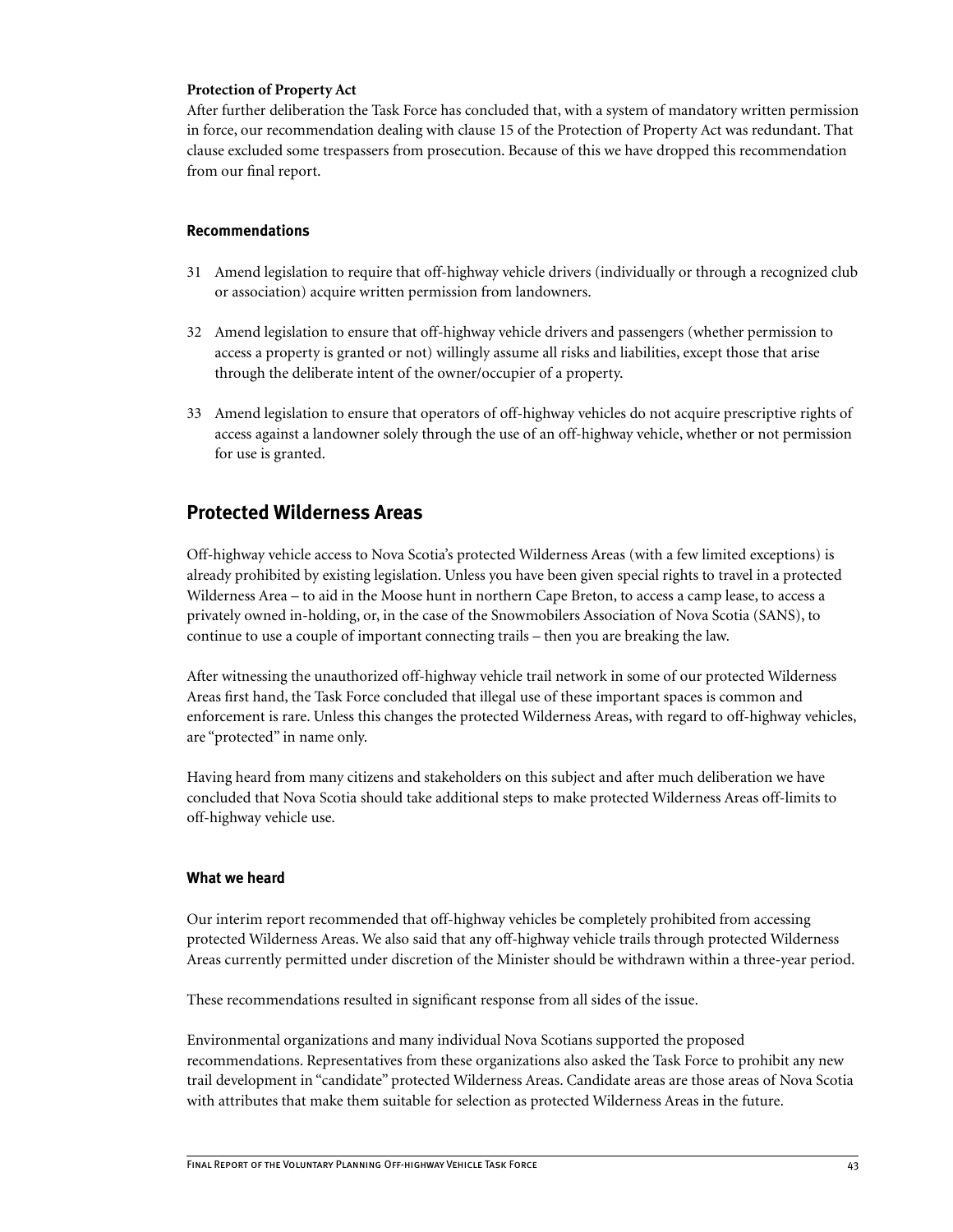The Canadian Parks and Wilderness Society, and many who support this organization's position, feel the interim report's recommendations represent only the "bare minimum necessary to achieve protection of private landowners' rights, public safety, compliance with laws, and conservation of natural areas."

We received a petition from citizens in Guysborough County asking government not to adopt our recommendations. Continued access to the protected Wilderness Areas in their region is a central concern. The All Terrain Vehicle Association (ATVANS), a number of all-terrain vehicle clubs, and many other offhighway vehicle operators also want to continue using trails in protected Wilderness Areas. However, it must be pointed out that general motorized access to protected Wilderness Areas is currently illegal.

SANS wants to maintain its (authorized) access to managed trails in two protected Wilderness Areas. It says that alternate routes outside of the protected Wilderness Areas are not easy to find and very costly to build. It also does not believe that the activities of its members create any lasting impact on the environment, because they travel over snow and ice.

# **Task Force analysis and conclusions**

Nova Scotia has chosen to protect approximately 5 percent of the province's land area in the form of 31 protected Wilderness Areas. The province has a goal to increase that amount. Currently two candidate protected Wilderness Areas – Gully Lake and Eigg Mountain – are in the process leading to formal designation.

The purpose of the Wilderness Areas Protection Act is to provide for the establishment, management, protection, and use of wilderness areas, in perpetuity, for present and future generations, and to achieve the following primary and secondary objectives while providing opportunities for public access for sport fishing and traditional patterns of hunting and trapping.

# Primary objectives:

- maintain and restore the integrity of natural processes and biodiversity
- protect representative examples of natural landscapes and ecosystems
- protect outstanding, unique, rare and vulnerable natural features and phenomena

# Secondary objectives:

- provide reference points for determining the effects of human activity on the natural environment
- protect and provide opportunities for scientific research, environmental education and wilderness recreation
- promote public consultation and community stewardship in the establishment and management of wilderness areas

We witnessed a great deal of physical damage in protected Wilderness Areas caused by wheeled vehicles. We understand that snowmobiles cause relatively little on-the-ground damage because they operate on frozen terrain.

While the Wilderness Areas Protection Act generally prohibits the operation of any vehicle within the protected Wilderness Areas, ministerial discretion currently allows for very limited snowmobile and allterrain vehicle use.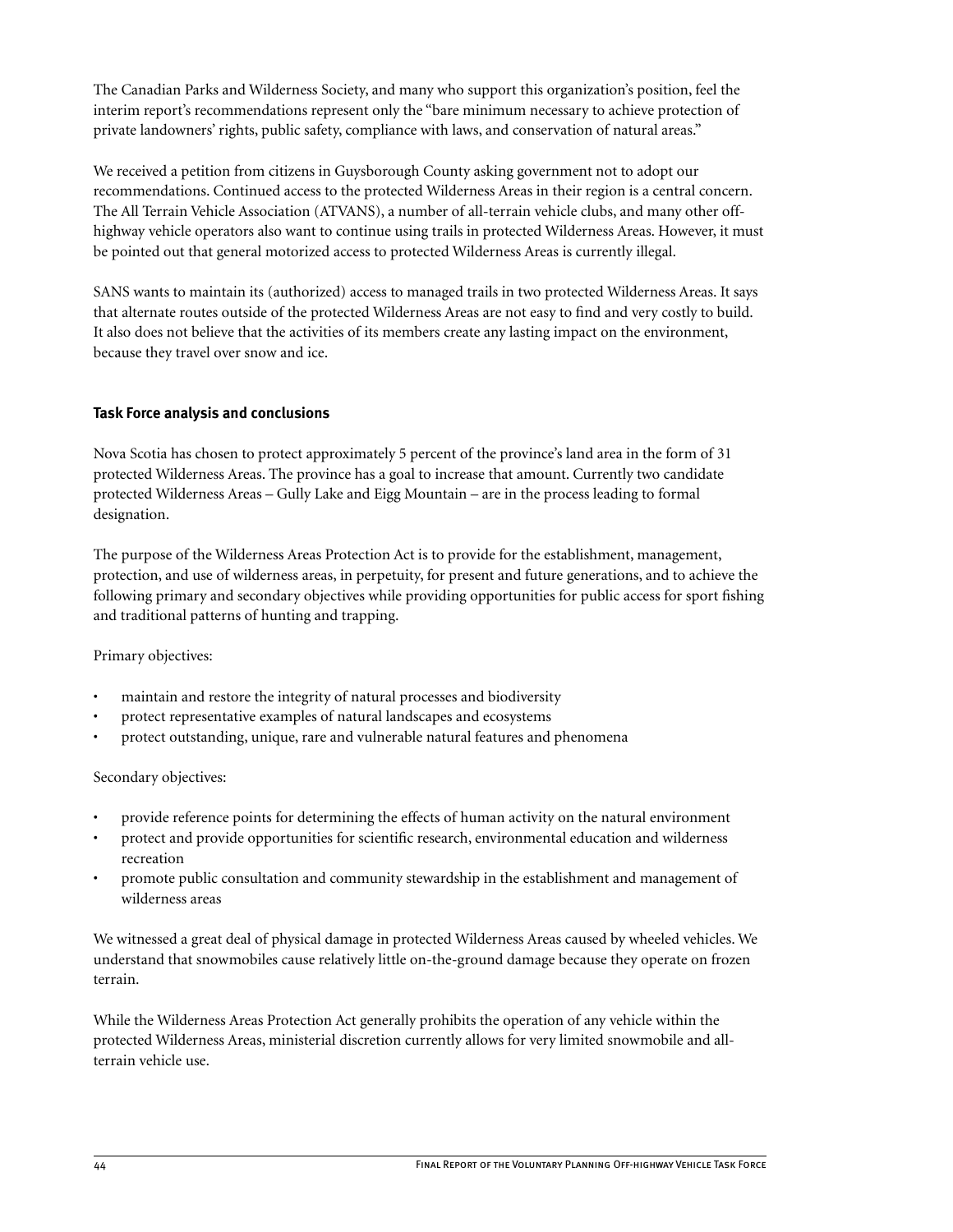Given the level of damage being inflicted on our protected Wilderness Areas, we conclude that (despite all the good intentions) this is another example of a situation that is difficult to enforce. And the Department of Natural Resources can only provide about one and a half staff days per year in each of the protected Wilderness Areas.

We have heard arguments for limited, continued, or expanded access to these areas. These arguments include the need to connect to an established trail, to carry on hunting or trapping, to get to a camp lease, or to enjoy nature as a handicapped or senior person. We have concluded that the government of Nova Scotia must protect a small portion of its land base in the manner envisioned by the spirit of the Wilderness Areas Protection Act.

We have concluded that more than sufficient opportunities can be established on public and private land outside of the protected Wilderness Area network to accommodate the recreational needs of off-highway vehicle enthusiasts. We are also of the opinion that designers of any network of designated trails and areas for off-highway vehicles should take every precaution so as not to infringe upon areas identified as potential protected Wilderness Areas.

# **Recommendations**

34 Prohibit off-highway vehicle use by the public in existing protected Wilderness Areas. Allow three years for designated Snowmobilers Association of Nova Scotia (SANS) trails that are currently authorized through ministerial discretion to be phased out and replaced with alternate routes outside the affected protected Wilderness Area. Despite this target date of three years, under no circumstances deny access of SANS members to existing approved trails until alternate routes are available, as long as SANS continues to work in good faith on alternate routes.

# **Other Ecologically Sensitive Areas**

Many types of ecologically sensitive areas and habitat for endangered species have been subject to abuse by off-highway vehicle use in recent years.

Nova Scotia's designated off-highway vehicle trail and area network should avoid ecologically sensitive areas, and off-highway vehicle legislation should also generally prohibit off-highway vehicles from accessing these places.

Components of the accredited training course containing educational information on ecologically sensitive areas will help increase awareness.

# **What we heard**

Our interim report advised government to make it clear that off-highway vehicles are prohibited from sensitive ecosystems unless otherwise specifically provided for within the designated trail network. Sensitive ecosystems include barrens, beaches, bogs, and brooks. And we also recommended that in the marine environment this prohibition should be extended to include below and above the ordinary mean high water mark.

These recommendations received a generally positive response from most respondents. Off-highway vehicle stakeholder organizations agreed that this was a reasonable precautionary measure as long as drivers could bridge or otherwise stabilize these areas before crossing.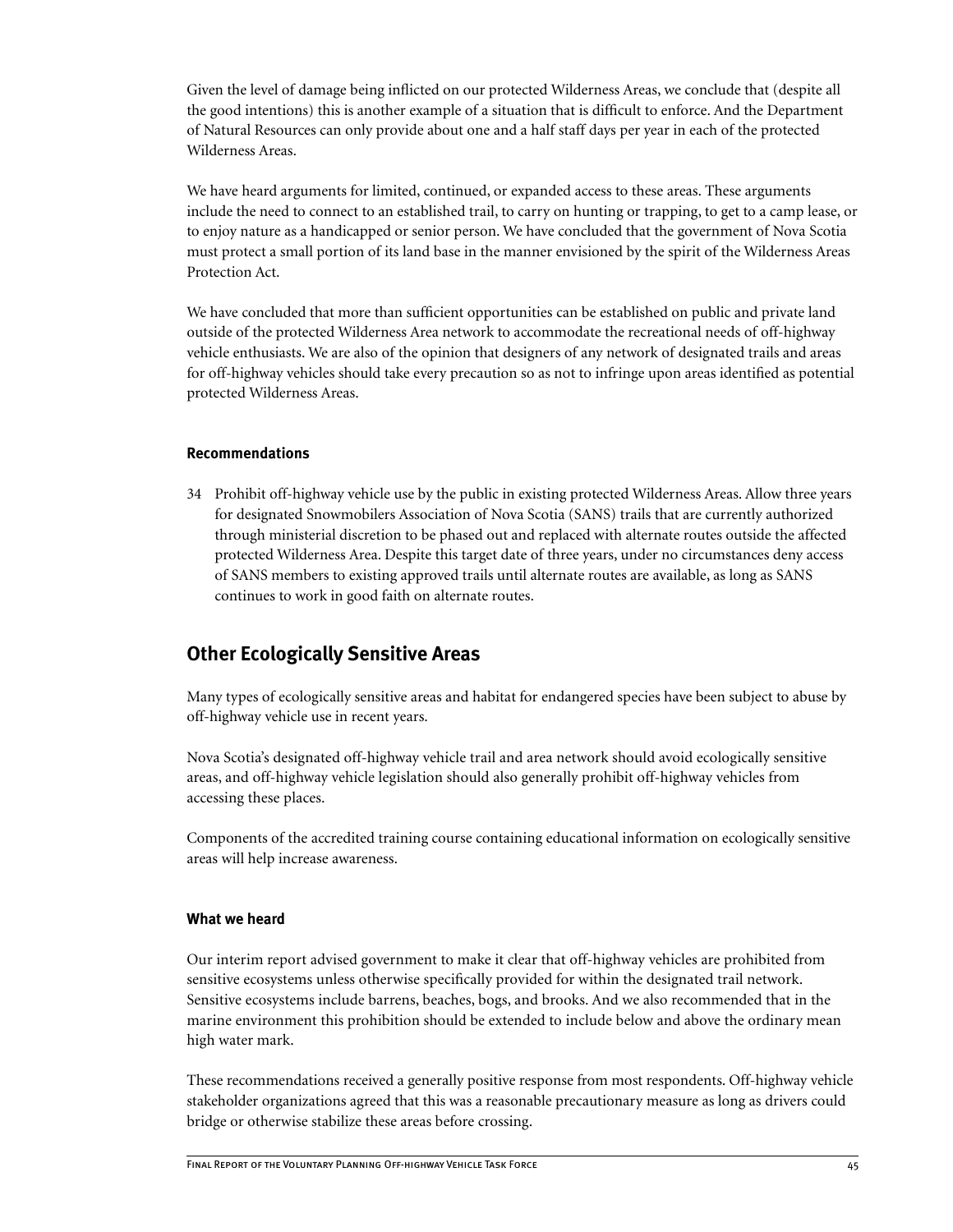Many other respondents questioned the comprehensiveness of our list of ecologically sensitive ecosystems. While the 4 Bs – Barrens, Beaches, Bogs and Brooks – works well as a catch phrase, they felt it did not do justice as a way to professionally identify the full spectrum of sensitive ecosystems.

We heard from municipal water authorities that questioned why the Task Force did not deal specifically with the question of recreational off-highway vehicle access in municipal water supply areas. They expressed concern for their ability, as custodians of Nova Scotia's drinking water supply, to manage the risk associated with this activity.

We received a petition signed by residents of Halifax County who want the Halifax Regional Water Commission to open the Pockwock waterline and surrounding trail systems to the users of recreational offhighway vehicles.

# **Task Force analysis and conclusions**

# **Endangered species**

Off-highway vehicles have caused significant ecological damage to many types of sensitive habitats. The Piping Plover, the Blanding's Turtle, the Mainland Moose, and several plants share the provincial endangered list that now includes 20 species. In the years ahead, continued indiscriminate and expanding use of off-highway vehicles will further endanger species at risk.

Millions of dollars are spent each year in efforts by conservation organizations, governments, landowners, and dedicated volunteers to protect Nova Scotia's natural environment and to save endangered species from being lost. This collective investment must be protected.

#### **Types of ecologically sensitive ecosystems**

We acknowledge that our list of sensitive areas may have been a novice attempt to describe the plethora of ecosystems deserving of protection from the paths of off-highway vehicles. To address this we do not attempt to make the list longer, but rather call upon the Department of Environment and Labour to bring further definition to the term "ecologically sensitive area."

An example of a situation where such a definition will be important is in the marine and freshwater zones. It is our conclusion that the recreational use of off-highway vehicles should be prohibited on marine and fresh water beaches in a way that includes the entire ecologically sensitive areas associated with such zones.

# **Exceptions**

The Task Force acknowledges that in some cases Nova Scotia's designated network of off-highway vehicle trails and areas may infringe upon some ecologically sensitive areas. This may be unavoidable in a limited number of circumstances.

# **Supply areas for drinking water**

Legislation specific to municipal water supply areas says that off-highway vehicles can be kept out of watercourses. However, this legislation cannot be used to generally prohibit the use of off-highway vehicles in Protected Water Areas unless there is a particular threat to water quality.

The existing laws could be used to restrict operation of off-highway vehicles near sensitive watercourses or elsewhere within Protected Water Areas if necessary, not only right in the watercourse or wetland. Restrictive zones could be established to protect terrain where erosion and sedimentation may impair drinking water quality.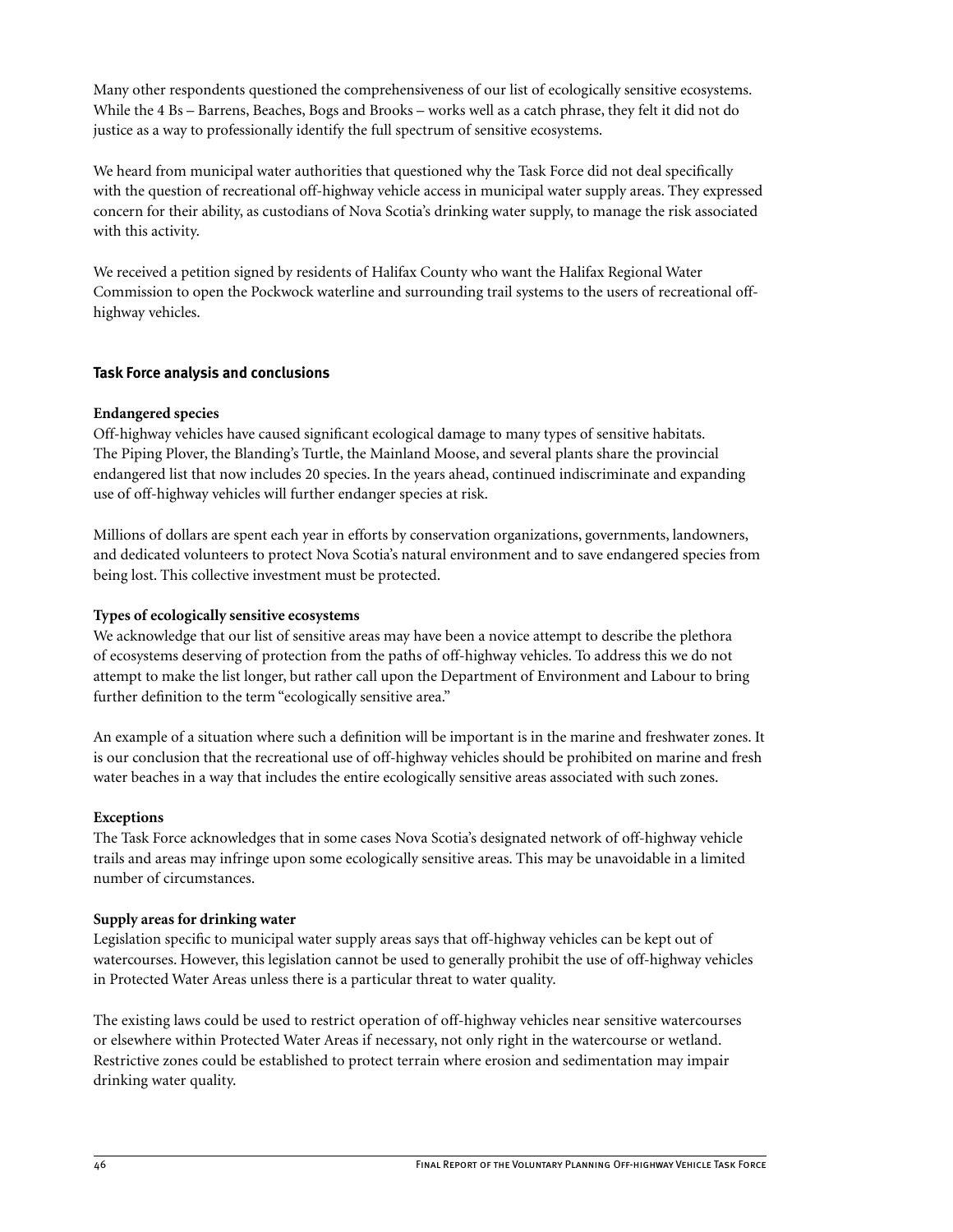The Task Force agrees with those who say our supply areas for potable water should receive an extremely high level of protection. We have concluded that Nova Scotia's designated network of off-highway vehicle trails and areas must not be located in ways that could possibly threaten drinking water quality. Municipal Water Authorities do not have the resources to adequately police and enforce random access by offhighway vehicles.

In accordance with the above statement, we've added a recommendation to this section of the final report respecting the need to give water authorities a greater ability to restrict and control off-highway vehicle use.

# **Recommendations**

- 35 Amend legislation to prohibit off-highway vehicles from the following sensitive ecosystems, unless otherwise specifically allowed within the designated trail network: a) barrens – coastal and plateau b) beaches (marine and fresh water) and dunes c) bogs and marshes d) brooks, streams and rivers e) other sensitive ecosystems as defined by the Department of Environment and Labour.
- 36 Amend legislation to prohibit all off-highway vehicle use by the public within official and posted supply areas for potable water (as defined by the municipality or provincially via designation as a Protected Water Area) unless otherwise prescribed by the responsible water authorities.

# **Third-party Liability Insurance**

Commercial third-party liability insurance can be purchased for off-highway vehicles, and we believe this should be an integral part of our proposal to "adopt a motor vehicle model" for the administration of offhighway vehicles.

Landowners, trail managers, other trail users, and anyone else that could potentially be subject to a financial loss as a result of an unfortunate event involving an off-highway vehicle have the right to be protected in this way. Off-highway vehicle owners should be accountable for any damage they cause. Insurance offers a practical way for this to occur.

# **What we heard**

We learned from the Insurance Bureau of Canada that the average cost of a third-party liability insurance policy for off-highway vehicles in Nova Scotia is now \$109 a year. We were also told that although this insurance is available, making it mandatory would not in and by itself solve specific problems or change behaviours within the community of off-highway vehicle operators.

Our interim report recommended that third-party liability insurance should become a mandatory requirement for off-highway vehicle drivers by the year 2007. Although we wanted to ensure that innocent third parties were protected from harm to themselves or damage to their property inflicted by the driver of an off-highway vehicle, we felt the off-highway vehicle community needed time to consider delivery options and their costs.

Some respondents did not accept this as a valid reason for delaying. They argue that under no circumstances should innocent third parties be exposed to financial risk so that those who cause the harm are not inconvenienced.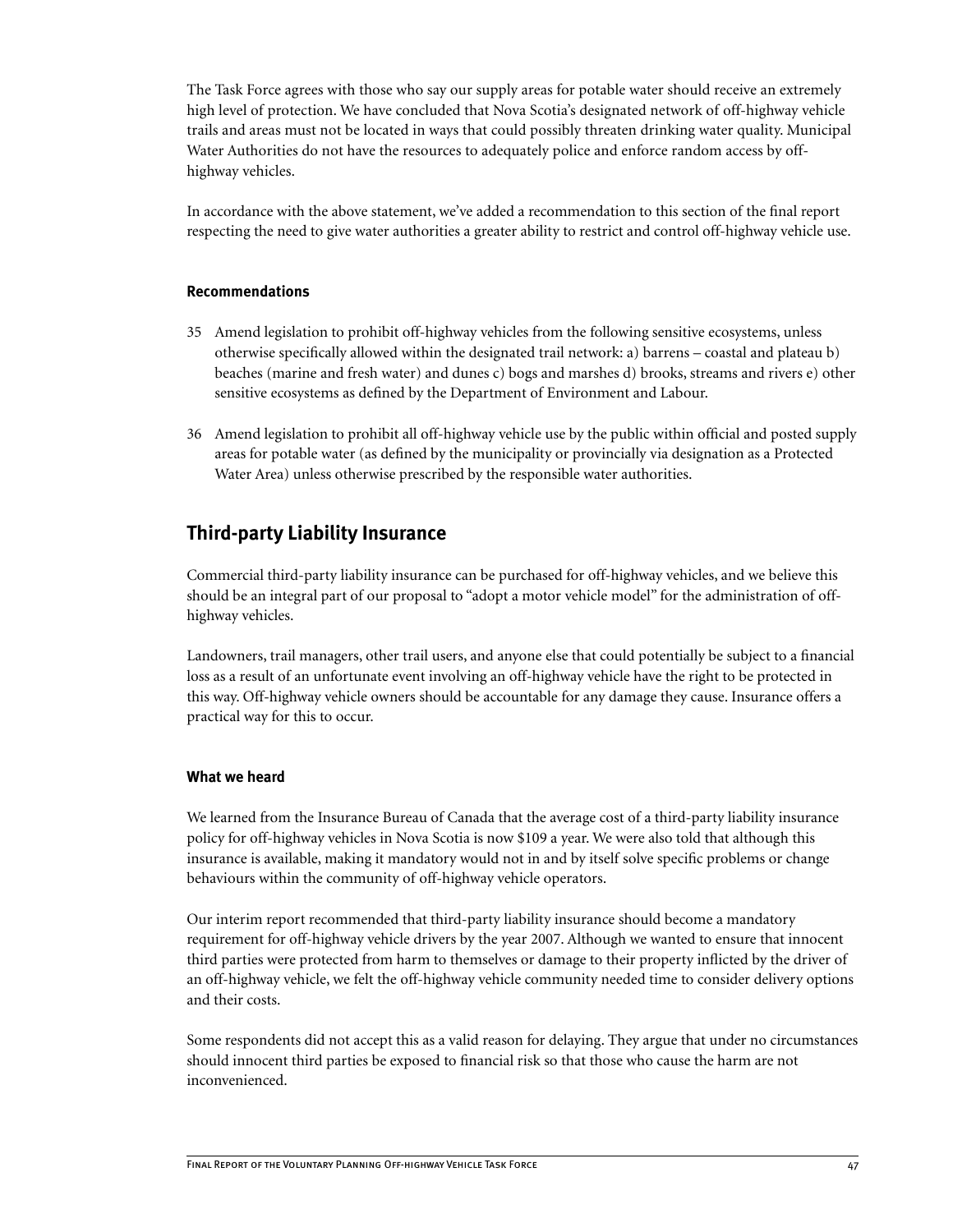Trail builders expect that, as more and more individuals begin to carry third-party liability insurance, their trail manager's insurance might be reduced in cost.

Some respondents suggested that the price of insurance might skyrocket once it was made mandatory. Still others asked what possible good could come from mandatory third-party liability insurance if the offhighway vehicle never leaves the owner's property.

Others within the off-highway vehicle community suggested that government and off-highway vehicle organizations might collaborate to establish self-insurance or a self-directed insurance system that offers the industry additional control.

Still other respondents felt that this one recommendation would make using off-highway vehicles too costly. They say the relatively low cost to operate an off-highway vehicle in Nova Scotia has been one of the forces behind their popularity.

# **Task Force analysis and conclusions**

# **Innocent third parties**

Innocent third parties must be protected, and those who injure another person or cause damage to the property of a person should be responsible for their actions.

The rights of those whose health might be permanently affected by an off-highway vehicle driver must come first. Furthermore, it would be irresponsible for government to help establish a designated trail system, encourage multi-use, and allow 14 year olds to ride on these trails without first ensuring that others are protected.

# **Alternative delivery options**

A provision for mandatory third-party liability insurance should be implemented immediately so that people are protected. Commercial off-highway vehicle insurance is available today and should be used. This does not prevent the off-highway vehicle community from investigating or implementing alternative delivery methods at a later date.

# **Exemption for operation on the OHV owner's property**

We agree with those who say that government should not force people to carry third-party liability insurance if their off-highway vehicle will not be driven off their own property. Certainly this is the case for a number of individuals and companies who use the machines for industrial purposes or simply as valuable tools around the yard.

# **Recommendations**

37 Introduce the requirement for off-highway vehicle drivers to carry third-party liability insurance, except for those who use their vehicle exclusively on their own property.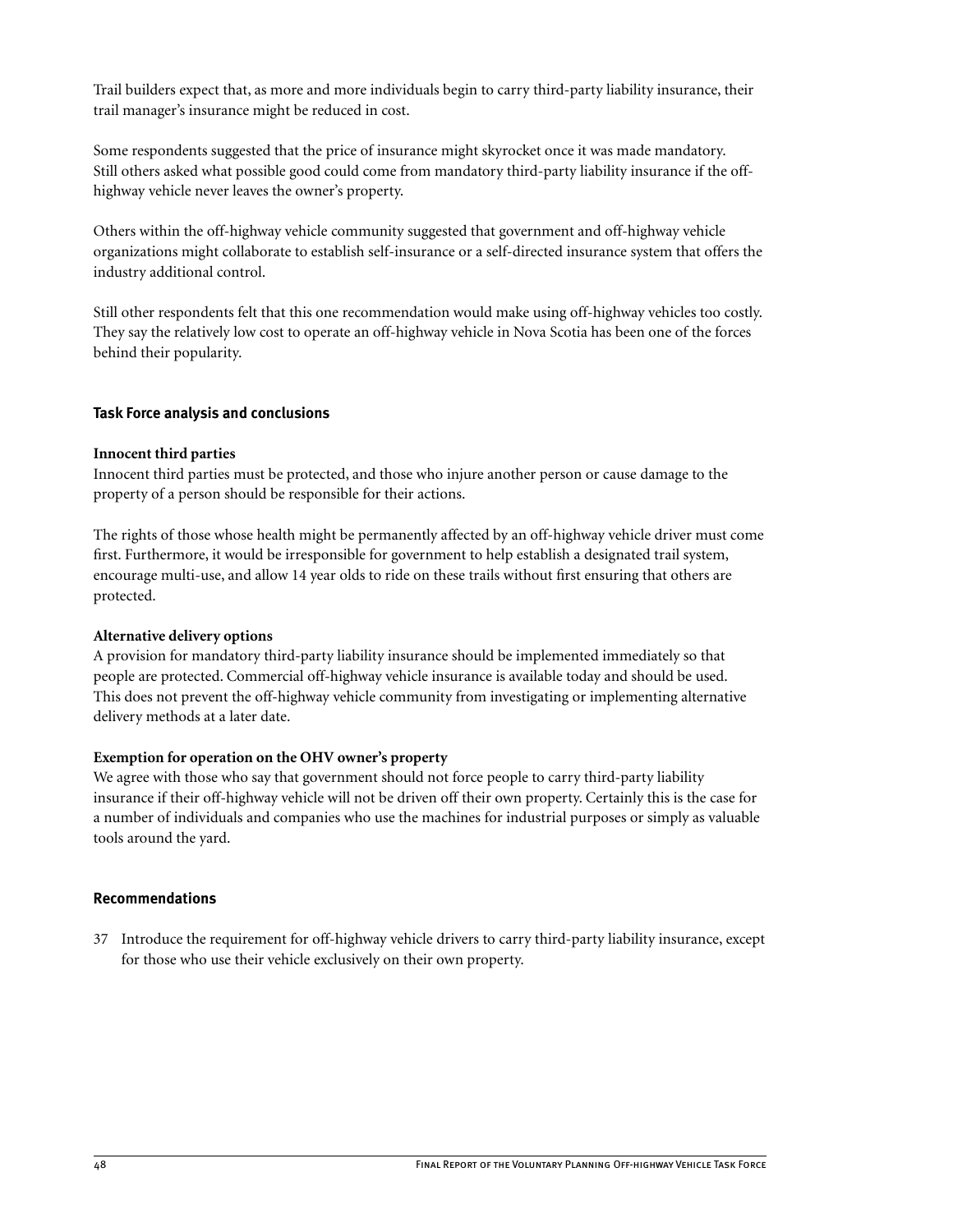# **Vehicle Standards**

Some issues originate with manufacturers and will take the co-operation of many jurisdictions to improve. Our government will need to work with others to review and, if appropriate, establish national standards for certain characteristics of off-highway vehicles, such as noise level, tire treads, and other vehicle design issues.

# **Noise**

#### **What we heard**

Our interim report said it should be an offence to intentionally (or through neglect) drive unnecessarily noisy machines. Because of this, we recommended that it be made an offence to operate an off-highway vehicle with a defective or modified muffler.

The Task Force heard a great deal about how the noise created by off-highway vehicles offends many people.

A number of respondents said we should be careful in how we word this recommendation since many aftermarket mufflers may actually result in a lower sound level than factory installed versions.

Other people making a submission to the Task Force agreed that off-highway vehicles with defective or modified mufflers are extremely noisy and the cause of many complaints to enforcement agencies.

And while the noise level may not be excessive when operated responsibly, many people consider the constant drone of the engines to be generally offensive no matter how they are driven.

# **Task Force analysis and conclusions**

If manufacturers made off-highway vehicles even quieter, this would go a long way to improving their level of acceptance in society. While big sound is part of the appeal for some operators, quieter machines would be less intrusive.

The Task Force wanted to recommend measures to curb offensive noise in a way that is within Nova Scotia's capacity to control and also within our ability to enforce.

We now say that legislation should be amended to make it an offence to operate an off-highway vehicle with a sound level higher than the standards established for manufacturers. This includes situations where mufflers are defective or where they have been modified.

Sound meters will need to be used and a standard test adopted. We understand that the required technology for such on-site testing is readily available.

#### **Recommendations**

38 Amend legislation so that it is an offence to operate an off-highway vehicle with a defective or modified exhaust system that does not meet established sound standards.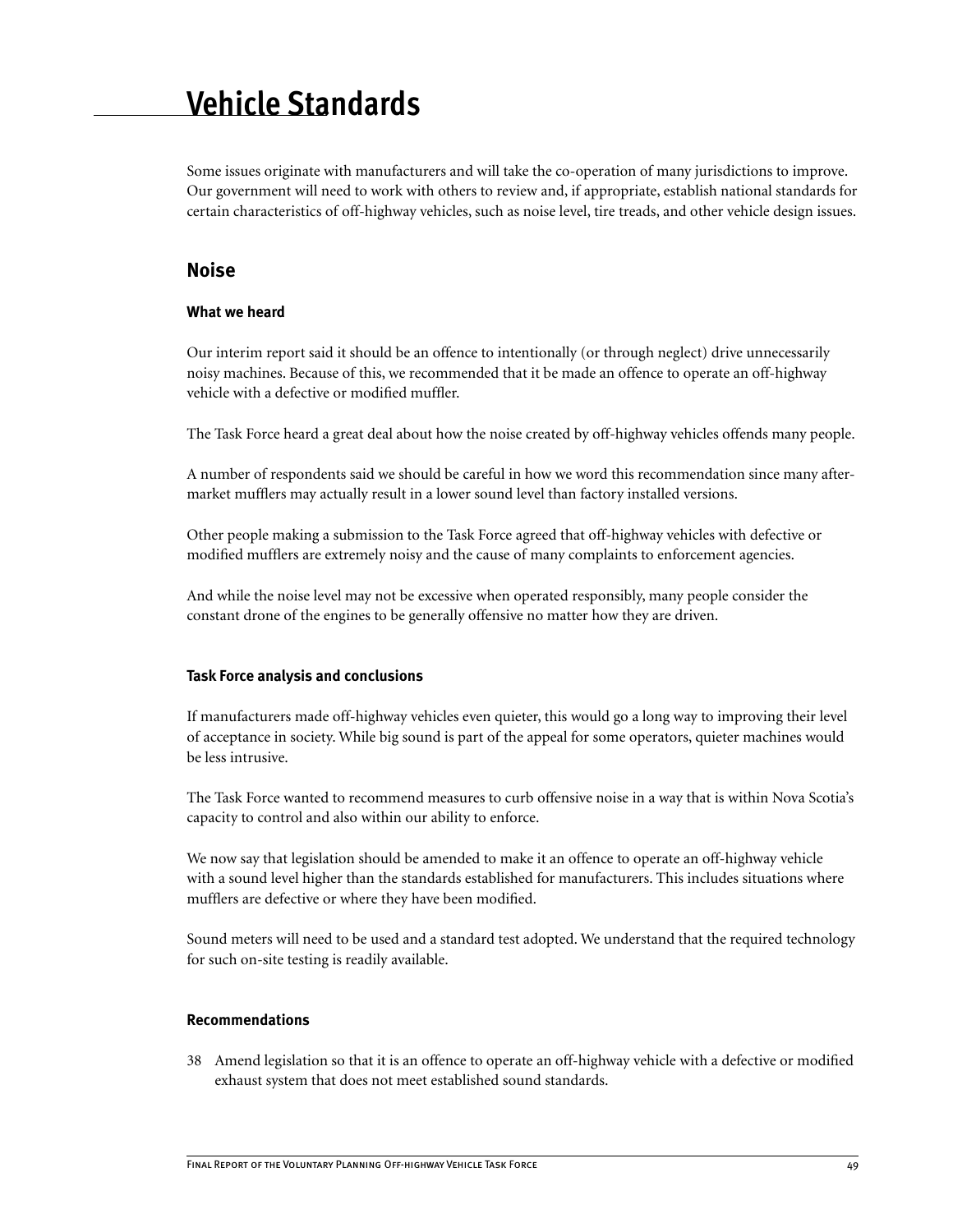# **Tires**

# **What we heard**

Our interim report considered the potential for these heavy, powerful machines to damage the terrain upon which they travel. To minimise the risk of damage, we recommended that government prohibit aggressive tread tires from Nova Scotia's network of trails and park areas, unless the trail or park area is intended and designed to accommodate this use.

In response, people told us how difficult it would be to establish a tread depth standard and enforce this across the province.

Many respondents said that "stock" tires actually result in more damage since they spin a great deal more travelling over soft ground.

Others said deep tread tires are needed to negotiate Nova Scotia's trails given their current state of development.

A number of other people pointed out that off-highway vehicles used for industrial purposes require aggressive tread tires to do their work. They say these owners can hardly be expected to change tires every time they want to use a trail.

Many respondents agreed with the recommendation as written.

# **Task Force analysis and conclusions**

Excessive tread depth in combination with heavy, powerful vehicles can do damage wherever they go. This not only applies to soft terrain, but also to properly gravelled hard surfaces prepared at great expense by the trail manager or landowner.

After further deliberation, we believe that the expense and effort required to implement this recommendation would be best invested in other areas. Furthermore, we agree with those who say we don't really have enough knowledge in this area to issue such a conclusive statement at this time. Therefore, we have dropped this recommendation from our final report.

# **National Standards**

# **What we heard**

In some cases, the complete solution to a particular issue was beyond that which could be resolved by Nova Scotia alone. In a number of these cases, the design characteristics of the off-highway vehicles themselves largely contribute to the problem. We recommended that the Province of Nova Scotia approach the other provinces and the federal government with respect to standards on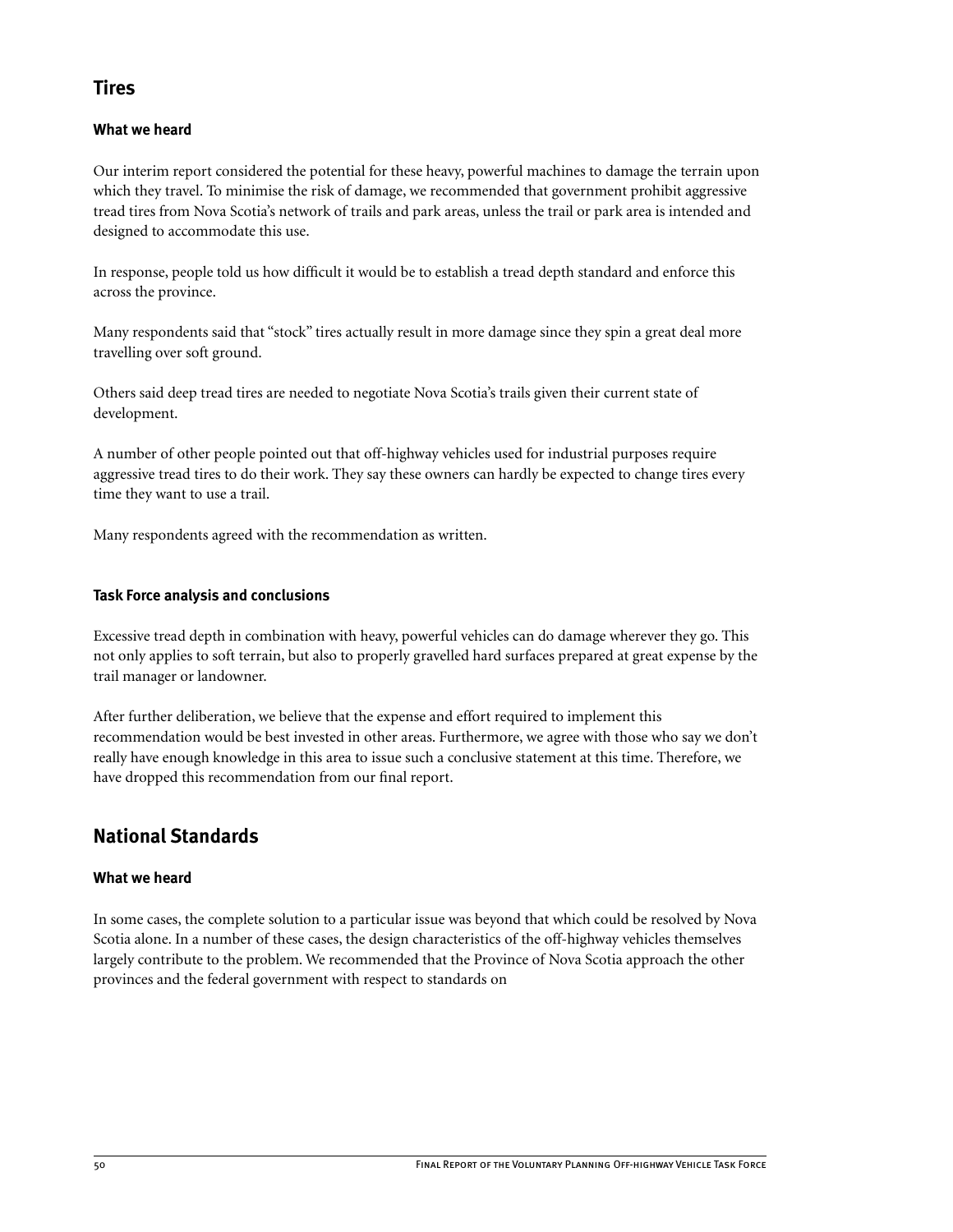- mufflers and noise
- advertising and the manufacturers' responsibilities
- engine design for fuel efficiency and pollution
- power, speed, weight, and size
- tire-tread depth
- positioning of licence plates or stickers and accommodation for larger sizes
- electronic tracking
- common locations for vehicle identification numbers

Since the publication of the interim report we have heard from many who agree that the machines are becoming too powerful, too fast, too heavy, and too big. They wonder where it will all end. They say that manufacturers in the absence of any government standards will build whatever will sell regardless of how safe they are or how they affect the environment.

Some respondents said our recommendations on licence plates wouldn't work because manufacturers have not designed a place for them.

Others deplored how manufacturers continue to produce and disseminate irresponsible advertising that disrespects the environment and private property rights.

Many people thought this recommendation was long overdue but did not hold out much hope that anything would happen. They said we had better focus our effort on what Nova Scotia can control by itself.

A few people pointed to our inclusion of "electronic tracking" as evidence that the Task Force report was acting in an extremist manner towards off-highway vehicle enthusiasts.

#### **Task Force analysis and conclusions**

Canada should establish more stringent standards for off-highway vehicles, particularly those used for recreational purposes.

Manufacturers have invested little attention in making the job of enforcement officials easier with respect to vehicle identification. Some of their advertising encourages off-highway vehicle users to abuse the environment and go everywhere and anywhere they wish. They are making huge, powerful, noisy, fast machines far in excess of what is required for responsible recreational activity.

We believe the provinces of Canada should engage the federal government in a dialogue about national standards for off-highway vehicles.

#### **Recommendations**

39 Engage other provinces and the federal government in discussions to establish national off-highway vehicle standards on the following: a) better vehicle identification (accommodation for licence plates and or stickers); b) responsible advertising; c) power, speed, weight, size, and tire design; d) exhaust systems and noise; e) engine design, fuel efficiency, and pollution; f) common location for vehicle identification numbers; and g) additional safety and design features.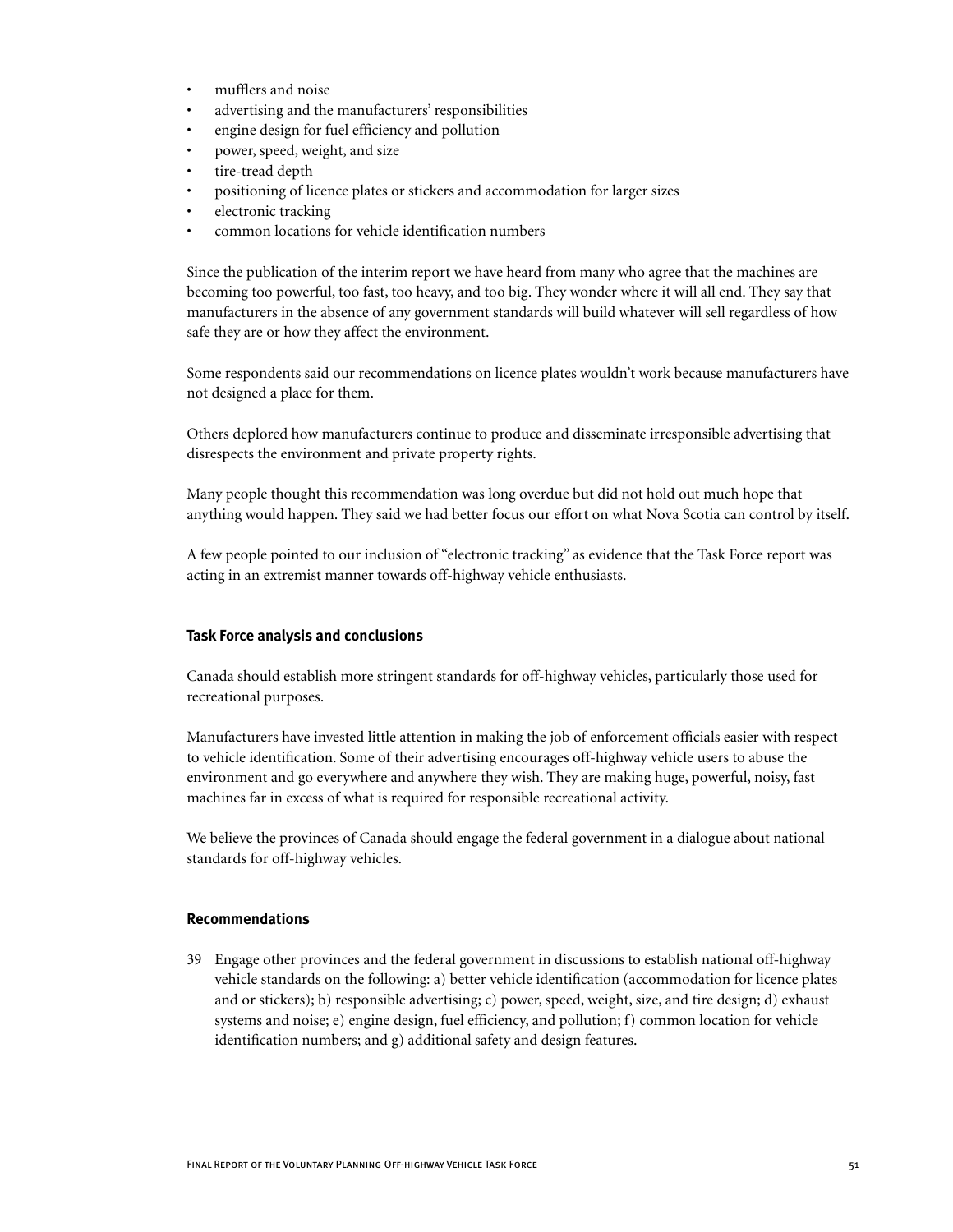# **Conclusion**

Task Force members – not unlike the competing interests we found evident in communities – represent a diverse range of backgrounds and personal views. Yet we have been able to reach a strong consensus in our final report as represented by our 39 recommendations on enforcement, infrastructure, safety, protection, and vehicle standards.

We encourage stakeholders and citizens to support and government to enact this plan in its entirety since many of the recommendations rely on each other to achieve maximum effectiveness.

The Off-highway Vehicle Task Force has finished its work. It is important that the dialogue started more than a year ago not lose momentum. All political parties, levels of government, stakeholders, and interested citizens must find ways to translate our findings into progressive legislation, policies, and initiatives.

We have done our best in the interest of all Nova Scotians. Thank you for the opportunity.



Snowmobilers Association of Nova Scotia signage.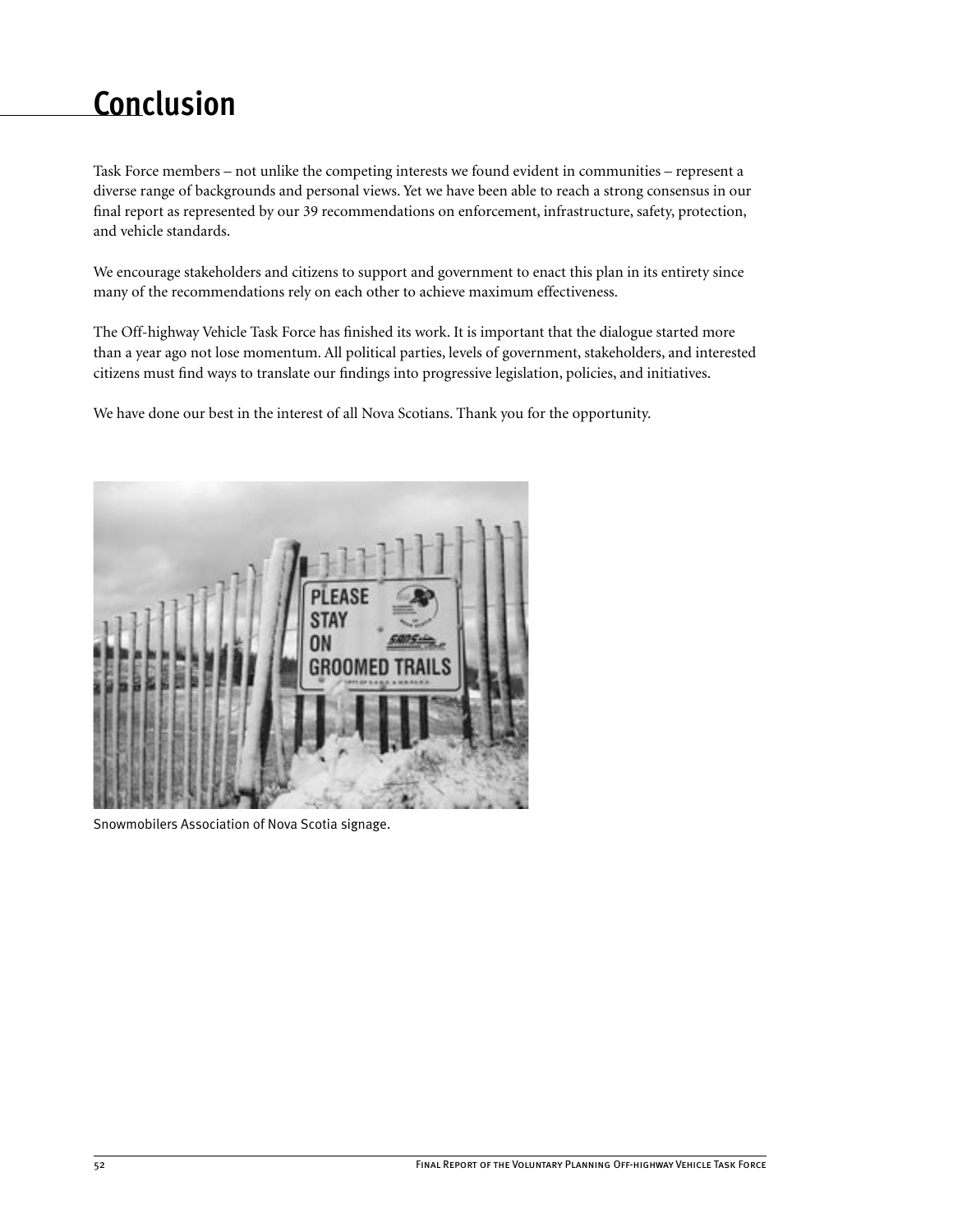# **Bibliography**

# **Reports, articles, and electronic documents**

Alberta Centre for Injury Control and Research available at <www.med.ualberta.ca/acicr/>.

Alberta Department of Justice, Office of the Chief Medical Examiner, Publications and Statistics available at <www.justice.gov.ab.ca/ocme/publications\_stats.aspx>.

All Terrain Vehicle Association of Nova Scotia (ATVANS), Barrett Lumber Company, Eastern Woods & Waters, Fisheries and Oceans Canada, Kimberly-Clark, Nova Forest Alliance, Nova Scotia Sport and Recreation Commission and Trouts Unlimited Canada, "Better ATVing - Safer, Cleaner, Friendlier Practices for ATV Adventures," brochure.

American Academy of Pediatrics Committee on Injury and Poison Prevention, (PEDIATRICS, Vol. 105, No. 6, June 2000), "All-Terrain Vehicle Injury Prevention: Two-, Three-, and Four-Wheeled Unlicensed Motor Vehicles."

American Academy of Pediatrics Committee on Injury and Poison Prevention, (PEDIATRICS, Vol. 106, No.5, November 2000, p.p.1142-1144), "Snowmobiling hazards."

Barrett Lumber Company Limited, "Family Forest Stewardship Agreement Documents."

Brown, R.L., Koepplinger, M.E., Mehlman, C.T., Gitelman, M., Garcia, V.F., (J Ped Surg 2002; 37(3):375-80), "All-terrain vehicle and bicycle crashes in children: Epidemiology and comparison of injury severity."

Canada Safety Council available at <www.safety-council.org>

Canadian All-Terrain Vehicle Distributors Council (CATV), "ATV sales information by cc size for Nova Scotia (1997-2003 inclusive)."

Canadian All-Terrain Vehicle Distributors Council (CATV), "ATV sales information by Province in # of units and % of units (1996-2003 inclusive)."

Canadian All-Terrain Vehicle Distributors Council (CATV), "Off-road motorcycle sales information by cc size for Nova Scotia (1997-Feb 2004)."

Canadian All-Terrain Vehicle Distributors Council (CATV), (March 13, 2003) "Letter to Road Safety Program Office, Ontario."

Canadian All-Terrain Vehicle Distributors Council (CATV) "Provincial Equipment Standards Off-Road Motorcycles and All-Terrain Vehicles" and "Operator Requirements - Off-Road Motorcycles and All-Terrain Vehicles."

Canadian All-Terrain Vehicle Distributors Council (CATV), "Voluntary Standard for 4-Wheel All-Terrain Vehicles" available at <www.mmic.ca/catv/standard.html>.

Canadian Coast Guard, Boating Safety Officer, John Johnstone supplied "Regulation of Vessels on Navigable Waters." Local Authorities' Guide to the Boating Restriction Regulations available at <www.ccg-gcc.gc.ca/ obs-bsn/pubs/brr-guide/main\_e.htm>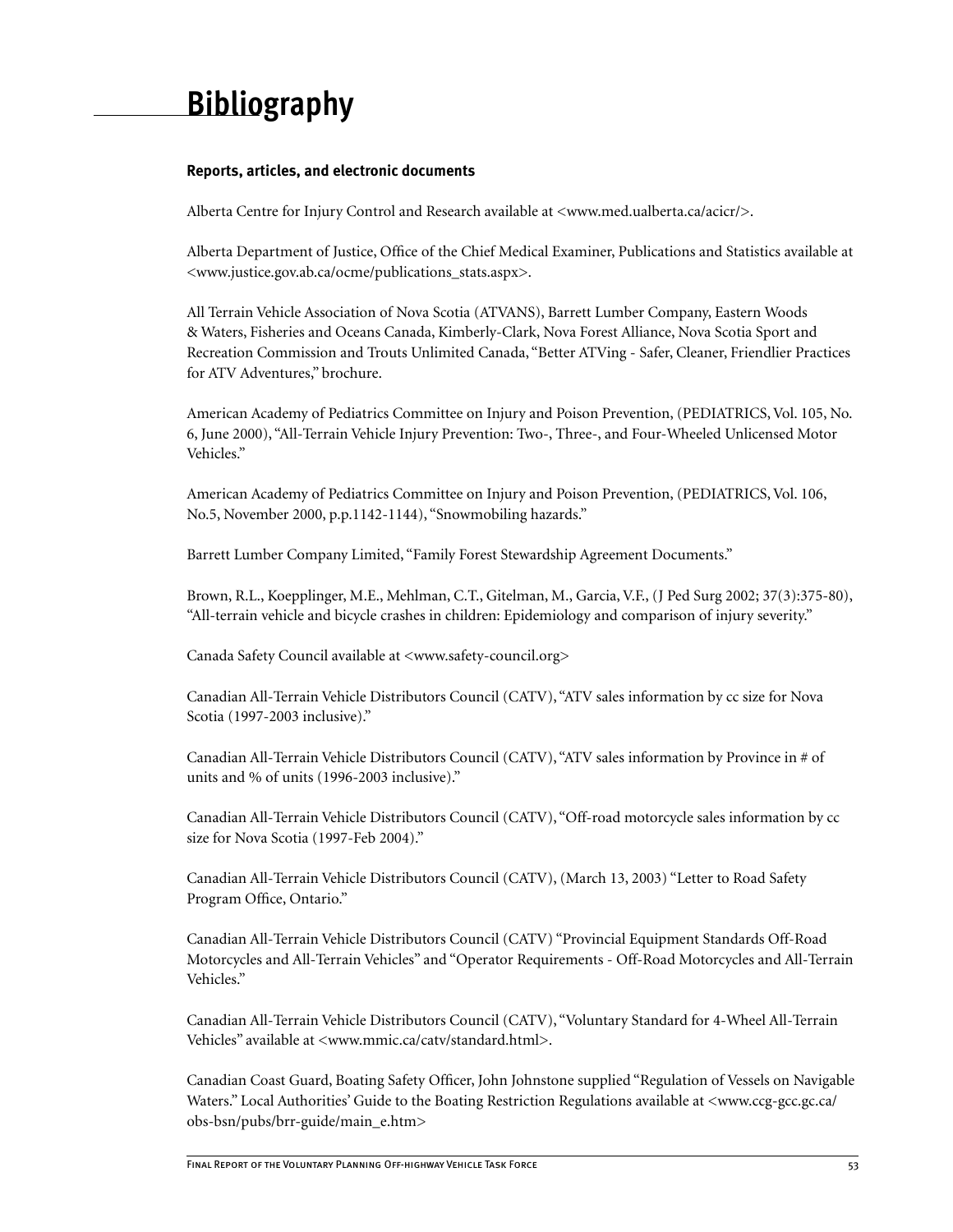Canadian Institute for Health Information, "National Trauma Registry Report: Major Injury in Canada, 2001-2002" available at <http://secure.cihi.ca/cihiweb/dispPage.jsp?cw\_page=AR\_26\_E>.

Canadian Institute for Health Information, "All-Terrain Vehicle (ATV) Injuries Resulting in Hospitalization on the Rise" available at <http://secure.cihi.ca/cihiweb/dispPage.jsp?cw\_page=media\_05feb2003\_e>.

Canadian Motorcycle Association (CMA) available at <www.canmocycle.ca/>.

Canadian Motosport Racing Club available at  $\langle$ www.cmrcracing.com/>.

Canadian Paediatric Society, Injury Prevention Committee 2003-2004, Position Statement (Paediatrics and Child Health 2004;9(5)337-340 Reference No. IP04-01), "Preventing injuries from all-terrain vehicles." available at <www.cps.ca/english/statements/IP/IP04-01.htm>.

Canadian Paediatric Society, (Paediatrics and Child Health 2002, Vol. 7, No. 1, January), "Winter Safety: Advice for Parents and Kids" available at <www.caringforkids.cps.ca/keepingkidssafe/WinterSafety.htm>.

Central Nova ATV, Lunenburg County Crime Prevention Board and the Royal Canadian Mounted Police Lunenburg County Detachment "Citizens On Patrol - Off Road Lunenburg County," brochure.

Child Safety Link, (October 2003), "Position Statement – All Terrain Vehicle Use" available at <www.childsafetylink.ca/upload\_content/publishedarticles/ALL\_TERRAIN\_VEHICLE\_STATEMENT.pdf>.

Child Safety Link, (July 2004), Factsheet, "The Facts about All-Terrain Vehicles" available at <www.childsafetylink.ca/upload\_content/factsheets/All-terrain\_vehicles.pdf>.

Consumer Federation of America, Bluewater Network and Natural Trails and Waters Coalition, "All-Terrain Vehicle (ATV) Safety Crisis: America's Children Still at Risk", available at <www.consumerfed.org> or <www.naturaltrails.org>.

Decou, J.M., Fagerman, L.E., Ropele, S., Uitvlugt, N.D., Schlatter, M.G., Connors, R.H., (J Pediatr Surg. 2003 May;38(5):784-7), "Snowmobile injuries and fatalities in children."

East Hants ATV Stakeholders Coalition, (March 2003), "ATV Riding Etiquette and Regulations."

Eastern Woods & Waters, (Vol. 19, August September 2003) Mark Hamilton, "A Patchwork Regulatory of Measures - An Overview of ATVs and the Law in Atlantic Canada."

Falah, Boumédiène, PhD., Professor of Mathematics, Engineering and Computer Sciences, Universitè du Québec Rimouski, "Performance dynamics of ATVs with an additional passenger."

Guernsey, Dr. Judith, Department of Community Health and Epidemiology, Dalhousie University, (October 15, 2003), "An Agricultural Health and Safety Perspective," presentation.

Halifax Regional Water Commission, (November 2003), "Report, OHV Use and Impacts to our Business, Employees and Customers."

Hargarten, S.W., (Am J Emerg Med 1991; 9(2):149-52), "All-terrain vehicle mortality in Wisconsin: a case study in injury control."

Hein, Spl/Cst. Norm C., Snowmobile Trail Officer Patrol (S.T.O.P.) Sudbury, Ontario (2003-2004), "Report." Available at <www.normie.ca/>.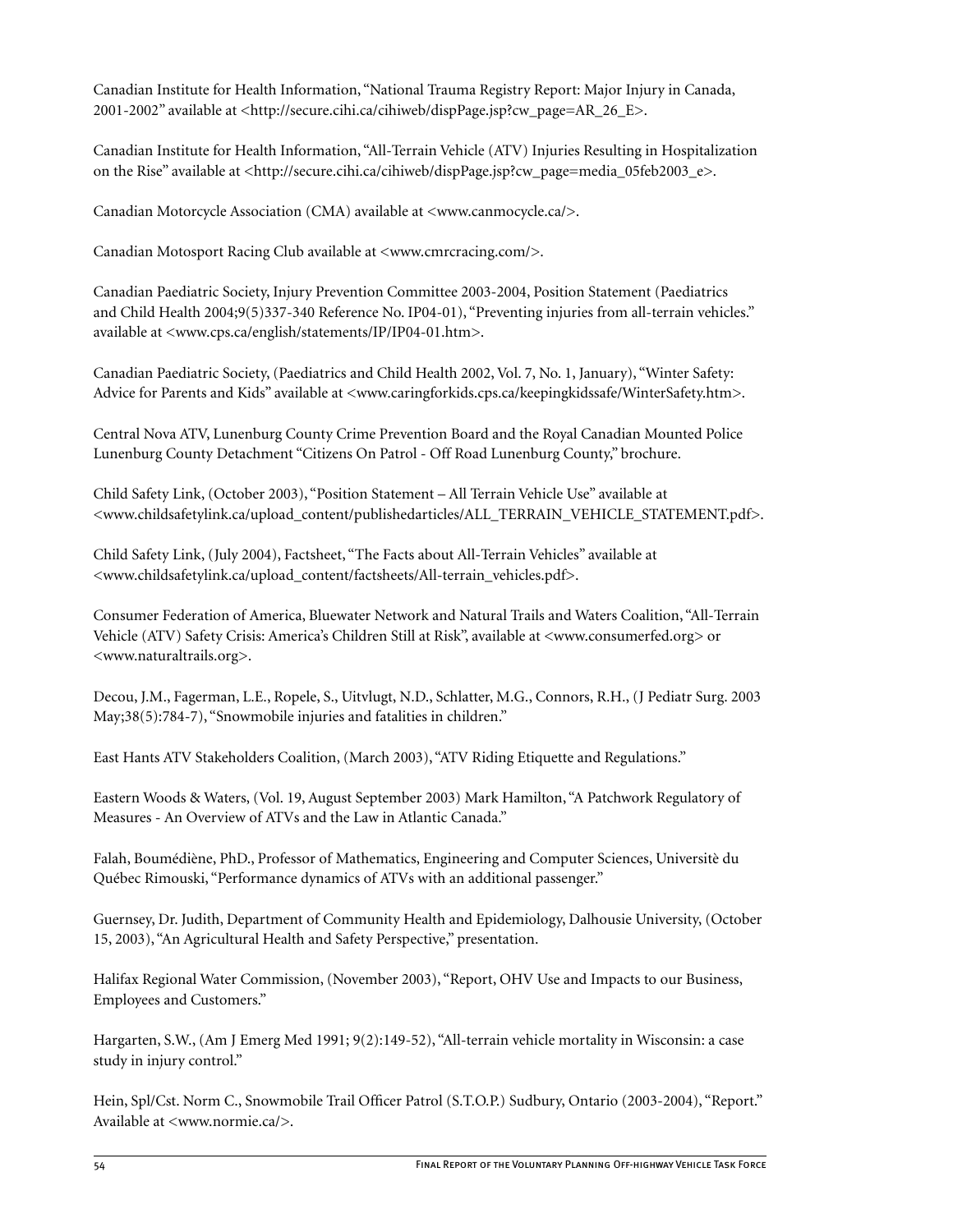Insurance Bureau of Canada, "3rd Party Liability Insurance Data for the Atlantic Provinces and Ontario."

IWK Health Centre records, unpublished data.

Lim G.W., Belton K.L., Pickett W., Schopflocher D.P., Voaklander D.C., (1990-1997. Am J Ind Med 2004; 45: 177-85), "Fatal and non-fatal machine-related injuries suffered by children in Alberta, Canada."

Murphy N., Yanchar N.L., (J Trauma 2004;56(6):1185-1190), "Yet more pediatric injuries associated with all-terrain vehicles: Should kids be using them?"

National Safe Kids Campaign, Injury Facts, "All Terrain Vehicle Injury". available at <www.safekids.org/ tier3 cd.cfm?folder id=540&content item id=14070>.

New Brunswick, (October 2, 2003), Presentation by Humphrey Sheehan ADM, Strategic Initiatives, Public Safety New Brunswick, "New Brunswick's ATV Task Force Experience."

New Brunswick, (July 2001), "Working Together Towards a Safer Future - A Report of the New Brunswick All-Terrain Vehicle Task Force."

New Zealand, Department of Labour, "Guidelines for the Design, Construction and Installation of Rollover Protective Structures (ROPS) for All-Terrain Vehicles" (Appendix D: Types of Rollover Protective Structure).

Northern Edge - Economic Development and Growing the Economy, "Capturing Outside Dollars - Tigerton All Terrain Vehicle Park" available at <www.uwex.edu/ces/cced/tigerton1.htm>.

Nova Scotia, (April 8, 2003), "Terms of Reference - Off-highway Vehicle Use in Nova Scotia, Voluntary Planning Initiative."

Nova Scotia, Department of Natural Resources, "Species at Risk in Nova Scotia (Wildlife Species Protected Under the Endangered Species Act in Nova Scotia)" (Listed 2003, 2002,2001,2000) available at <www.gov.ns.ca/natr/wildlife/endngrd/#2003>.

Nova Scotia, Department of Natural Resources - Sport and Recreation Commission, (October 16, 2003), "Procedures for Community-Based Trail Planning and Development Initiatives on Abandoned Railway Corridors."

Nova Scotia, Department of Transportation and Public Works, Highway Engineering, Asset Management, (1998-2002), "Accidents, Injuries and Fatalities involving OHVs on Public Roads - Off-highway."

Nova Scotia, Environment and Labour, Protected Areas Branch, "Protecting Wilderness - A Summary of Nova Scotia's Wilderness Areas Protection Act."

Nova Scotia, Environment and Labour, Protected Areas Branch, (April 2004), "Tobeatic Wilderness Area Draft Management Plan." available at <www.gov.ns.ca/enla/pareas/pdf/DraftManagementPlanForTobeaticW ildernessArea.pdf>.

Nova Scotia, Off-highway Vehicle Working Group, (June 15, 2003), "Strategies to Promote the Responsible Use of Off-highway Vehicles in Nova Scotia."

Nova Scotia Public Lands Coalition, (September 5, 2000), "Coalition Formed to Save Public Wildlands," press release.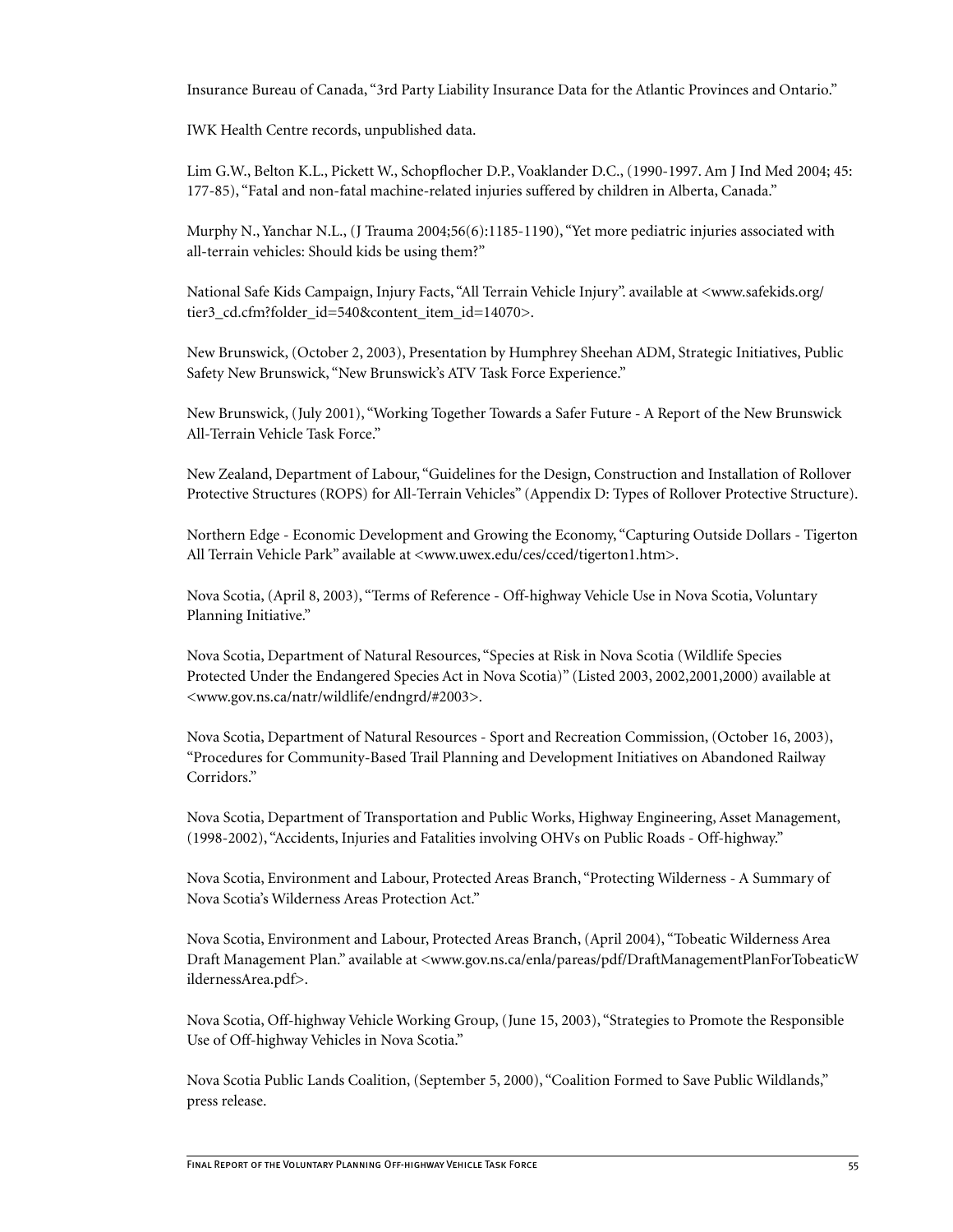Nova Scotia Safety Council, "Position Statement (All-Terrain Vehicle Use)." available at <www.ns.safety.ns.ca/documents/ATV\_Position\_Statement.doc>.

Open Road Insurance Program available at <www.openroadprogram.com>.

Ontario, Ministry of Transportation, "Changes to Ontario's Off-Road Vehicles Legislation/Regulations" available at <www.mto.gov.on.ca/english/dandv/orv.htm>.

Rice, M.R., Alvanos, L., Kenney, B., (Pediatrics. 2000 Mar;105(3 Pt 1):615-9), "Snowmobile injuries and deaths in children: a review of national injury data and state legislation."

Ryan Engineering, "Issues with Four-wheeled All-Terrain Vehicle (ATV) Safety" available at <www.ryanengineering.com/main/Publications/atv/>.

Safe Communities Foundation available at <www.safecommunities.ca/home/htm>.

Sibley, Aaron K., Tallon, John M., (Canadian Journal of Emergency Medicine, Vol. 4, July 2002, 263-267) "The epidemiology of major injury associated with all-terrain vehicle use in Nova Scotia: a five year review." available at <www.caep.ca/004.cjem-jcmu/004-00.cjem/vol-4.2002/v44-263.htm>.

State of Maine, U.S.A., (October 6, 2003), "ATV Solutions, Recommendations of Gov. John Baldacci's ATV Task Force," interim report.

State of Maine, U.S.A., (December 19, 2003), "ATV Solutions, Recommendations of Gov. John Baldacci's ATV Task Force", Final Report available at <www.state.me.us/ifw/pdf/atvfinalreport.pdf>.

Statistics Canada, "Causes of Death 2000: External causes of morbidity and mortality." available at <www.statcan.ca/english/freepub/84-208-XIE/2000/index.htm>.

Statistics Canada, "Causes of Death 2001: External causes of morbidity and mortality." available at <www.statcan.ca/english/freepub/84-208-XIE/2001/index.htm>.

Tallon, Dr. John, MD Medical Director, Emergency Health Services (EHS), Nova Scotia Trauma Program, (October 2003), "The Burden of Injury", presentation.

Tobeatic Wilderness Committee, (April 2002), "Off Road Vehicles."

Tread Lightly! available at <www.treadlightly.org>.

U.S. Consumer Product Safety Commission, Levenson, Mark S., Ph.D., Directorate for Epidemiology, Division of Hazard Analysis, (January 2003), "All-Terrain Vehicle 2001 Injury and Exposure Studies" available at <http://cpsc.gov/library/foia/foia03/os/atvex2001.pdf>.

U.S. Consumer Product Safety Commission, (Consumer Product Safety Review, Fall 2002, Vol. 7, No. 2), "National Electronic Injury Surveillance System (NEISS) Data Highlights – 2001" available at <www.cpsc.gov/cpscpub/pubs/cpsr\_nws26.pdf>.

U.S. Department of the Interior - Bureau of Land Management, (January 2001), "National Management Strategy for Motorized Off-highway Vehicle Use on Public Lands."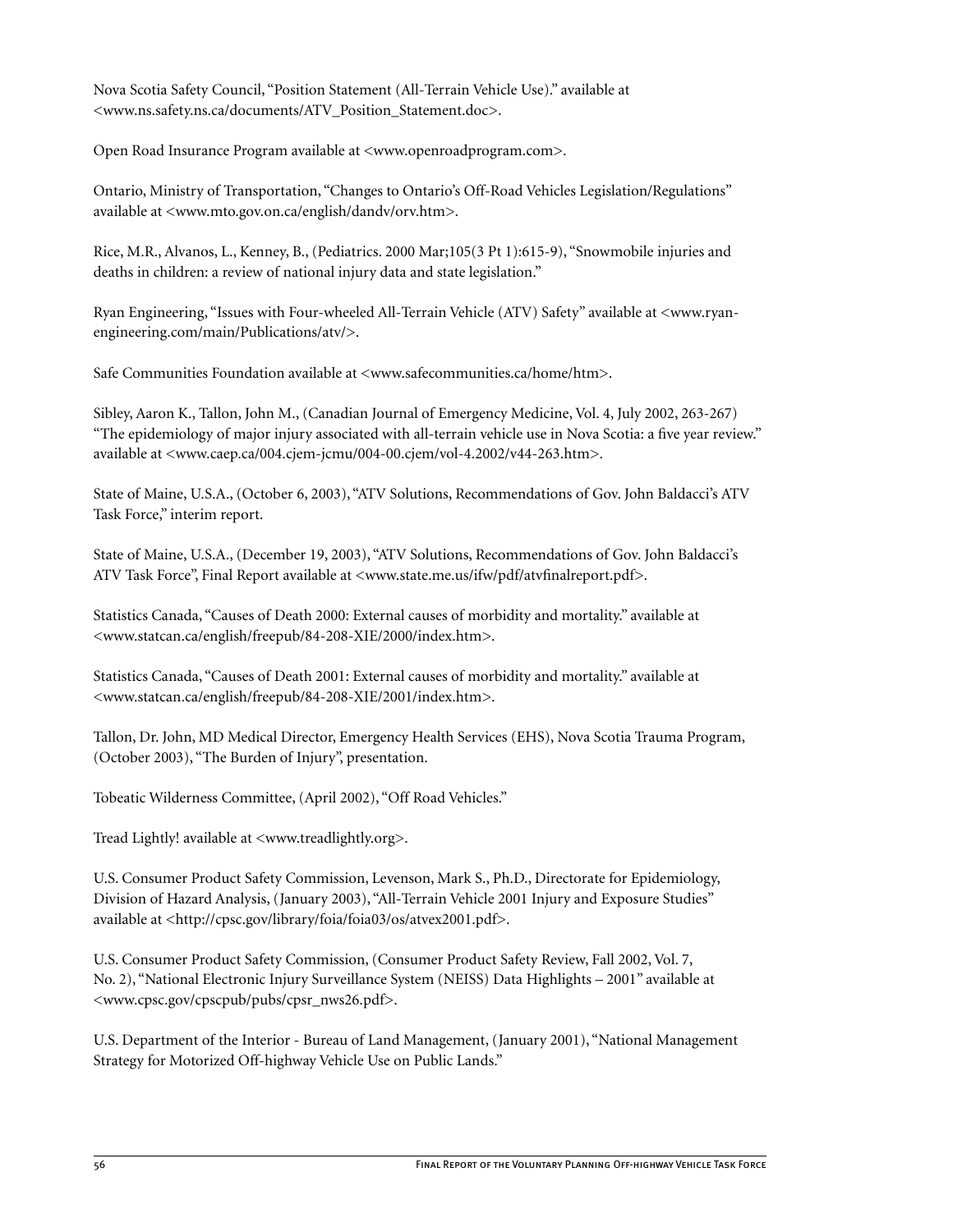U.S. Environmental Protection Agency - Office of Transportation and Air Quality, (EPA420-F-01-030 September 2001), Environmental Fact Sheet, Frequently Asked Questions, "Environmental Impacts of Recreational Vehicles and Other Nonroad Engines."

U.S. Environmental Protection Agency – Office of Transportation and Air Quality, (EPA420-F-02-038 September 2002), Regulatory Announcement, "Frequently Asked Questions from ATV Riders."

U.S. Environmental Protection Agency – Office of Transportation and Air Quality, (EPA420-F-02-033 September 2002), Frequently Asked Questions, "Environmental Impacts of Newly Regulated Nonroad Engines."

Voluntary Planning, (February 2004), "Out of Control - Interim Report of the Voluntary Planning Offhighway Vehicle Task Force."

Voluntary Planning, "Off-highway Vehicles Task Force Citizen Input Forms."

Voluntary Planning, (September 11, 2003), "Strategies to Promote the Responsible Use of Off-highway Vehicles in N.S., A Summary."

Voluntary Planning Task Force on Off-highway Vehicles, (October 9, 2003), "Off-highway Vehicles in Nova Scotia," discussion paper.

Wisconsin, U.S.A., State Environmental Resource Center, "Responsible ORV Use, Policy Issues package - Bill Text, The Responsible ORV Use Act" available at <www.serconline.org/orv/legislation.htm>.

Yanchar, Dr. Natalie, MD MSc, FRCSC, Medical Director IWK Trauma Care, (August 29, 2003), "Offhighway Motor Vehicle Injuries in Nova Scotia," presentation.

Yanchar, NL, Kennedy, R (March 2004), "ATVs: Motorized Toys or Vehicles for Children?," unpublished paper.

#### **Nova Scotia Statutes**

*Beaches Act*. R.S.N.S.1989, c. 32

*Endangered Species Act.* SNS 1998, c. 11

*Occupiers' Liability Act*. SNS 1996, c. 27

*Off-highway Vehicles Act*. R.S.N.S. 1989, c. 323

*Protection of Property Act*. R.S.N.S. 1989, c. 363

*Trails Act.* R.S.N.S. 1989, c. 476

*Wilderness Areas Protection Act.* SNS 1998, c. 27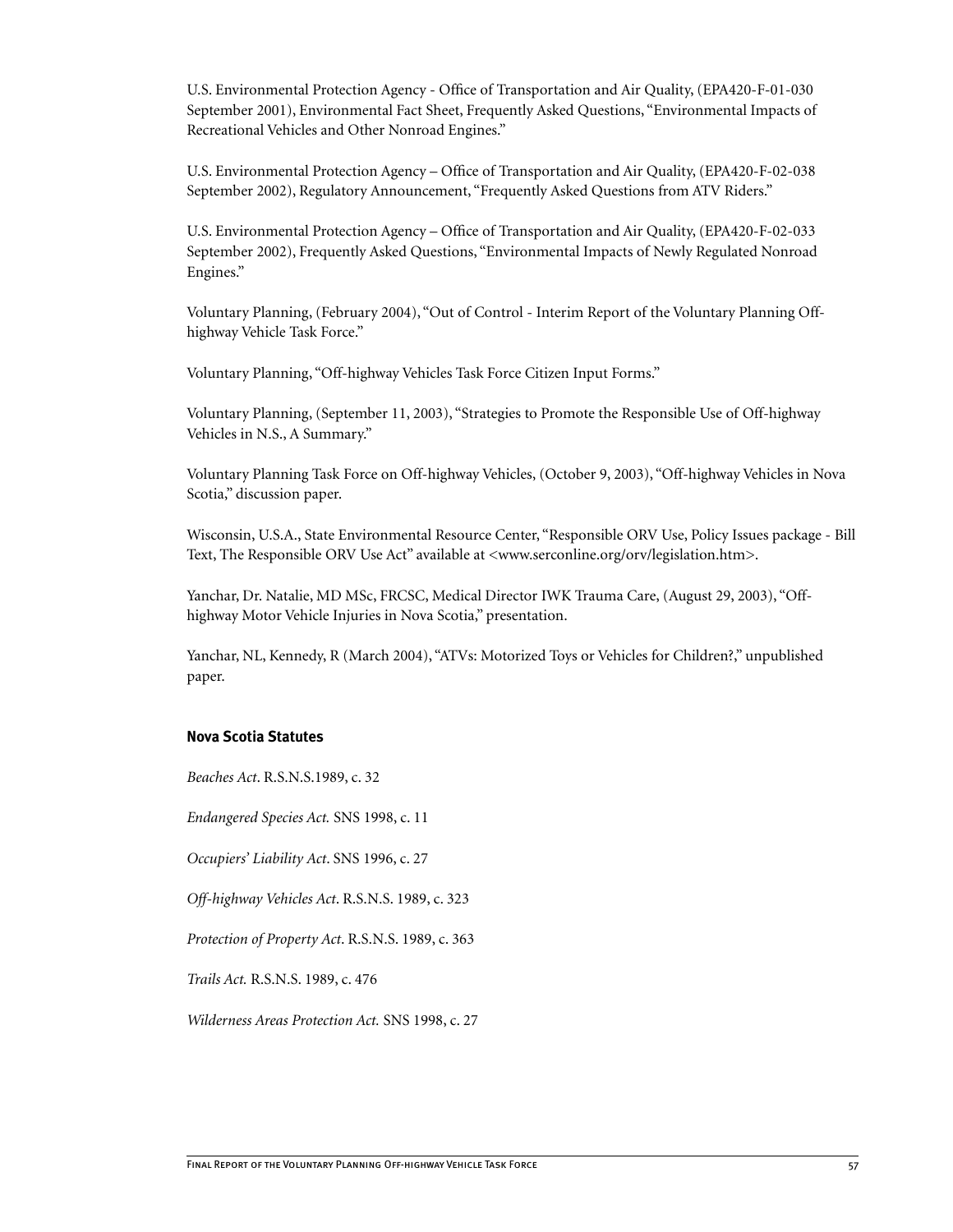# **Appendix 1 Terms of Reference**

# **Off Highway Vehicle Use in Nova Scotia Voluntary Planning Initiative**

# **Mandate**

Through public consultation and research, Voluntary Planning will discuss and make recommendations to government on broad provincial issues of concern relating to off-highway vehicle use.

# **Objectives**

- 1. Review and consider the information outlined in the paper, Strategies to Promote the Responsible Use of Off-highway Vehicles in Nova Scotia (by the Off-highway Vehicle Working Group), as a starting point for initiating broad public consultation.
- 2. Develop and implement a provincial consultation strategy to solicit public input on off-highway vehicle use as it relates to key issues of public and government concern, including:
	- public health & safety
	- liability
	- environmental impacts
	- property rights
	- public & private land use
	- user conflict, and
	- opportunities for responsible OHV use
- 3. Examine and consider "best practice" approaches to OHV management in Nova Scotia and other jurisdictions.
- 4. Make recommendations to government reflecting the mandate and key issues of concern, considering:
	- legislative amendments, especially considering the Off-highway Vehicles Act
	- changes to provincial policy and procedures
	- the role of public stewardship & local community participation
	- trail development & management
	- liability, insurance, & licensing
	- innovative approaches supporting education and compliance
- 5. Provide advice on implementation, considering:
	- opportunities for program integration and partnership
	- funding & proposed assignment of responsibility relating to implementing any specific recommendations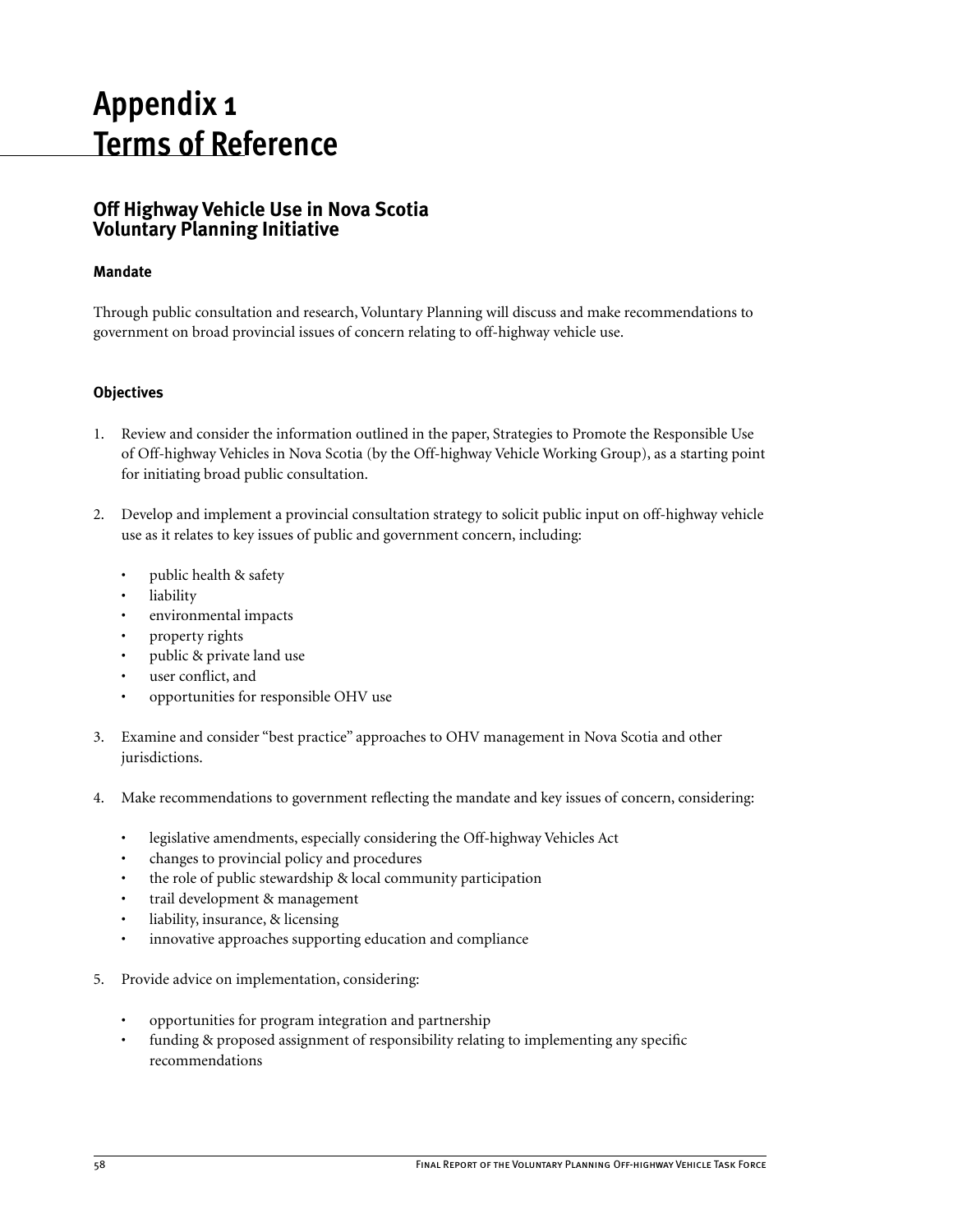# **Deliverables & Timing**

The following documents are expected for submission to Treasury & Policy Board.

- Draft Public Consultation Strategy (for government comment) June 20, 2003
- Draft Recommendations Report (for government comment) December 15, 2003
- Final Recommendations Report January 31, 2004

# **Support**

In support of the work of Voluntary Planning, an Interdepartmental Resource Team, will be convened, with representatives from:

- Nova Scotia Department of Agriculture and Fisheries
- Nova Scotia Department of Justice
- Nova Scotia Department of Environment and Labour
- Nova Scotia Department of Natural Resources
- Nova Scotia Department of Tourism and Culture
- Nova Scotia Department of Transportation and Public Works
- Service Nova Scotia and Municipal Relations
- Nova Scotia Sport and Recreation Commission, and
- Nova Scotia Treasury & Policy Board

The Interdepartmental Resource Team will:

- identify and provide a summary of existing provincial government legislation and programs relating to OHV use
- conduct research, and review & report on best practice approaches
- provide background information and advice as requested by Voluntary Planning

Further, the Team will work to support a consistent provincial approach to management of OHV issues, during the Voluntary Planning initiative.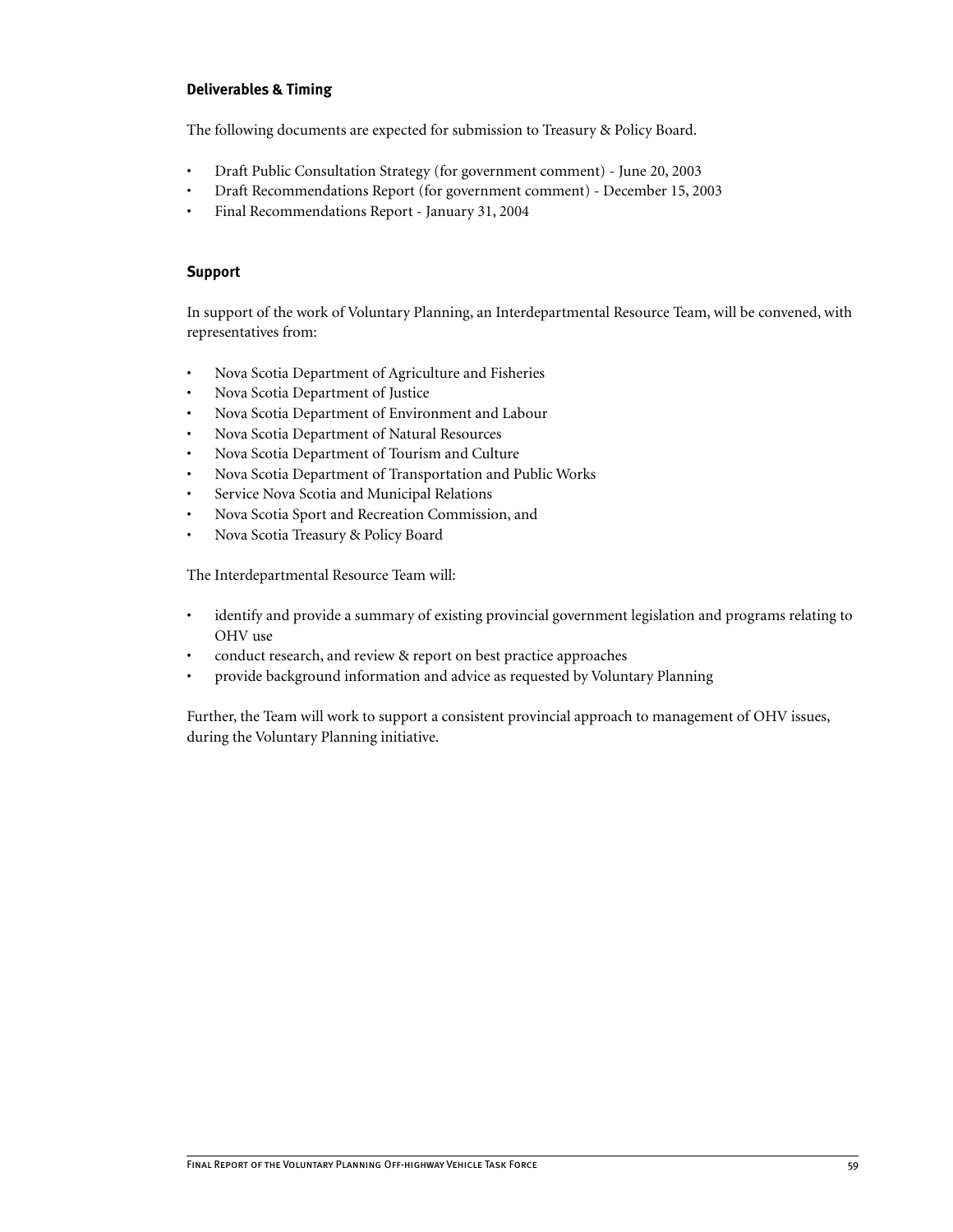# **Appendix 2 What We Changed from the Interim Report**

Our interim report revealed what the Task Force had discovered and the recommendations we felt were necessary to address the outstanding issues. In doing so this fostered a rich dialogue based on concrete ideas.

We reviewed the response and made changes intended to reflect the important points raised by Nova Scotians. These changes seek to strengthen the overall consensus, address gaps where they exist, and correct misinterpretations.

The interim report attempted to provide timelines for the implementation of many recommendations. In this final report readers will notice less emphasis on specific timelines. We want our audience of government, stakeholders, and citizens to focus on the policies themselves.

A number of the recommendations require a change to legislation. In the interim report we attempted to specify what legislation or part of a particular piece of legislation should be amended. In this final report we say that legislation should be created or amended but refrain from identifying specific pieces or sections of existing legislation. Again, we feel it is more useful for us to focus on what has to be changed and not on exactly how to make the changes.

Some respondents to the interim report described the penalties as too harsh. The final report retains the option to use strong financial penalties, demerit points, impoundment, seizure, and auction of vehicles as options for the more serious or repeat offences, but generally the Task Force has attempted to make the penalties comparable to those used by enforcement agencies for infractions by people driving automobiles.

The final report makes the following significant deletions, additions, and changes based on an analysis of what we heard. See the full text of the interim report recommendations in Appendix 3.

# **Deletions**

Recommendation to establish a Vehicle Identification Number (VIN) system through the Registry.

Recommendation calling for a one-time operating grant of \$500,000 to establish the Trust Fund and its Executive Committee.

Recommendation relating to Clause 15 of the Protection of Property Act.

Recommendation on tire-tread depth.

# **Additions**

The Office of Health Promotion, Sport and Recreation Division, is called upon to oversee the development of provincial trail construction standards and provincial rules of operation for off-highway vehicles on single-use and multi-use trails.

Recommendation on Trust Fund calls on the Office of Health Promotion, Sport and Recreation Division, to act as secretariat to the Trust Fund and the Trust Fund Executive.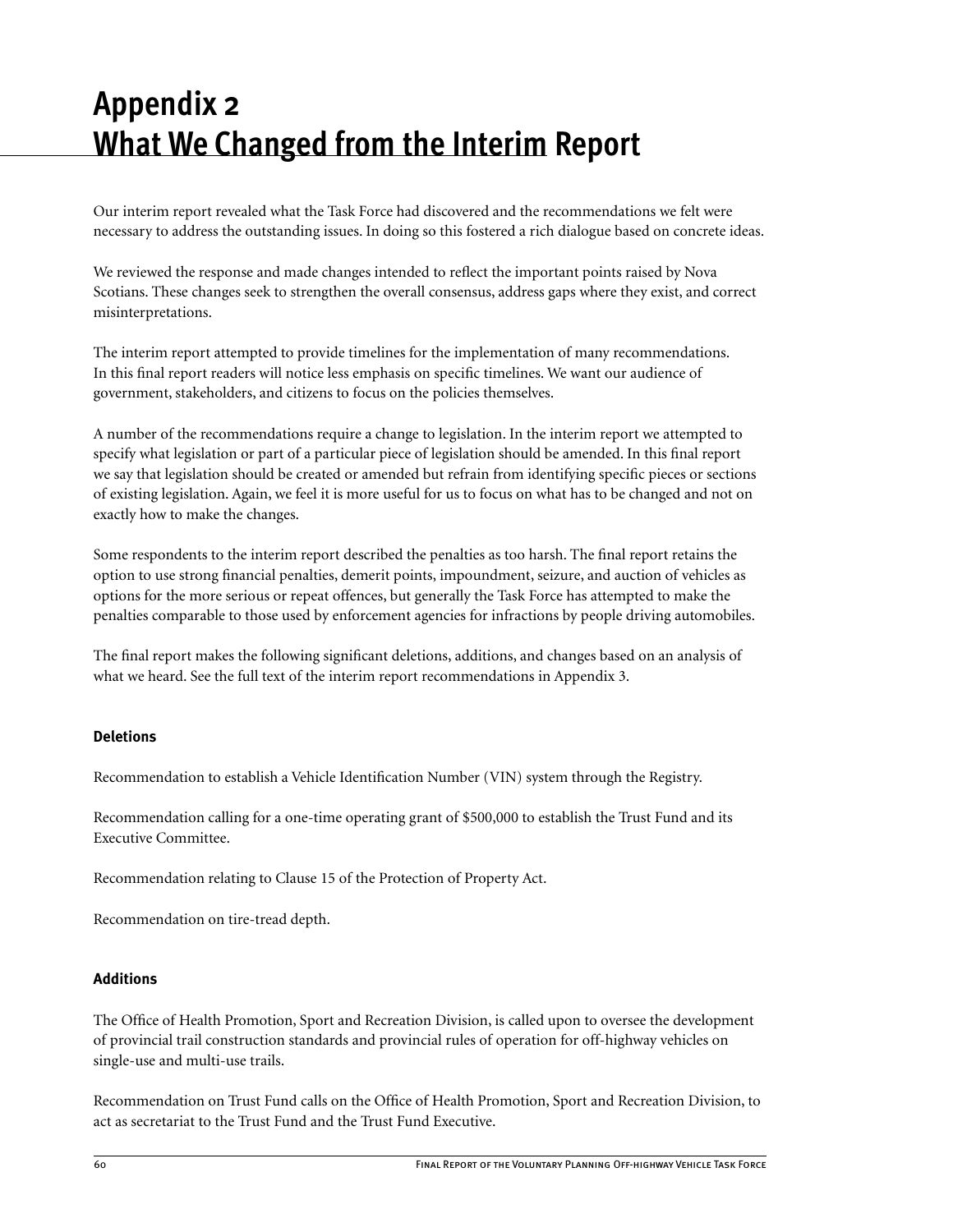Prohibit all off-highway vehicle use by the public within official and posted water supply areas unless otherwise prescribed by the responsible water authorities.

#### **Changes**

Recommendation on the registration amnesty program now calls for this to be implemented, not just considered.

Recommendation on licence plates now includes the option for a sticker version, allows for variation on placement, and makes limited exceptions.

Recommendation on the Integrated Enforcement Task Force makes it clear that funding will not come from the Trust Fund.

Recommendation on the Integrated Enforcement Task Force calls upon the Department of Natural Resources to be the lead agency.

Recommendation on Trust Fund now calls for SANS to receive a block grant of \$30 per registered snowmobile.

Recommendation on Trust Fund now calls for a sub-committee to make decisions on infrastructure-related spending.

Recommendation on Trust Fund now calls on the Executive Committee to develop and publish the blueprint of a comprehensive off-highway vehicle network of trails and areas.

Recommendation on limiting off-highway vehicles to designated trails now makes exceptions as authorized by the Department of Natural Resources, on a limited basis, to allow for certain situations that cannot be accommodated by a designated trail and area network alone.

Recommendation on abandoned railway corridors now says that municipalities should ensure that provincial standards for rules of operation are enforced and that municipalities, if they deem it necessary, can pass additional bylaws.

Recommendation on rallies now calls for all rallies to require a mandatory permit, not only those with over 50 vehicles participating.

Recommendation on age makes an exception for closed-course activities for children under the age of 14.

Recommendation on training now calls for all drivers to receive training on a phased-in basis.

Recommendation on mandatory insurance now calls for immediate implementation and makes an exemption for those who drive exclusively on their own property.

Recommendation on protected Wilderness Areas ensures that SANS will not be denied access to currently sanctioned trails until alternate routes have been established.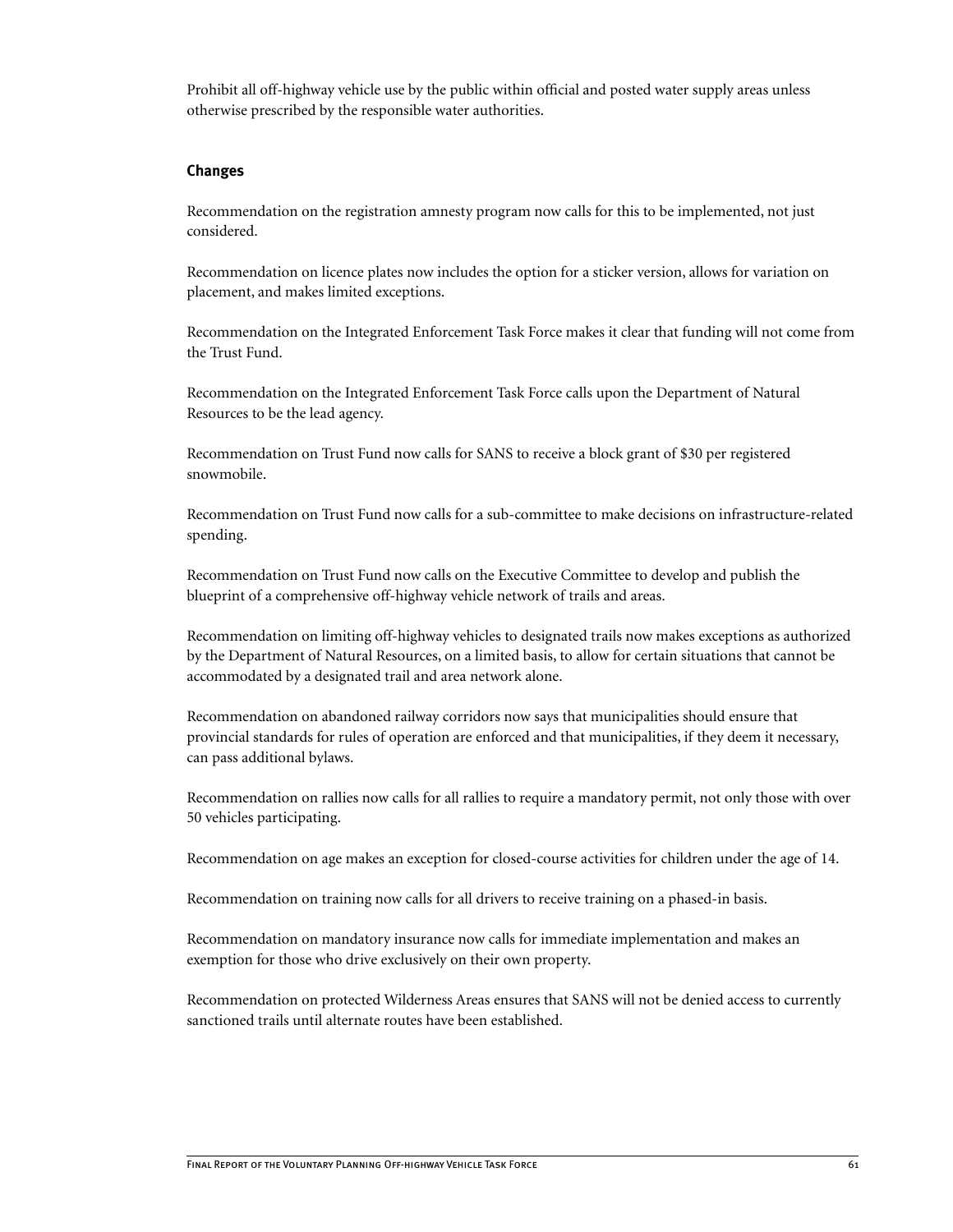# **Appendix 3 List of Recommendations from Interim Report of the Voluntary Planning Off-highway Vehicle Task Force February 2004**

# **Adopting a Motor Vehicle Model**

# **Vehicle Registration**

- **Adopting a Motor Vehicle Model**<br>
Vehicle **Record Total** Chemicano program for all off-highway vehicles covered in Nova Scotia (m<br>
2. Facebook a mandatory registration years at the registration fee should be set at \$30 per **frich Replaration** mundatory registration program for all off-highway vehicles owned in Nova Scotia (no<br>exceptions), for the 2005 registration year. The registration fee should be set at \$30 per vehicle per year, with reg 1. Establish a mandatory registration program for all off-highway vehicles owned in Nova Scotia (no exceptions), for the 2005 registration year. The registration fee should be set at \$50 per vehicle per year, with registration issued only to persons 16 years of age and over. Of the \$50 registration fee, \$40 will be held in trust while \$10 will be retained by the provincial government to cover the administration costs of the registry.
	- 2. Administer the registration system at the point of sale for new or used vehicles purchased at an authorized dealer and, within 30 days, at the Registry of Motor Vehicles (Registry) for private transactions.
	- 3. Establish a Vehicle Identification Number (VIN) system for OHVs through the Registry when the new registration system is introduced, to allow for the identification of stolen vehicles.
	- 4. Enlarge the new 2005 licence plates, change the OHV plate colour, and require each vehicle to display one plate at the front and one at the rear.
	- 5. Seize any OHV operated without proper registration in Nova Scotia starting in 2005. Fine the operator of the vehicle \$500, impound the OHV until it is registered by the owner, and sell at public auction vehicles not registered within 30 days of seizure.
	- 6. Consider instituting an amnesty program for the owners of currently unregistered machines who cannot produce satisfactory documentation, as an incentive for the timely registration of all OHVs. Under the amnesty, a single HST payment would be collected from the current owner only based on current value of the vehicle.

# **Operator Licensing**

- Publish, by 2004, an Off-highway Vehicle Operator Handbook that covers the following: a) the safe and responsible operation of the OHV types; b) the general OHV regulations; c) the laws protecting private landowners and the rules for access to public lands; d) the code of conduct on trails; e) a list of environmental regulations; and f) the compendium of possible infractions and related fines.
- 8. Develop, by 2005, a written test based on the operator handbook and establish, in partnership with one or more accredited bodies, a practical skills testing program, with a view to introducing a mandatory OHV operator licensing program by the 2006 vehicle registration year.
- 9. Require, by 2006, that OHV operators must be persons 16 years of age or over with an automobile licence validated for OHV use. Make provision for an OHV licence for those wanting to operate an OHV but who don't have an automobile licence.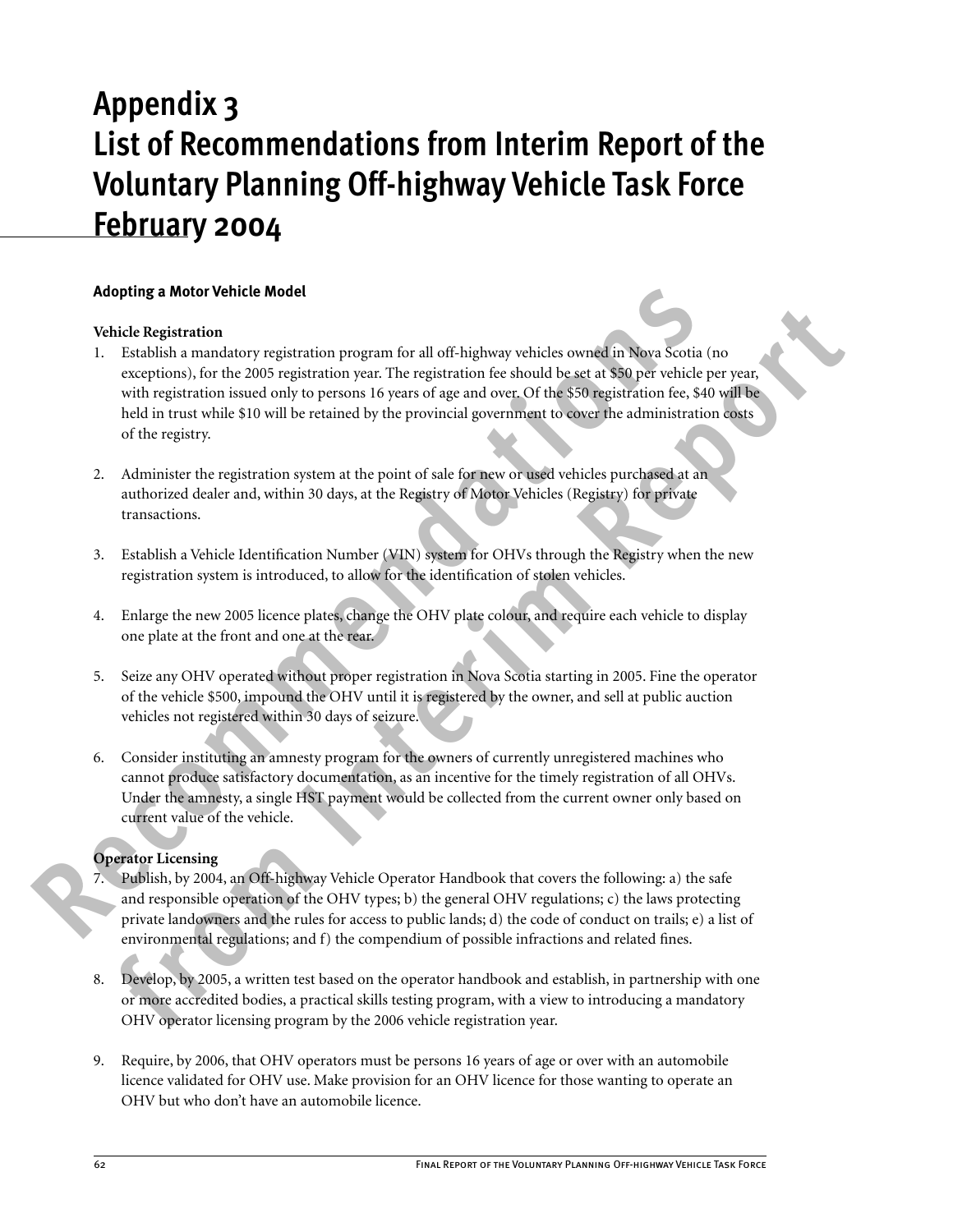#### **Should children operate OHVs?**

- 10. Prohibit children under the age of 14 from operating OHVs.
- 11. Allow youth 14 and 15 years of age to operate OHVs only if they acquire, and carry with them, a Youth Class Learner's Licence (to be created), and ONLY if ALL the following conditions are met:
	- An appropriate OHV safety course is taken and successfully completed by both the youth and his or her parent or guardian
	- Mandatory direct supervision by (in the company and within sight of) the parent or guardian at all times while operating the OHV.
- 12. Fine the registered owner of the OHV \$500 and apply 6 demerit points against the registered owner's driver's licence when a person less than 14 years of age operates an off-highway vehicle. For second offences, seize the vehicle and sell it at public auction.

#### **Safety and Training**

- 13. Starting in 2005, require OHV operators aged 14 and 15 years and all first-time operators to successfully complete the appropriate and accredited OHV training course.
- 14. Starting in 2007, exempt OHV operators from this mandatory accredited training course if they can demonstrate that they were the owner of a registered OHV in 2005 and 2006. This exemption does not apply to parents or guardians of a youth operator.
- 15. Starting in 2008, require all OHV operators applying for a first time Operator's Licence to successfully complete the appropriate and accredited OHV training course.
- 12. Final the registered owner of the OHV S500 and apply 6 demetri points against the<br>registered contents device states that H years of age operates an off-highway vehicle.<br>For effectnes, science the vehicle and sell it at driver is lienter when a person less than 14 years of age operates an off-highway vehicles of second<br>different linear when the property in the property of the state of the state of the state of the state of the state of th 16. Include the following in the appropriate and accredited training course content: a) the safe and responsible operation of the OHV types b) the general OHV regulations c) the laws protecting private landowners and the rules for access to public lands d) the code of conduct on trails e) a list of environmental regulations f) the compendium of possible infractions and related fines.

#### **Third-party liability insurance**

17. Introduce the requirement for mandatory third-party liability insurance by 2007. In the interim period, conduct a thorough review of the various options and their costs.

# **Creating an OHV Infrastructure Trust Fund**

- 18. Establish an OHV Infrastructure Trust Fund mandated to finance projects related to OHV trail system development, core funding of OHV user associations, operator health and safety, operator training, enforcement (self-policing), and environmental education and demonstration projects.
- 19. Provide a one-time operating grant of \$500,000 in 2004 to ensure the trust fund is established and becomes functional on the earliest possible time line.
- 20. Appoint an independent chairperson from the private sector to manage the trust fund and have decision-making power over the fund. Appoint an executive committee, of not more than 10 individuals, to support the chairperson. The committee should contain persons from stakeholder organizations and ex-officio (and non-voting) officials from the lead government departments. Stakeholder organizations will include umbrella associations representing OHV enthusiasts, the medical/safety profession, the environmental sector, landowners, and the enforcement community.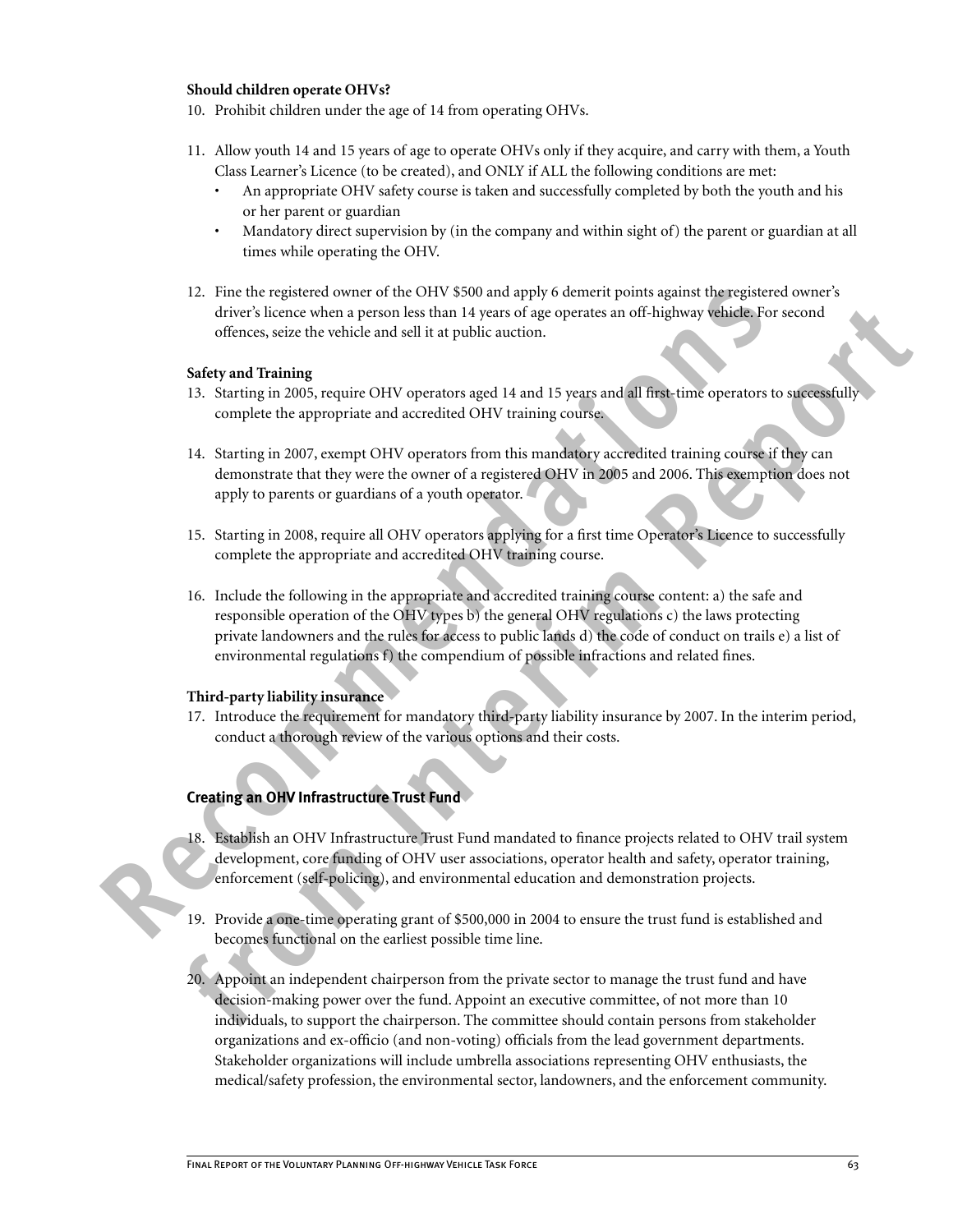- 21. Direct the executive committee for the trust fund to work with the Nova Scotia Trails Federation to develop and publish the blueprint of a comprehensive trail network for Nova Scotia, after it has ensured that extensive and inclusive consultations and negotiations have been conducted in all regions of the province.
- 22. Mandate the OHV Infrastructure Trust Fund to issue an annual report.
- 23. Further mandate the Trust Fund Executive Committee to oversee the implementation of the government's work program stemming from this report, to advise on policy as required based on experience, to facilitate conflict resolution, and to finalize the development of a comprehensive OHV strategy for the province that fully reflects developments in the field.

# **Land Use**

# **Designated Trails and Park Areas**

- 24. Develop a network of designated trails and park areas, on public and private lands with permission, for the recreational use of off-highway vehicles. Limit off-highway vehicle activity on public land to this network.
- 25. Officially designate the Nova Scotia Sport and Recreation Commission as lead agency charged with developing the designated network of trails and park areas.
- 26. Include, on public land, culverted gravel woods roads and culverted gravel K-Class roads as potential components of a designated network of trails and park areas with conditions (such as not used during spring thaw, not used during periods of forest fire hazard).
- 27. Include abandoned railway lines as a potential component of a designated network of trails and park areas for off-highway vehicles under the following conditions:
	- a) In general, permit off-highway vehicle access in rural areas, but consider proximity to residences.
	- b) In residential areas defer the decision to allow off-highway vehicle access to the municipal government.
	- c) Charge municipal governments with the responsibility of establishing over-riding rules of order and enforcing these bylaws on all abandoned railway sections in residential areas.
- strategy for the province that fully reflects developments in the field.<br> **Record Traits and Park Areas**<br>
24. Develop a network of designated traits and park areas, on public and private lands with permission<br>
25. Chically **follow**<br> **follow**<br> **followide the state of the state of the state and park areas, on public and protate lands with permission<br>
the recreational use of off-highway vehicles. Limit off-highway vehicles activity on public la** d) Require the appropriate municipal governments to immediately review the right of access for OHVs to sections of abandoned railway line exhibiting questionable ability to maintain order. Review particularly those sections of abandoned railway line West of Halifax through to Martins River, Lunenburg County.
	- e) Where access for off-highway vehicles on existing abandoned railway lines cannot be accommodated, make every effort to develop an alternative trail around the prohibited area.
	- 28. Include highway rights-of-way ditches as a potential component of a network of trails and park areas. In future all ditches incorporated in the designated network of trails will be brought up to appropriate safety and environmental standards.
	- 29. Reinforce the prohibition on all public roads for off-highway vehicles except for the following when incorporated as part of a designated trail or park area on terms and conditions acceptable to the Department of Transportation and Public Works: a) to cross a public road at planned and well signed locations b) to travel on the shoulder for short distances with appropriate signage.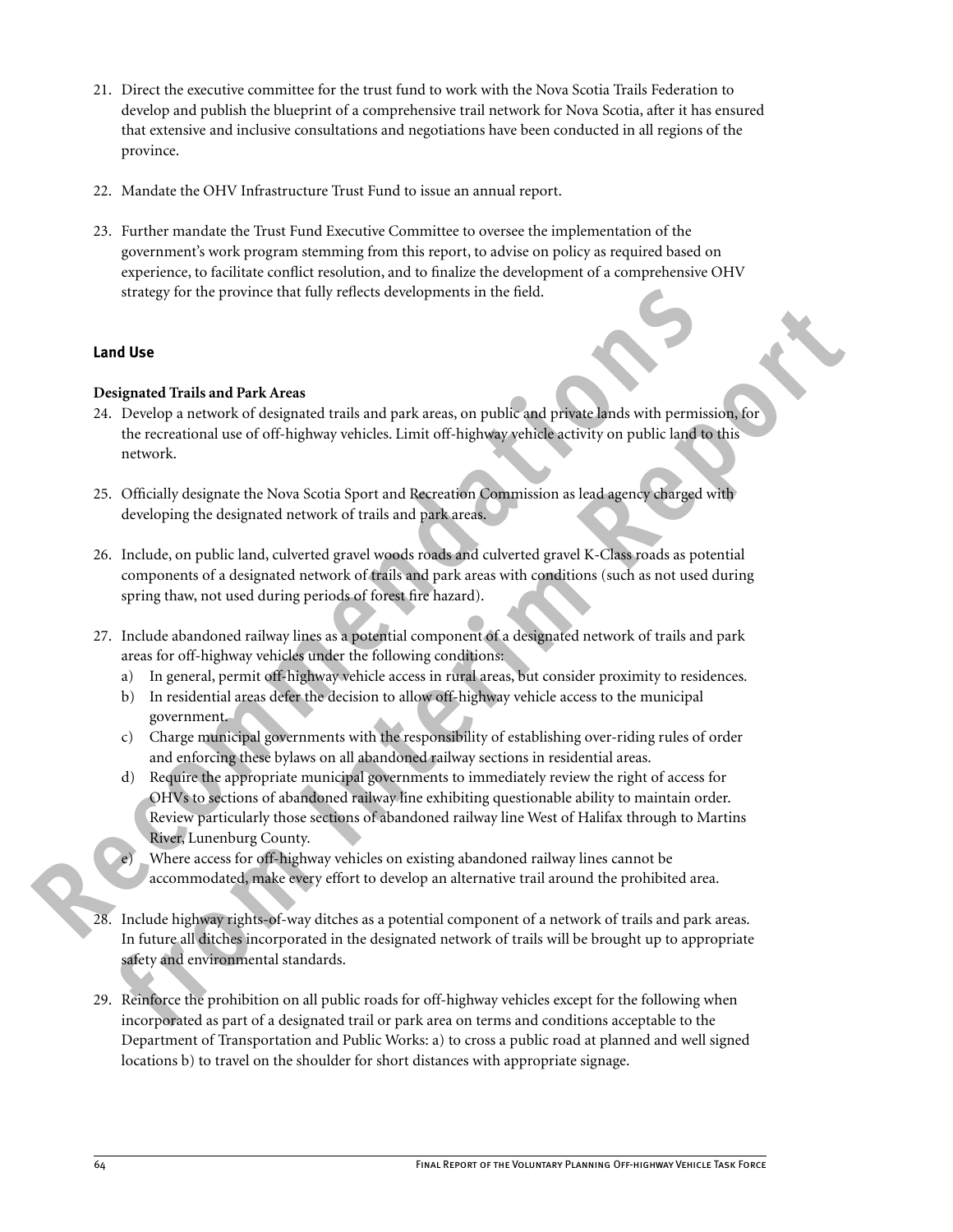#### **Trail Management**

30. Support OHV umbrella organizations by taking the necessary legislative steps that empower them to a) implement a mandatory trail pass system b) prevent unauthorized off-highway vehicle access to their trail network c) make third-party liability insurance mandatory for users of their trail network.

#### **Landowner Protection**

- 31. Amend the Off-highway Vehicles Act to say that operators must acquire written permission from landowners.
- 32. Amend the Off-highway Vehicles Act to say that off-highway vehicle operators and passengers (whether permission to access a property is granted or not) willingly assume all risks and liabilities, except those that arise through the deliberate intent of the occupier of a property.
- 33. Amend the Off-highway Vehicles Act to say that operators of off-highway vehicles do not acquire prescriptive rights of access against any landowner solely through the use of an OHV.
- that urise through the deliberate intent of the occupier of a property.<br>
33. Amend the OF-highway Vehicles Act to say that operators of of-highway vehicles do not acquire<br>
prescriptive rights of accosts against any handown 34. Amend the Off-highway Vehicles Act to say that anyone who disturbs an occupier of a premises by the unreasonable operation of an off-highway vehicle for recreational purposes on or in the vicinity of the premises is guilty of an offence.
- The mission to access a property is granted on rot) willingly assume all risks and liabilities, except<br>that arise through the deliberate intent of the occupier of a property.<br>
33. Amend the Off-highway Vehicles Act to say 35. Amend Clause 15 of the Protection of Property Act to make it clear that this provision does not affect the requirement that any person operating an OHV must obtain the written permission of the landowner under the OHV Act.

#### **Wilderness Protected Areas**

- 36. Establish a policy that completely prohibits recreational off-highway vehicle use in our Wilderness Protected Areas.
- 37. Phase out, within 3 years, OHV trails now crossing Wilderness Protected Areas and all other OHV access granted under Ministerial Discretion by establishing alternate trails.

# **Other Ecologically Sensitive Areas**

- 38. Amend the Off-highway Vehicles Act to say that all off-highway vehicles are prohibited from the following sensitive ecosystems, unless otherwise specifically provided for within the designated trail network:
	- a. barrens coastal and plateau
	- b. beaches (marine and fresh water) and dunes
	- c. bogs and marshes
	- d. brooks, streams, and rivers
- 39. Amend the Off-highway Vehicles Act to make it clear that in marine environments the prohibition is extended to include below and above the ordinary mean high water mark.

# **Rallies**

40. Establish a mandatory permit requirement for rallies involving more than 50 off-highway vehicles. The permit system should be managed by umbrella organizations such as SANS or ATVANS. The approval process will ensure that all necessary permissions have been received from affected landowners, that the event organizers have taken all necessary precautions to protect the environment, and that local enforcement authorities have been notified.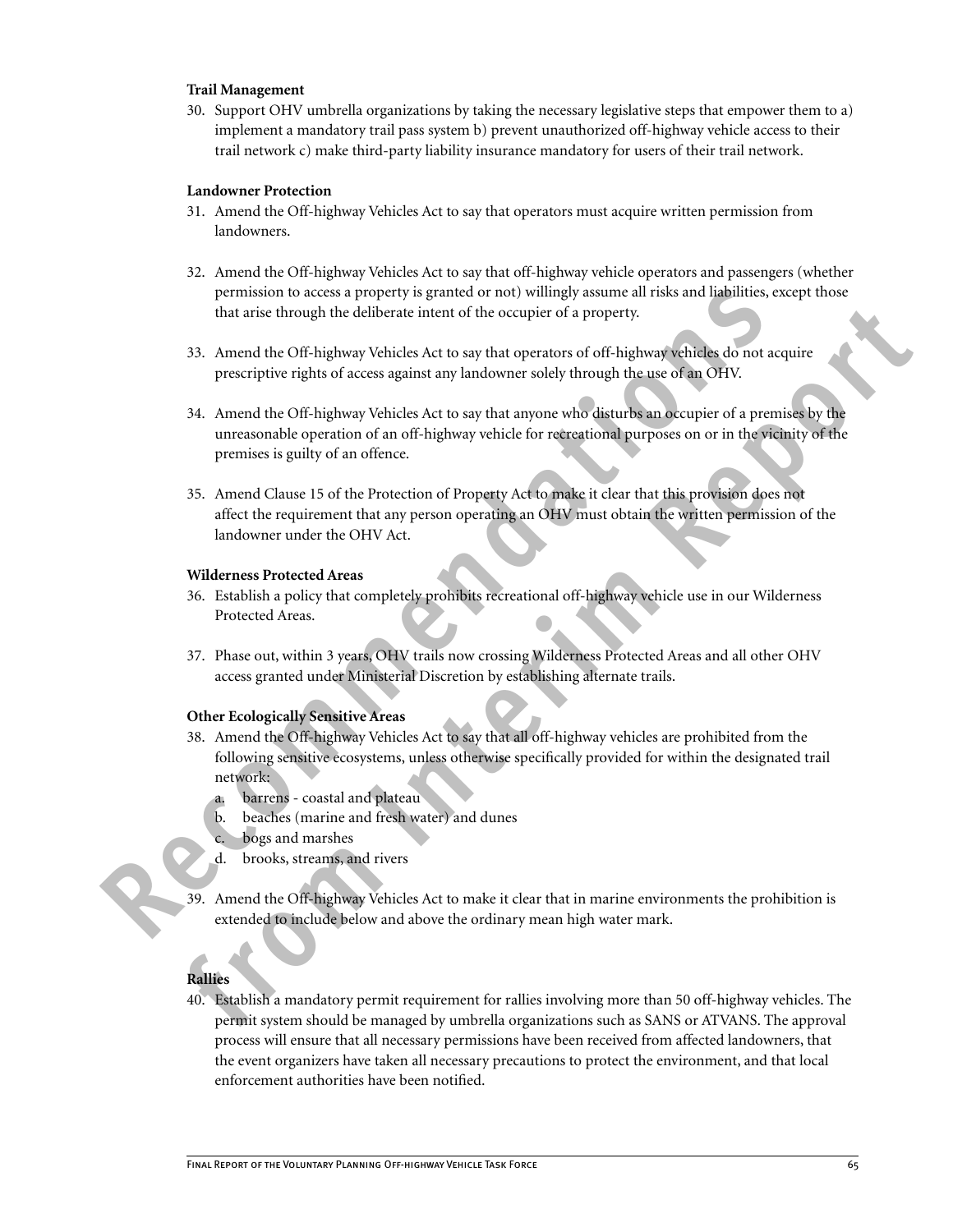# **Off-highway Vehicle Standards**

# **Noise**

41. Make it an offence under an amended Off-highway Vehicles Act to operate an off-highway vehicle with a defective or modified muffler.

# **Tires**

42. Amend the Off-highway Vehicles Act to prohibit aggressive-tread tires on Nova Scotia's designated network of trails and park areas unless the trail or park area is intended (and designed) to accommodate this use.

# **National Standards**

- 43. Engage other provinces and the federal government to establish a federal provincial process to develop national off-highway vehicle standards on the following:
	- a. mufflers and noise
	- b. advertising and the manufacturers' responsibilities
	- c. engine design for fuel efficiency and pollution
	- d. power, speed, weight and size
	- e. tire tread depth
	- f. positioning of licence plates and accommodation for larger plates
	- g. electronic tracking
	- h. common locations for vehicle identification numbers

# **The Enforcement Challenge**

- 44. Establish a permanent Integrated Enforcement Task Force of at least 12 people (recruited from within the Nova Scotia RCMP detachments, the Department of Natural Resources, and local police forces) exclusively dedicated to the enforcement of OHV laws and regulations and provide the unit with appropriate funding.
- **National Standards**<br>
4.3. Imagge other provinces and the federal government to establish a federal provincial process to de<br>
1. Intiflets and noise<br>
1. Intiflets and noise<br>
1. Intiflets and noise<br>
1. Intiflets and noise<br> 45. Mandate the Integrated Enforcement Task Force to a) conduct enforcement blitzes at problem spots across the province, engaging regional and local enforcement personnel (as well as the self-policing community); b) systematically broadcast in print and electronic media the results of enforcement operations (arrests, fines, seizures, etc.); and c) conduct educational outreach and community relations programs within the OHV community in all parts of the province, to promote safe and responsible recreational use of OHVs.
	- **tional Strainers** and the federal government to establish a federal provincial Process to develop<br> **From Exception and Fishionary which standards on the following:**<br> **A** advertising and the manufactures respectively<br> **A** 46. Amend legislation to a) extend to the court appearance date the time during which an OHV can be impounded; b) increase the range of offences where sanctions can include seizure and public auction sale of an OHV, to include particularly: failure to stop for enforcement officials, operating an unregistered vehicle, operating under the influence of alcohol/drugs, using an OHV to assist in committing a criminal offence, damaging or removing signage, operating in a park or other protected area; c) allow the application of driver's licence demerit points for serious OHV offences; and d) allow the application of demerit points on a registered owner's driver's licence in situations involving a child/ youth in violation of OHV laws and regulations.
	- 47. Amend legislation to significantly increase the amount of fines currently in place and to provide for a further increase for a second offence, with automatic vehicle seizure and public auction disposal for third offences.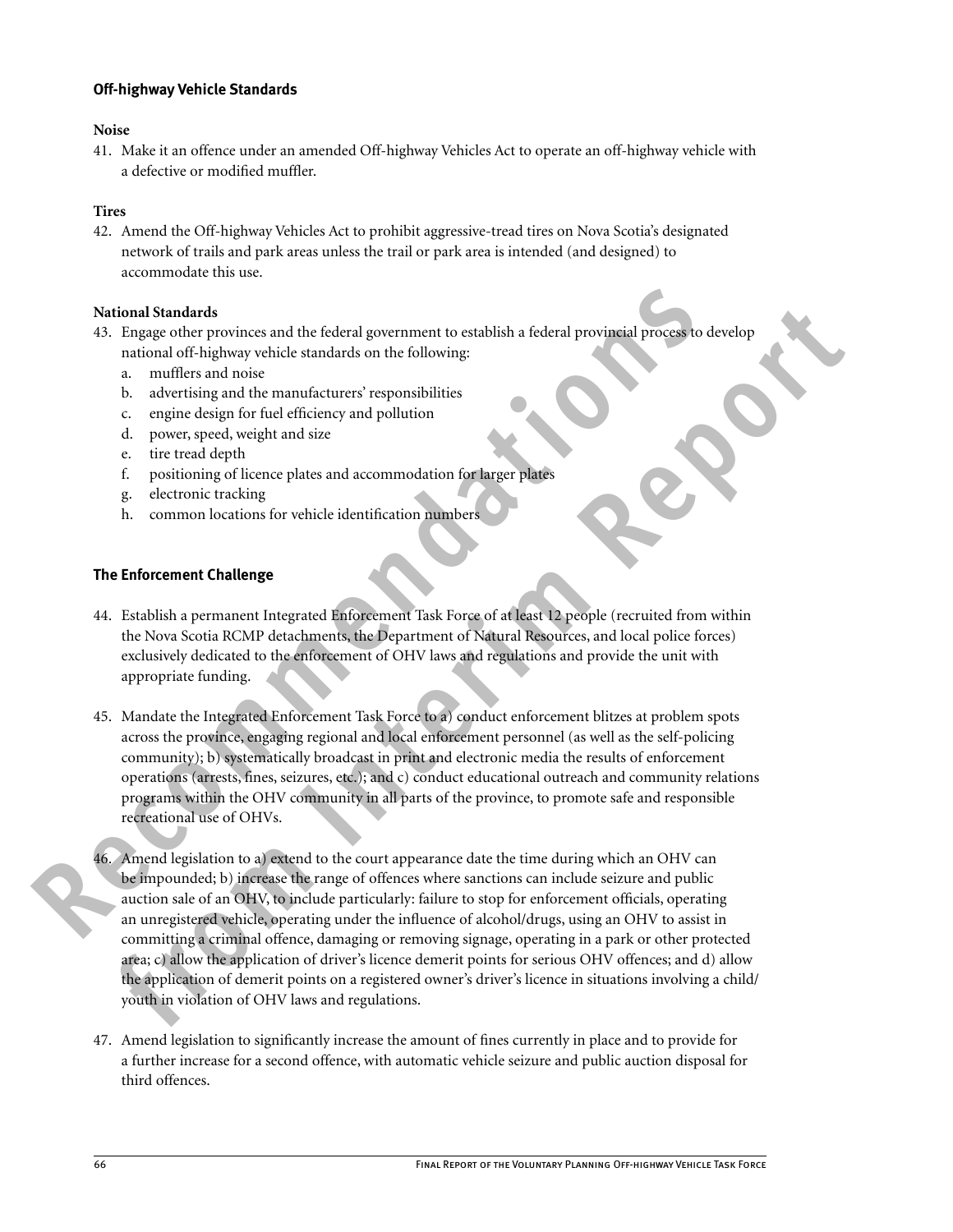48. Institute a special program to support self-policing in all regions of the province under the leadership of the Integrated Enforcement Task Force and the Nova Scotia Trails Federation, with project funding being provided by the OHV Infrastructure Trust Fund; special projects to include and not be limited to expanding Trail Warden Programs, the Citizens On Patrol Off Road Program, and to the training of a cadre of trail wardens from within the OHV community to special constable status.

Recommendations of

**from Interimental Strait**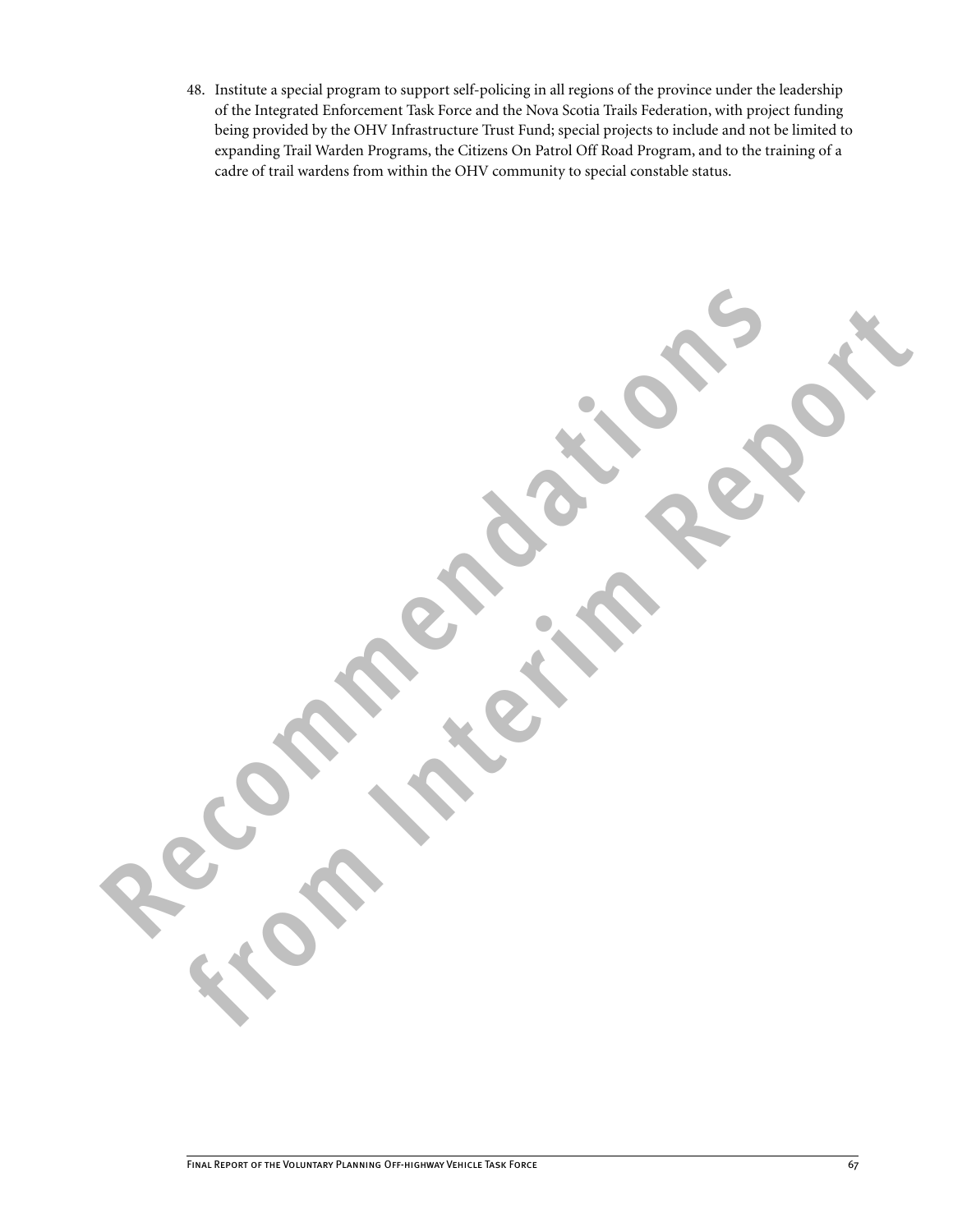# **Appendix 4 Community Meetings**

| Place           | Attendance | <b>Speakers</b> |
|-----------------|------------|-----------------|
| Annapolis Royal | 75         | 20              |
| Antigonish      | 27         | 12              |
| Baddeck         | 23         | 10              |
| Bridgewater     | 80         | 13              |
| Cheticamp       | 23         | 9               |
| Chezzetcook     | 160        | 24              |
| Eskasoni        | 6          | 3               |
| Guysborough     | 52         | 8               |
| Halifax         | 75         | 20              |
| Inverness       | 19         | 7               |
| Kentville       | 110        | 16              |
| Liverpool       | 40         | 6               |
| Louisdale       | 48         | 10              |
| New Glasgow     | 120        | 19              |
| Oxford          | 80         | 13              |
| Saulnierville   | 30         | 9               |
| Sheet Harbour   | 50         | 17              |
| Shelburne       | 18         | 9               |
| Sydney          | 42         | 14              |
| Tantallon       | 160        | 28              |
| Tatamagouche    | 55         | 11              |
| Truro           | 85         | 21              |
| Windsor         | 38         | 14              |
| Yarmouth        | 40         | 14              |
| Total           | 1,456      | 327             |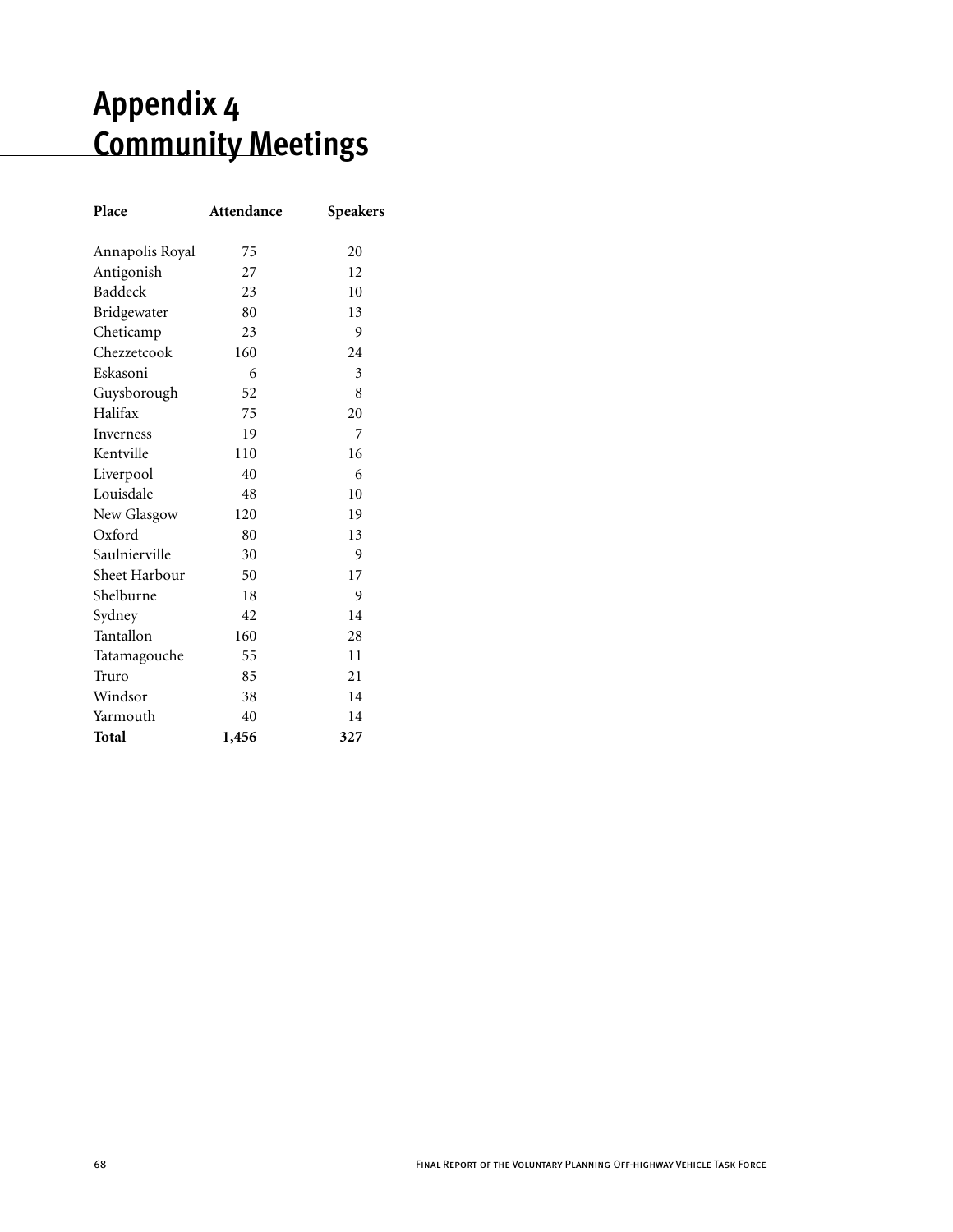## **Appendix 5 Stakeholder Presentations**

| Oct. 15-16, Nov. 20, Dec. 4, 2003, and March 11, March 23, April 27, 2004  |
|----------------------------------------------------------------------------|
| All Terrain Vehicle Association of Nova Scotia (ATVANS)                    |
| Atlantic Motocross Racing Community of Nova Scotia                         |
| <b>Bowater Mersey</b>                                                      |
| Canadian All-Terrain Vehicle Distributors Council (CATV)                   |
| Canadian Parks and Wilderness Society (CPAWS), Nova Scotia Chapter         |
| Cape Breton Highland National Park                                         |
| Child Safety Link                                                          |
| Citizens on Patrol Off Road                                                |
| Dr. Judith Guernsey                                                        |
| <b>Ecology Action Centre</b>                                               |
| Emergency Health Services (EHS), Nova Scotia Trauma Program                |
| Federation of Nova Scotia Naturalists                                      |
| Insurance Bureau of Canada                                                 |
| Maritime Northeast Pipeline                                                |
| Martin Willison                                                            |
| Nova Scotia Bird Society                                                   |
| Nova Scotia Coastal Guardian Program                                       |
| Nova Scotia Department of Environment Labour                               |
| Nova Scotia Department of Natural Resources, Land Services                 |
| Nova Scotia Department of Natural Resources, Parks and Recreation Division |
| Nova Scotia Department of Natural Resources, Wildlife Division             |
|                                                                            |

Nova Scotia Equestrian Federation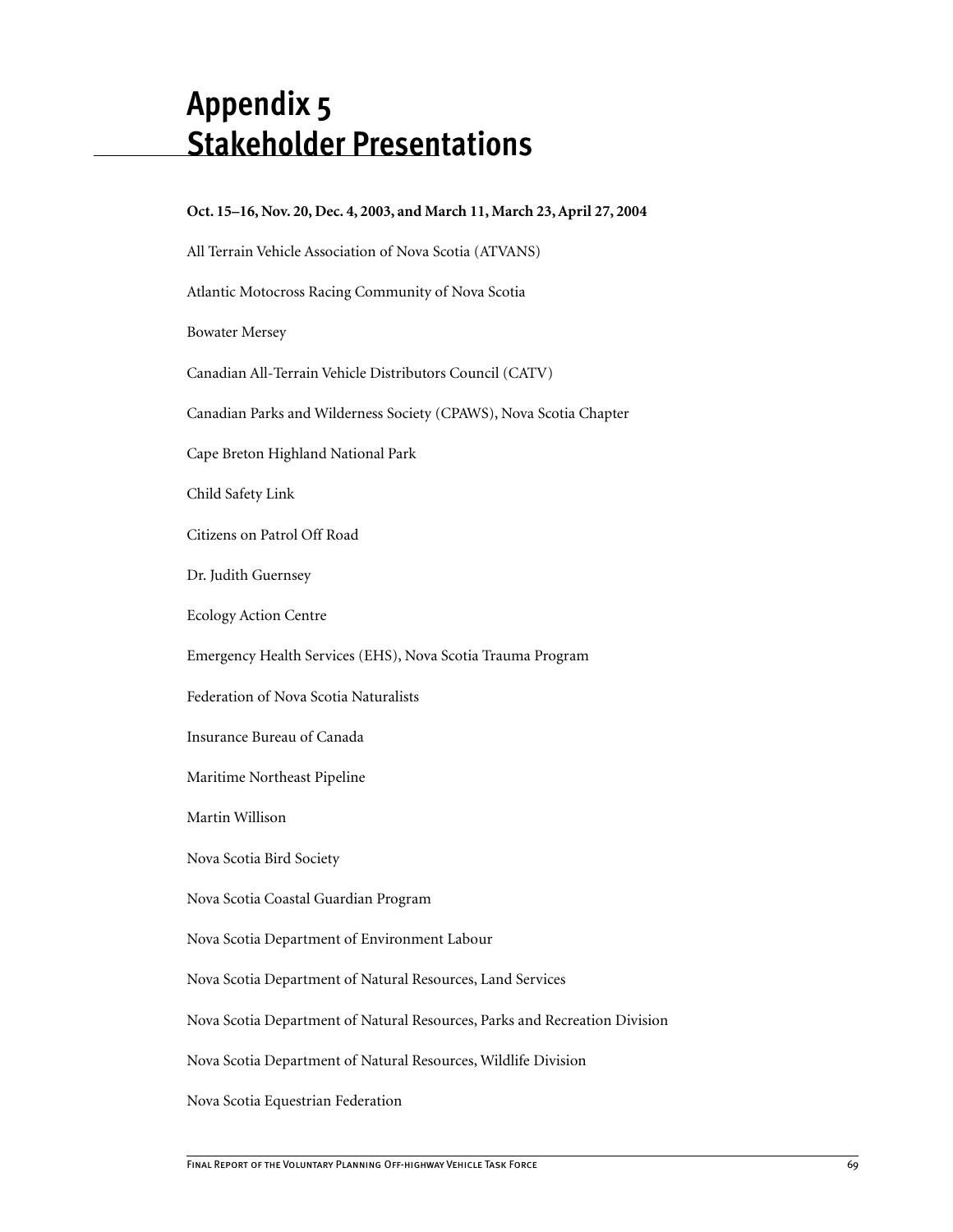Nova Scotia Federation of Agriculture Nova Scotia Federation of Anglers & Hunters Nova Scotia Nature Trust Nova Scotia Safety Council Nova Scotia Sport and Recreation Commission Nova Scotia Trails Federation Nova Scotia Youth Advisory Council Snowmobilers Association of Nova Scotia (SANS) Tourism Industry Association of Nova Scotia (TIANS) Windsor & Hantsport Railway Wordsworth Advertising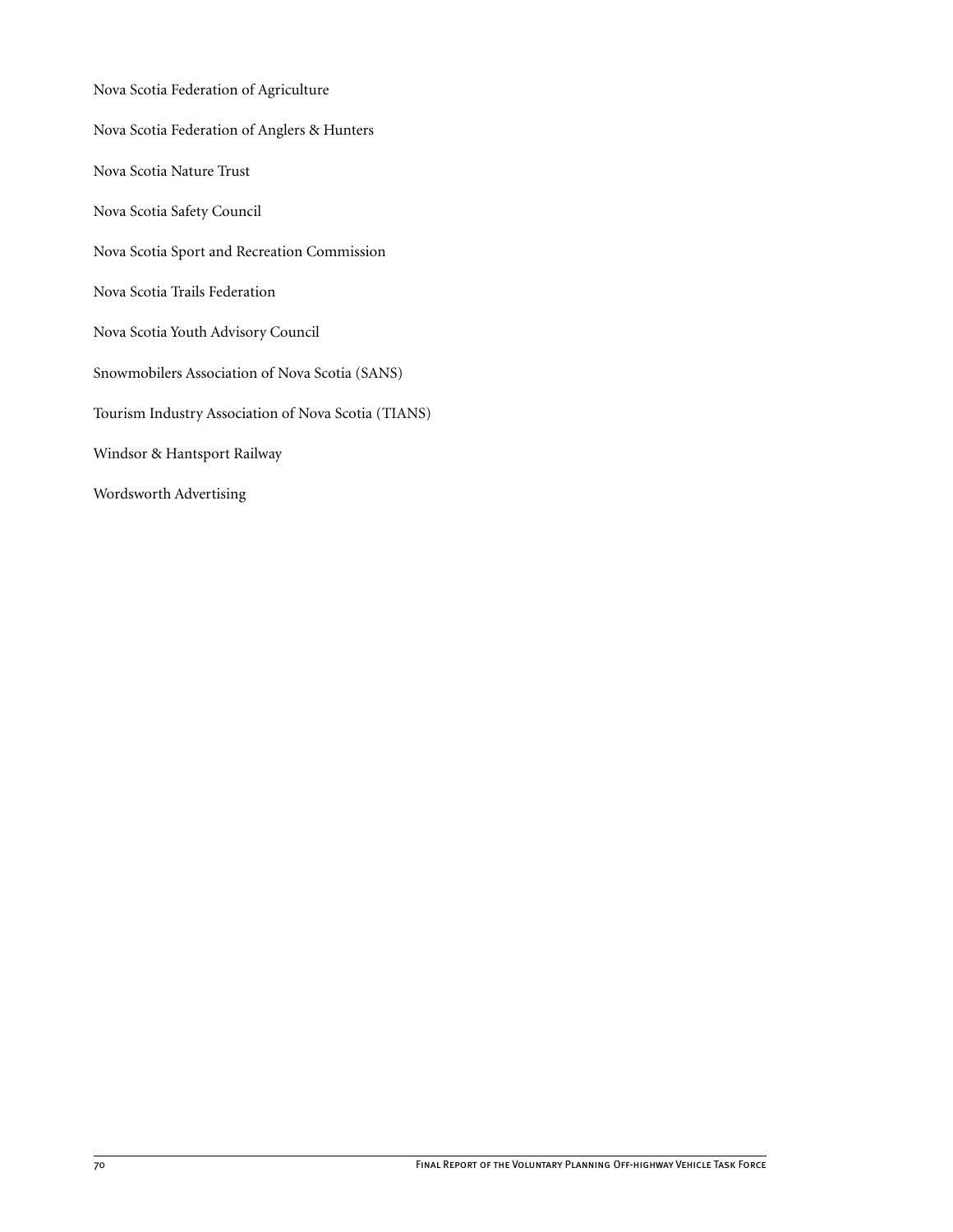## **Appendix 6 Other Events Attended by the Off-highway Vehicle Task Force**

### **Rev-Up Support for Responsible OHVing in Nova Scotia!**

Sponsored by All Terrain Vehicle Association of Nova Scotia (ATVANS) and the South Colchester ATV Club Sunday, June 13, 2004 Don Henderson Memorial Sportsplex, Brookfield, Nova Scotia

### **The Association of Municipal Administrators Conference**

Thursday, June 17, 2004 Pearson Peacekeeping Centre Cornwallis Park, Clementsport, Nova Scotia

### **Citizens for Responsible All-Terrain Vehicles Use**

Wednesday, July 14, 2004 Old Orchard Inn, Wolfville, Nova Scotia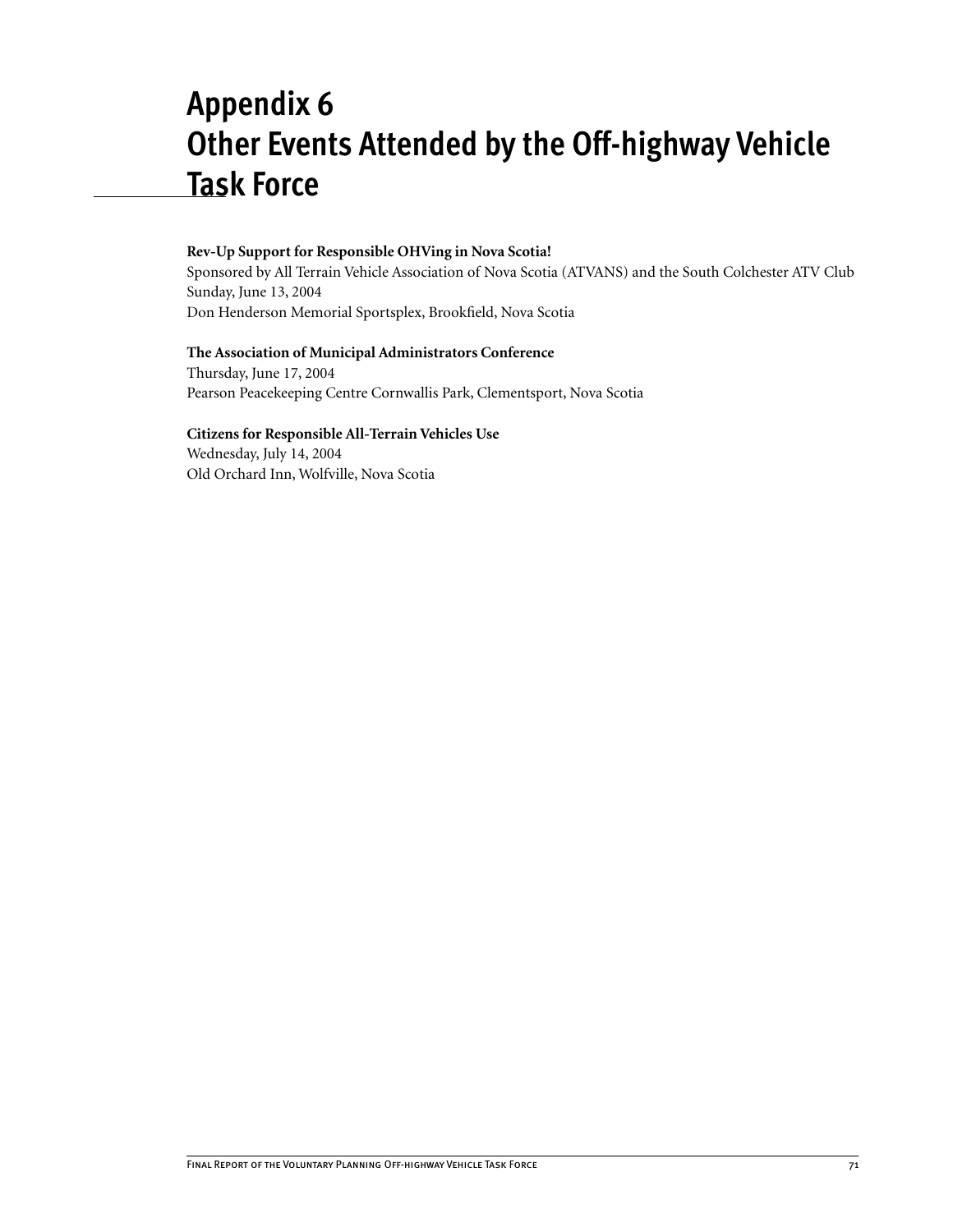# **Appendix 7 Enforcement Focus Session – December 4, 2003**

Nova Scotia Department of Natural Resources, Regional Services Enforcement Derrick Stoddard, Conservation Officer

Nova Scotia Department of Natural Resources, Regional Services Enforcement John Mombourquette, Director, Enforcement Division

Nova Scotia Department of Environment and Labour, Environmental and Natural Areas Management Peter Labor, Protected Areas Planner

Nova Scotia Department of Environment and Labour, Environmental Monitoring and Compliance Glen Warner, Acting Compliance and Inspection Coordinator

Truro Police Service Glenn Rodgers, Deputy Chief

Department of Justice, Policing and Victims Services Robert Eyre, Policing Consultant

Department of Justice, Legal Services Jonathan Davies, Director of Solicitor Services

RCMP, Lower Sackville Detachment Staff Sgt. Keith MacGuire Traffic Commander, Halifax Metro Traffic Services

RCMP, Lunenburg County Detachment Cst. Greg Smith

RCMP, Cole Harbour Detachment Cst. Brian Veniot

Nova Scotia Trails Federation Jim Vance, Executive Director

Service Nova Scotia and Municipal Relations, Program Management and Corporate Services Paul Arsenault, Director of Motor Vehicle Administration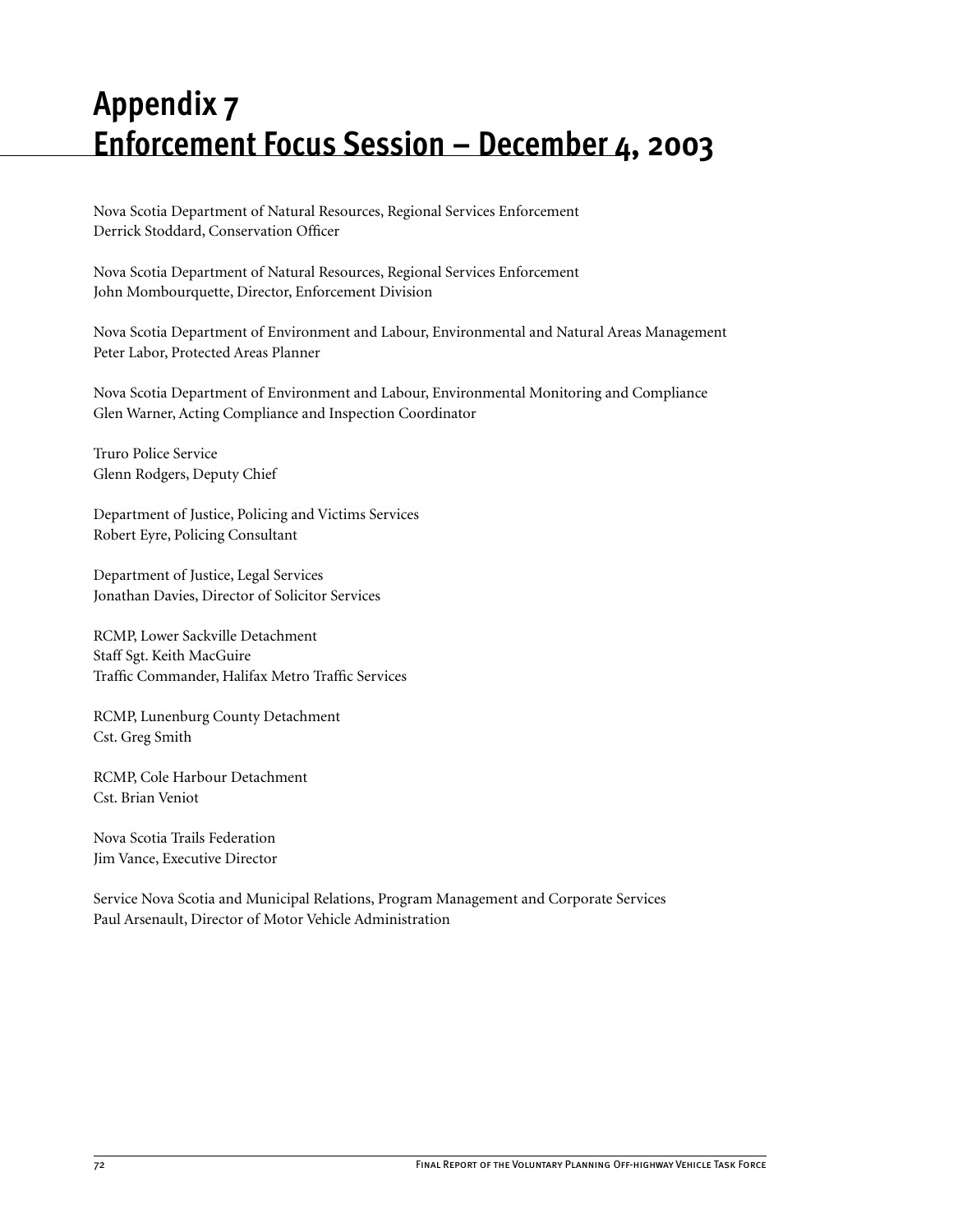## **Appendix 8 OHV Interdepartmental Resource Team**

Representing provincial departments and agencies with OHVs as an area of responsibility.

George C. Smith Director, Quality Evaluation Services Agriculture and Fisheries

Roy Kennedy Policing and Public Safety Consultant Justice

Peter Labor Protected Areas Planner Environment and Labour

John Mombourquette Director of Enforcement Natural Resources

Randy Milton Manager, Wildlife Resources Natural Resources

Lang Jongmans Senior Policy Advisor Tourism, Culture and Heritage

Bernie Clancey Engineer Transportation and Public Works

Paul Arsenault Director of Motor Vehicle Administration Service Nova Scotia and Municipal Relations

Ted Scrutton Coordinator of Outdoor Recreation Office of Health Promotion, Sport and Recreation Division

Patricia MacNeil Senior Policy Advisor Treasury and Policy Board

Wyatt White Policy Analyst Aboriginal Affairs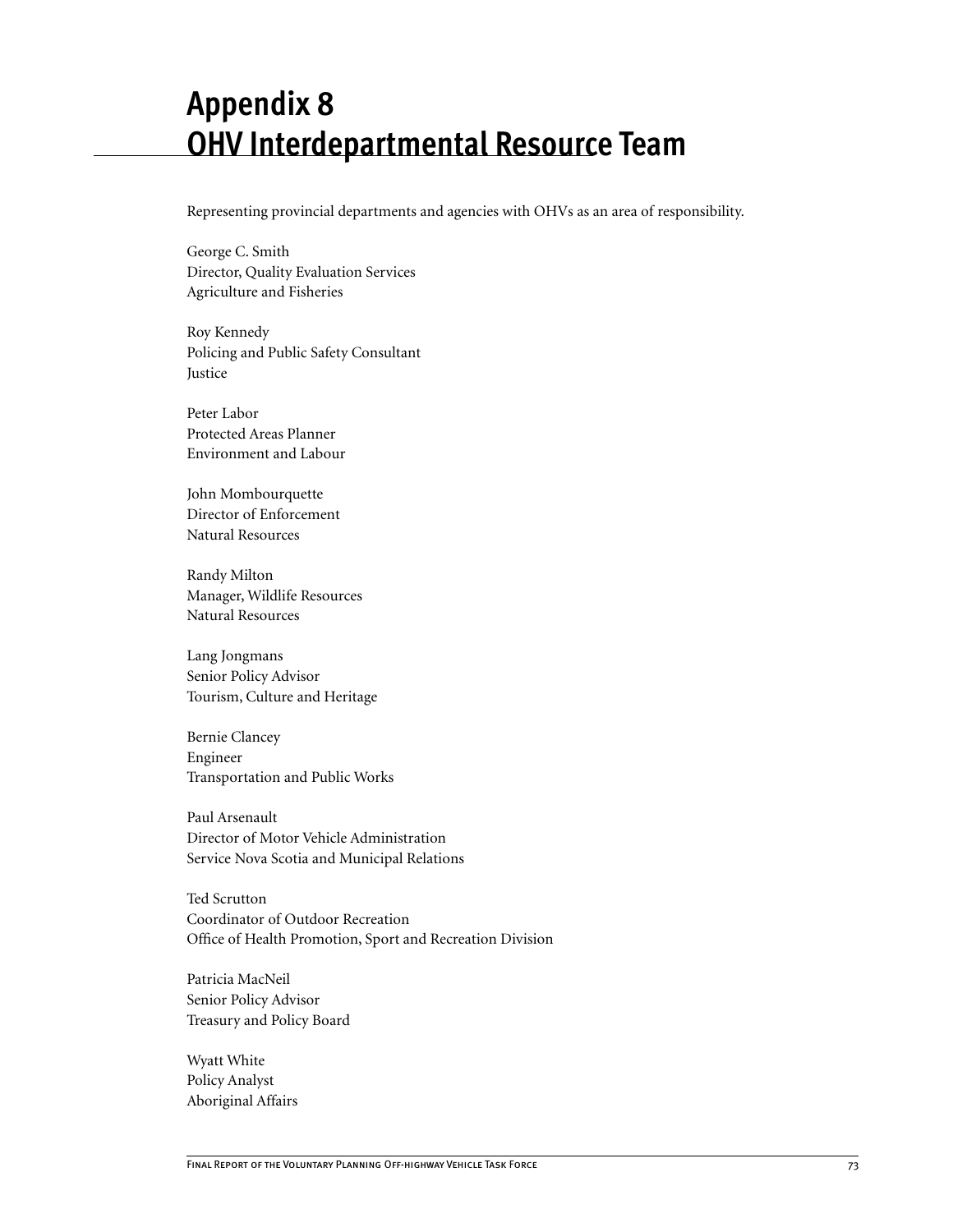# **Appendix 9 Member Biographies**

## **Robert Bailey**

Mr. Bailey's professional career was dedicated to policy development by the governments of Canada and Nova Scotia concerning the public administration of Natural Resources. He has particular expertise in forestry, water resources planning and environmental management. He holds a PhD in Natural Resources Management from Cornell University, a master's degree in Regional and Resources Planning from the University of Waterloo, and a BSc in Forestry from the University of New Brunswick. Mr. Bailey resides in Black River, Pictou County.

## **David Barrett**

Mr. Barrett is Secretary and Woodlands Manager of Barrett Lumber Company Limited, a family owned lumber operation in Lower Sackville. His experience includes more than 30 years on the Board of Directors of the Forest Products Association of Nova Scotia and service as a member of Voluntary Planning's Forestry Sector. Mr. Barrett is Past President of the Wood Product Manufacturing Association. His company created the Family Forestry Stewardship agreement.

### **Sheila Campbell**

Ms. Campbell is a Registered Medical Laboratory Technologist with the Colchester Regional Hospital in Truro. She is also the owner of a small business, "Mrs. C's ATV Rider Safety Training" in Noel, Hants County. She is a frequent speaker and presenter on ATV safety and etiquette. Sheila holds the title of being the first female in Canada and in the history of the Canada Safety Council to be certified as an ATV Chief Safety Instructor. She is also Safety Officer for the All Terrain Vehicle Association of Nova Scotia.

## **Laurie Cranton**

Mr. Cranton attended Maritime Forest Ranger School in New Brunswick in 1980 and suffered a spinal cord injury a year later in a forestry accident. Since his accident, Mr. Cranton has counseled others with disabilities, served on various volunteer boards. He is an active snowmobiler and is involved in organizations related to tourism, snowmobiling, and trail development. He is past president of the Snow Mobile Association of Nova Scotia. Mr. Cranton manages a family farm and wood lot, is president of a company offering wilderness horseback riding, and is involved in a family business in the Margaree Centre area.

## **Devin W. Maxwell**

Mr. Maxwell graduated from Dalhousie Law School in 2001 after receiving a BA in Political Science and History in 1998. He is a member of the Nova Scotia Barristers' Society and the Canadian Bar Association and is an associate with Burchell Hayman Parish in Halifax. He is a member and former Chair of the Race Relations Committee for the Nova Scotia Barristers' Society and resides in the City of Halifax.

### **James W. Moir, Jr.**

Mr. Moir is a retired business executive who has extensive experience in corporate, volunteer and community leadership. Having held a variety of senior positions in the financial services industry, he retired in 1998 as President and Chief Executive Officer of Maritime Medical Care, Inc. Mr. Moir has served as a director or officer of many academic, business and community organizations. He is past-Chair of Voluntary Planning's Task Force on Non-Resident Landownership. Mr. Moir lives in Lunenburg County.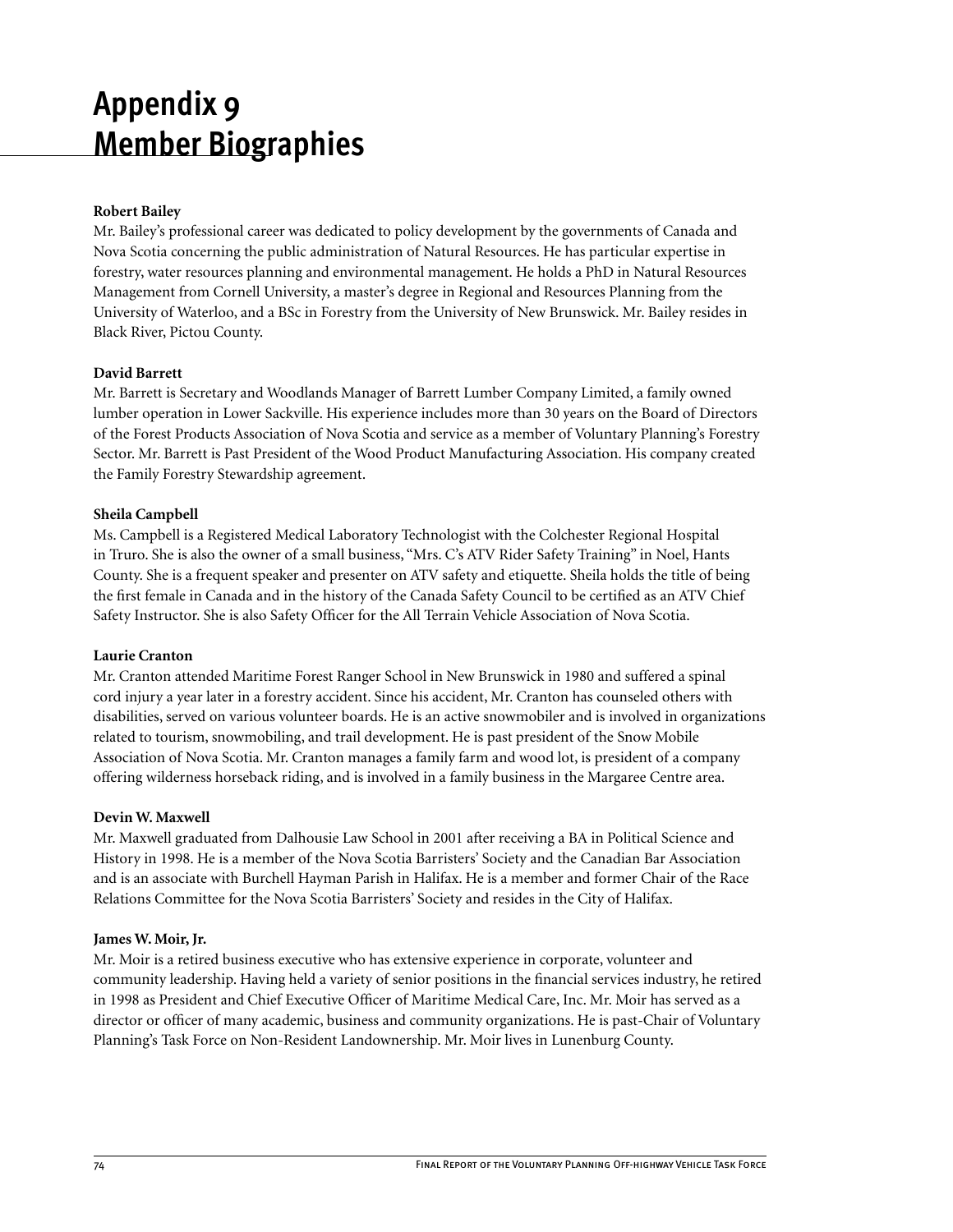### **Jim Todd**

Mr. Todd is a resident of Perotte, Annapolis County where he is self-employed as a graphic designer, illustrator and cartoonist. He is an avid hunter, fisherman and canoeist. He is a licensed Nova Scotia guide and all-terrain vehicle owner. Mr. Todd is Vice-President of the Tobeatic Wilderness Committee and represents that committee on the Tobeatic Advisory Group, which provides advice to the Nova Scotia Department of Environment and Labour. Jim has a background in cartography, survey principles and property law.

#### **Louis Tousignant (Chair)**

Mr. Tousignant is retired from a career in the federal civil service where he held a variety of senior management positions, finishing his career as Senior Assistant Deputy Minister in the Department of Fisheries and Oceans. He became the Chair in the spring 2004, after the interim report was released, and has guided the Task Force through to the completion of the final report. He has a proven track record in the management of complex public policy issues at all levels of government. He continues to contribute to policy development through his participation on Voluntary Planning's Natural Resources Sector. Mr. Tousignant currently resides in East Berlin, Queens County.

#### **Jim Wolford**

A resident of Wolfville, Mr. Wolford has retired from a career as a biology instructor with Acadia University but remains active with the university as a volunteer. A well-known naturalist, educator, and conservationist with very broad interests, he has experience with Voluntary Planning's Land Resources Coordinating Council. He served on the Board of Directors of the Canadian Nature Federation for six years and maintains many other affiliations with environmental organizations.

#### **Natalie Yanchar**

Dr. Yanchar is Medical Director, Trauma Care at the IWK Health Centre in Halifax. She is a Pediatric General Surgeon and an Assistant Professor in Surgery with Dalhousie University. Dr. Yanchar maintains memberships in several medical societies and is a Fellow of The Royal College of Physicians and Surgeons of Canada. She sits on the Nova Scotia Trauma Advisory Council and is Chair of the Pediatric Trauma Committee within the Trauma Association of Canada. Her research specialty is prevention of injury to children. Dr. Yanchar is a frequent guest speaker on the subject of trauma in children and some of her work has focused on All Terrain Vehicle-related injuries in children and youth.